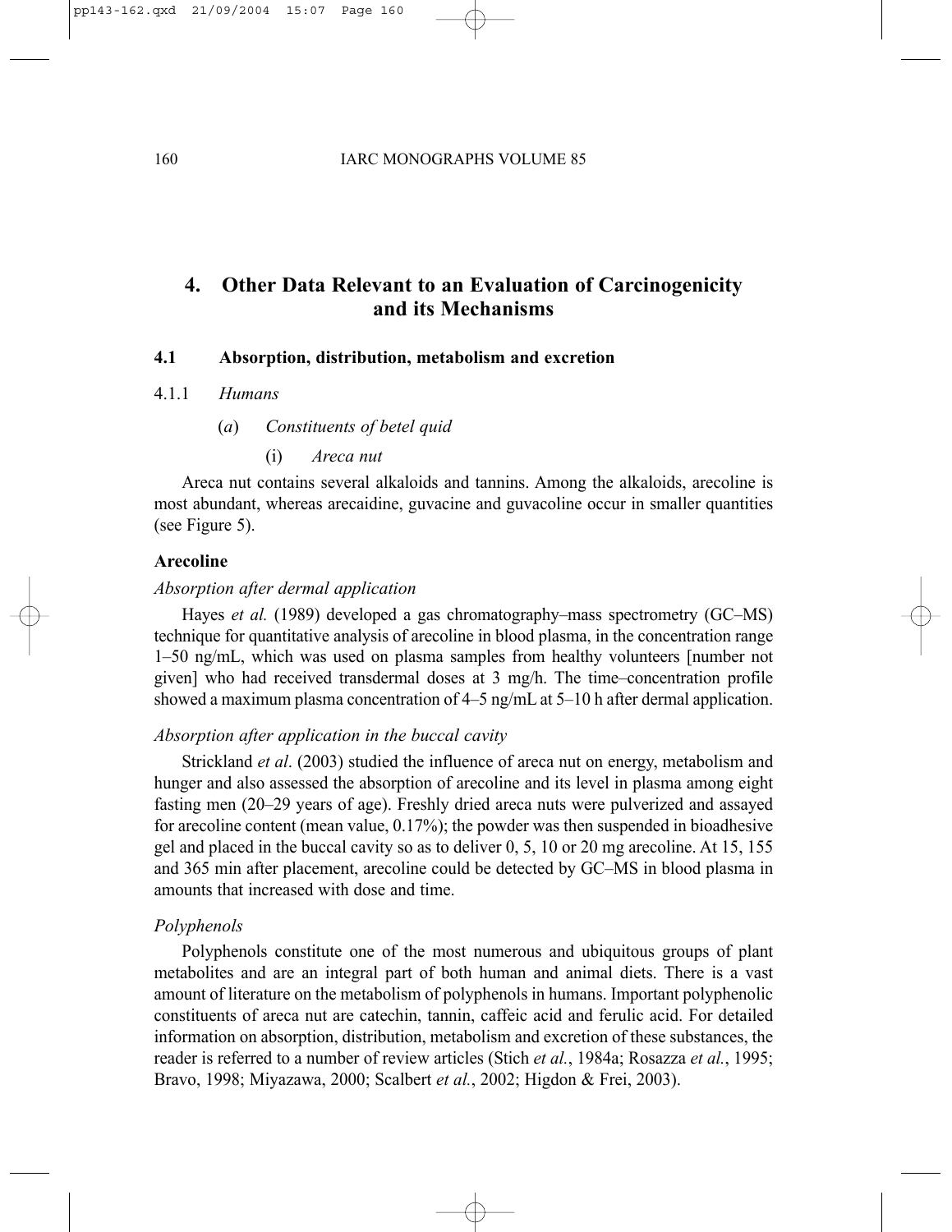



Adapted from Wenke & Hoffman (1983); Nair *et al.* (1985); Ohshima *et al.* (1989) MNPN, 3-methylnitrosaminopropionitrile; MNPA, 3-methylnitrosaminopropionaldehyde; NGL, *N*-nitrosoguvacoline; NGC, *N*-nitrosoguvacine; NNIP, *N*-nitrosonipecotic acid \*It is likely that nitrosation of arecaidine would produce NGC but this has not been demonstrated.

#### *Areca-nut-derived nitrosamines*

The detection of areca-nut-derived nitrosamines in saliva and their formation during betel-quid chewing are discussed in Section 4.1.1(*a*) of this monograph; other data are reviewed in the monograph on areca-nut-derived nitrosamines.

# (ii) *Betel leaf and betel inflorescence*

# **Safrole** (IARC, 1976)

Chang, M.J.W. *et al.* (2002) developed a method to assess exposure to safrole based on HPLC analysis of its metabolites, dihydroxychavicol and eugenol (IARC, 1985b, 1987). The method was used to measure these compounds in 38 spot urine samples from Taiwanese betel-quid chewers and 115 samples from non-chewers. The urinary concentration of dihydroxychavicol was higher in non-chewers than in chewers, probably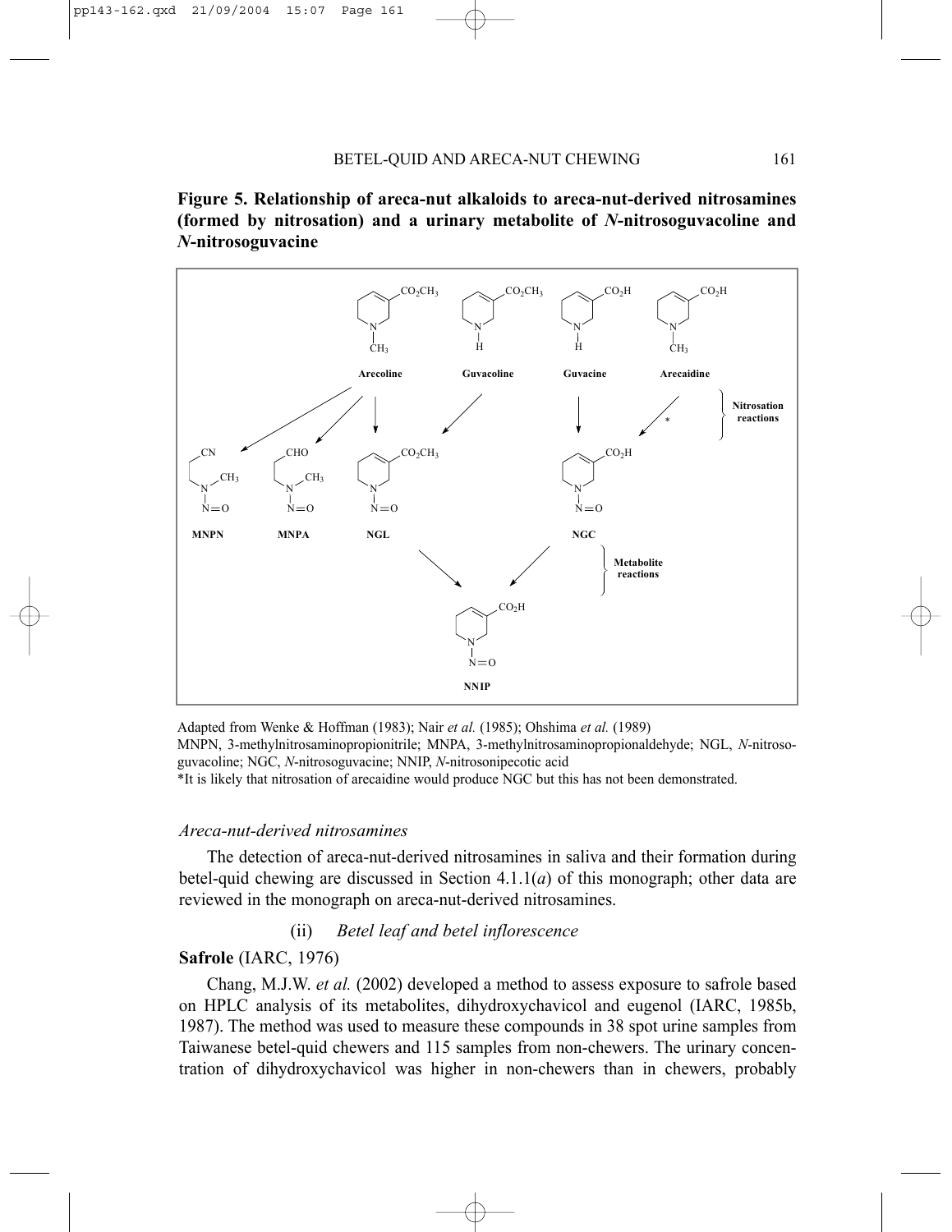because safrole exists in many common species such as ginger and black pepper that are frequently used in Taiwanese cooking. However, the chewers had a higher urinary concentration of eugenol.

# (iii) *Tobacco*

The components of tobacco, as part of betel quid, will be reviewed in a forthcoming monograph on smokeless tobacco products (see also IARC, 2004).

#### (*b*) *Biomarkers of constituents of betel quid*

# (i) *Detection of* N*-Nitrosamines in saliva*

Carcinogens derived from tobacco and areca nut have been detected in the saliva (mixture of saliva with macerated betel-quid ingredients produced while chewing) of users of these products. The tobacco-specific nitrosamines, *N*′-nitrosonornicotine (NNN), 4-(methylnitrosamino)-1-(3-pyridyl)-1-butanone) (NNK) and *N*′-nitrosoanabasine (NAB) (see Figure 6 for the structures), as well as the volatile nitrosamines, *N*-nitrosodimethylamine and *N*-nitrosodiethylamine, were detected in the saliva of chewers of betel quid with tobacco. These volatile nitrosamines are probably also tobacco-derived. Three arecanut-derived nitrosamines, *N*-nitrosoguvacoline (NGL), *N*-nitrosoguvacine (NGC) and 3-methylnitrosaminopropionitrile (MNPN), a rodent carcinogen (Figure 6), were detected in the saliva of chewers of betel quid with or without tobacco (Table 70).

The highest levels of tobacco-specific nitrosamines were detected in samples collected from India (Bhide *et al*., 1986), whereas the highest levels of areca-nut-derived nitrosamines (NGL) were found in the sediment of saliva collected from Taiwanese betel-quid chewers (Stich *et al*., 1986). NNN, NNK and NGL were reported in more than one study (Wenke *et al*., 1984; Nair *et al*., 1985; Bhide *et al*., 1986; Nair *et al*., 1986; Stich *et al*., 1986), whereas NAB (Bhide *et al*., 1986), MNPN (Prokopczyk *et al*., 1987), NGC (Nair, J. *et al.*, 1985), and the volatile nitrosamines (Bhide *et al*., 1986) were reported in single studies. One study that especially looked for MNPN failed to demonstrate its presence (Stich *et al*., 1986). Concentrations of NGL in the saliva obtained from Taiwanese chewers were higher than those in saliva from Indian chewers (Stich *et al.*, 1986).

Volatile nitrosamines and tobacco-specific nitrosamines found in the saliva of chewers could result from the leaching of those present in tobacco or could be formed endogenously during chewing from abundant precursors (see Section 4.1.1(*b*)(ii)). Arecanut-derived nitrosamines have not been reported to be components of areca nut or betel quid, except on one instance in which the presence of some NGC was noted. Hence their occurrence in the saliva of betel-quid chewers is most probably due to their formation during chewing.

In-vitro nitrosation of betel quid with nitrite and thiocyanate at neutral pH for 1 h generated NGL (Nair *et al*., 1985). Nitrosation of arecoline at neutral pH yielded approximately four times more NGL than at acidic or alkaline pH (Wang & Peng, 1996).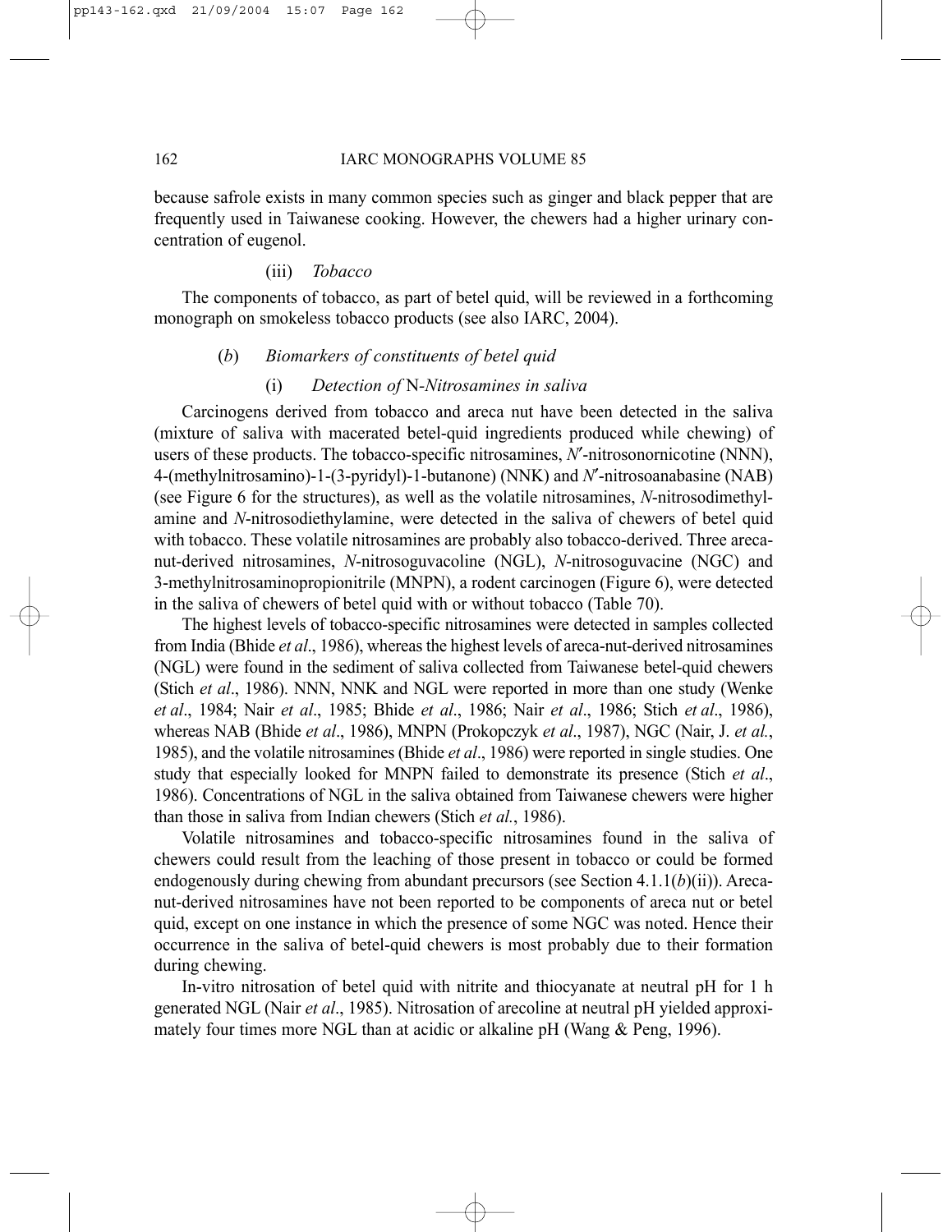

#### **Figure 6. Structures of nitrosamines**

NNN, *N*′-nitrosonornicotine; NNK, 4-(methylnitrosamino)-1-(3-pyridyl)-1-butanone; NAB, *N*′-nitrosoanabasine; NGL, *N*-nitrosoguvacoline; NGC, *N*-nitrosoguvacine; MNPN, 3-methylnitrosaminopropionitrile; NDMA, *N*-nitrosodimethylamine; NDEA, *N*-nitrosodiethylamine; NPRO, *N*-nitrosoproline; MNPA, 3-methylnitrosaminopropionaldehyde

#### (ii) *Formation of* N*-nitroso compounds in the oral cavity*

Areca nut and tobacco contain secondary and tertiary amines that can be nitrosated in the saliva during the chewing of betel quid when they react with available nitrite in the presence of nitrosation catalysts such as thiocyanate. Microgram per millilitre levels of nitrite and thiocyanate have been reported in the saliva of chewers of betel quid (Nair *et al*., 1985; Nair, J. *et al.*, 1987). Using a modified *N*-nitrosoproline (NPRO) test (Ohshima & Bartsch, 1981), whereby 100 mg L-proline were added to the betel quid and saliva was collected from each subject 20 min later, it was clearly shown that NPRO (a non-carcinogenic compound) is formed during the chewing of betel quid with and without tobacco, although the extent of increased nitrosation varies among individual subjects (Nair, J. *et al*., 1987).

The role of poor oral hygiene in the formation of *N*-nitroso compounds was investigated using the NPRO assay. Endogenous nitrosation is significantly higher in subjects with poor oral hygiene (determined by dental plaque) compared with those with good oral hygiene (Nair *et al*., 1996). This implies that, on the basis of the availability of nitrosa-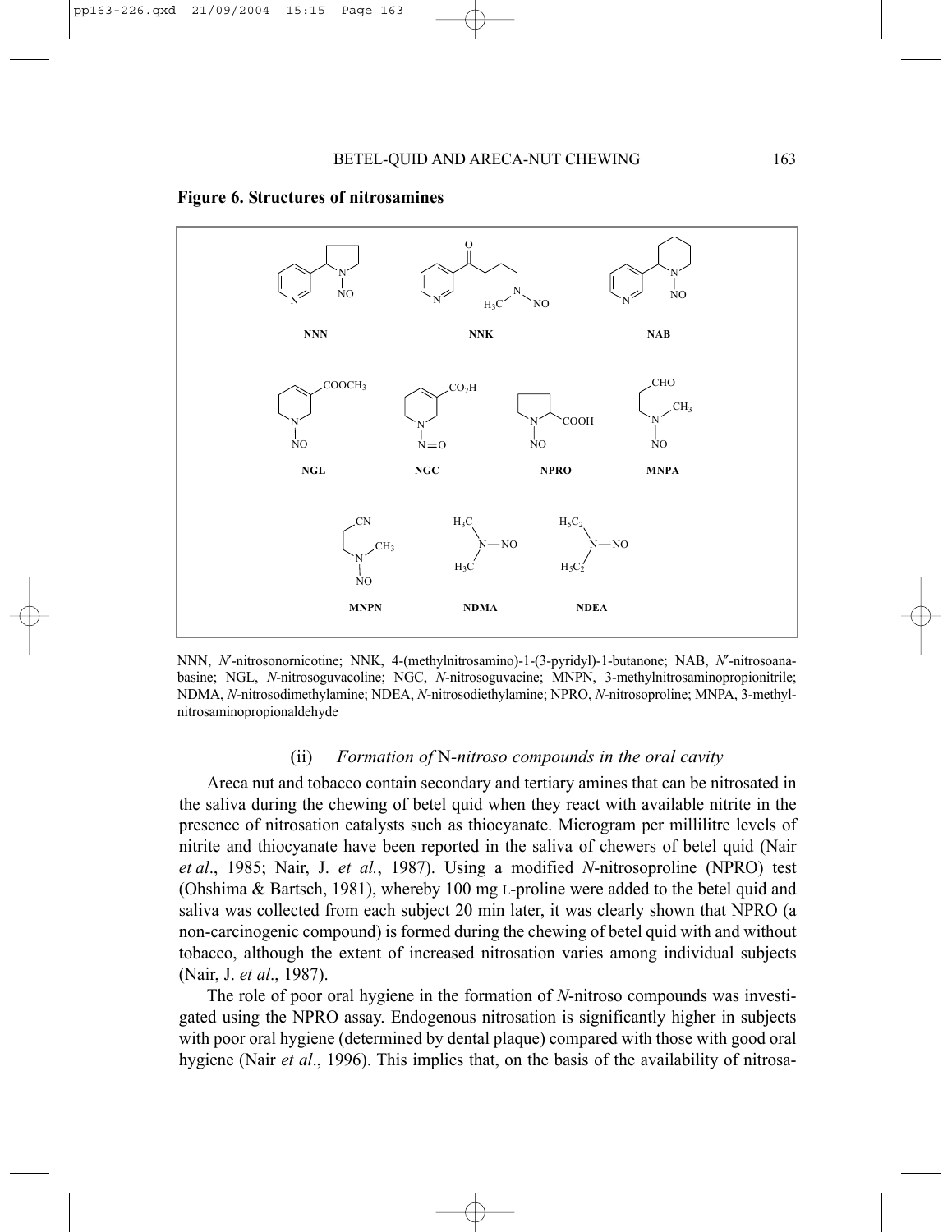| Nitrosamine        | $BQ + T(n)$         | BQ(n)            | Reference                     |
|--------------------|---------------------|------------------|-------------------------------|
| Volatile           |                     |                  |                               |
| <b>NDMA</b>        | $0 - 35.5(17)$      | NR.              | Bhide <i>et al.</i> (1986)    |
| <b>NDEA</b>        | $0 - 5.6(17)$       | NR.              | Bhide et al. (1986)           |
| Tobacco-specific   |                     |                  |                               |
| <b>NNN</b>         | $1.2 - 38(6)$       | ND(5)            | Wenke <i>et al.</i> (1984)    |
|                    | $1.6 - 14.7(12)$    | ND(12)           | Nair et al. (1985)            |
|                    | $3 - 85.7(17)$      | NR.              | Bhide et al. (1986)           |
|                    | $4.9 - 48.6(10)$    | NR.              | Nair, J. et al. (1987)        |
| <b>NNK</b>         | $1-2.3(6)$          | ND(5)            | Wenke et al. (1984)           |
|                    | $0 - 2.3(12)$       | ND(12)           | Nair et al. (1985)            |
|                    | $0-14.3(17)$        | NR.              | Bhide et al. (1986)           |
|                    | $0 - 9.4(10)$       | NR.              | Nair, J. et al. (1987)        |
| <b>NAB</b>         | $0-40^{\circ}$ (17) | NR.              | Bhide et al. (1986)           |
| Areca nut-specific |                     |                  |                               |
| NGL                | $4.3 - 350(5)$      | $2.2 - 9.5(5)$   | Wenke <i>et al.</i> (1984)    |
|                    | $0 - 7.1(12)$       | $0 - 5.9(12)$    | Nair, J. <i>et al.</i> (1985) |
|                    | NR.                 | $0-142(11)$      | Stich et al. (1986)           |
|                    | $3.1 - 23.5(10)$    | $0.6 - 8.8(10)$  | Nair, J. et al. (1987)        |
| NGC                | $0 - 30.4(6)$       | $0-26.6(6)$      | Nair et al. (1985)            |
| <b>MNPN</b>        | NR.                 | $0.5 - 11.4(10)$ | Prokopczyk et al. (1987)      |

**Table 70. Levels (range, ng/mL) of nitrosamines detected in**  saliva of chewers of betel quid with tobacco  $(BQ + T)$  and **without tobacco (BQ)** 

a Detected in only three samples

NDMA, *N*-nitrosodimethylamine; NR, not reported; NDEA, *N*-nitrosodiethylamine; NNN, *N*′-nitrosonornicotine; ND, not detected; NNK, 4-(methylnitrosamino)-1-(3-pyridyl)-1-butanone; NAB, *N*′-nitrosoanabasine; NGL, *N*-nitrosoguvacoline; NGC, *N*-nitrosoguvacine; MNPN, 3-(methylnitrosamino)propionitrile

table amines from areca nut and tobacco, there is more extensive formation of nitrosamines in subjects with poor oral hygiene if they chew tobacco. The enhanced endogenous nitrosation in subjects with poor oral hygiene may be due to the increased conversion of nitrate to nitrite or bacterial enzyme-mediated formation of nitrosamines, or both (Calmels *et al.*, 1988). Increased formation of nitrite and nitric oxide (NO) in the mouth has been reported during the formation of dental plaque (Carossa *et al*., 2001).

#### (iii) *Products of endogenous nitrosation*

Endogenous nitrosation in betel-quid chewers is significant. Many chewers swallow the quid that contains precursors of nitrosamines (nitrosatable amines, nitrite); these are then subjected to the acidic pH of the stomach, which is a more favourable condition for the nitrosation reaction of many secondary and tertiary amines. Urinary levels of NPRO,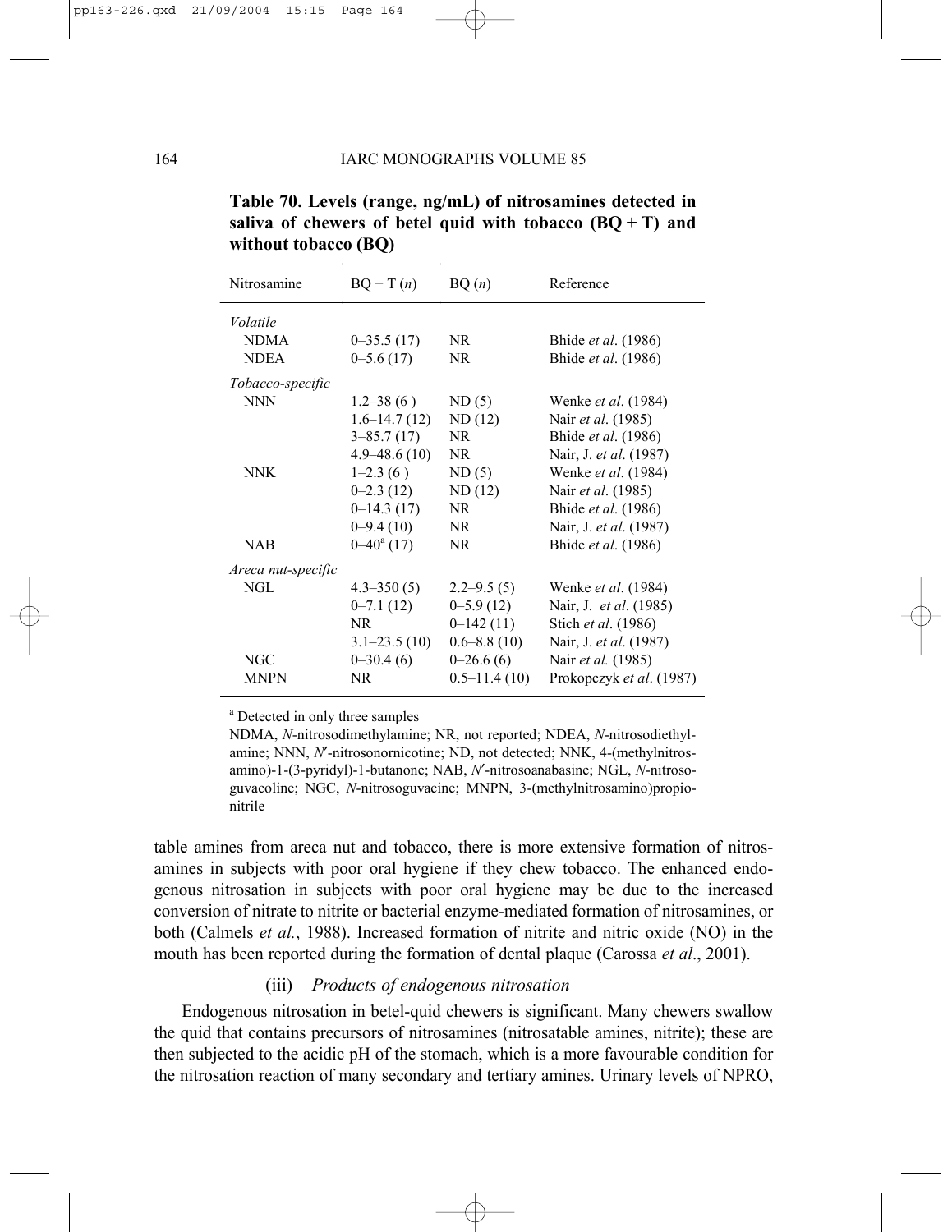a marker for endogenous nitrosation, were  $\sim 6.5$ -fold higher in chewers of betel quid with tobacco following ingestion of L-proline compared with chewers not ingesting proline (mean,  $0.28$  versus  $1.86 \mu g/24$  h;  $n = 5$ ). In groups with no chewing habit, this increase was only marginal (mean, 0.32 versus 0.55 µg/24 h; *n* = 4) (Nair *et al*., 1986). In another study, chewers of betel quid without tobacco also showed a significant  $\sim$ 2.4-fold increase in urinary excretion of NPRO following ingestion of L-proline compared with no ingestion of proline (2.60 versus 6.31  $\mu$ g/24 h, *n* = 8), and the group with no chewing habit again had a marginal increase in NPRO excretion (1.92 versus 2.54 µg/24 h; *n* = 9). An increase in mean NPRO excretion was also measured in 6-h urine (µmol/mol creatinine) of chewers of betel quid with tobacco  $(2.2 \text{ versus } 3.6; n = 15)$  and betel quid without tobacco (1.9 versus 4.7;  $n = 18$ ) and only a marginal increase in those with no chewing habit (2.9 versus 3.3; *n* = 18) (Chakradeo *et al.*, 1994). The above studies clearly demonstrate the potential of gastric nitrosation in betel-quid chewers. Using the NPRO assay, Stich *et al.* (1983) showed that the polyphenolic fractions of areca nut inhibited endogenous nitrosation in one male and one female volunteer following ingestion of sodium nitrate and L-proline.

## (iv) *Formation of reactive oxygen species in the oral cavity*

Direct evidence that reactive oxygen species such as the hydroxyl radical (HO<sup>•</sup>) are generated in the oral cavity during betel-quid chewing was provided by measuring the formation of *ortho*- and *meta*-tyrosines from L-phenylalanine in human saliva by means of high-performance liquid chromatography (HPLC)-fluorescence detection (Nair *et al*., 1995; see Section 4.1.2 for in-vitro studies). Saliva from five Indian volunteers collected after chewing betel quid (consisting of betel leaf, areca nut, catechu and slaked lime but no tobacco) contained high concentrations of *para*-tyrosine, but no appreciable amounts of *ortho*- or *meta*-tyrosine. Saliva samples from the same subjects collected after chewing betel quid complemented with 20 mg phenylalanine contained 1010–3000 nM *ortho*-tyrosine and  $1110-3140$  nM *meta*-tyrosine. These levels were significantly higher ( $p < 0.005$ ) than those detected in the saliva of subjects who kept L-phenylalanine in the oral cavity without betel quid (*ortho*-tyrosine, 14–70 nM; *meta*-tyrosine, 10–35 nM). These studies clearly demonstrate that the HO• radical is formed in the human oral cavity during betelquid chewing and could contribute to the genetic damage observed in the oral epithelial cells of chewers. Using the same method, formation of the HO• radical was monitored in Taiwanese subjects who chewed unripe areca nut and lime with either *Piper betle* inflorescence (*n* = 9) or betel leaf (*n* = 9) (Chen *et al*., 2002). *ortho*- and *meta*-Tyrosines were detected at levels that were  $\sim$  5–14 times lower than those detected in Indian chewers (Nair *et al*., 1995), which is probably due to differences in betel-quid ingredients.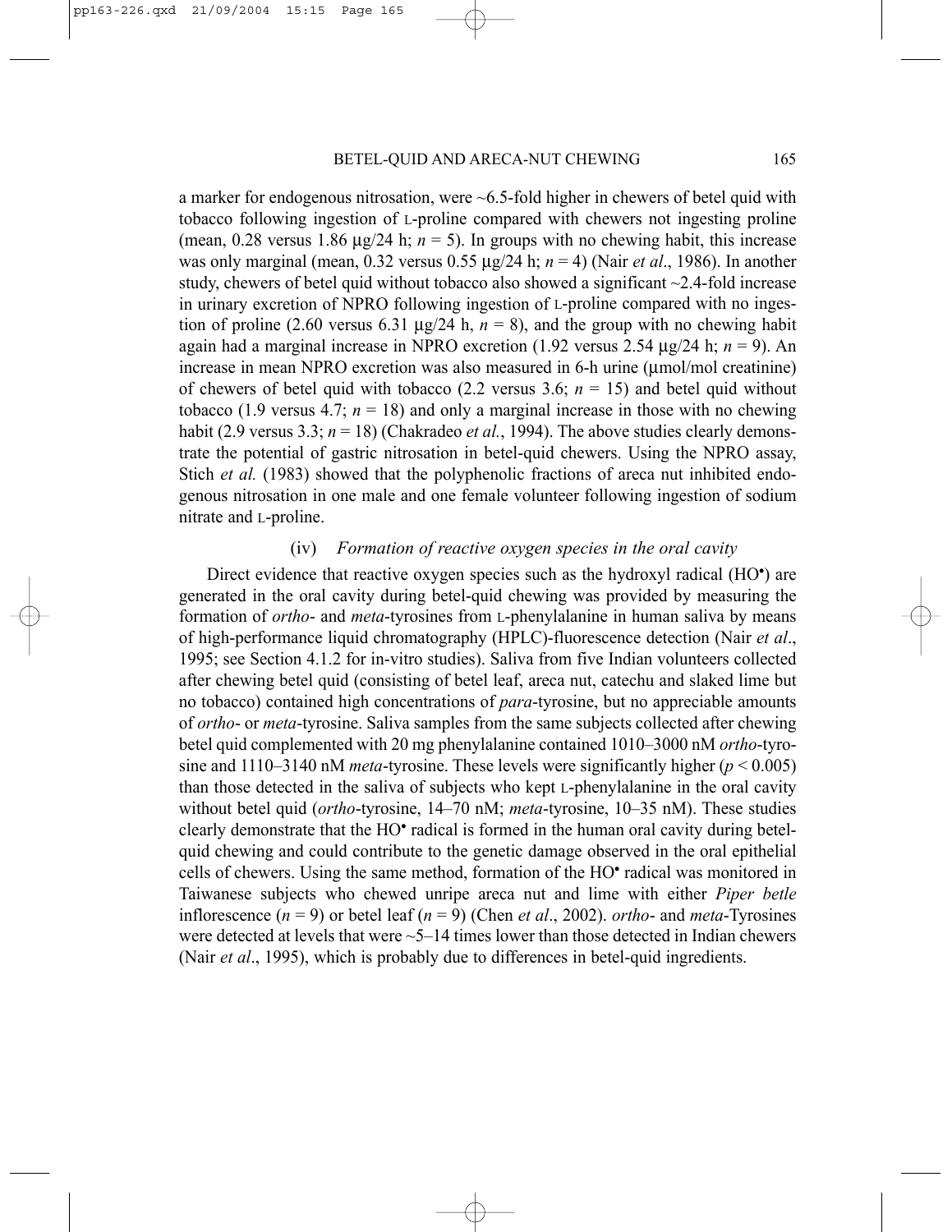#### 4.1.2 *Experimental systems*

#### (*a*) *Areca nut/arecoline*

#### (i) *Metabolism*

In rats, arecoline is de-esterified in the liver to arecaidine, and both arecoline and arecaidine are excreted as the mercapturic acid, *N*-acetyl-*S*-(3-carboxy-1-methylpiperid-4 yl)-L-cysteine (Boyland & Nery, 1969).

According to Nery (1971), the metabolism of arecoline may be complex, with up to five major metabolic products being released from three different routes of metabolism: arecoline 1-oxide, arecaidine 1-oxide, arecaidine, *N*-acetyl-*S*-(3-carboxy-1-methylpiperid-4-yl)-L-cysteine and an unidentified product.

Arecoline is rapidly metabolized in both liver and kidney (essentially 100% and approximately 87%, respectively). Arecoline was not metabolized by either blood or brain homogenates to any significant degree. Using various enzymatic inhibitors, any significant involvement of monoamine oxidase or hepatic microsomal oxidative enzymes in the metabolism of arecoline was ruled out. However, the specific carboxylesterase inhibitors tri-*ortho*-tolylphosphate and tetraisopropyl pyrophosphoramide completely blocked arecoline metabolism in the liver homogenate. It was therefore suggested that a carboxylesterase (EC 3.1.1.1) is primarily responsible for the metabolism of arecoline in mice (Patterson & Kosh, 1993). The short half-life of arecoline has been attributed to the rapid in-vivo enzymatic hydrolysis of the ester functionality (Saunders *et al.*, 1988) to form the carboxylic acid derivative arecaidine which appears to be a major metabolic product of arecoline in mice (Nieshulz & Schmersahl, 1968).

# (ii) *Influence of areca nut/arecoline on drug-metabolizing enzymes and cellular antioxidant profiles*

#### **In humans: in-vitro studies**

Jeng *et al*. (1996) studied the effect of arecoline on the intracellular antioxidant profile of glutathione (GSH) in human fibroblasts *in vitro*. At concentrations of 0.4 mM and 1 mM, arecoline depleted about 26% and 45% of GSH, respectively, after 2 h of incubation; control cells maintained their original GSH levels during the incubation period.

Chang, Y.C. *et al*. (1998) demonstrated that arecoline-induced cytotoxicity in human buccal fibroblasts *in vitro* could be inhibited by exposure to GSH. This cytotoxicity could also be inhibited by exposure to *N*-acetyl-L-cysteine, a glutathione synthesis precursor, and by exogenous addition of carboxylesterase (Jeng *et al*., 1999a).

Chang, Y.-C. *et al*. (2001a) studied the effect of arecoline on glutathione *S*-transferase (GST) activity and lipid peroxidation in cultured human buccal mucosal fibroblasts. At concentrations higher than 50 µg/mL, arecoline significantly decreased GST activity in a dose-dependent manner. At concentrations of 100 and 400 µg/mL, arecoline reduced GST activity by approximately 21% and 46%, respectively, during a 24-h incubation period. However, it did not increase lipid peroxidation at any dose tested in this assay system. The adverse effect of arecoline on GST may increase the risk for oral cancer due to other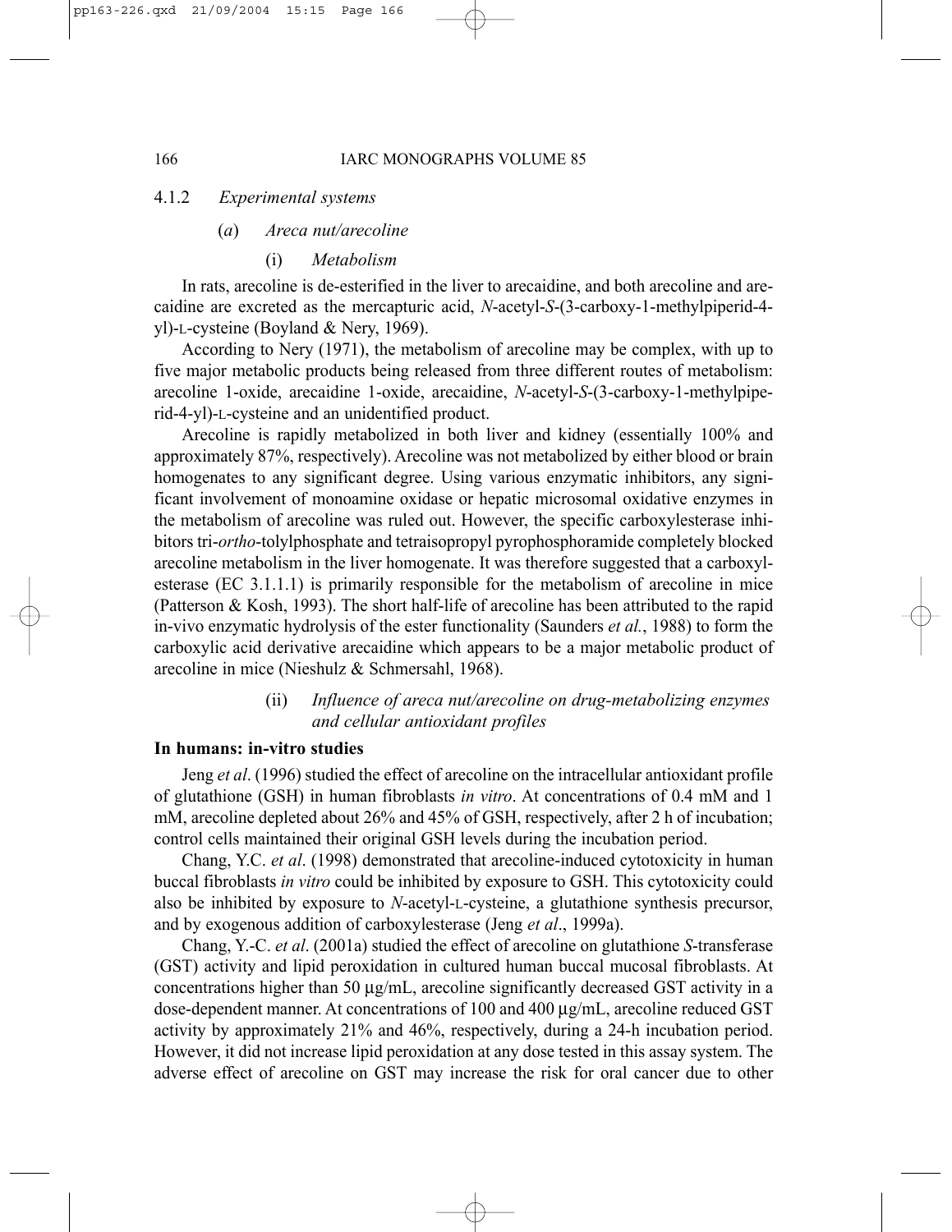chemical carcinogens such as tobacco products. Exposure to areca-nut extract and arecoline also gives rise to GSH depletion and mitochondrial dysfunction of oral keratinocyte KB epithelial cells (Chang, M.C. *et al*., 2001).

COX2, an inducible enzyme responsible for prostaglandin (PGE<sub>2</sub> and 6-keto-PGF<sub>1 $\alpha$ </sub>) synthesis, plays an important role in certain inflammatory diseases and carcinogenesis. Areca-nut extract induced COX2 mRNA and protein expression and  $PGE<sub>2</sub>$  and 6-keto- $PGF<sub>1\alpha</sub>$  in primary human gingival keratinocytes (Jeng *et al.*, 2000); it was suggested that this stimulation of  $PGE_2$  production could partly result from the up-regulation of COX2 mRNA expression.

Tsai *et al*. (2003) studied the influence of arecoline on the expression of COX2 in human buccal mucosal fibroblasts incubated for 2 h with different doses of arecoline (10–160 µg/mL) *in vitro*. COX2 mRNA increased approximately 1.5- and 2.7-fold after exposure to 20 and 160 µg/mL arecoline, respectively, and a peak level was induced by 80 µg/mL. In addition, pretreatment with the GSH precursor, 2-oxothioazolidine-4 carboxylic acid, led to a decrease in the induction of COX2 mRNA by arecoline, and the GSH synthesis inhibitor, buthionine sulfoximine, led to an increase, suggesting that regulation of COX2 expression induced by arecoline is critically dependent on cellular glutathione concentration.

Areca-nut extract (50–150 µg/mL) slightly enhanced the activity of COX (also called prostaglandin-endoperoxidase synthase (PHS)) in the human oral carcinoma cell line, OEC-M1, but inhibited its activity in KB cells ( $>$  50  $\mu$ g/mL) after 24 h of exposure (Yang *et al*., 2002).

# **In animals: in-vivo studies**

Mice given areca nut in the diet  $(0.25, 0.5 \text{ or } 1.0\%)$  for 5 or 36 weeks had significant increases in hepatic levels of cytochrome P450, cytochrome b5, malondialdehyde and GST, whereas hepatic content of sulfhydryl groups (-SH) was depressed (Singh & Rao, 1995a). Mice that had been on this diet for 45 days were supplemented during the last 10 days with mace (*Myristica fragans*), mustard seed (*Brassica niger*), garlic (*Allium sativum* L.) or butylated hydroxyanisole (BHA) — known chemopreventive agents; the levels of GST and -SH content normally induced by these agents were found to be decreased by areca nut. Conversely, levels of cytochrome P450 and cytochrome b5 normally induced by these agents were augmented following ingestion of an areca-nut diet (Singh & Rao, 1993a,b,c, 1995b,c).

Singh *et al.* (1996, 1997, 2000) studied the modulatory influence of intraperitoneal administration of arecoline on the chemopreventive efficacy of phytic acid, clocimum oil or chlorophyllin in lactating and suckling neonate mice. Phytic acid increased the hepatic levels of GST and -SH content in both lactating dams and suckling neonates whereas supplementation with arecoline inhibited these levels. Conversely, phytic acid elevated the levels of cytochrome P450 and cytochrome b5 in dams, and supplementation with arecoline further increased these elevated levels (Singh *et al*., 1997). Clocimum oil raised the hepatic levels of GST, -SH, cytochrome b5 and cytochrome P450 in lactating dams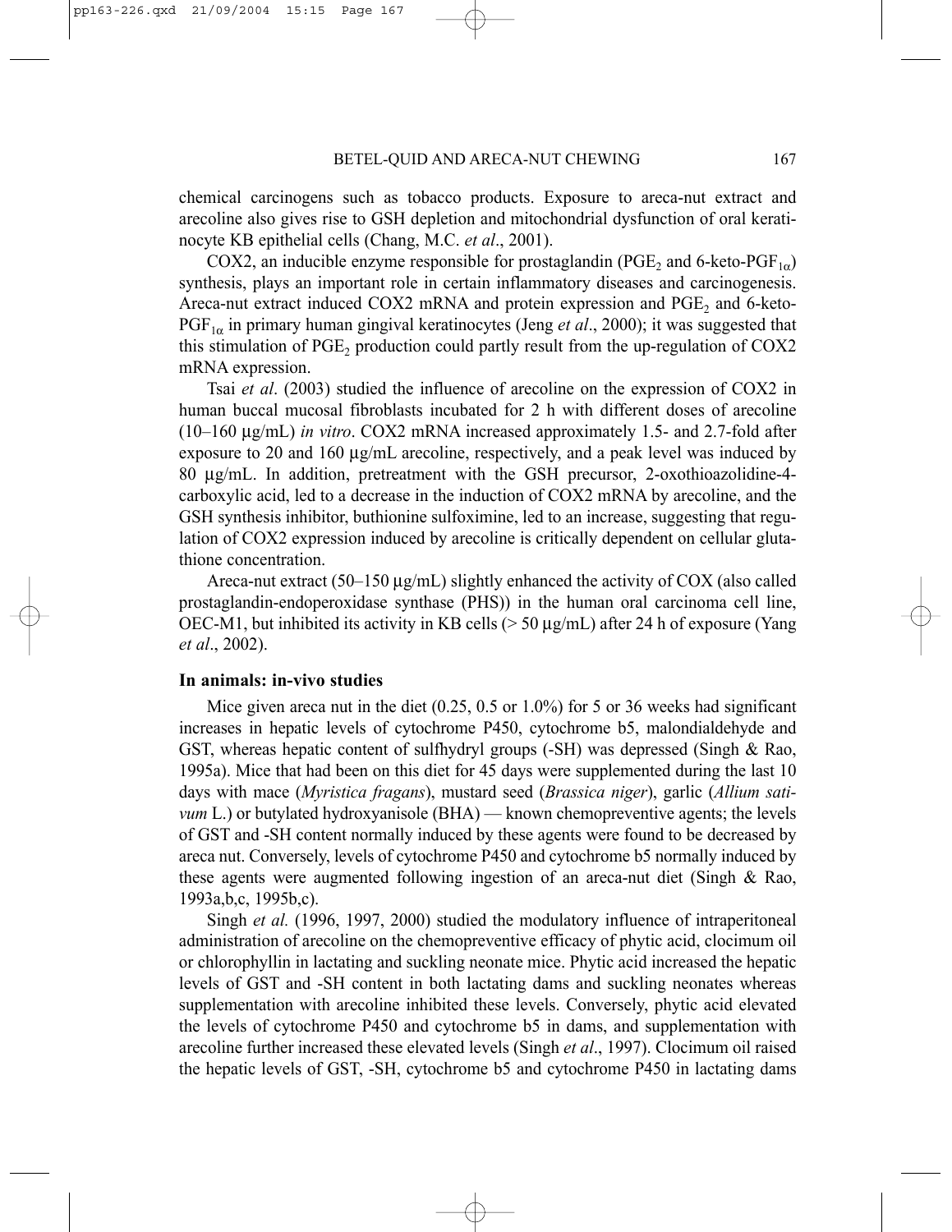#### 168 IARC MONOGRAPHS VOLUME 85

and suckling neonates; treatment with arecoline depressed the phase II enzyme and -SH content level but further raised the phase I enzyme levels (Singh *et al*., 2000). Arecoline treatment inhibited the levels of chlorophyllin-induced hepatic GST and -SH content in lactating females. Arecoline, whether given alone or concomitantly with chlorophyllin, elevated the levels of hepatic cytochrome b5 and cytochrome P450 to the same significance level compared to the untreated lactating dams (Singh *et al*., 1996).

# (iii) *Effect of arecoline on TIMP and MMP*

Chang, Y.-C. *et al*. (2002a) hypothesized that oral submucous fibrosis is caused by increased or altered de-novo synthesis and deposition of extracellular matrix and/or altered fibrolysis, which, if unbalanced, may result in this fibrosis during betel-quid chewing. These authors attempted to assess the role of tissue inhibitors of metalloproteinases (TIMPs) and matrix metalloproteinases (MMPs) in the pathogenesis of OSF associated with chewing betel quid. Biopsy specimens were taken from buccal mucosal fibroblasts (BMFs) of six healthy individuals with no chewing habit and OSF of 10 male patients with betel-quid chewing habits. These biopsy specimens were used for preparation of fibroblast cultures and expression of TIMP-1 and production of MMP-2, which is the main gelatinolytic proteinase secreted by the human buccal mucosal fibroblasts, and were analysed by Western blot and gelatin zymography, respectively; OSF specimens were found to have higher TIMP-1 expression than BMFs. In-vitro exposure of human buccal mucosal fibroblasts to arecoline resulted in elevated TIMP-1 expression at concentrations below 20 µg/mL in a dose-dependent manner and inhibited MMP-2 secretion and production at higher concentrations (40 µg/mL), reducing MMP-2 activity by ∼54% at 80 µg/mL. Arecoline acted not only as an inhibitor of gelatinolytic activity of MMP-2 but also as a stimulator for TIMP-1 activity, altering the balance between these two processes in favour of matrix stability. These synergistic effects may contribute to the accumulation of extracellular matrix components in betel quid-associated oral submucous fibrosis.

# (*b*) *Betel leaf/hydroxychavicol/eugenol*

# (i) *Metabolism*

Hydroxychavicol is a major phenolic compound in the leaf as well as the inflorescence of *Piper betle*. During its metabolism, an *ortho*-quinone is produced, which subsequently induces the production of reactive oxygen species via redox cycling (Iverson *et al*., 1995; Krol & Bolton, 1997). The reactive metabolites of hydroxychavicol such as quinones, quinone methide and imine methide enter into conjugation reactions with the reduced GSH (Iverson *et al*., 1995; Krol & Bolton, 1997; Nikolic *et al*., 1999). A similar pattern of metabolism was shown for eugenol (Bolton *et al.*, 1992; Thompson *et al.*, 1993).

# (ii) *Influence on pro-oxidant and antioxidant mechanisms*

Chang, M.C. *et al*. (2002a) studied the effects of hydroxychavicol, which, like many phenolic antioxidants, can show pro-oxidant properties on oral KB carcinoma cells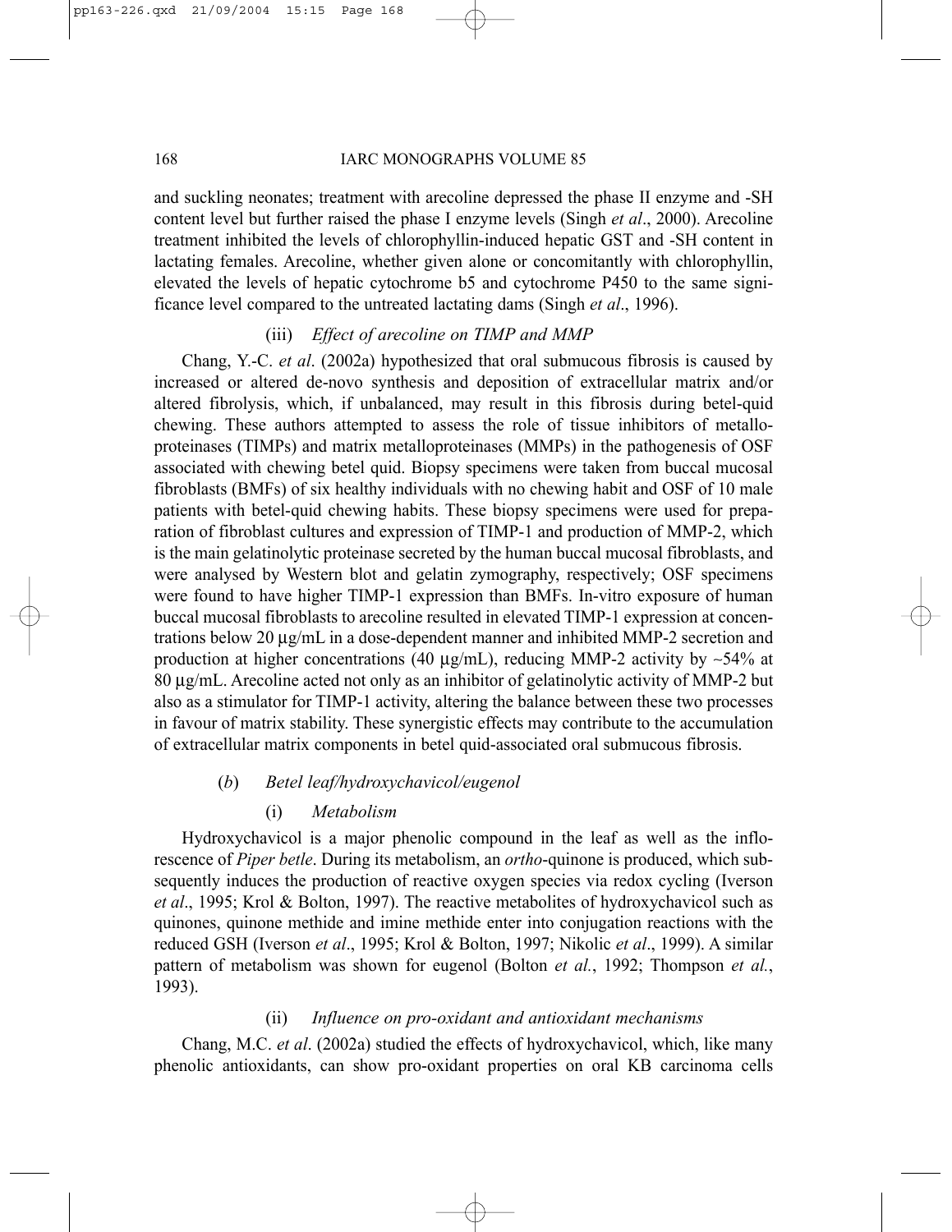*in vitro*. Hydroxychavicol induced the intracellular production of reactive oxygen species at concentrations higher than 0.1 mM and depleted GSH. This compound acts as an antioxidant at low concentrations, whereas at high concentrations  $(> 0.1 \text{ mM})$ , it may elicit intracellular accumulation of ROS and changes in redox status.

Choudhary and Kale (2002) evaluated the antioxidant properties of betel-leaf extract *in vitro* and *in vivo.* Male Swiss albino mice (7–8 weeks old) were given 1, 5 and 10 mg/kg bw betel-leaf extract orally for 2 weeks. The activity of superoxide dismutase (SOD) in liver increased in a dose-dependent manner. However, at 5- and 10-mg/kg dose levels, catalase activity was inhibited.

Panda and Kar (1998) studied the effect of betel-leaf extract (0.10, 0.40, 0.80 and 2.0 g/kg bw per day for 15 days) on the activities of catalase and SOD in the thyroid of male Swiss albino mice. Higher doses decreased the activities of catalase and SOD while increasing the level of lipid peroxidation. However, these effects were reversed with lower doses of the extract.

In a study to investigate its anticarcinogenic effect on tobacco carcinogens, 8-weekold inbred male Swiss albino mice were treated with betel-leaf extract (2.5 mg per mouse per day in drinking-water) for 10–16 months (13 mice) or 17–22 months (six mice). The concentrations of vitamin A and vitamin C (both strong antioxidants) in the liver were increased (Padma *et al*., 1989a).

Jeng *et al*. (2002) showed that an aqueous extract of betel-leaf components contained potent scavengers of hydrogen peroxide  $(H_2O_2)$ , superoxide  $(O_2^{\bullet-})$  and hydroxyl radical (HO• ) and was also an inhibitor of xanthine oxidase in a dose-dependent manner. In the presence of 10 and 20  $\mu$ g/mL betel-leaf extract, about 95% of  $O_2$ <sup>-</sup> radicals were scavenged. Similarly, 20, 100 and 200  $\mu$ g/mL betel-leaf extract inhibited HO• by 47, 76 and 88%, respectively. The extract also effectively prevented HO •-induced DNA breaks on PUC18 plasmid DNA.

Patel and Rajorihia (1979) demonstrated that betel leaf has an antioxidative property that is much more effective than that of either BHA or butylated hydroxytoluene (IARC, 1986) *in vitro*.

## (*c*) *Formation of nitrosamines*

# (i) *Endogenous formation of areca-nut-derived nitrosamines in animals: in-vivo studies*

Ohshima *et al*. (1989) identified *N*-nitrosonipecotic acid (NNIP) (see Figure 5 for structure) as a major urinary metabolite of the areca-nut-derived nitrosamines, NGL and NGC, in BDIV rats. In a previous study, NNIP was detected in the urine of Syrian hamsters that were fed with powdered areca nut and sodium nitrite in the diet. Urine collected from control animals fed only areca nut or nitrite alone did not contain any NNIP (Ernst *et al*., 1987). The authors concluded that the origin of this nitrosamine metabolite was from the endogenously formed areca-nut-derived nitrosamines, NGL and/or NGC.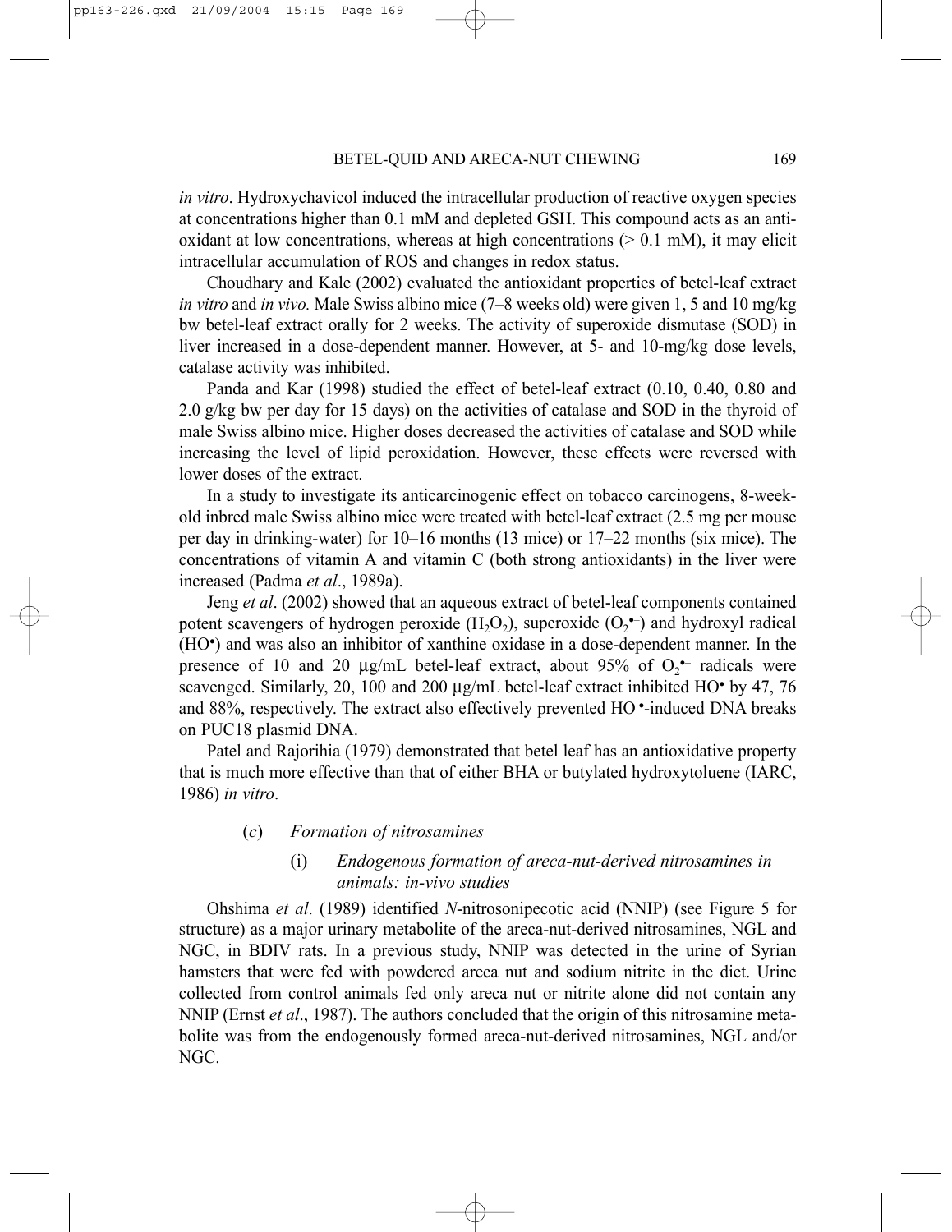#### 170 IARC MONOGRAPHS VOLUME 85

# (ii) *Formation of nitrosamines from arecoline and from betel quid: in-vitro studies*

In-vitro experiments with nitrite and the areca-nut alkaloid arecoline have shown the formation of at least three nitrosamines: NGL, MNPN and 3-methylnitrosaminopropionaldehyde (MNPA) (Wenke & Hoffmann, 1983). Nitrosation of arecoline at neutral pH yielded approximately four times more NGL than at acidic and alkaline pH (Wang & Peng, 1996). In-vitro nitrosation of betel quid without tobacco with nitrite and thiocyanate at neutral pH generated NGL, whereas similar nitrosation of betel quid with tobacco yielded NGL to a lesser extent and NGC (Nair *et al*., 1985). The structure of the alkaloids and the nitrosamines derived from these alkaloids are given in Figure 5.

When the nitrosation reaction of betel quid with tobacco was carried out at acidic pH, formation of NNN and *N*′-nitrosoanatabine (NAT) was observed in addition to the formation of areca-nut-derived nitrosamines. NNK, MNPN and MNPA were not detected in any of the betel-quid samples nitrosated *in vitro* (Nair *et al*., 1985). In-vitro nitrosation of betel quid with added L-proline yielded NPRO; addition of ascorbic acid with proline reduced the formation of NPRO in only one of three betel-quid samples tested (Nair, J. *et al*., 1987). *N*-Nitrosopiperidine, *N*-nitrosopyrrolidine and *N*-nitrosomorpholine were detected in nitrite-treated aqueous extract of *Piper betle* L. fruit (Chen *et al*., 1984).

# (iii) *Modulation of nitrosamine formation by polyphenols from betel-quid ingredients*

Polyphenols have been shown to inhibit or enhance the nitrosation of amines (Pignatelli *et al*., 1982; Walker *et al*., 1982). Wang and Peng (1996) investigated the effect of crude phenolic extracts from areca fruit (areca nut) and the inflorescence and leaf of *Piper betle* on the formation of NGL from arecoline. They observed that low concentrations ( $\leq 60$  mg/300 mL  $\leq 0.2$  mg/mL]) of polyphenolic extract from areca fruit and all tested concentrations of phenolics from *Piper betle* (up to  $\sim$ 530 mg/300 mL  $[-1.8 \text{ mg/mL}]$  inhibited the formation of NGL from arecoline, whereas higher concentrations of areca phenolics ( $> 260$  mg/300 mL [ $> 0.86$  mg/mL]) enhanced the formation of NGL. Hydroxychavicol, a polyphenol from betel leaf, has been shown to scavenge nitrite, thereby reducing the formation of *N*-methyl-*N*-nitrosourea, the mutagenic reaction product of nitrite plus methylurea (Nagabhushan *et al*., 1989).

# (*d*) *Formation of reactive oxygen species from betel-quid ingredients*

#### **Cell-free systems**

Several polyphenols including the tannin fraction of areca nut have been shown to be genotoxic at alkaline pH in *Saccharomyces cerevisiae* (Rosin, 1984). The genotoxicity of polyphenols was postulated to be attributable to the generation of  $H<sub>2</sub>O<sub>2</sub>$  and free radicals as a result of rapid autoxidation under alkaline pH. The generation of superoxide anion  $(O_2^{\bullet})$  and  $H_2O_2$  from aqueous extracts of areca nut and catechu at pH greater than 9.5 was demonstrated by Nair, U.J. *et al*. (1987) using a chemiluminescence technique. Of the various areca-nut extracts, the catechin fraction, at alkaline pH, was shown to be the most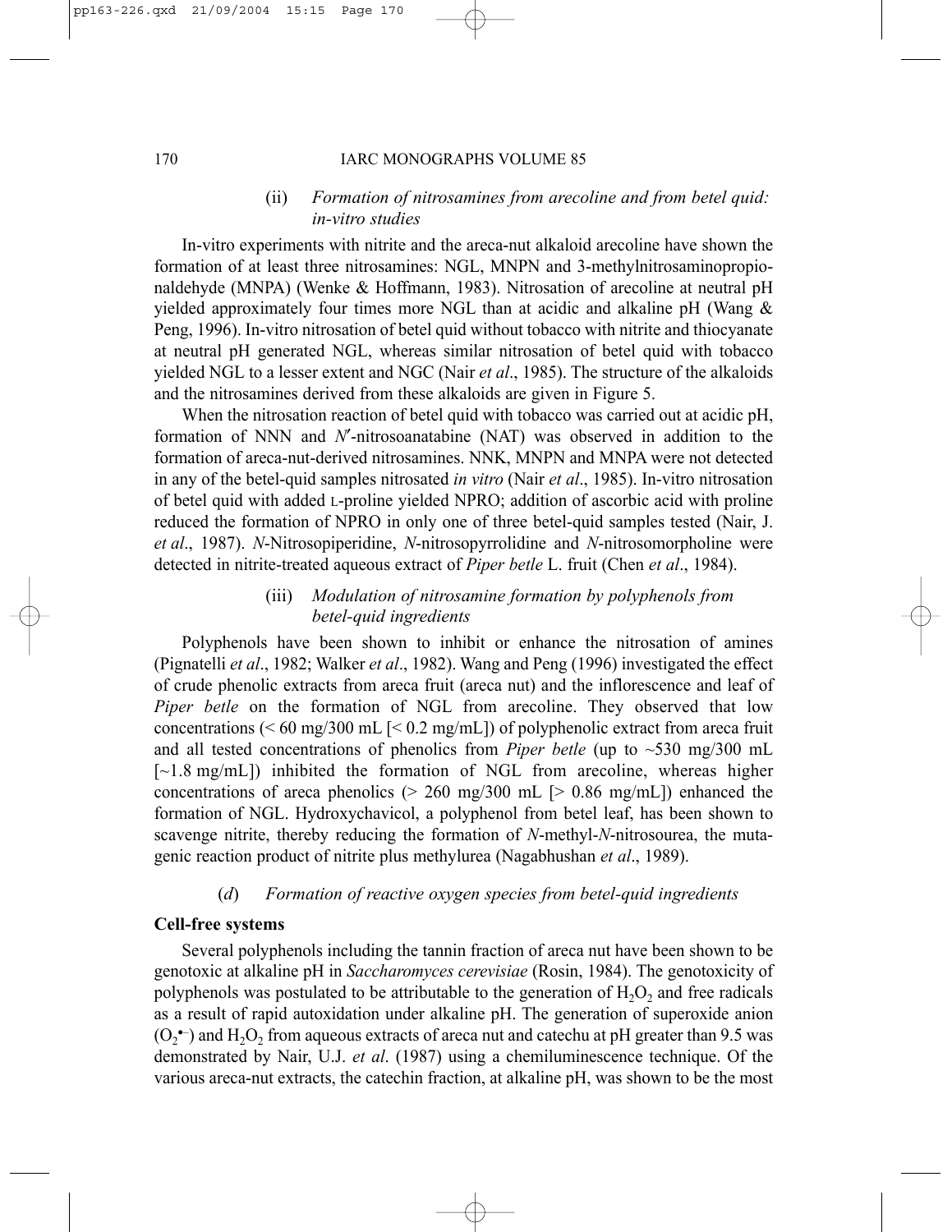active producer of reactive oxygen species. The formation of  $O_2$ <sup>+</sup> was enhanced by Fe<sup>2+</sup>, Fe<sup>3+</sup>, Mg<sup>2+</sup> and Cu<sup>2+</sup> but inhibited by Mn<sup>2+</sup> and higher concentrations of Mg<sup>2+</sup> and Cu<sup>2+</sup>. Tobacco extract failed to generate reactive oxygen species under similar conditions but showed formation of  $O_2$  only in the presence of metal ions. Saliva inhibited both  $O_2$ and  $H_2O_2$  formation from betel-quid ingredients. Upon incubation of DNA at alkaline pH with areca-nut extract or catechu and  $Fe<sup>3+</sup>$ , 8-OH-deoxyguanosine (8-OHdG) was formed as quantified by HPLC-electrochemical detection (Nair, U.J. *et al*., 1987).

Using 25 samples of slaked lime from Papua New Guinea, Nair *et al*. (1990) demonstrated that the free calcium hydroxide content and pH of slaked lime samples  $(\geq 9.5)$  were highly correlated with the generation of reactive oxygen species from areca-nut extract and DNA damage *in vitro*, as measured as 8-OHdG. The  $Fe<sup>2+</sup>$  and  $Mg<sup>2+</sup>$  levels in the lime samples were too low to modify the formation of reactive oxygen species, but the formation of 8-OHdG in DNA was enhanced by the addition of high concentrations of  $Fe^{2+}$  and the formation of H<sub>2</sub>O<sub>2</sub> was almost entirely inhibited by adding Mg<sup>2+</sup> to the reaction mixture. These results show the importance of pH for the formation of reactive oxygen species that is likely to occur via autoxidation of polyphenols, redox cycling via quinone semiquinone radicals and iron-catalysed Haber-Weiss and Fenton reactions (Figure 7).

# **Figure 7. Scheme for the formation of reactive oxygen species from polyphenols present in the betel-quid ingredients, areca nut and catechu**



Adapted from Nair *et al.* (1996)

To determine whether hydroxyl radical (HO• ) is generated while chewing betel quid, in-vitro studies were performed using L-phenylalanine with different reaction conditions. The formation of *ortho*- and *meta*-tyrosine from L-phenylalanine was measured as a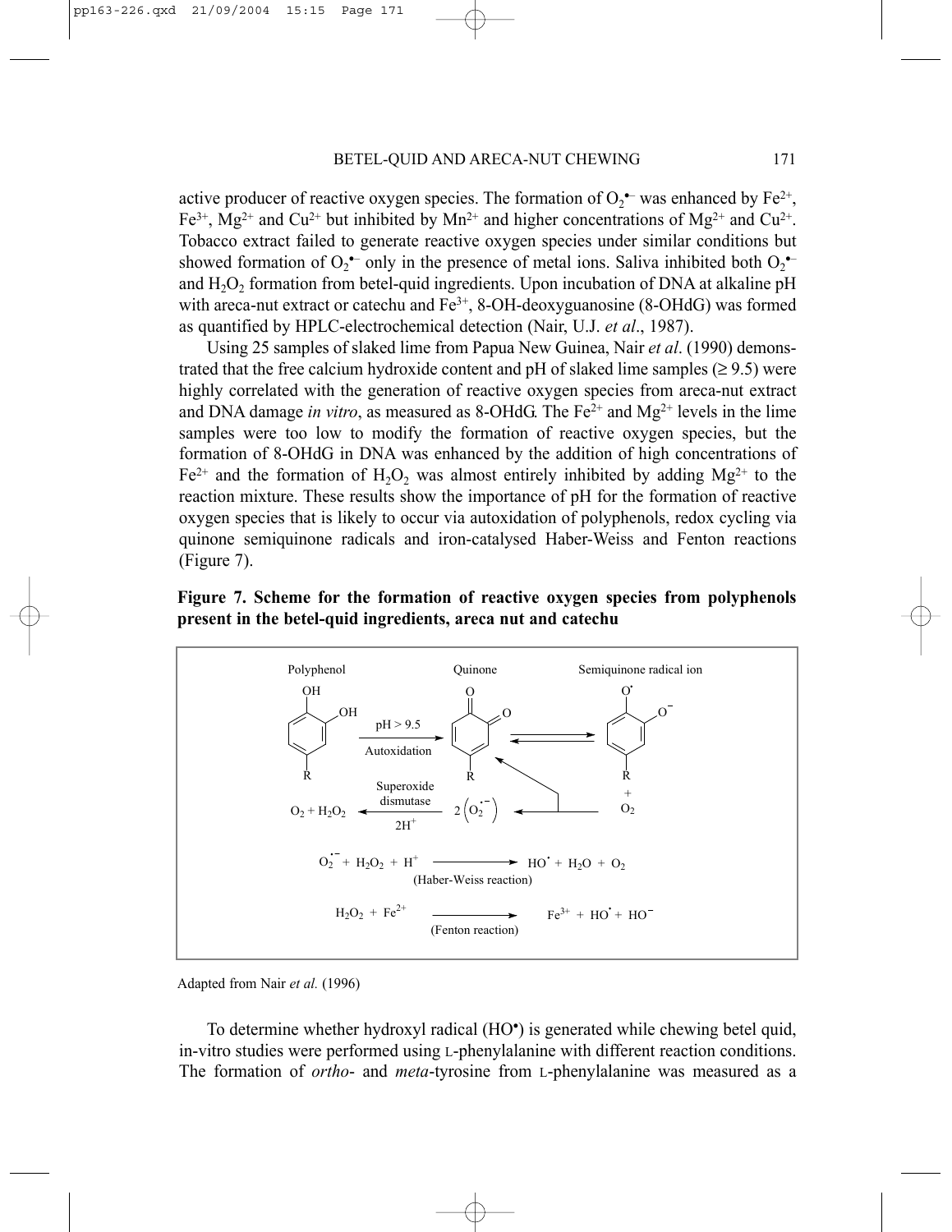marker of OH• radical generation. Both *ortho*- and *meta*-tyrosine were formed *in vitro* in the presence of extracts of areca nut and/or catechu, transition metal ions such as  $Cu^{2+}$  and  $Fe<sup>2+</sup>$  and alkaline pH due to slaked lime or sodium carbonate. The omission of any of these ingredients from the reaction mixture significantly reduced the yield of tyrosines. HO• scavengers such as ethanol, D-mannitol and dimethylsulfoxide inhibited phenylalanine oxidation in a dose-dependent fashion (Nair *et al*., 1995).

Iron and copper are involved in the catalysis of reactive oxygen species generation. Copper contents in various betel-quid ingredients are reported to be in the range 3–188 µg/g (areca nut) and 8–53 µg/g (*pan masala*) (Trivedy *et al*., 1997; Ridge *et al*., 2001), whereas the iron contents were  $75 \text{ µg/g}$  (areca nut),  $171 \text{ µg/g}$  (betel leaf),  $5.2 \text{ mg/g}$ (catechu), 190 µg/g (slaked lime) (Zaidi *et al*., 2002) and 22–526 µg/L [89.6–2100 µg/g] (slaked lime) (Nair *et al*., 1990).

In the presence of FeCl<sub>2</sub> (1–1000  $\mu$ M) and under alkaline conditions, the reaction of tender (1 mg/mL) and ripe (1 mg/mL) areca-nut extracts with herring sperm DNA for 60 min produced more 8-OHdG than without iron (Liu *et al.*, 1996).

# **Cultured cell systems**

Significant amounts of superoxide anion production (determined by the cytochrome c reduction assay) and lipid peroxidation (formation of thiobarbituric acid-reactive substances) were demonstrated in normal human oral keratinocytes treated with commercially available *gutka* and *pan masala* with or without saccharin (Bagchi *et al*., 2002).

Exposure of Chinese hamster ovary (CHO)-K1 cells to ripe areca-nut extract (0.05–0.4 mg/mL) for 18 h induced a 1.2–2.8-fold increase in 8-OHdG formation. Tender areca-nut extract induced only a slight increase in 8-OHdG formation  $(p > 0.05)$ . A 3.5-h exposure of CHO-K1 cells to areca nut produced marked formation of reactive oxygen species (hydrogen peroxide), as indicated by an increase in intracellular dichlorofluorescein fluorescence (Liu *et al.*, 1996).

#### (*e*) *Antioxidant effects*

Lei *et al*. (2003) directly evaluated the antioxidative properties of aqueous extract of *Piper betle* inflorescence. It was an effective scavenger of reactive oxygen species, with a 50% inhibitory concentration (IC<sub>50</sub>) of 80, 28 and 73  $\mu$ g/mL towards H<sub>2</sub>O<sub>2</sub>, superoxide and hydroxyl radicals, respectively.

Aqueous extract of *Piper betle* leaf was also shown to be a potent scavenger towards reactive oxygen species such as hydroxyl radicals  $(> 15 \mu g/mL)$ , superoxide radicals ( $> 10 \mu g/mL$ ) and a xanthine oxidase inhibitor ( $> 50 \mu g/mL$ ). It inhibited the rabbit platelet aggregation induced by arachidonic acid and collagen, possibly because of its antioxidative property and its inhibition of cyclooxygenase. *Piper betle* leaf extract also inhibited thromoxane  $B_2$  and prostagland in- $D_2$  production in platelet aggregates induced by collagen and arachidonic acid (Jeng *et al*., 2002; Lei *et al.*, 2003), but had no effect on areca-nutinduced platelet aggregation (see Section 4.2.2(*b*)(iii)).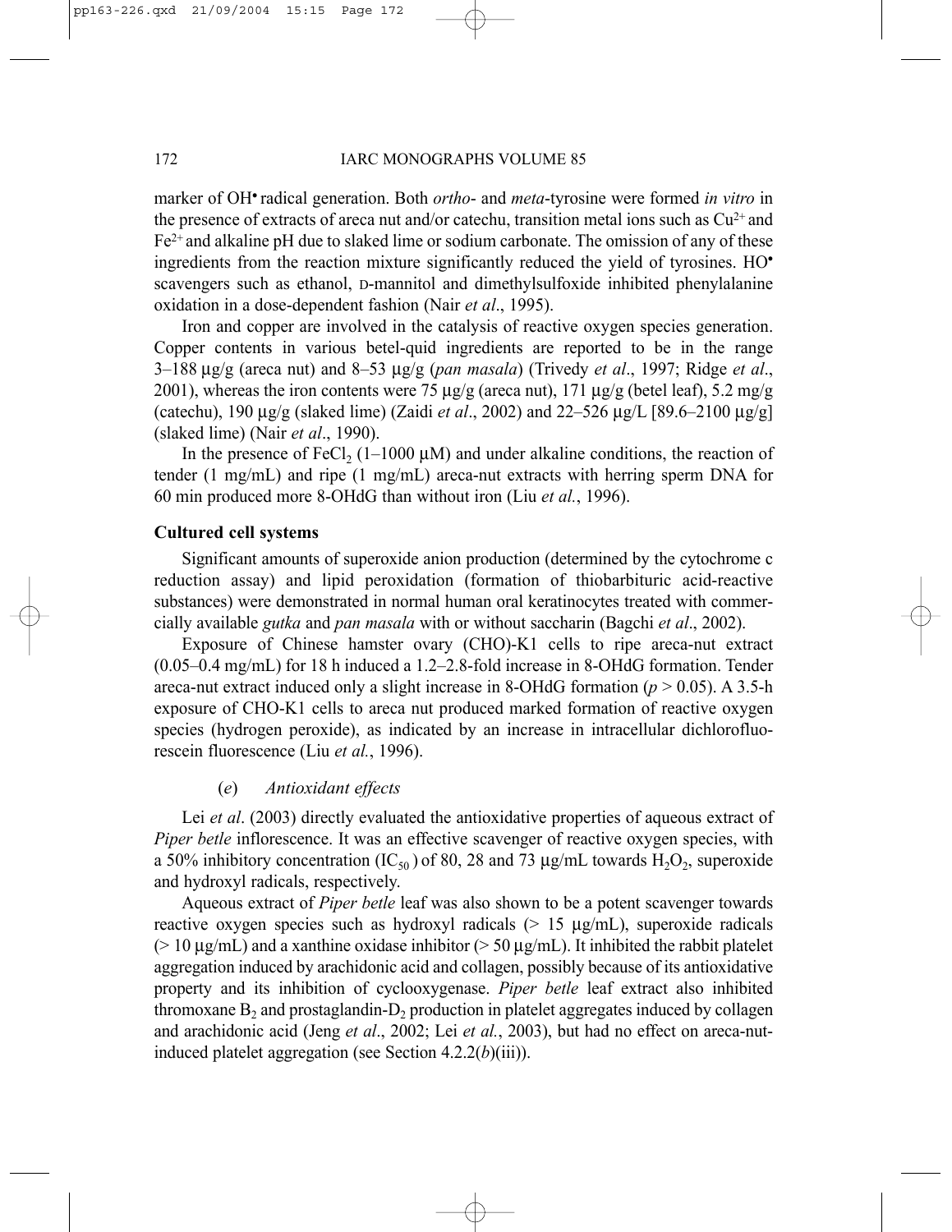# **4.2 Physiological and toxic effects**

#### 4.2.1 *Humans*

#### (*a*) *Psychopharmacological effects*

Areca nut is the fourth most commonly used psychoactive substance in the world after tobacco, alcohol and caffeine-containing beverages (Sullivan  $\&$  Hagen, 2002). It is described as a popular pleasure-giving substance in South Asia (Schneider, 1986) and chewed for its psychostimulating effects (Norton, 1998). Areca-nut chewing is reported to have varied and widespread, predominantly stimulant, effects (Chu, 2001, 2002).

'Betel-nut' (areca-nut) psychosis was originally described about 25 years ago in Papua New Guineans by Burton-Bradley (1977). He described how traditional healers challenged victims with so-called betel nut to induce insanity as a part of their diagnostic strategy. Psychosis, although rare, was described in predisposed people following abrupt cessation of the habit (Burton-Bradley, 1978). In Melanesia, other authors have also reported areca nut as producing altered status of consciousness and being capable of inducing intoxication (Cawte, 1985). More recently, so-called betelmania was reported among Cambodian refugee women living in the USA who were addicted to areca nut (Pickwell *et al*., 1994).

Habituation and addiction to areca nut in Papua New Guineans has been reported (Burton-Bradley, 1978; Talonu, 1989). More recently, regular, daily use of areca nut at high frequency — on average 17.3 portions a day — was reported among aborigines of Taiwan (Yang, Y.-H. *et al.*, 2001). Winstock *et al*. (2000) described findings consistent with a dependence syndrome related to areca-nut use among regular users in the Gujarat community in the United Kingdom. Reported effects of areca-nut chewing were relaxation, improved concentration, mild lifting of the mood and enhanced satisfaction after eating. Withdrawal symptoms on trying to quit the habit were mood swings, anxiety, irritability, reduced concentration, sleep disturbance and craving for the nut. The mean severity of dependence score was 7.3 (range,  $1-12$ ), which is equivalent to problematic use of amphetamines. The majority of the users reported the development of tolerance to the effects of the nut.

In a preliminary study conducted in a hospital population in Sri Lanka, a higher proportion of patients diagnosed with schizophrenia chewed betel quid compared with control subjects, and the frequency of chewing betel quid was also higher among these patients (Kuruppuarachchi & Williams, 2003).

# (*b*) *Effects on oral hard and soft tissues*

A growing body of evidence over the last five decades from epidemiological and experimental studies has shown that areca nut, even when consumed in the absence of tobacco or slaked lime, may have potentially harmful effects on the oral cavity (Trivedy *et al*., 1999a).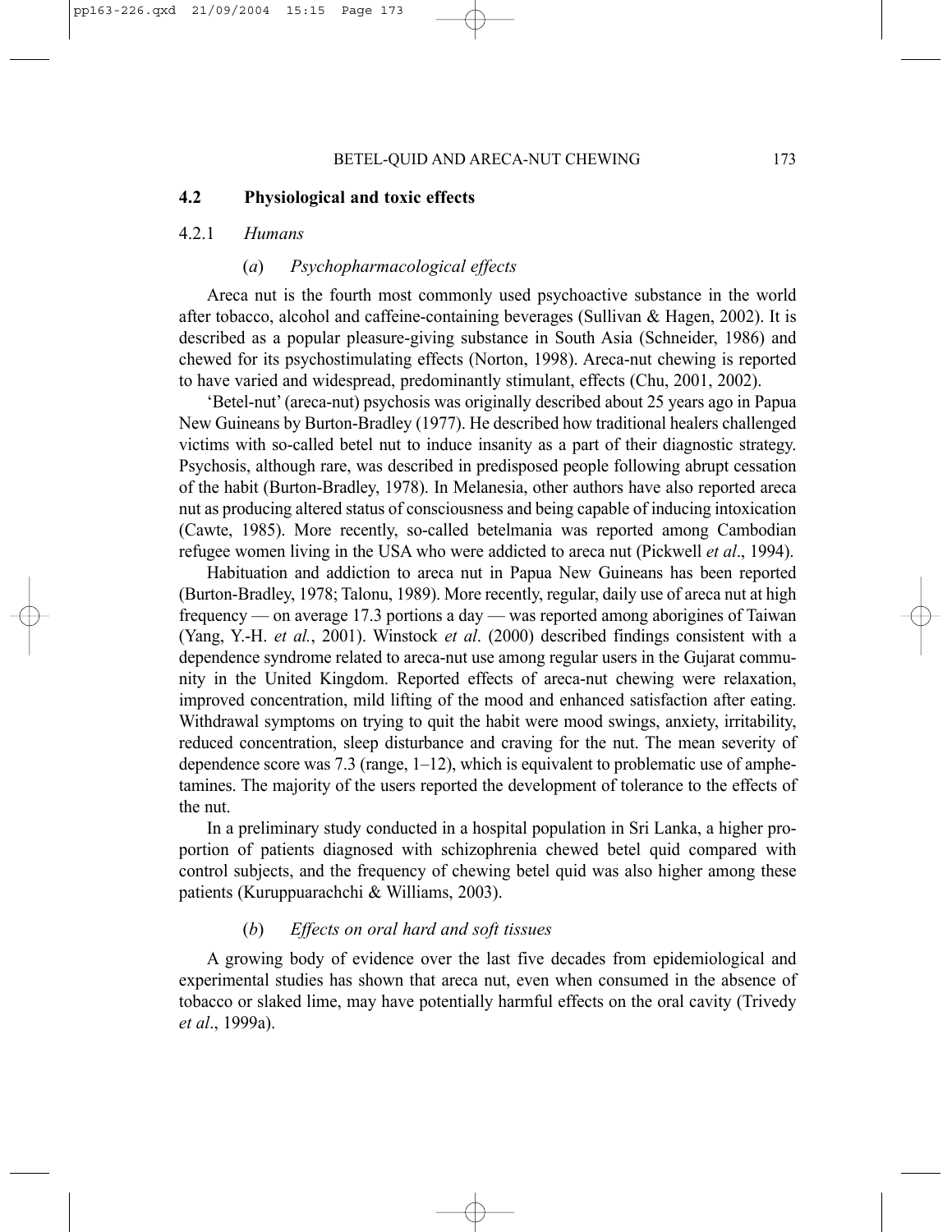#### 174 IARC MONOGRAPHS VOLUME 85

# (i) *Effects on hard tissues*

# **Dental attrition**

The main effects of areca on the hard tissues are on the teeth. The habitual chewing of areca nut may result in severe tooth wear involving incisal and occlusal tooth surfaces, particularly the enamel covering. The loss of enamel exposes the underlying dentine which, as it is softer than enamel, wears away at an increased rate. The exposure of dentine may also result in dentinal sensitivity. The degree of attrition is dependent upon several factors, which include the consistency (hardness) of the areca nut, the frequency of chewing and the duration of the habit. Root fractures have also been demonstrated in chronic areca-nut chewers, which are probably a consequence of the increased masticatory load, and excessive and repetitive masticatory stress applied on teeth during chewing (Yeh, 1997; Gao *et al*., 2001).

Extrinsic staining of teeth in the form of black or brown surface discoloration due to areca-nut deposits is often observed among areca-nut chewers, particularly when good oral hygiene prophylaxis is lacking and where regular dental care is minimal.

# **Dental caries**

It has been suggested that areca-nut chewing may confer protection against dental caries. Epidemiological studies carried out in South-East Asia suggest that the prevalence of dental caries in areca-nut chewers is lower than that in non-chewers (Möller *et al*., 1977; Schamschula *et al*., 1977; Nigam & Srivastava, 1990). Some investigators, however, have shown that there is no difference in the prevalence of dental caries between areca-nut chewers and non-chewers in other Asian populations (Reichart & Gehring, 1984; Williams *et al*., 1996). Although little is known about the cariostatic properties of areca nut, it has been suggested that the stain that often coats the surface of the teeth may act as a protective varnish (Howden, 1984).

# (ii) *Effects on soft tissues*

# **Gingivae and the periodontium**

A higher prevalence of gingivitis was recently reported among chewers of betel quid with tobacco (Amarasena *et al*., 2003).

Ling *et al.* (2001) found that the levels of two periodontal pathogens, *Porphyromonas gingivalis* and *Actinobacillus actinomycetemcomitans*, are higher in betel-quid chewers who show a higher gingival index (an indicator of gingival inflammation) than in nonchewers.

It has been shown that loss of periodontal attachment and calculus formation is greater in areca-nut chewers (Ånerud *et al*., 1991). [The Working Group noted that it is difficult to interpret these studies, as there are several confounding variables such as the level of oral hygiene, dietary factors, general health and dental status, and especially tobacco smoking, which may have a significant influence on periodontal status. It is therefore difficult to ascertain the biological effects of chewing areca nut on periodontal health.]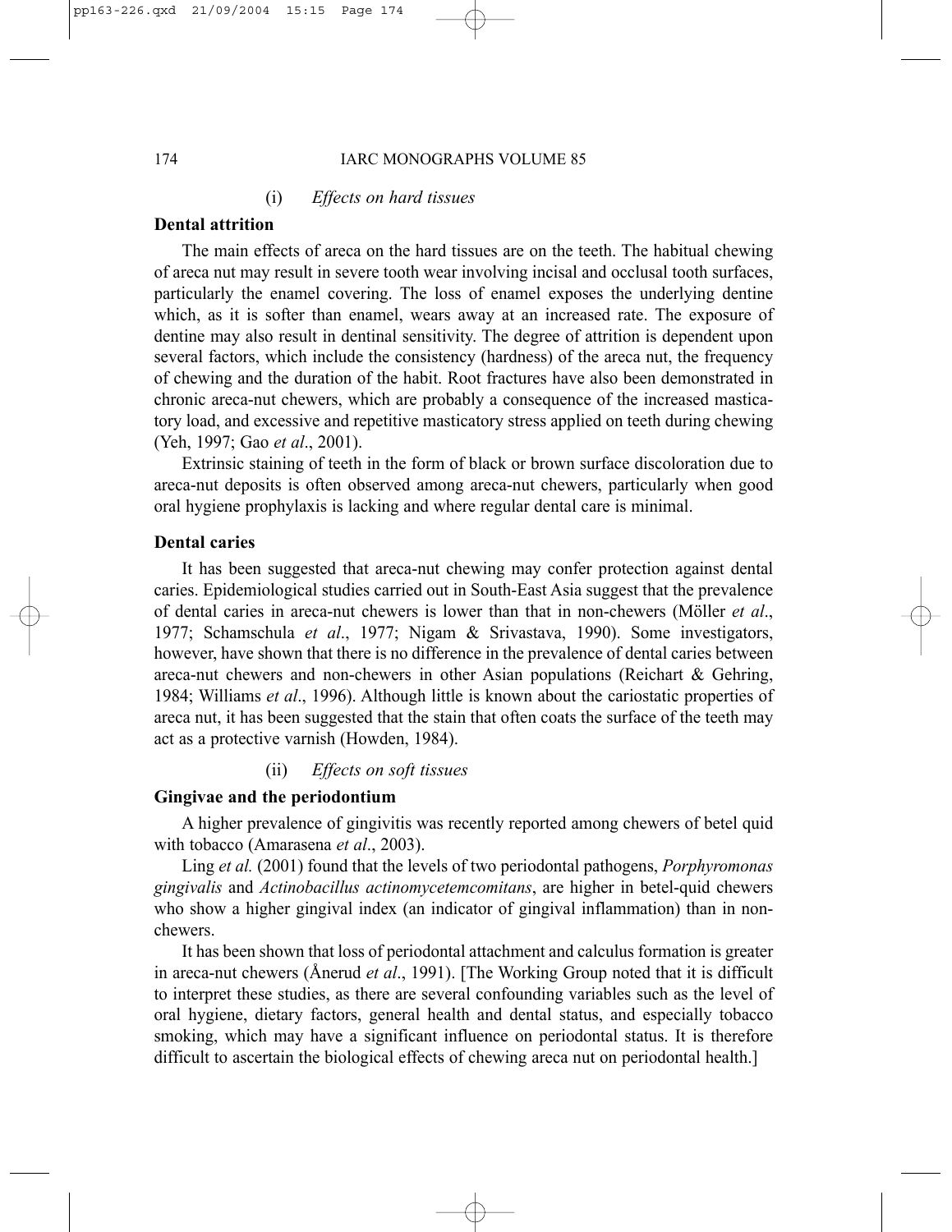#### **Oral submucous fibrosis**

There has been recent interest in the role of copper in the pathogenesis of oral submucous fibrosis, and elevated copper concentrations have been found in products containing areca nut in comparison with other nut-based snacks (Trivedy *et al*., 1997). Chewing areca nut for up to 20 min releases significant amounts of soluble copper into the oral cavity (Trivedy *et al*., 1999b), and mucosal biopsies taken from oral submucous fibrosis patients contain higher concentrations of copper than those taken from healthy controls (Trivedy *et al*., 2000). This has led to the hypothesis that higher tissue concentrations of copper may increase the activity of the enzyme lysyl oxidase, an extracellular copper-dependent enzyme that catalyses the cross-linking of elastine and soluble collagen to form insoluble collagen in the extracellular matrix. Lysyl oxidase is implicated in the pathogenesis of several fibrotic disorders including oral submucous fibrosis (Ma *et al*., 1995; Trivedy *et al*., 1999c). Further support for this theory comes from in-vitro studies showing that inorganic copper salts significantly increase the production of collagen by oral fibroblasts (Trivedy *et al*., 2001).

As described in Section 4.1.2(*a*)(iii), Chang, Y.-C. *et al*. (2002a) hypothesized that oral submucous fibrosis is probably the consequence of a disturbance in the homeostatic equilibrium between synthesis and degradation of extracellular matrix and/or altered fibrolysis which may result in this fibrosis during betel-quid chewing, and attempted to assess the role of tissue inhibitors of metalloproteinase (TIMP) in the pathogenesis of this disease. Biopsy specimens of buccal mucosal fibroblasts were taken from six healthy individuals with no chewing habit and oral submucous fibrosis tissue from 10 men who chewed betel quid, and were used to prepare fibroblast cultures for the analysis of TIMP-1 expression by Western blot. Oral submucous fibrosis specimens were found to have higher TIMP-1 expression than fibroblasts derived from normal buccal mucosa. In this study, arecoline was found to increase TIMP-1 expression and to inhibit matrix metalloproteinases (MMP) in human buccal mucosal fibroblasts *in vitro*.

Cyclooxygenase (COX), an inducible enzyme responsible for prostaglandin synthesis, plays an important role in certain inflammatory diseases and carcinogenesis. Tsai *et al*. (2003) studied the influence of betel-quid (areca-nut) chewing on the expression of COX2 in six normal buccal mucosa specimens from persons who did not chew betel quid and in 15 oral submucous fibrosis specimens from betel-quid chewers; of the latter, 10 showed moderate fibrosis and five showed severe fibrosis. Immunohistochemical analysis showed that COX2 expression was significantly higher in oral submucous fibrosis specimens than in buccal mucosal fibroblasts. Strong immunostaining for COX2 was detected in epithelial cells, fibroblasts and inflammatory cells.

# (*c*) *Effects on various physiological systems*

# (i) *General physiological effects*

Dose-dependent increases in energy expenditure (varying with basal metabolism) and decreases in carbohydrate utilization (independent of variation in insulin secretion),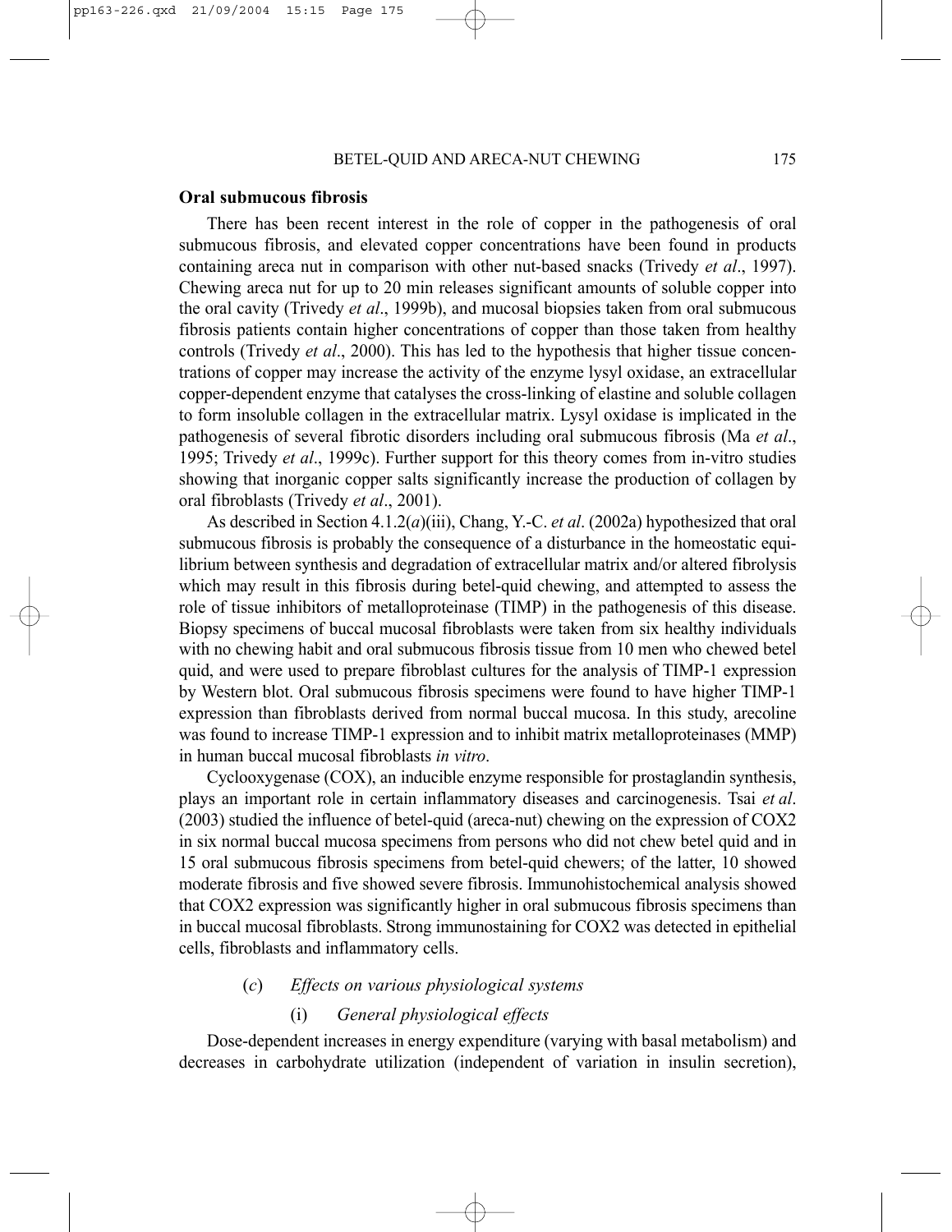#### 176 IARC MONOGRAPHS VOLUME 85

together with increased hunger, were seen in a human volunteer when gels of betel extract were applied to the buccal sulcus after fasting. However, suppression of appetite after food intake was enhanced (Strickland & Duffield, 1997; Strickland *et al*., 2003). The four areca alkaloids have anti-muscarinic effects on smooth muscle and bind to γ-aminobutyric acid (GABA) receptors that are thought to contain chloride channels. These are similar to acetylcholine receptors and are found in many organs in the body, including the brain and pancreatic islets. Areca alkaloids can, therefore, be predicted to have widespread physiological effects (for a review, see Boucher & Mannan, 2002).

# (ii) *Effects on the nervous and cardiovascular systems*

Areca nut contains a number of psychoactive alkaloids, one of which is arecoline, and affects the parasympathetic nervous system in intolerant users, inducing salivation and sweating. More importantly, areca-nut chewing also activates a sympathoadrenal response (Chu, 2002). Areca-nut chewing has been shown to cause a significant elevation in plasma concentration of adrenaline and noradrenaline (Chu, 1995a), but the sites of activation have not been defined. Chu (2001) hypothesized that these actions on the nervous system may be both central and peripheral. Arecoline readily crosses the blood–brain barrier (Asthana *et al*., 1996) and increases brain levels of acetylcholine in animals by 150–250% (Shannon *et al*., 1994). The areca-nut alkaloids, arecaidine and guvacine, are reported to be inhibitors of GABA-uptake (Johnston *et al*., 1975; Lodge *et al*., 1977). Thus, in addition to its stimulant effects, areca nut contributes to relaxation through its anxiolytic effects. This mixture of effects is common in other misused substances and supports earlier anecdotal reports claiming desirable effects by users. Arecoline and betel-quid use increase occipital α activity and generalized β activity on electroencephalograms (EEG), with reduction in  $\theta$  activity, suggesting that areca alkaloids increase cerebral arousal and relaxation (Joseph & Sitaram, 1990; Chu, 1994). Short-term elevation in heart rate following administration of betel quid has been observed, indicating peripheral stimulation, but visual information processing is unaltered by areca nut (Frewer, 1990).

Betel quid reduces the severity of both positive and negative symptoms in schizophrenia but extrapyramidal symptoms (marked stiffness, tremor and distressing akathisia) are occasionally aggravated during heavy use in those on neuroleptic medication (Dealh, 1989). It is a risk factor for the movement disorder, Meige's syndrome (Behari *et al*., 2000). Betel-quid chewing increases central sympathetic activity in humans, leading to increased heart rate and increased blood flow through the common and external carotid arteries and facial-flush sensation (Chu, 2002; Lin, S.-K. *et al*., 2002).

Palpitations, sweating and facial flushing with sensations of skin warmth are early effects of areca chewing and skin temperature increases by 0.5–2 °C (Chu, 1993). Heart rates increase with or without habituation, but systolic blood pressure increases only in novice users (Chu, 1993). Betel leaves activate the sympathetic nervous system and increase the secretion of adrenal medullary catecholamine. Moderate areca-nut intake may activate the sympathetic nervous system and high doses activate both the sympathetic and parasympathetic nerves experimentally and *in vivo*. The effect on parasympathetic nerves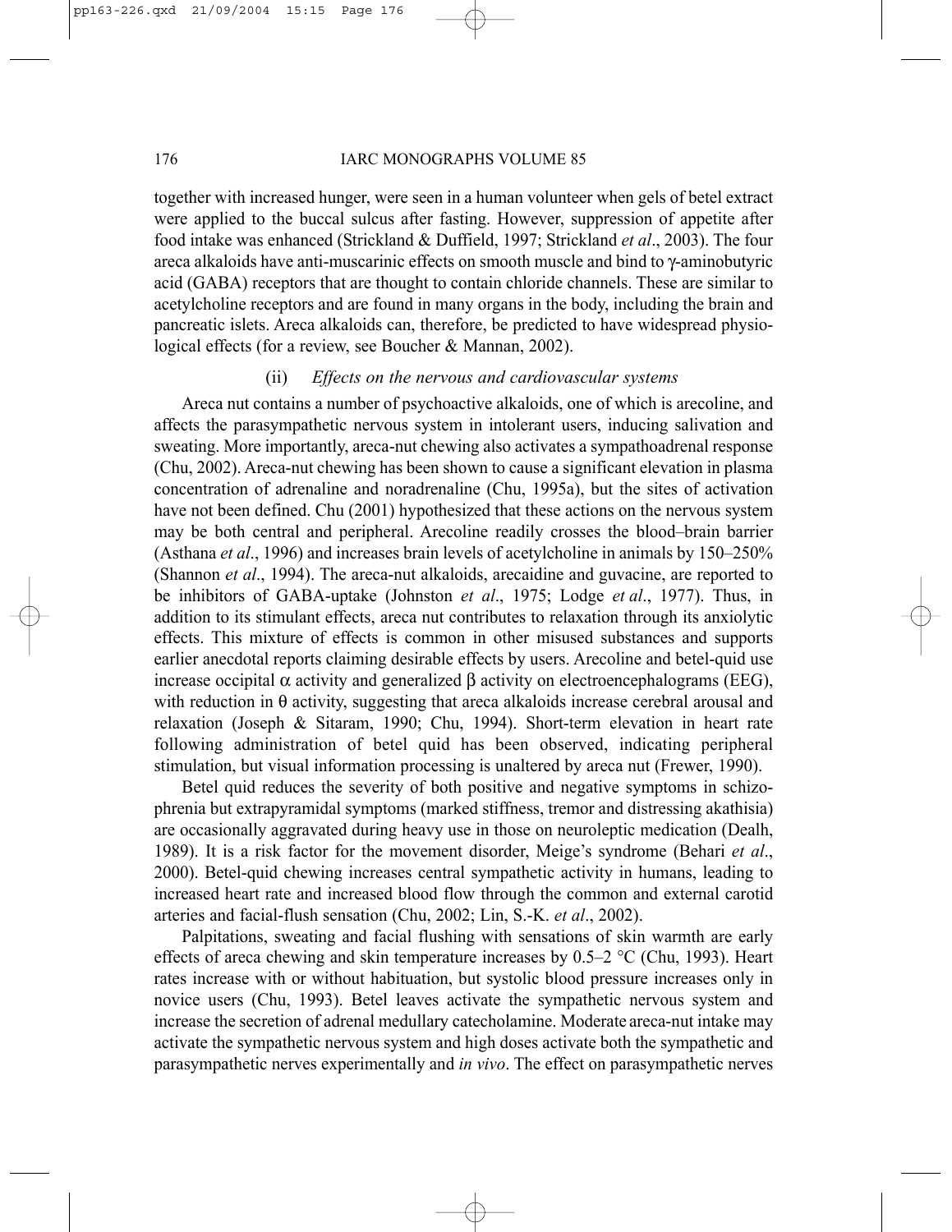reduces the RR interval variation (RRIV) as recorded on electrocardiograms of heavy areca-nut users during rest and hyperventilation (Chu, 1995b). In the presence of coronary artery disease, this could, with vasoconstriction caused by areca nut, increase the risk of heart attack, although few case reports suggest this possibility (Hung & Deng, 1998; Deng *et al*., 2001)*.* Elevated serum homocysteine is a risk factor for heart disease common among British Bangladeshis (Alfthan *et al*., 1997; Obeid *et al*., 1998) and increases in homocysteine levels related to smoking and areca-nut use were found to be as large as those related to folate deficiency in a study of Bangladeshis in the United Kingdom (Obeid *et al*., 1998).

#### **Arterial plaque instability and fibrosis: role of matrix metalloproteinases**

Instability of arterial plaque is a major causal factor in myocardial infarction. It is associated with increases in MMP enzyme activity in active plaque, which destroys collagen and weakens the interstitium. High levels of circulating MMP-2 and MMP-9 are markers of coronary events (Galis *et al*., 1994; Fabunmi, 1998; Kai *et al*., 1998). Circulating TIMP-1 increases with the use of betel quid, independent of increases related to MMP-9 and other risk factors (Timms *et al*., 2002a). It is not yet known whether the balance of these effects contribute to the risk for coronary heart disease or heart attack in areca-nut users.

Increases in TIMP-1 disproportionate to those in MMP-9, reported in areca-nut users, could contribute to the pathogenesis of diseases in which increased fibrosis is a feature, such as cirrhosis of the liver and hypertensive and left ventricular hypertrophy (Burt, 1993; Timms *et al*., 1998, 2002a,b). Arecoline itself produces dose-dependent increases in TIMP-1 expression in human buccal fibroblasts together with inhibition of secretion of MMP-2 (Chang, Y.-C. *et al*., 2002a), a phenomenon relevant to the risk for oral submucous fibrosis (see Section 4.1.2(*a*)(iii)).

# (iii) *Effects on the respiratory system*

Arecoline has been known since 1912 to induce contraction of the bronchial muscles (Trendelenburg, 1912). Sufferers of asthma report worsening of their symptoms with areca-nut chewing: over 50% of those giving up the habit do so because of this effect. Minor reductions in forced expiratory volume in 1 s  $(FEV<sub>1</sub>)$  are seen in non-asthmatics who chew areca nut.  $FEV_1$  can improve by up to 10% in asthmatics using areca nut but reductions of ~22% are seen in those asthmatics who report worse asthma after chewing (Kiyingi, 1991; Kiyingi & Saweri, 1994). Arecoline causes dose-related constriction of bronchial smooth muscle *in vitro* and bronchoconstriction in most of the asthmatics studied who were not betel-quid users, some non-asthmatic controls and in betel-quid users with asthma. Reduction of  $FEV<sub>1</sub>$  (by up to 30%) may last several hours (Taylor *et al.*, 1992).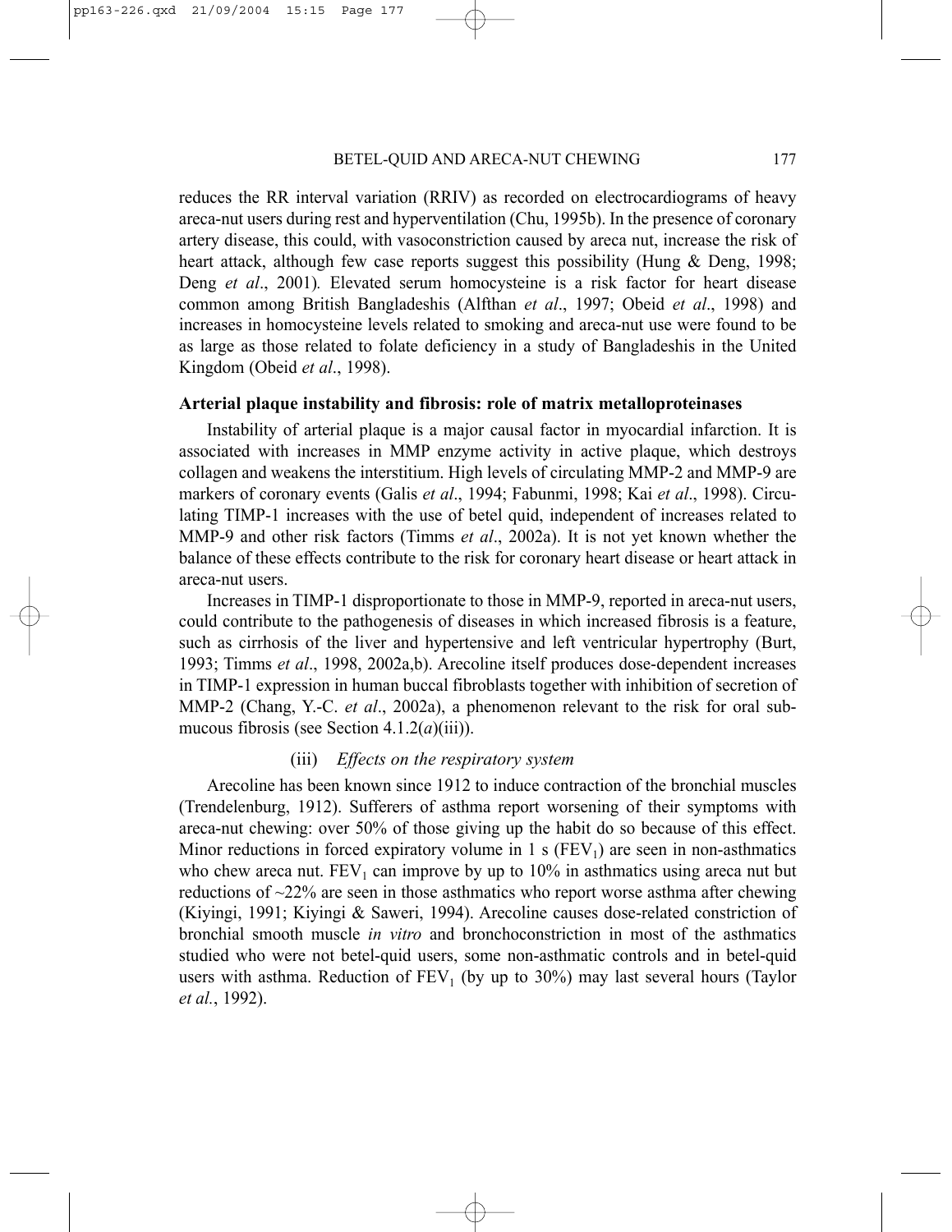#### 178 IARC MONOGRAPHS VOLUME 85

#### (iv) *Effects on the gastrointestinal system*

Users report that betel quid soothes the digestion and avoids constipation; colonic smooth muscle is stimulated through its muscarinic effects. Peptic ulceration, however, is increased in chewers of betel quid [with tobacco] (Ahmed *et al*., 1993). Chewers secrete more saliva on chemical stimulation, diluting salivary amylase and potassium, and tobacco aggravates this effect (Reddy *et al*., 1980). Areca-nut extracts reduce halitosis, probably by the reduction of the volatility of methyl mercaptan through arecal phenolic derivatives, and slaked lime plays an important role in this function (Wang *et al*., 2001).

# (v) *Effects on endocrine systems*

# **Hyperglycaemic effects**

The neurotransmitter GABA is functional in insulin-secreting pancreatic β cells; the GABA shunt enzyme, glutamate decarboxylase (GAD), is an autoantigen and GAD antibody formation is common in the development of the human type 1 diabetes, insulindependent diabetes mellitus (Martino *et al*., 1991; Sorenson *et al*., 1991). Areca alkaloids, which are inhibitors of the GABA receptor, block the inhibitory effects of GABA on the secretion of glucagon and somatotrophin, increasing their release. Glucagon release triggers the release of insulin resulting in short-term hypoglycaemia but long-term increases in glucagon cause diabetes. This provides a mechanism that could lead to diabetes in betel-quid chewers. At the same time, the inhibition of GABA reduces GAD activity and also, experimentally, the autoimmune response to GAD in rat pancreatic islets (Smismans *et al*., 1997). It is not known whether this mechanism applies to humans, in whom it could reduce the risk of type 1 diabetes and also the risk of progression to insulin requirement in patients with type 2 diabetes.

In view of the diabetogenicity of areca nut in mice (see Section 4.2.2), glycaemia and anthropometric risk factors for type 2 diabetes were investigated in relation to use of *paan* quids in ~1000 adult Bangladeshis living in East London (1992–94) (Mannan *et al*., 2000). Waist size and weight, major determinants of hyperglycaemia (Chan *et al*., 1994), increased with increasing use of betel quid (approximately 80% of men aged 30–50 and 90% of women aged 40–60 were chewers), independent of established risk factors, such as central obesity, age, smoking and parity. Reductions in body mass index (with increases in resting metabolic rate) have also been reported with increasing use of betel quid but only at higher ambient temperatures in hot climates (Strickland & Duffield, 2003). The difference in findings may reflect the more temperate weather in the United Kingdom. Alternatively, vitamin D deficiency, which is common in British Asians, is known to reduce insulin secretion and to increase glycaemia and may have obscured the features related to the use of betel quid (Boucher *et al*., 1995).

Recent work in Papua New Guinea, where vitamin D deficiency is less likely to be found, has shown that chewing betel quid without tobacco is the predominant independent risk factor for diabetes (diagnosed by fasting blood glucose  $\geq 7.0$  mmol/L), with age, body mass index and region of residence being the other relevant factors (odds ratio for diabetes in betel chewers, 3.4; 95% CI, 2.0–5.9) (Benjamin, 2001).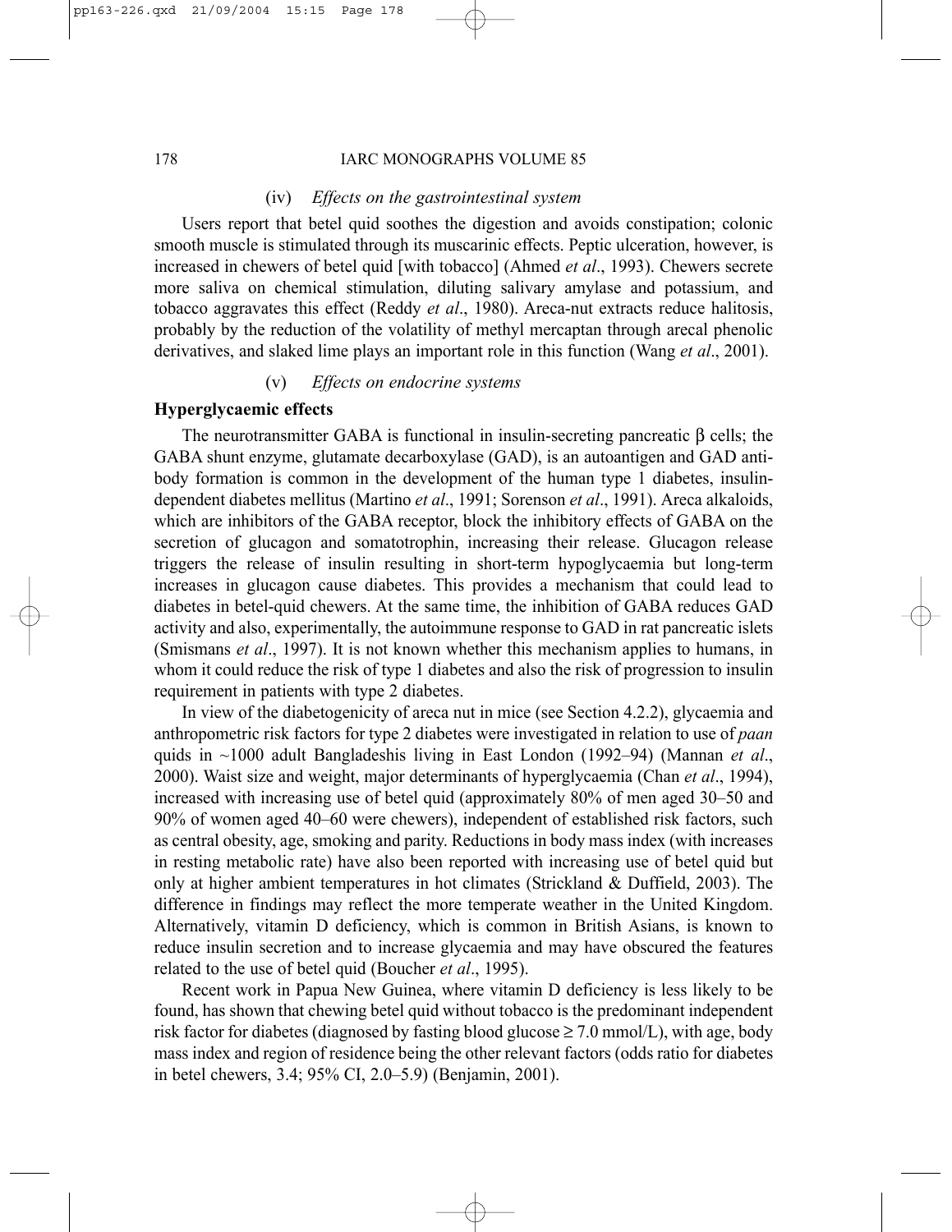(vi) *Effects on the immune system*

#### **Betel-quid chewers and oral submucous fibrosis patients**

## *Antibodies*

Shah *et al.* (1994) and Gupta *et al.* (1985) found that oral submucous fibrosis patients  $(n = 66$  and 10) had higher serum levels of immunoglobulin (Ig) G, IgM and IgA than controls (*n* = 25 and 5), whereas Canniff *et al.* (1986) found an increase in serum IgG levels in 30 oral submucous fibrosis patients relative to normal individuals, but no difference in IgM and IgA levels; and Rajendran *et al.* (1986) observed an increase in serum IgA, IgD and IgE concentrations in 50 oral submucous fibrosis patients compared with 50 controls.

Canniff *et al.* (1986) detected the presence of serum auto-antibodies such as gastric parietal cell antibody (GPCA), thyroid microsomal antibody, anti-nuclear antibody (ANA), anti-reticulin antibody and anti-smooth muscle antibody (SMA) in 38, 23, 8, 4 and 4% of 26 oral submucous fibrosis patients, respectively. [No report of a control group is given.] Chiang *et al.* (2002a) also studied serum auto-antibodies in 109 male oral submucous fibrosis patients, all of whom were betel-quid chewers. The frequencies of serum ANA (23.9%), SMA (23.9%) and GPCA (14.7%) in oral submucous fibrosis patients were higher than those in 109 controls (9.2%, 7.3% and 5.5%, respectively). The presence of serum GPCA ( $p < 0.05$ ) and ANA ( $p = 0.066$ ) in oral submucous fibrosis patients was associated with daily betel-quid consumption, but the presence of serum auto-antibodies in such patients showed little correlation with maximal mouth opening.

Balaram *et al.* (1987) found an increase in circulating immune complex (CIC) in the sera of 20 healthy betel-quid chewers compared with 50 controls. Forty betel-quid chewers with oral submucous fibrosis and 85 with oral cancer had showed even higher serum levels of CIC. Remani *et al*. (1988) evaluated levels of CIC and immunoglobulins in normal controls and patients with oral leukoplakia, oral submucous fibrosis and oral cancer  $(n = 50$  for all groups). Clearly elevated levels of CIC, and of IgG and IgM in CIC, were found in both oral submucous fibrosis and oral cancer groups.

#### *Immune cells*

An impairment of natural killer-cell activity has been detected in patients with oral leukoplakia and oral submucous fibrosis, which can be improved by treatment with interferon-α (Pillai *et al.*, 1990).

In an earlier study, total leukocyte and lymphocyte counts in peripheral blood were decreased in 25 patients with oral cancer and 30 with oral precancerous lesions and conditions (including oral leukoplakia and oral submucous fibrosis) compared with 22 healthy controls, whereas an increase in the percentage of B lymphocytes was noted in precancer patients. (Pillai *et al.*, 1987) [no oral habit data given].

Using immunohistochemical staining, Haque *et al.* (1997) reported increased numbers of CD3 cells (T lymphocytes), CD4 cells (helper/inducer T lymphocytes) and HLA-DR cells and an increase in the ratio of CD4:CD8 (suppressor and cytotoxic T lym-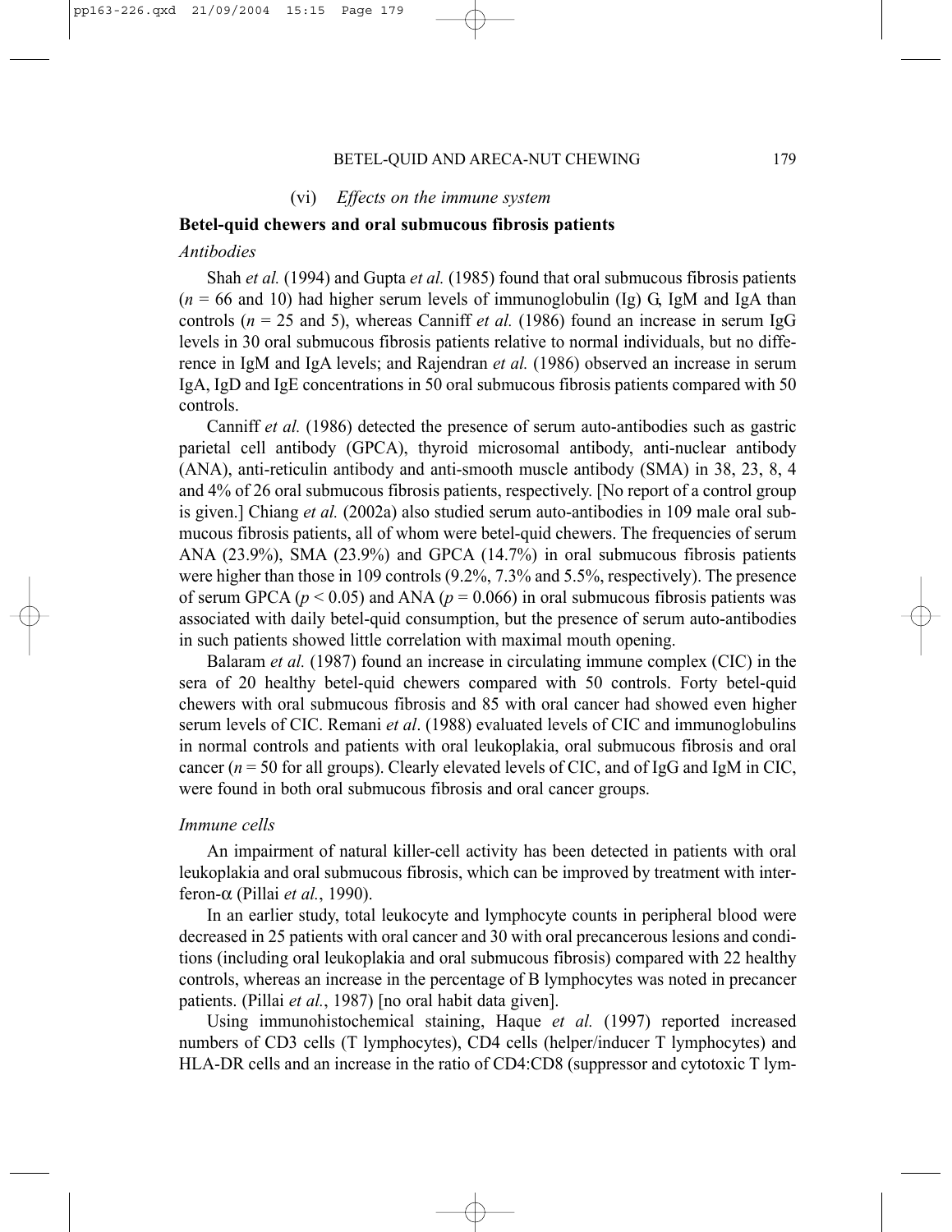# 180 IARC MONOGRAPHS VOLUME 85

phocytes) cells in the epithelium and subepithelial connective tissues of oral submucous fibrosis patients compared with normal buccal mucosa. Chiang *et al.* (2002b) also noted a marked increase in the numbers of CD3 cells, CD20 cells (B lymphocytes) and CD68 cells (macrophages) and a predominance of CD4 lymphocytes over CD8 lymphocytes in the subepithelial connective tissue of 50 oral submucous fibrosis patients compared with 10 controls.

# **Effects of tobacco/nicotine on the immune system**

Few data are available on the effects of chewing tobacco on the immune system in humans. Nicotine, however, has been reported to affect both humoral and cell-mediated immune responses (Johnson *et al*., 1990; Geng *et al*., 1995, 1996; Kalra *et al*., 2000) and to produce an altered immune response that is characterized by a decline in inflammation, a reduction in antibody response and a decrease in T-cell receptor-mediated signalling (Sopori & Kozak, 1998). These findings suggest that nicotine is a potent immunopharmacological agent with regard to T-cell function (see IARC, 2004).

# (*d*) *Other effects*

Wu *et al.* (1996) reported cases with milk-alkali syndrome caused by betel-quid chewing. The patients showed the symptom of hypercalcaemia, metabolic alkalosis, nephrocalcinosis and renal insufficiency. Lin, S.-H. *et al*. (2002) also reported one case of milk-alkali syndrome who chewed 40 pieces of betel quid per day.

Winstock *et al.* (2000) found a decrease in vitamin  $B_{12}$  level in 4 of 9 patients who had chewed betel quid for 35 years compared to historical reference range levels of supposed healthy non-chewers.

# 4.2.2 *Experimental systems*

- (*a*) *In-vivo studies*
	- (i) *Chronic toxicity*

The chronic oral toxicity of *pan masala* was assessed in gavage studies in inbred male rats [strain not indicated]. The substance was ground, dispersed in water and given to the animals by gavage on 5 days per week for 6 months at 84, 420 or 840 mg/kg bw. The rats were killed 24 h after the last dose. Liver and serum enzymes (glutamic-oxaloacetic transaminase, glutamic-pyruvic transaminase and alkaline phosphatase) and organ weights were measured. The results showed that chronic feeding of *pan masala* impaired liver function at the highest dose, as indicated by changes in enzyme activity, and decreased relative weights of the brain at all doses tested (22% weight loss at the highest dose) (Sarma *et al.*, 1992).

# (ii) *Effect on oral soft tissues: induction of oral submucous fibrosis*

Earlier studies found that the application of arecoline to the palates of Wistar rats did not give rise to any features that were suggestive of oral submucous fibrosis (Sirsat &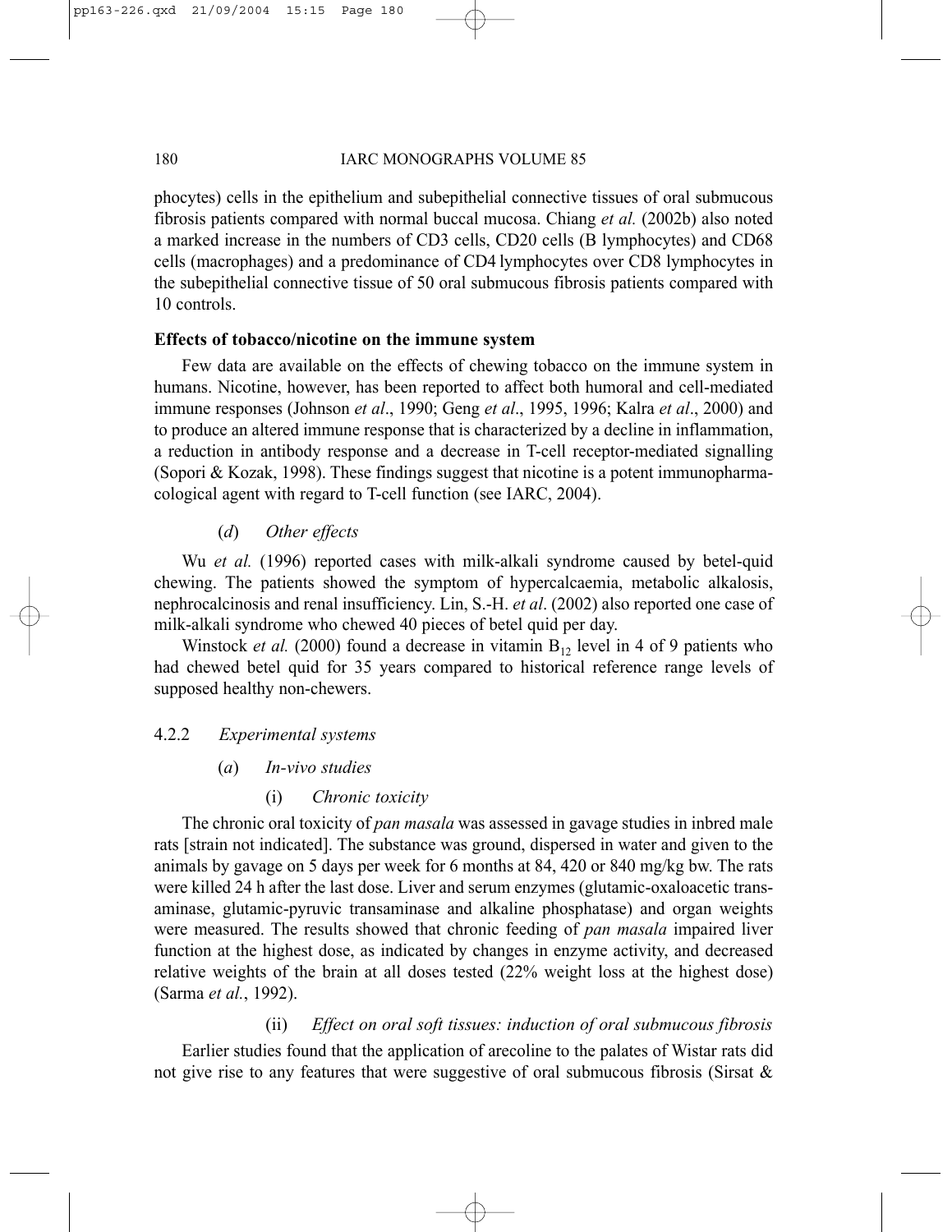Khanolkar, 1962). Application of arecaidine to hamster cheek pouch also failed to show any microscopic changes suggestive of fibrosis (MacDonald, 1987). The authors noted that the concentration chosen was too low to produce an effect *in vivo* and that the pH of the aqueous solution of aracaidine used was acid (pH 3), whereas in the human situation, the addition of lime to the betel quid would ensure an alkaline pH.

Paste made out of *pan masala* was painted onto the oral cavity (palate, cheek mucosa) of 21 Wistar albino rats on alternate days for a period of 6 months, except for a 2-week period after every biopsy. Biopsies were taken from the oral mucosa at the beginning of the study and every 2 months thereafter and were compared histopathologically with those obtained from a control group. Mild-to-moderate loss of nuclear polarity and increase in keratoses, parakeratoses, inflammatory cell infiltration and vascularity were noted compared with the controls. The increase in mitotic figures was not statistically significant and no definite changes in pigmentation or atypical cells were seen. Submucosal collagen increased sharply and steadily throughout the study. At the end of 6 months, 88% of biopsies showed thickened and condensed submucosal collagen, indicating submucous fibrosis (Khrime *et al.*, 1991).

# (iii) *Neuropharmacological effects*

Arecoline, dissolved in saline, was given by subcutaneous injection to albino Swiss Nos mice at doses of 2 and 10 mg/kg bw. After 15 min, the animals were killed and the levels of acetylcholine, norepinephrine and dopamine in the cortex and subcortex (the remaining part of the brain) were studied. Arecoline at 10 mg/kg bw caused a reduction in levels of acetylcholine in the cortex and subcortex at the limit of statistical significance, and a statistically significant reduction in levels of norepinephrine. A statistically significant increase in the level of dopamine was observed only in the cortex after both doses of arecoline (Molinengo *et al*., 1986).

The dichloromethane fraction from *Areca catechu* extraction was injected intraperitoneally into rats and mice at doses of  $1-13$  mg/kg bw 1 h prior to observation of antidepressant effects and analysis of monoamine oxidase A. Forced swim and tailsuspension test results indicated an antidepressant effect of the dichloromethane fraction, which was associated with inhibition of monoamine oxidase-A isolated from rat brain. No such inhibition was seen with various constituents of *areca catechu* such as arecoline, arecaidine catechin, gallic acid and few aminoacids (Dar & Khatoon, 2000).

# (iv) *Neurocardiovascular effects*

Intravenous injections of eugenol, safrole or an aqueous extract of *Piper betle* inflorescence (containing 6.2% eugenol and 78.9% safrole) induced hypotensive and bradycardiac effects in male Wistar rats, whereas both intra-arterial and intrathecal injections of these substances resulted in hypotensive and tachycardiac effects. Moreover, the effects of intravenous injections of the extract were reversed or inhibited by pretreatment with bilateral vagotomy, or administration of atropine (1 mg/kg intraperitoneally) or capsaicin (100 mg/kg, subcutaneously). The tachycardia resulting from intrathecal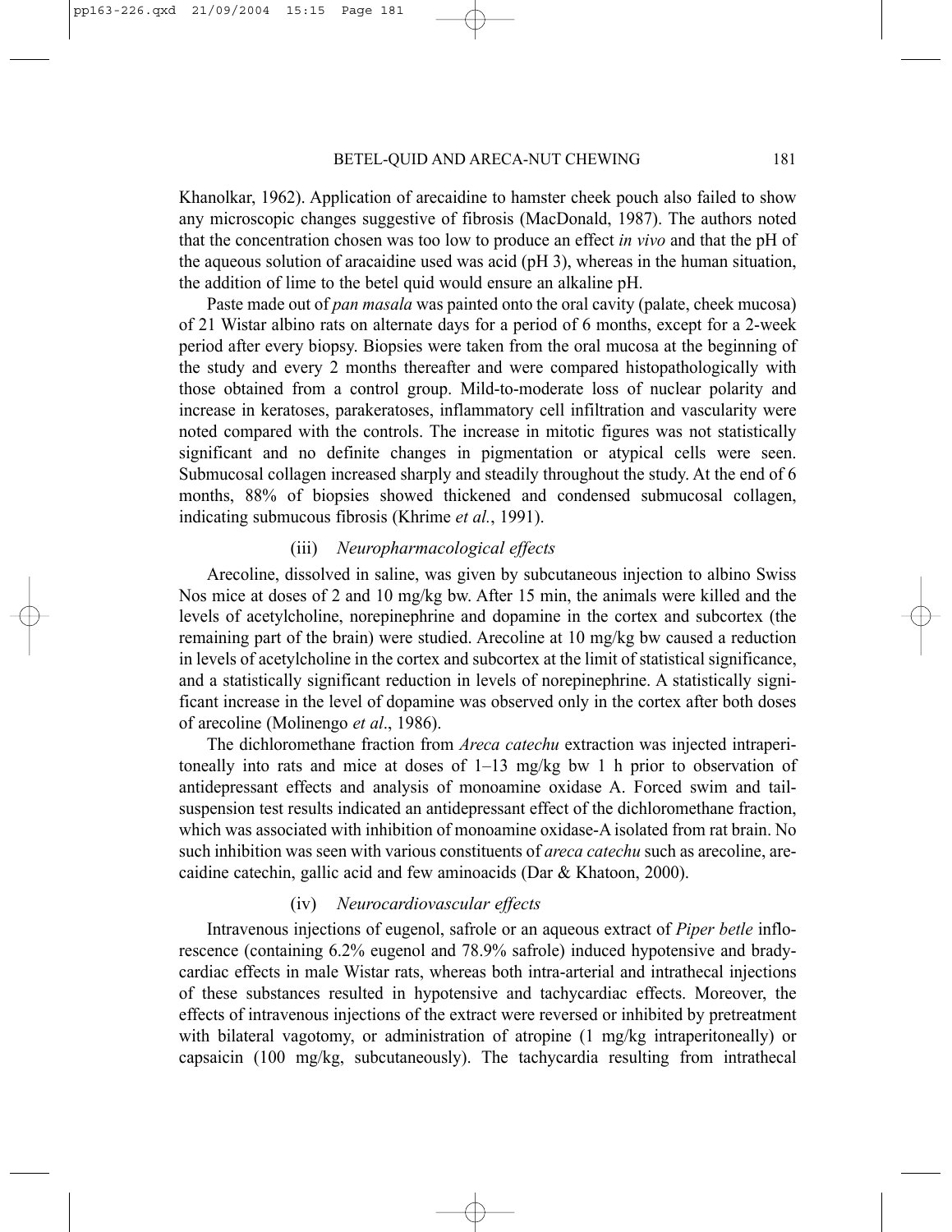#### 182 IARC MONOGRAPHS VOLUME 85

injections of the extract was inhibited by pretreatment with propranolol  $(0.3 \text{ mg/kg}$  intravenously). Eugenol and safrole induced the same pattern of changes in blood pressure and heart rate as the inflorescence extract. It was concluded that acute administration of extracts of betel inflorescence by different routes may activate C-fibre-evoked parasympathetic and sympathetic cardiovascular reflexes in rats (Chen *et al.*, 1995).

Using normal and hypertensive rats as an experimental model, areca-nut components decreased blood pressure and inhibited angiotensin I- and angiotensin II-induced increases in blood pressure, but showed little effect on heart rate (Inokuchi *et al.*, 1986). Oral intake of areca tannin (100–200 mg/kg) by hypertensive rats (6–8 per group) induced a long-lasting decrease in systolic blood pressure. Direct intravenous injection of areca tannin (10–15 mg/kg) led to hypotension (Inokuchi *et al.*, 1986). A single intraperitoneal injection of arecoline (1 mg/kg) to Fischer 344 rats (4–5 per group) induced the incorporation of arachidonate into brain microvascular endothelial cells (Williams *et al.*, 1998).

# (v) *Effects on the gastrointestinal tract*

The effects of two Indian varieties of betel leaf (*Piper betle* L.), the pungent Mysore and the non-pungent Ambadi, on digestive enzymes of the pancreas and the intestinal mucosa, and on bile secretion were studied in rats. Betel leaves were despined, ground to a paste and given to female Wistar rats (eight per group) by gavage at doses of 40 and 200 mg/kg bw, comparable to one and five times the human consumption level. After 3 h, the pancreas and the small intestine were isolated and processed for assays of various enzymes. The betel leaves did not influence bile secretion or composition, but there was a significant stimulatory effect on pancreatic lipase activity. In addition, the Ambadi variety of betel leaf had a positive stimulatory influence on intestinal digestive enzymes, especially lipase, amylase and disaccharidases. A slight decrease in the activity of these intestinal enzymes was seen with the Mysore variety of the betel leaf, which also had a negative effect on pancreatic amylase. Both varieties caused a decrease in pancreatic trypsin and chymotrypsin activities (Prabhu *et al.*, 1995).

Feeding male Wistar rats (10 per group) a diet containing betel quid (30%) or its components (30%) including areca nut, *gambir* and lime for 30 or 90 days increased gastric mucosal acid back-diffusion and reduced mucous secretion. These changes were seen with experimental haemorrhagic peptic ulceration and probably contributed to increased ulceration. Alkalinization with either antacids or therapeutic blockade of acid secretion by NaHCO<sub>3</sub> and cimetidine corrected these effects (Hung & Cheng, 1994). The acetylcholine-like effect of areca nut on the bowel was due mainly to arecoline and was mediated through neuroreceptors of the autonomic nerve plexus in the gut wall.

Daily oral administration of alcoholic and aqueous areca-nut extracts to male albino rats (100 mg/kg bw extract for 1 and 4 weeks; five rats per group) significantly decreased alkaline phosphatase,  $Ca^{2+}Mg^{2+}ATP$ ase and sucrase activities in brush border. However, in-situ exposure of the intestine to aqueous areca-nut extract for 30 min activated brush border membrane enzyme, alkaline phosphatase,  $Ca^{2+}$ -Mg<sup>2+</sup>-ATPase and sucrase activities, whereas alcoholic areca-nut extract did not produce any significant changes in the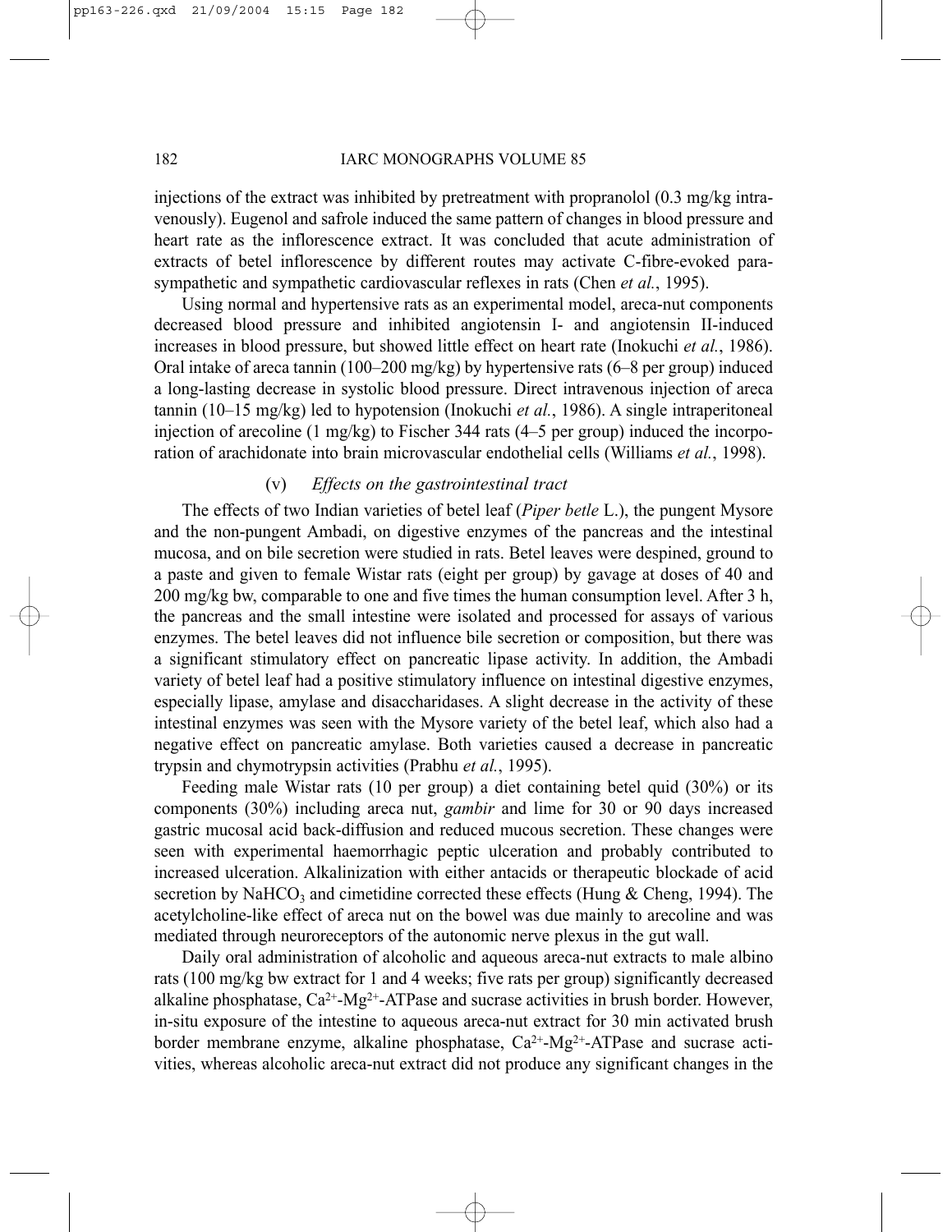enzyme activities. Significant declines in brush border membrane constituents (total hexose, sialic acid and cholesterol) were also evident following continuous exposure to areca-nut extracts. These findings suggest that prolonged chewing of areca nut may cause significant functional alterations in the intestinal epithelial cell lining and could lead to malabsorption of nutrients (Kumar *et al*., 2000).

Feeding albino rats a diet containing 60–100% areca nut led to diarrhoea and even death of rats within 1–3 weeks. Histologically, splenomegaly, fatty liver changes, stunted skeleton and necrosis of buccal and intestinal mucosa were observed in dead rats. Diets containing 15% areca nut or more induced haemorrhagic and catarrhal enteritis (Saikia & Vaidehi, 1983).

### (vi) *Lipid metabolism*

Feeding Sprague-Dawley rats with areca nut for 6 days markedly decreased plasma cholesterol and triglyceride concentrations, and also the intestinal pancreatic esterase activity involved in the cholesterol absorption process (Jeon *et al.*, 2000). Areca extracts reduce the absorption of triglycerides and cholesterol and subsequent blood levels of both through the inhibition of pancreatic cholesterol esterase, pancreatic lipase and intestinal acyl-co-enzyme A:cholesterol acyltransferase activities (Byun *et al*., 2001; Park *et al*., 2002).

# (vii) *Diabetogenic effects*

Young adult CD1 mice with a low spontaneous incidence of diabetes were fed areca nut in standard feed for 2–6 days. Single time-point (90 min) intraperitoneal glucose tolerance tests were used to follow glucose tolerance up to 6 months of age. Glucose intolerance was defined as more than 3 standard deviations (SD) above mean control values. Glucose intolerance was found in 3/51 male and 4/33 female adult mice fed the areca-nut diet  $(p \le 0.01)$ . The progeny of these mice were then studied. In Group 1, which comprised matings between parents fed areca nut, glucose intolerance was found in 4/25 male and  $1/22$  female  $F_1$  offspring, with significant hyperglycaemia in  $F_1$  males born to hyperglycaemic but not to normoglycaemic mothers ( $p < 0.01$ ). In the F<sub>2</sub> generation, 4/23 males and  $1/16$  females and, in the  $F_3$  generation,  $1/16$  males and  $0/20$  females were glucose intolerant. In Group 2, parents fed areca nut were mated with normal controls. Glucose intolerance was found in  $10/35$  male and  $10/33$  female F<sub>1</sub> progeny ( $p < 0.005$ ). The glucose-intolerant animals fed areca nut or their offspring did not develop insulin dependence. These findings suggest that consumption of areca nut may be diabetogenic and induce a heritable abnormality (Boucher *et al.*, 1994).

The possibility that betel chewing might be diabetogenic has been explored in CD1 mice (Boucher *et al*., 1994). Ground areca nut, bought in the United Kingdom and fed to young adults at 20% in a low nitrosamine feed (RM1 chow) for 5 days led to permanent diabetes in 8.3% of the animals (diagnosed by a 90-min plasma glucose concentration > 3 SDs above the mean for comparable pair-fed controls (with an incidence of spontaneous diabetes of 0.5%) at serial intraperitoneal glucose tolerance testing), in association with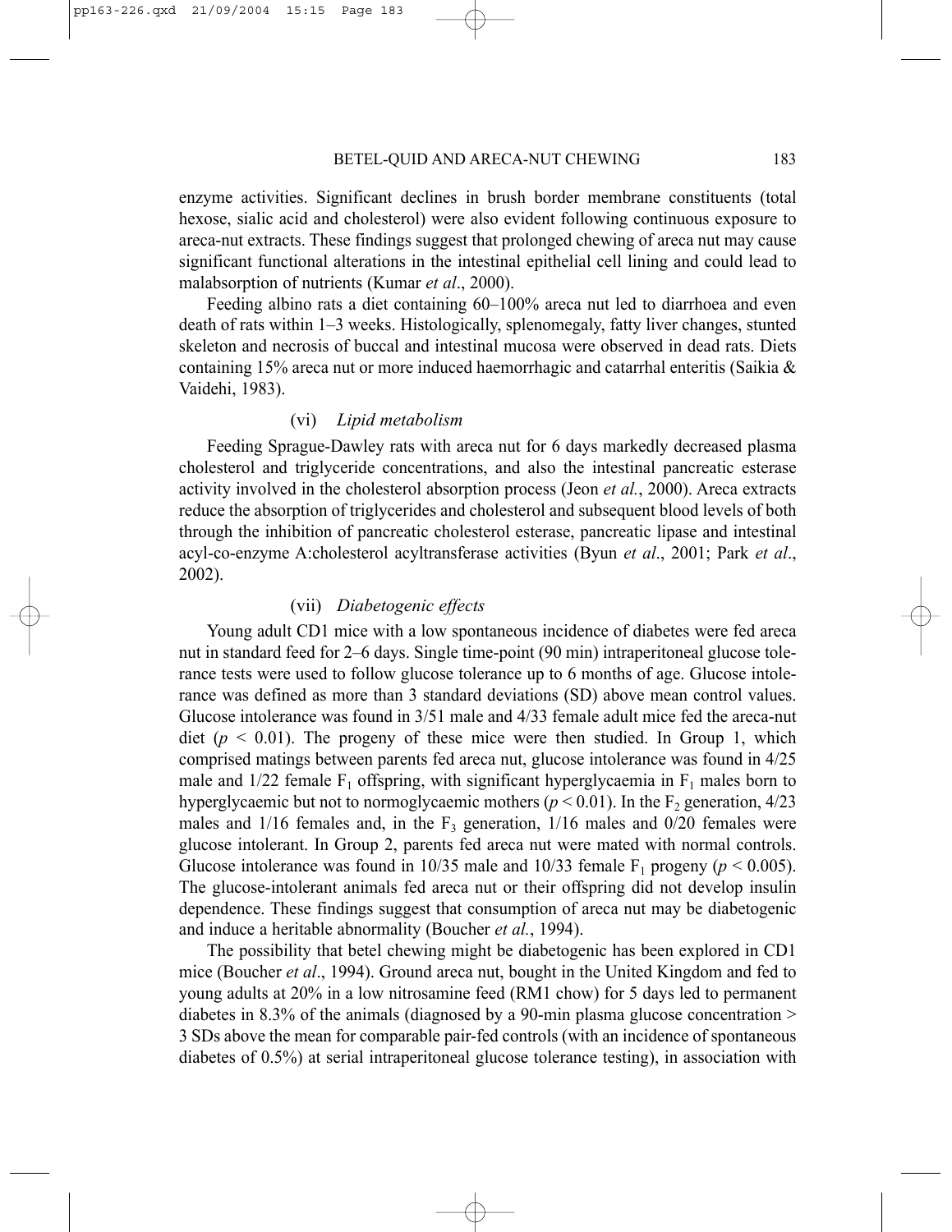obvious central obesity and pancreatic islet enlargement. Islet histology was typical of human type 2 diabetes with enlargement and vacuolation of islet cells. The  $F_1$  offspring of the animals fed areca nut, especially males, developed diabetes in 10.6–30% in the various litters (test parents mated with animals fed control diet or animals fed areca nut when they had not developed hyperglycaemia). Affected offspring were obese and had the same islet changes; further generations  $(F_2-F_4)$  showed the same phenomena. Diabetes appeared at a higher rate in the offspring of  $F_0$  fathers fed areca nut than in those of  $F_0$ mothers fed areca nut. The mechanism for the inheritance of this diabetes is unknown. Damage to sperm heads, apparent by light microscopy 30 days after completion of betel feeding, may be relevant (Muhkerjee *et al*., 1991). However, subcutaneous injection of 0.2 and 0.25 mg/kg bw arecoline into alloxan-induced diabetic male rabbits (four per group) resulted in a decrease in blood sugar of 52.1 and 49.7%, respectively, which lasted for 4–6 h (Chempakam, 1993).

Tap roots of *Potentilla fulgens*, often chewed with areca nut, are also a traditional remedy for diabetes and cause dose-dependent reductions in blood glucose in normal and alloxan-induced diabetic mice (Syiem *et al.,* 2002).

# (viii) *Effects on the immune system*

### **Arecoline**

Shahabuddin *et al.* (1980) demonstrated the immunomodulatory influence of arecoline in mice, which, when injected subcutaneously with 0.5 mg arecoline twice daily for 34 days, showed suppression of both humoral and cell-mediated immunity.

Selvan *et al.* (1989) administered subtoxic doses (5, 10 and 20 mg/kg bw) of arecoline to male mice for 1, 2 and 3 weeks and found that there was a reduction not only in the weight of the thymus, spleen and mesenteric lymph nodes but also in cellularity. A marked reduction in cell numbers in the thymus and moderate effects on cellularity of the spleen and mesenteric lymph nodes were observed at a dose of 20 mg/kg bw arecoline. White and red blood cell counts decreased in a dose-dependent manner.

Selvan *et al.* (1991) explored the modulatory influence of arecoline on cell-mediated immune response. In-vivo effects of subtoxic concentrations of 5, 10 and 20 mg/kg bw arecoline given subcutaneously for 1, 2 or 3 weeks were evaluated. Delayed-type hypersensitivity (DTH) reaction to sheep red blood cells was not appreciable at the 5-mg/kg bw level, whereas at a dose of 10 mg/kg bw there was moderate reduction in DTH response. At 20 mg/kg bw given for 1, 2 or 3 weeks plus a 1-week no-exposure period, arecoline significantly suppressed the DTH reaction.

Selvan and Rao (1993) evaluated the modulatory action of arecoline on B cellmediated immune response in male mice by administering subtoxic concentrations (5, 10 and 20 mg/kg bw) subcutaneously. After 1 week, control and experimental mice were immunized intraperitoneally with sheep red blood cells. The number of primary antibodyforming cells and haemagglutinating and haemolysis antibody titres to sheep red blood cells were assessed 4 days after immunization. Following exposure to arecoline for 1 week, there was a dose-dependent decrease in primary antibody-forming cells to sheep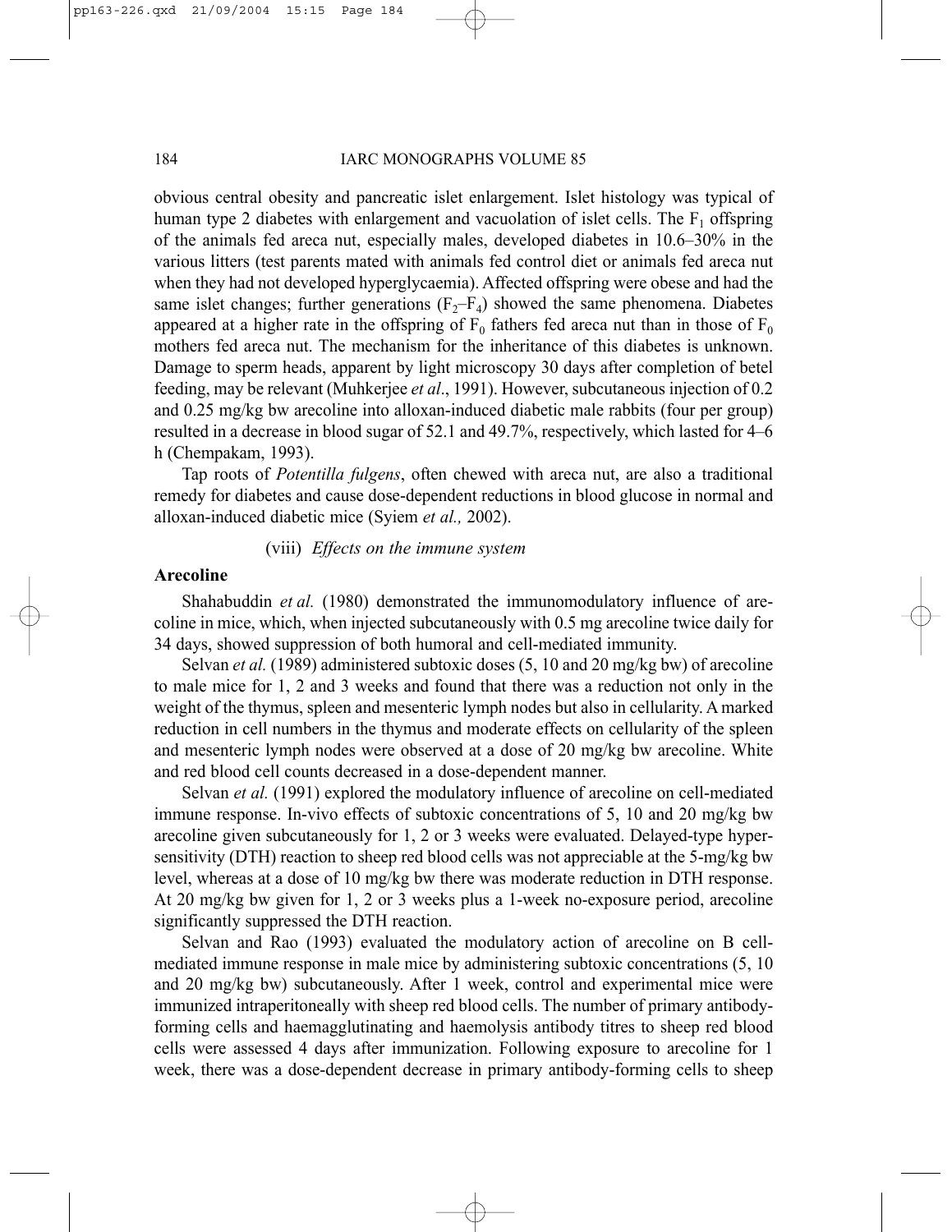red blood cells, with maximum reductions at 20 mg/kg bw, moderate reductions at 10 mg/kg bw and no effect at 5 mg/kg bw; haemagglutinating and haemolysis antibody titres were also decreased. Exposure to arecoline (10 and 20 mg/kg bw daily for 4 days) following sheep red blood cell immunization exerted dose-dependent suppression of primary antibody response. Recovery experiments in mice revealed that arecolinemediated suppression of antibody responses is reversible.

# **Tobacco/nicotine**

The effects of nicotine on the immune system in experimental animals have been studied extensively. Rats treated with nicotine showed a dose-dependent increase in interleukin-2 production and a suppressed splenic and peripheral blood lymphocyte response to mitogen (Caggiula *et al*., 1992; Petro *et al*., 1992). The latter effect has been attributed to the induction of a stage of anergy in these cells (McAllister-Sistilli *et al.*, 1998; IARC, 2004).

# (ix) *Other biochemical effects*

# **Glutathione status**

Studies in male Sprague-Dawley rats fed low doses of betel quid (0.53 g dry aqueous extract/kg diet) showed significantly increased hepatic activities of GSH peroxidase and cytoplasmic GST. Feeding high doses of betel quid (26.5 g dry aqueous extract/kg diet) lowered the concentrations of GSH and total glutathione (GSH and two oxidized GSH (GSSG)) (Wang *et al.*, 1999).

# **Na+ and Cl– excretion**

Subcutaneous administration of arecoline (1.25–3 mg/kg) to rats increases the amount of urine and urinary excretion of Na+ and Cl– ions, which are associated with muscarinic receptor activation (Williams & Carter, 1965; Mujumdar *et al.*, 1979).

#### **Thyroxine and triiodothyronine**

Panda and Kar (1998) studied the effects of betel-leaf extract on thyroid hormone concentrations in male Swiss albino mice treated with 0.1, 0.4, 0.8 and 2  $g/kg$  bw per day for 15 days. At higher doses (0.8 and 2 g/kg plant extract), betel-leaf extract increased the serum concentration of thyroxine (T4), although at lower doses (0.1 and 0.4 g/kg plant extract), the concentration of T4 was decreased. Contrasting observations were made for triiodothyronine (T3) concentrations. [Such changes could lead to thyroid dysfunction in humans but have not been recognized as being clinically significant to date.

## **DNA and RNA synthesis**

Male Swiss mice were given intraperitoneal injections of aqueous areca-nut extract (0.1 mL containing 1.5 mg alkaloids + 1.9 mg polyphenyl), a polyphenol fraction, tannic acid (1.9 mg per animal) or arecoline (0.06 mg/g bw). After 23 h, the mice received [ $3H$ ]uridine or  $\lceil$ <sup>3</sup>H]thymidine by intraperitoneal injection and were killed 1 h later. Liver, lung,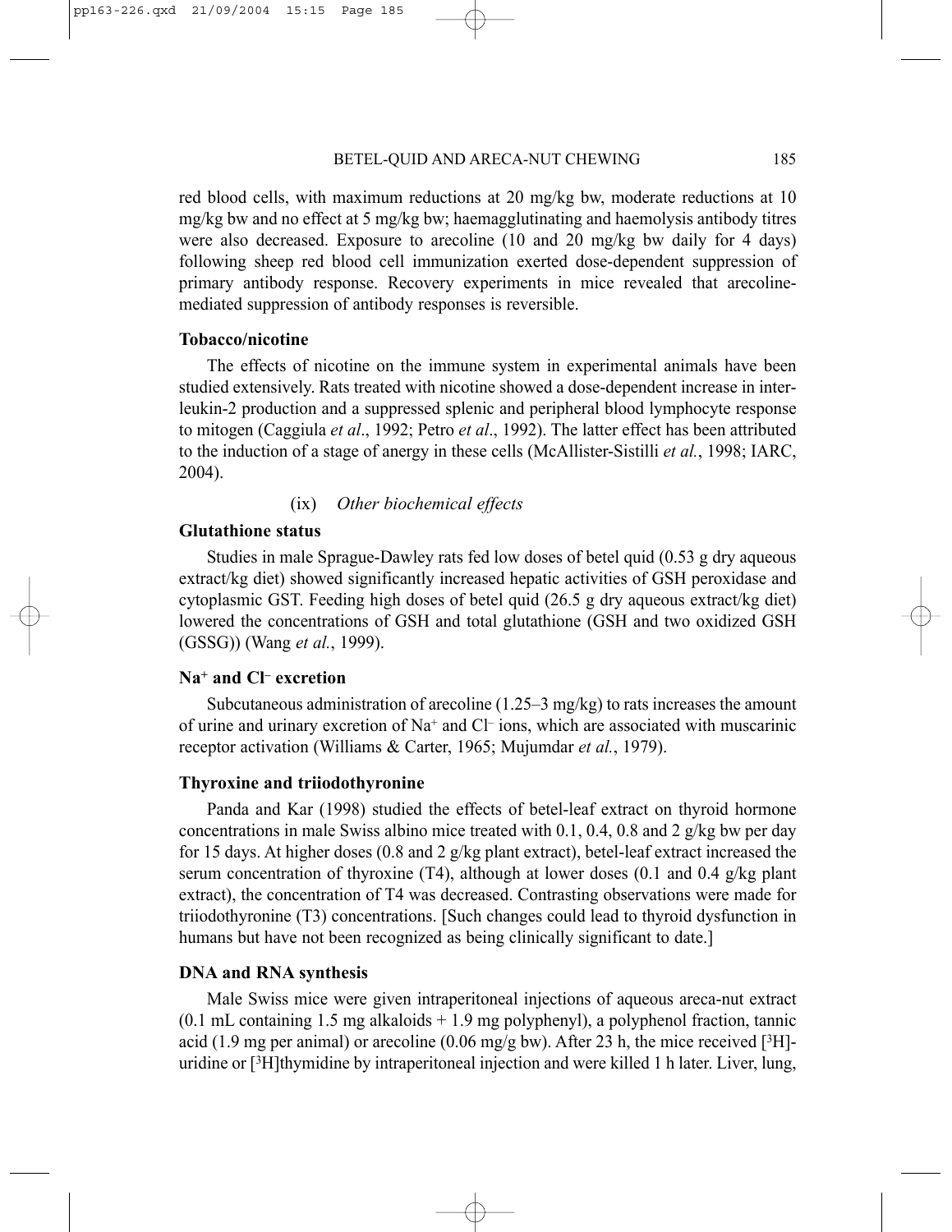#### 186 IARC MONOGRAPHS VOLUME 85

kidney and muscle tissues were isolated and analysed for RNAse and DNAse activity, and for incorporation of tritiated nucleosides in RNA or DNA. There was no effect of different constituents of areca nut on DNAse activity but they increased RNAse activity in different tissues. The polyphenol fraction and tannic acid did not affect the RNA content of any of the tissues studied. Areca-nut extract increased the incorporation of the radiolabel [3H]uridine into RNA in liver and muscle tissue, but decreased it in kidney; DNA synthesis was higher in liver and muscle, with no effect in lung and kidney. Arecoline increased [3H]thymidine incorporation in DNA only in liver and lung. It decreased the deoxynucleotide pool in liver and lung, but increased it in kidney and muscle. Areca-nut extract had no effect on the deoxynucleotide pool (Shivapurkar & Bhide, 1979).

An aqueous extract of dried areca nut was injected intraperitoneally into Swiss mice. The injected amount (0.1 mL) of the extract contained 1.5 mg arecoline and 1.9 mg polyphenols. Arecoline was injected for comparison. The animals were killed after 24 h and lung, liver, kidney and muscle tissues were isolated. The areca-nut extract increased the RNA content in liver and muscle, while arecoline decreased it in lung, kidney and muscle tissue. Areca-nut extract increased the DNA content in muscle and liver, whereas arecoline decreased it in kidney and muscle and increased it in liver and lung (Shivapurkar *et al.*, 1978).

(*b*) *In-vitro studies* 

#### (i) *Effects on oral hard and soft tissues*

### **Oral hard tissues**

There is evidence *in vitro* suggesting that the tannin content of areca nut may have antimicrobial properties and this may contribute to the cariostatic role of areca nut (de Miranda *et al*., 1996).

# **Biofilms**

Areca tannin  $(0.1-1 \text{ mg/mL})$  suppressed glucosyltransferase activity and consequently formation of dental plaque (Hada *et al.*, 1989).

Exposure of human peripheral blood neutrophils to aqueous extracts of ripe areca nut without husk and fresh, tender areca nut with husk abolished their bactericidal activity against oral pathogens (*Actinobacillus* and *Streptococcus* species) and inhibited the production of bactericidal superoxide anion, as measured by ferricytochrome c reduction (Hung *et al*., 2000).

## **Oral soft tissues**

# *Periodontal tissues*

In-vitro studies have demonstrated that areca extracts containing arecoline inhibit growth and attachment of, and suppress protein synthesis in human cultured periodontal fibroblasts (Chang, M.-C. *et al*., 1998; Jeng *et al*., 1999b). Others have confirmed that areca-nut extracts also cause growth inhibition (van Wyk *et al*., 1996) and are toxic to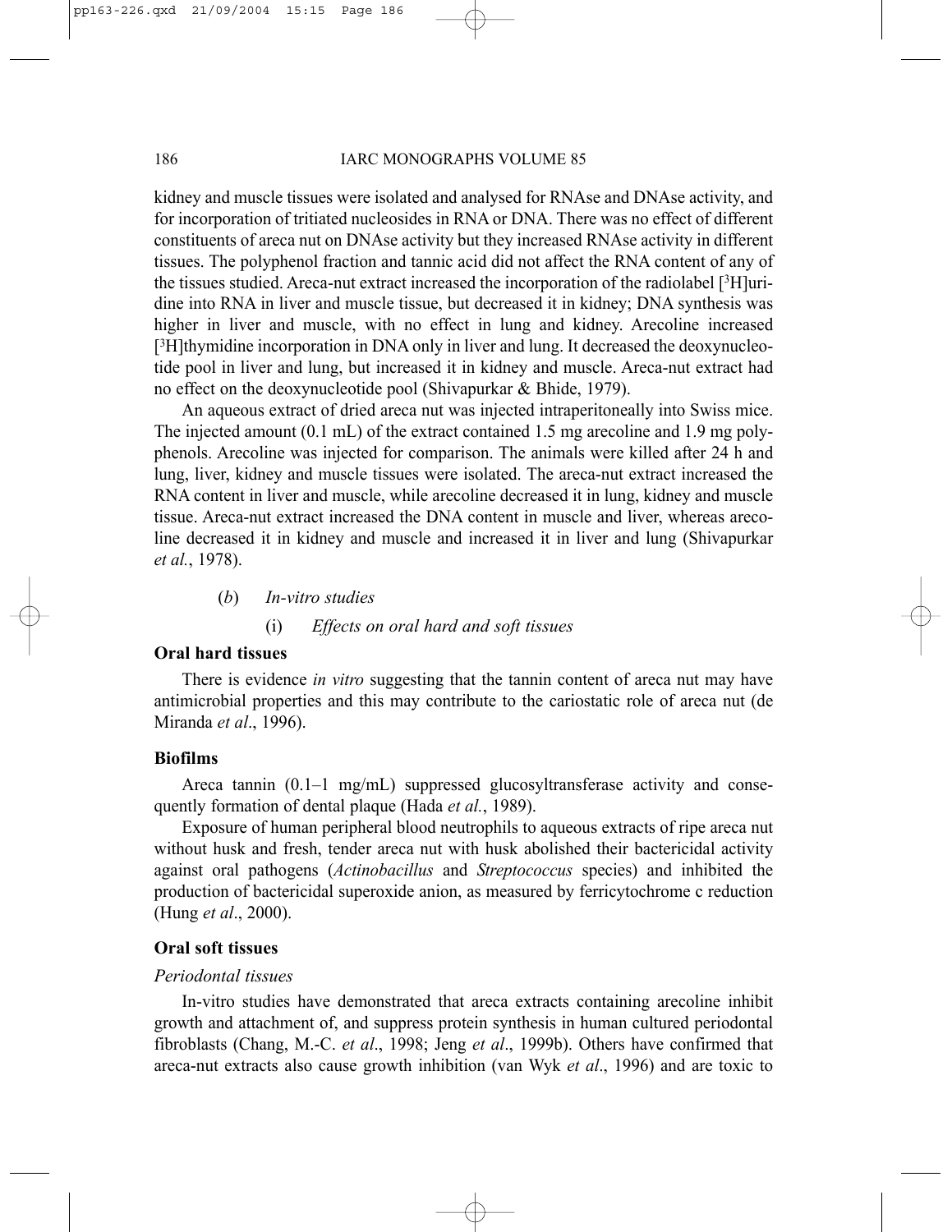human fibroblasts at a concentration of 300–500 µg/mL, leading to cell death (van Wyk *et al*., 1994).

Arecoline (0–200 µg/mL) depleted the intracellular thiols of human periodontal ligament fibroblasts *in vitro* in a dose-dependent manner. At concentrations of 25 and 100 µg/mL, depletion was approximately 18% and 56% (*p* < 0.05), respectively (Chang, Y.-C. *et al*., 2001b).

Components of areca nut stimulate the release of inflammatory mediators such as PGE<sub>2</sub>, interleukin-6 (IL-6) and tumour necrosis factor  $\alpha$  (TNF-α)) from primary cultured human oral keratinocytes. Co-incubation with aspirin, specific IL-6- or TNF-α-neutralizing antibodies does not protect the cells against areca-nut cytotoxicity, cell cycle arrest or apoptosis (Jeng *et al.*, 2000, 2003).

#### *Buccal mucosa*

Early in-vitro studies showed that areca-nut alkaloids such as arecoline and arecaidine may stimulate proliferation and collagen synthesis in human cultured fibroblasts (Canniff & Harvey, 1981; Harvey *et al.*, 1986), whereas in subsequent studies, arecoline did not have similar effects on cultured oral fibroblasts (Meghji *et al.*, 1987; Jeng *et al.*, 1994a; van Wyk *et al.*, 1995). Furthermore, recent studies have shown that arecoline inhibits collagen synthesis and fibroblast proliferation *in vitro*, suggesting that it may have cytotoxic properties (Jeng *et al.*, 1994a, 1996; van Wyk *et al*., 1996), and others have confirmed that areca-nut extracts also cause growth inhibition (Jeng *et al.*, 1994a; van Wyk *et al*., 1996), and are toxic to human fibroblasts at a concentration of 300–500 µg/mL, leading to cell death (van Wyk *et al*., 1994). [The Working Group noted the inconsistent results between experiments.]

Flavanoids within the areca nut have been shown to increase the stabilization of collagen by enhancing its cross-linking, thereby increasing resistance to degradation by collagenase (Scutt *et al.*, 1987). In addition, arecoline produces dose-dependent increases in TIMP-1 expression directly in human buccal fibroblasts together with reduced secretion of both MMP-2 and MMP-9 (Chang, Y.-C. *et al*., 2002a), a phenomenon that contributes to risk for submucosal fibrosis. Tsai *et al.* (1999) further found that fibroblasts cultured from human oral submucous fibrosis tissues showed a lower capacity to phagocytose collagen-coated beads than fibroblasts from healthy buccal mucosa, and that pretreatment with arecoline and arecaidine (10 and 50  $\mu$ g/mL) markedly inhibited this phagocytosis.

Exposure of human buccal fibroblasts to arecoline stimulates the expression of vimentin (25–400 µg/mL) (Chang, Y.-C. *et al*., 2002b) and inhibits GST activity (50–400 µg/mL) but shows little effect on lipid peroxidation (25–200 µg/mL) (Chang, Y.-C. *et al.*, 2001a).

Lysyl oxidase activity and basal collagen synthesis of fibroblasts cultured from oral submucous fibrosis patients are greater than those of fibroblasts from healthy buccal mucosa (Meghji *et al.*, 1987; Ma *et al.*, 1995). Production of type I collagen trimer (digested with difficulty by collagenase) by oral submucous fibrosis fibroblasts but not normal fibroblasts has also been reported (Kuo *et al*., 1995a).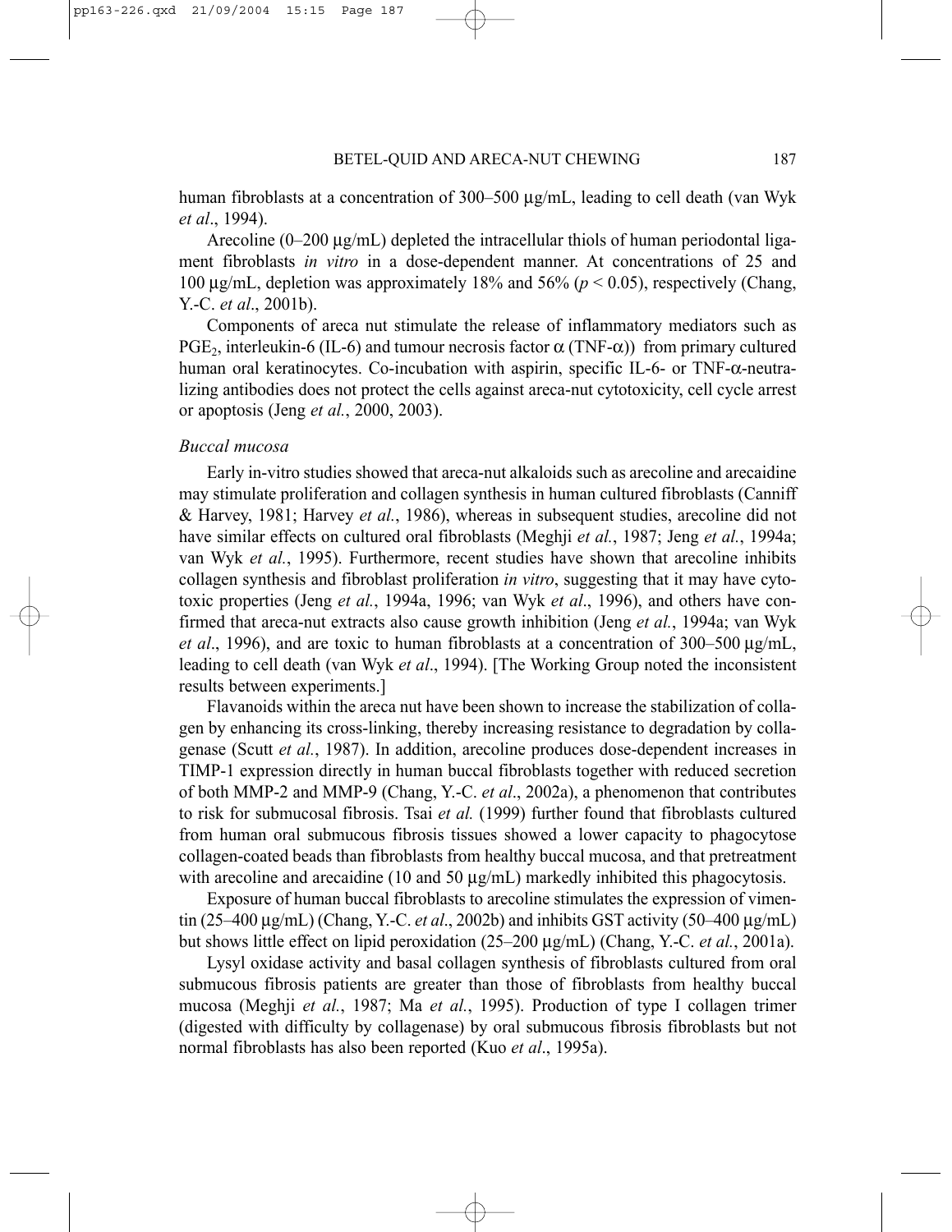#### (ii) *Effects on cultured human buccal epithelial cells*

# **Cell survival and DNA repair capacity**

Exposure of buccal cell cultures to various organic or water-based extracts of products related to the use of tobacco and betel quid (bidi-smoke condensate, betel leaf, snuff, areca nut) decreased both cell survival (measured by reduction of tetrazolium dye) and activity of *O*6-methylguanine–DNA methyltransferase (MGMT), enzyme that catalyses the repair of the premutagenic O<sup>6</sup>-methylguanine lesion in DNA. Organic extracts of bidi-smoke condensate or betel leaf showed higher potency than those of tobacco or snuff. An aqueous snuff extract also decreased both parameters, whereas an aqueous areca-nut extract had no effect. While significant MGMT activity was demonstrated in buccal tissue specimens and in the major buccal mucosal cell types *in vitro*, inhibition of MGMT activity was observed in the buccal mucosa of tobacco and areca-nut chewers after exposure to complex mixtures present in the saliva (Liu *et al.*, 1997).

# **Cell survival, membrane integrity and DNA breakage**

The pathobiological effects of an aqueous areca-nut extract, four areca-nut alkaloids and four areca-specific nitrosamines were investigated in cultured human buccal epithelial cells. Areca-nut extract decreased cell survival, vital dye accumulation and membrane integrity in a dose-dependent manner. Depletion of cellular free low-molecular-weight thiols also occurred, but at fairly toxic concentrations. Comparison of the areca nut-related *N*-nitroso compounds and their precursor alkaloids, at concentrations up to 5 mM, indicated that, on a molar basis, MNPA is the most potent at decreasing both cell survival and thiol content. Arecoline, guvacoline and NGL also decreased cell survival and thiol content, whereas arecaidine, guvacine, NGC and MNPN had only minor effects on these variables (Sundqvist *et al.*, 1989).

## **Cell growth, differentiation and morphology**

The effects of an aqueous extract of areca nut on growth, differentiation, morphology and DNA damage were studied in cultured human buccal epithelial cells. Acute exposure (3 h) of the cells to the extract altered their morphology and induced ridges in the plasma membrane, with indications of internalization of extract particles. It also caused formation of DNA single-strand breaks, which accumulated during post-treatment culture, indicating continuous exposure to residual particles and/or the possibility of inhibited DNA repair. The extract accelerated terminal differentiation of the cells, measured as involucrin expression, at relatively non-toxic levels. The extract caused similar loss of colonyforming efficiency in normal cells and in a buccal carcinoma cell line (SqCC/YI), which was defective in its ability to undergo differentiation, indicating that extract toxicity could occur independently of this response. These findings *in vitro* suggest that betel-quid carcinogenesis in the human oral cavity may involve cytopathic alterations of normal cell morphology, growth and differentiation, by areca-nut-related agents extracted or formed in saliva (Sundqvist & Grafström, 1992).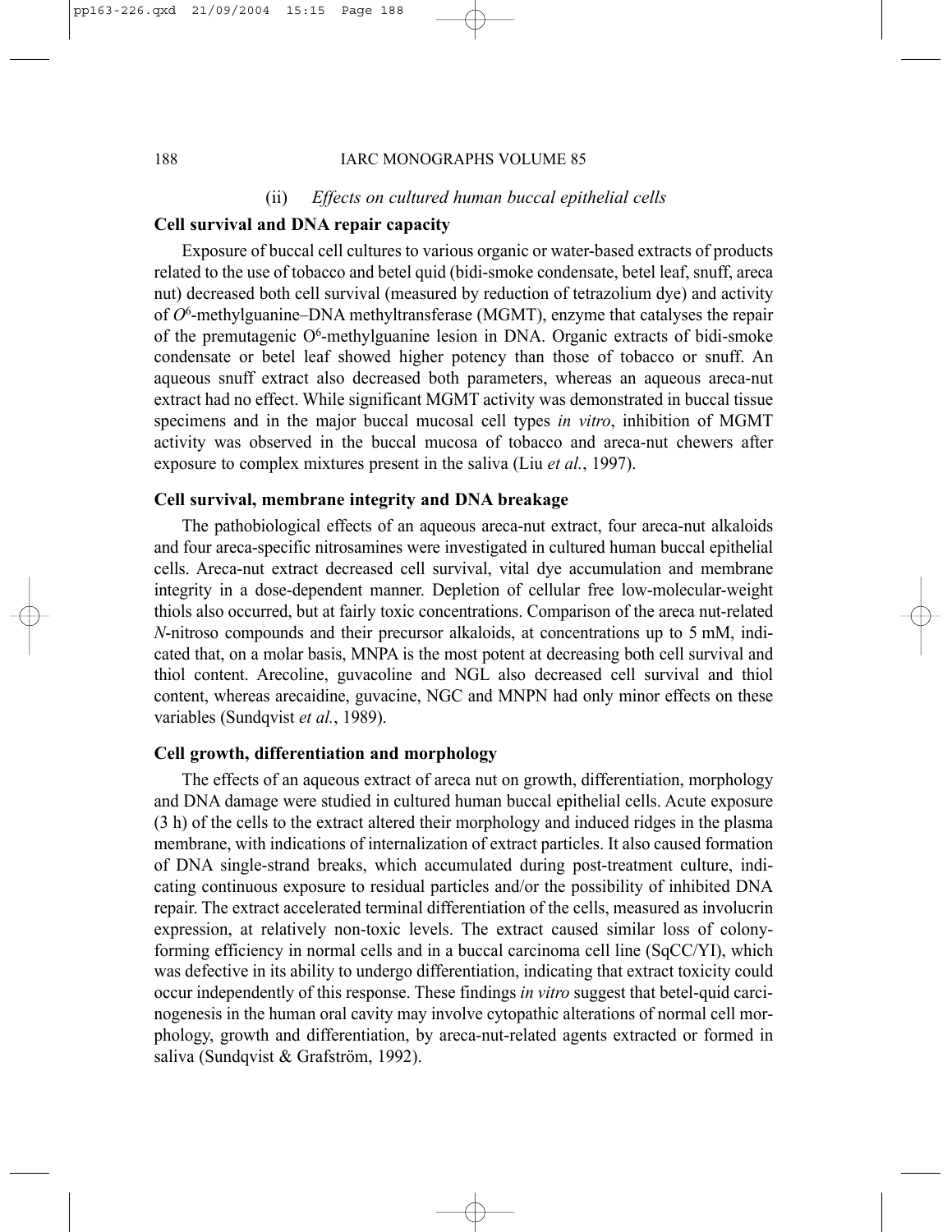#### BETEL-QUID AND ARECA-NUT CHEWING 189

#### (iii) *Effects on the cardiovascular system*

Exposure of isolated rat aorta to areca-nut extract, areca tannin or arecoline induces vasodilatation (Goto *et al.*, 1997). Activation of muscarinic receptors by arecaidine propargyl ester induced 6-keto-PGF<sub>1 $\alpha$ </sub> and cGMP production in bovine aortic endothelial cells, but not in rabbit vascular aortic smooth muscle cells (Jaiswal *et al.*, 1991).

Areca-nut extract stimulated rabbit platelet aggregation and thromboxane  $B_2$ synthesis, which was inhibited by 1,2-bis(2-aminophenoxy)ethane-*N*,*N*,*N*′,*N*′-tetraacetic acid, an intracellular calcium chelator, and neomycin, a phospholipase C inhibitor. Areca nut-induced platelet thromboxane production can be also inhibited by catalase, dimethylthiourea, two specific scavengers of reactive oxygen species and genistein (a tyrosine kinase inhibitor), indicating the participation of  $H_2O_2$ , hydroxyl radicals and tyrosine kinase activation. On the contrary, aqueous extracts of betel leaf and *Piper betle* inflorescence inhibited the aggregation and thromboxane synthesis of rabbit platelets. In addition, betel-leaf extract inhibited thromboxane  $B_2$  production in platelet aggregates induced by collagen, arachidonic acid, thrombin or platelet activator factor (Jeng *et al*., 2002; Lei *et al*., 2003), but had no effect on areca nut-induced platelet aggregation (Jeng *et al*., 2002).

# (iv) *Effects on the gastrointestinal system*

The aqueous fraction of betel-leaf extract  $(1-10 \text{ mg/mL})$  induced a spasmogenic effect in isolated guinea pig ileum, which was inhibited by atropine, a muscarinic receptor antagonist, and inhibited the spontaneous contraction of isolated rabbit jejunum at concentrations ranging from 0.03 to 3 mg/mL, indicating that it contains a potent spasmolytic component (Gilani *et al*., 2000).

Extracts of areca nut [10–1000 mg/mL] stimulated the contractile frequency of isolated colonic smooth muscle strips in rats dose dependently. This effect was partially inhibited by atropine (Xie *et al.*, 2002).

#### (v) *Effects on the immune system*

#### **Betel quid**

Yang *et al*. (1979) studied the effect of areca-nut extract on the proliferation of phytohaemagglutinin-stimulated cultured human lymphocytes. At concentrations up to 2.5%, the extracts inhibited  $[3H]$ thymidine incorporation by 10–100%, in a dose-dependent manner, demonstrating the adverse effect of areca-nut extract on cell proliferation.

Hsu *et al.* (2001) cultured peripheral blood mononuclear cells (PBMCs) from normal persons ( $n = 10$ ) and betel-quid chewers with either oral submucous fibrosis ( $n = 10$ ) or oral cancer ( $n = 10$ ). The levels of IL-2, transforming growth factor  $\beta$  (TGF- $\beta$ )) and interferon-γ (IFN-γ) production by peripheral blood mononuclear cells from betel-quid chewers with oral submucous fibrosis or oral cancer were lower than those from healthy individuals without these habits. Only peripheral blood mononuclear cells isolated from betel-quid chewers with oral cancer, and which were stimulated by arecoline, produced more IL-2.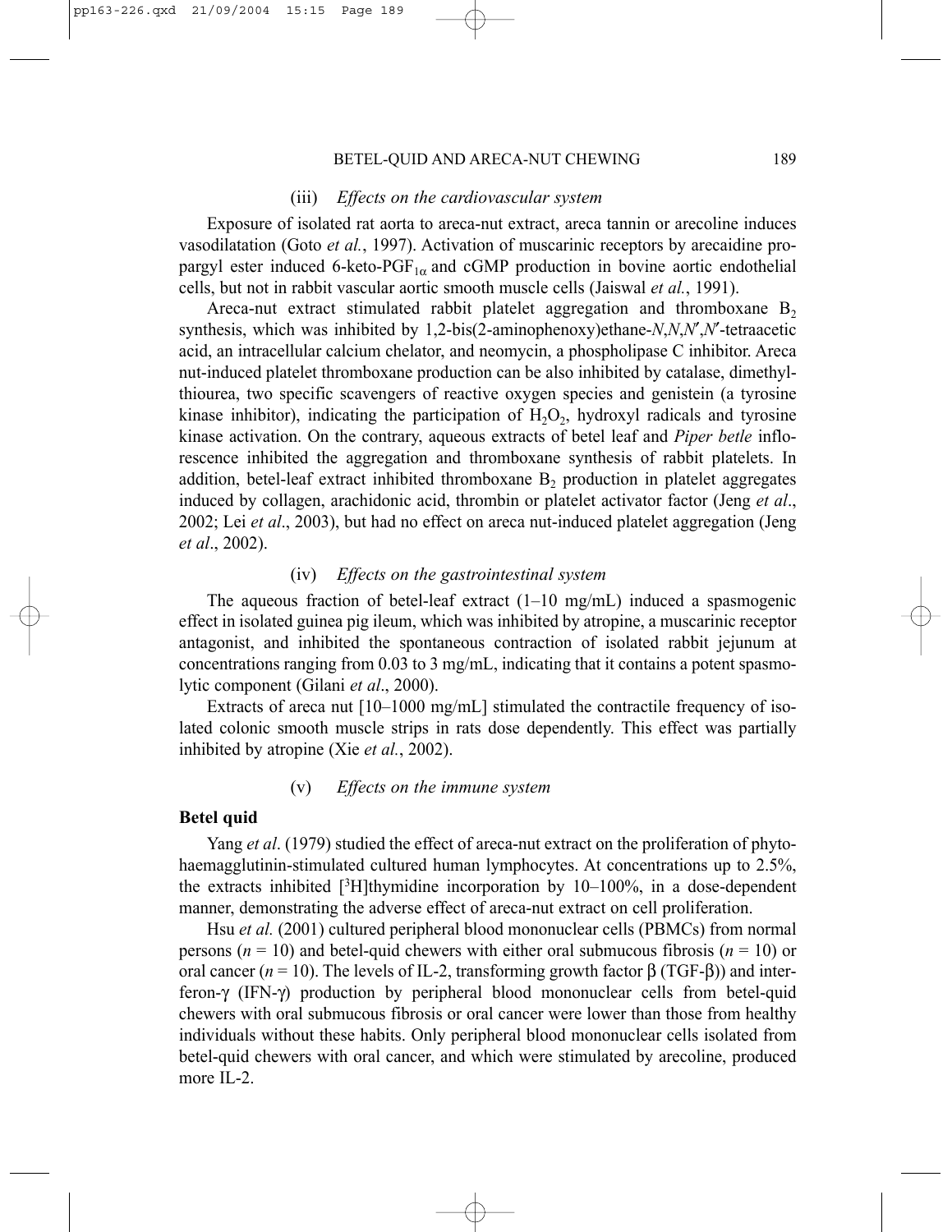# **Arecoline**

Both dose-dependent and time-dependent cytotoxic effects were observed in spleen cells incubated with varying concentrations of arecoline. Arecoline  $(10^{-6}-10^{-4} \text{ M})$  concomitantly with concanavalin A markedly inhibited both [3H]-thymidine incorporation and IL-2 production in spleen cells (Selvan *et al*., 1991).

Concomitant treatment of IL-2-dependent murine cytolytic lymphocytes with arecoline (10–4 M) and IL-2 decreased proliferative response up to 43% (Selvan *et al*., 1991). Arecoline at concentrations of 10–5 and 10–4 M added to spleen cells *in vitro* concomitantly with poke-weed mitogen inhibited the induced proliferative response by 17 and 21%, respectively (Selvan & Rao, 1993).

Exposure of oral KB cells to 1 and 100 µM of arecoline for 72 h stimulated IL-1β and IL-1α production and also intercellular adhesion molecule-1 expression (Cheng & Tsai, 1999). A 72-h exposure of KB cells to arecoline (1 and 100  $\mu$ M) also stimulated IL-8 production, which was decreased by the addition of IL-1α and IL-1β antibodies, suggesting that IL-8 secretion by KB cells may be partially mediated by IL-1 (Cheng *et al.*, 2000).

# (vi) *Other effects*

Betel-quid components increased basal adrenal medullary catecholamine secretion in bovine chromaffin cells isolated from the adrenal glands but inhibited that induced by carbachol or potassium *in vitro* (Wang & Hwang, 1997).

# **4.3 Reproductive and developmental effects**

# 4.3.1 *Humans*

The mean weight of newborn babies of 70 Indian tobacco chewers (the tobacco was either chewed or ingested alone or mixed with betel leaf or with lime) was 14% less than that of the babies of 70 matched controls (Verma *et al*., 1983).

de Costa and Griew (1982) carried out a study to determine whether betel chewing had any adverse effect on pregnancy outcome. The antenatal records of 400 Papua New Guinean women who had chewed betel quid throughout pregnancy were examined together with a control group of 400 pregnant women who did not smoke, drink or take any drugs and who had never chewed betel quid. At birth, body weight of the babies, stillbirths, neonatal deaths and abnormalities, if present, were recorded. Babies born to betelchewing mothers had a mean weight of 2998.5  $\pm$  492.5 g (SD), and non-chewing mothers gave birth to babies with a mean weight of 3079.5 g  $\pm$  464.1 g (SD); the difference was statistically significant  $(0.02 > p < 0.01)$ . There were no outstanding differences between the two groups with regard to the occurrence of congenital abnormalities. Perinatal mortality rates were 25/1000 and 27.5/1000, respectively, in chewing and non-chewing groups. [The Working Group questioned the statistics applied.]

Betel-quid chewing is very common among the aboriginal tribes in southern Taiwan, China, and many women consume betel quid throughout pregnancy. Yang *et al.* (1999)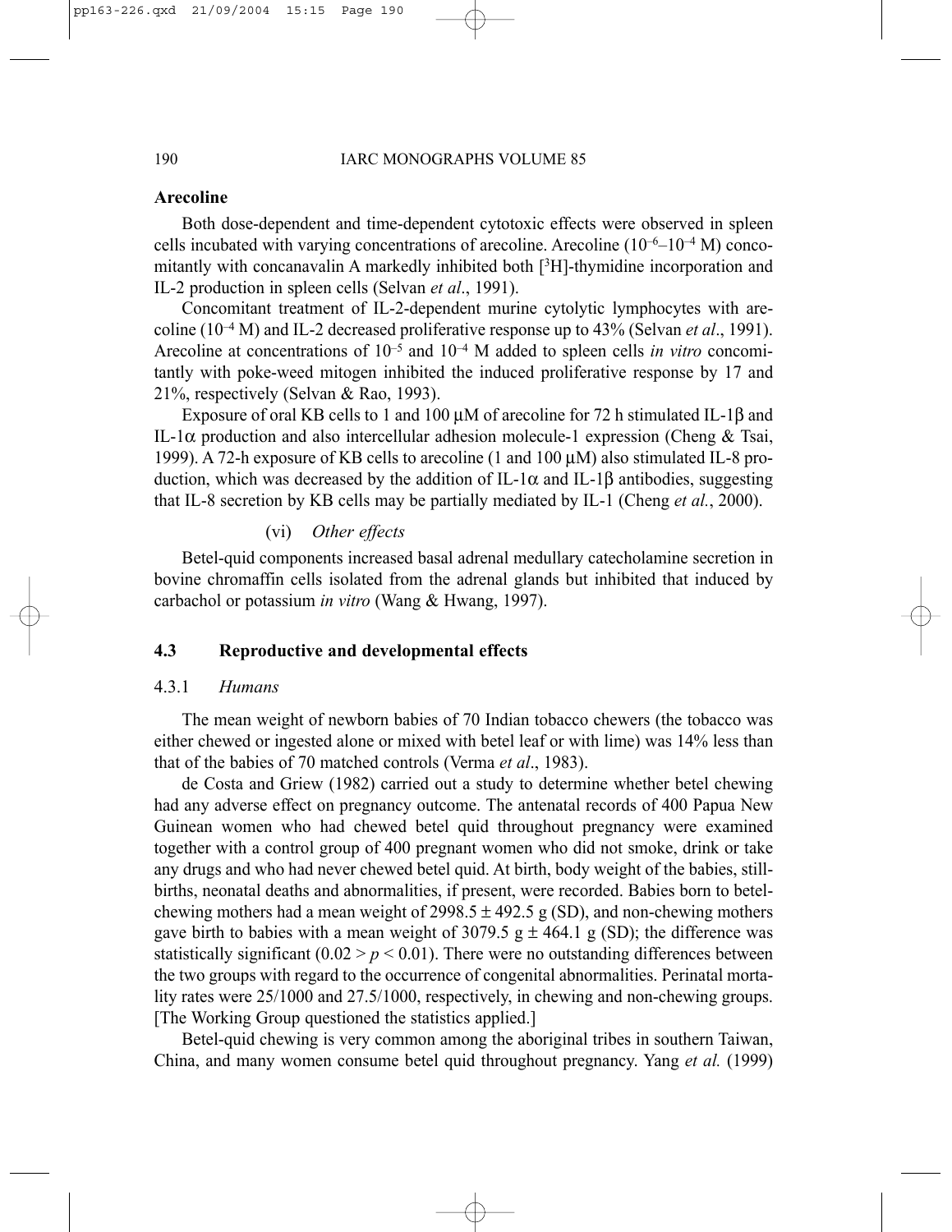conducted a study to estimate the prevalence of substance use among aborigines during pregnancy, and to assess the extent of the adverse effects of betel-quid chewing on pregnancy outcomes. Betel quid consisted of areca nut, slaked lime and a piece of unripe fruit of Piper betle that contains safrole. Women of the Bunum tribe of aborigines, aged 15–50 years, were asked to participate in the study, and a group of 186 women was recruited consisting of 62 subjects who had experienced adverse pregnancy outcomes and 124 age-matched women who had had normal pregnancy outcomes (control group). The participants were interviewed using a questionnaire. Prevalence of the use of various substances in aborigines with adverse pregnancy outcomes was estimated as follows: alcohol, 43.6%; smoking, 14.5%; betel-quid chewing, 43.6%; and drug use, 4.8%. In the control group, the prevalence was: alcohol, 38.7%; smoking, 8.1%; betel-quid chewing, 28.2%; and drug use, 0%. Univariate analysis revealed that adverse pregnancy outcomes were associated with maternal betel-quid chewing, maternal illness during pregnancy and number of pregnancies (gravidity) experienced. After adjusting for maternal illness and number of previous pregnancies as covariates, the prevalence of adverse pregnancy outcome was computed to be 2.8-fold higher among women chewing betel quid compared with non-chewers (adjusted odds ratio, 2.8; 95% CI, 1.2–6.8). In addition to reductions in birth weight, the adverse pregnancy outcomes included spontaneous abortion, premature delivery, stillbirth and fetal malformation.

Yang, M.S. *et al.* (2001) studied adverse birth outcomes among pregnant aboriginal women who chewed betel quid. The study population comprised 32 cases and 197 controls. The betel quid consisted of three ingredients: areca nut, slaked lime and a piece of unripe fruit from *Piper betle*. A statistically significant association was found between low birth weight, pre-term birth and maternal betel-quid chewing. The mean birth weights for the neonates of betel-quid chewers and non-chewers were 3030 and 3200 g, respectively, the difference for which was statistically significant. The estimated odds ratio of adverse birth outcome was statistically significantly higher in women who were betelquid chewers during their pregnancy (adjusted odds ratio, 5.0; 95% CI, 1.1–23.0). [The Working Group noted the limited size of the study.]

# 4.3.2 *Experimental systems*

## (*a*) Pan masala

Mukherjee *et al.* (1991) studied the effect of one popular brand of *pan masala* on the germ cells of male mice that received 84, 420 and 840 mg/kg bw per day by intragastric intubation for 5 consecutive days. Sperm recovered from the tail of the epididymes showed significant  $(p < 0.05)$  increases in morphological abnormality.

Sarma *et al.* (1992) studied the effects of *pan masala* in different organs including testes in male rats. *Pan masala* was fed at dose levels of 84, 420 or 840 mg/kg bw per day for 6 months (5 days per week). Statistical evaluation of data on organ weight showed no significant difference from the control group (untreated rats) except for a decrease in absolute weight of testis ( $p < 0.05$ ) at all dose levels.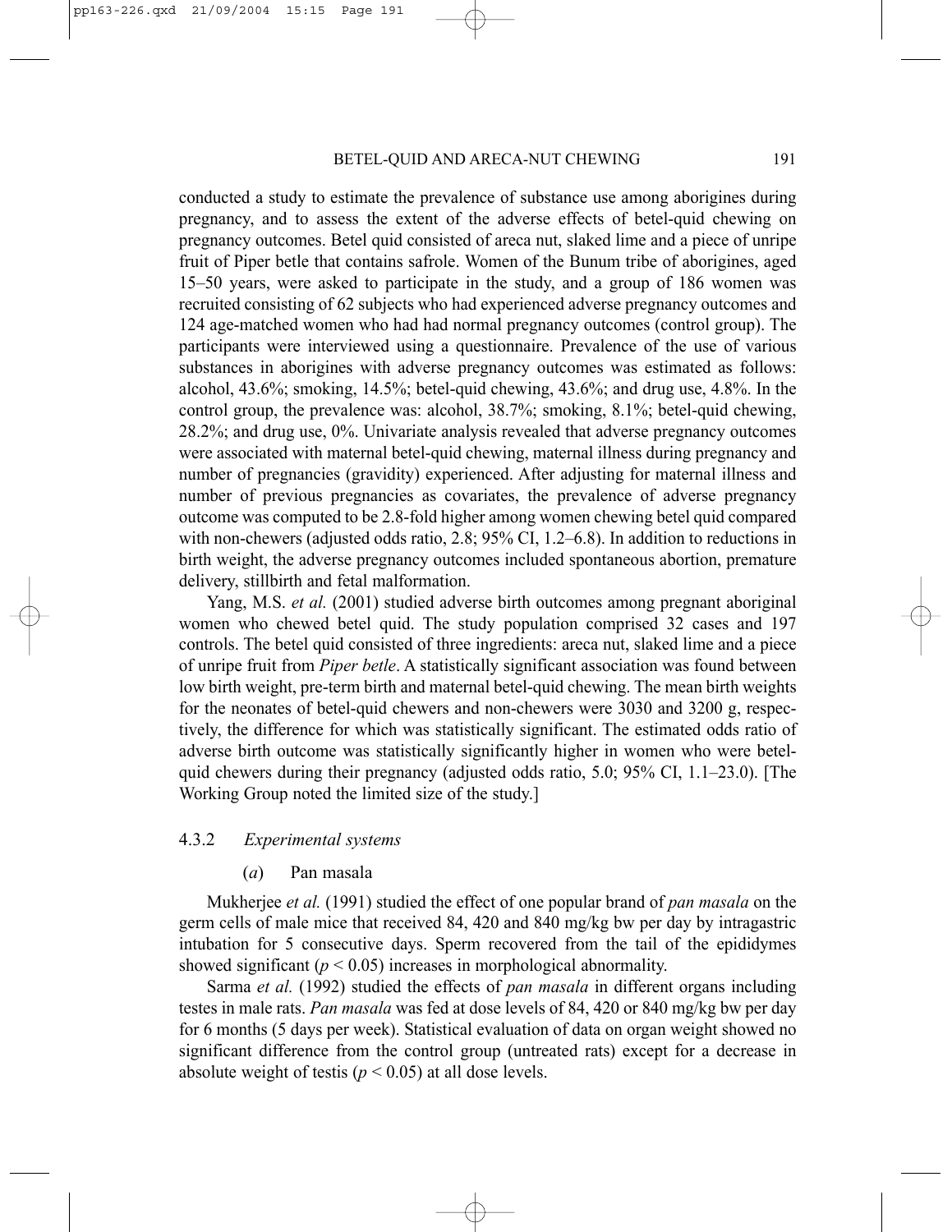#### (*b*) *Areca nut*

Sinha and Rao (1985a) investigated the effect of areca nut on the intrauterine development of mice. Extracts of processed and unprocessed varieties of areca nut (1, 3 or 5 mg) were given daily to pregnant mice from day 6 through day 15 of gestation. Animals were killed on day 17 of gestation, and fetal anomalies were assessed. Pregnant dams exposed to either variety of areca nut showed an increase in the percentage of resorption as well as dead, macerated fetuses, clearly indicating embryotoxicity of areca-nut extract. The percentage of dead fetuses per litter in all test groups was dose-dependent. Another very significant ( $p < 0.01$ ) effect of the administration of areca-nut extract was a doserelated decrease in the average total body weight per litter, especially in the group receiving unprocessed areca nut. There was also a decrease in the ossification of coccygeal vertebrae, which was dose-dependent and was more pronounced after exposure to unprocessed areca nut.

Paul *et al.* (1996) studied the teratogenicity of processed areca-nut extract in chick embryos. Different doses (0.001, 0.1, 0.25 and 0.5 mg) were injected into the yolk sac of 4-day-old embryos and the latter were killed after 14 days of incubation. Higher doses caused dose-dependent mortality, with a significant effect at doses of 0.1, 0.25 and 0.5 mg per egg. Fetuses had reduced body size. In another experiment, Paul *et al.* (1997) injected 5-day-old chick embryos with different (0.015–0.375 mg per egg) doses of areca-nut extract. The embryos were killed after 8 days of incubation. Reduced body weight, abnormal hindlimb digits and everted viscera were prominent. Mortality rates were dose related. Paul *et al.* (1999) studied the teratogenicity of arecoline hydrobromide (0.25, 0.50, 0.75 and 1.0 mg per egg) given at 2, 3 or 4 days of incubation. On day 14 of incubation, the experiment was terminated and fetal anomalies were recorded. The rate of anomalies was greatest for embryos injected on day 2 of incubation. Developmental defects included reduced body size, sparse feathering, everted viscera, shortened lower beak and arthrogryposis. Unossified vertebrae, missing or unossified ribs, shortening of long bones and unossified phalanges also occurred.

# (*c*) *Arecoline*

Anisímov (1978) studied the influence of arecoline on compensatory ovarian hypertrophy in rats. After unilateral ovariectomy, rats were given different doses (0.15, 0.5, 5.0 mg/kg bw) of arecoline for 7 days, and it was found that higher doses suppressed compensatory hypertrophy.

Sinha and Rao (1985b) investigated the influence of arecoline on the morphology of sperm in mice. Intraperitoneal injections of arecoline at doses of 20, 40 and 80 mg/kg bw was given for 5 consecutive days and mice were killed 35 days after the first injection. Sperm was recovered from the tail of the epididymes. A linear increase in the percentage of abnormal sperm was observed following exposure to arecoline, and treatment with arecoline increased unscheduled DNA synthesis response in the germ cells of mice.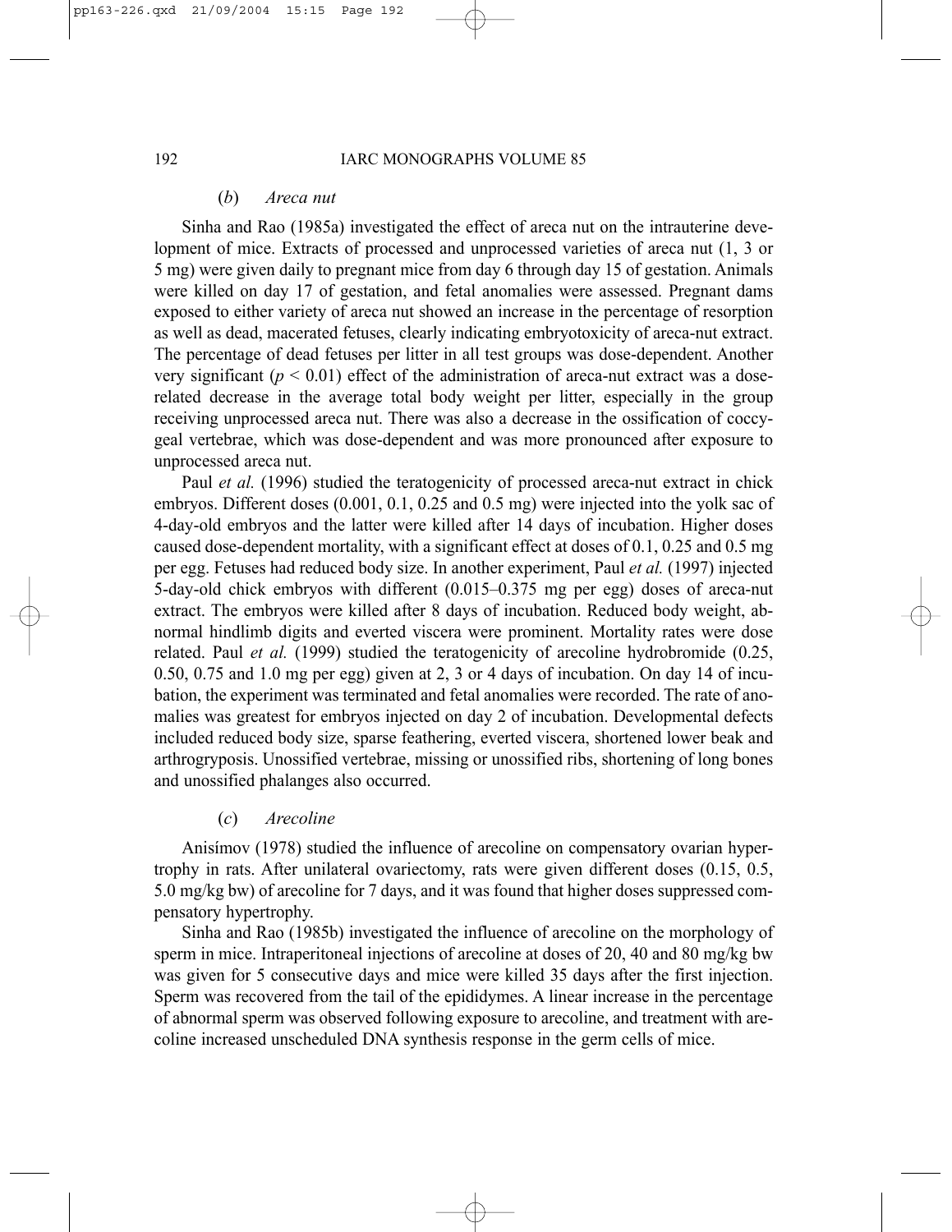Intraperitoneal administration of arecoline at three dose levels (20, 40 and 80 mg/kg bw) to Swiss albino mice on day 17 of gestation resulted in a significant increase in the frequency of micronucleated polychromatic erythrocytes in fetal mouse blood compared with that of control animals, which was found to be dose-dependent (Sinha & Rao, 1985c).

#### (*d*) *Stems of* Piper betle

Adhikary *et al.* (1990a,b) studied the effect of oral administration of extracts of *Piper betle* stems on the reproductive function of female and male rats. In female rats, the treatment caused disturbance in estrus cycle, inhibition of fertility in a dose-dependent manner, reduction in implantation at higher doses, reduction in ovarian and uterine weights at higher doses and a fall in  $\Delta^{5}$ -3β-hydroxysteroid dehydrogenase activity (Adhikary *et al*., 1990a). In male rats, significant reduction in fertility and in the number and motility of sperm were observed at the higher doses, as well as a reduction in the relative weight of the testis and accessory sex organs of treated animals.

Another study by Adhikary *et al.* (1989) revealed the antigonadal property of extracts of *Piper betle* stems in rats. Following subcutaneous injection for 21 days with either extract or vehicle, males and females were allowed to mate; *Piper betle*-stem extract caused a 100% reduction in male fertility and a 63% reduction in female fertility when mated with fertile partners. A reduction in the weight of gonads and other reproductive organs was also observed. Sarkar *et al.* (2000) studied the antifertility effect of an alcoholic extract of air-dried leaf stem of *Piper betle* in male mice. The weights of the reproductive organs (testes, epididymes, seminal vesicles and prostate) of the treated animals decreased, and a decrease in the sperm count and sperm motility was also observed. Recovery experiments revealed that these effects were reversible.

[The Working Group noted that the stem is usually removed from the betel leaf before preparation of the betel quid in the Indian subcontinent.]

# (*e*) *Nicotine*

There is a vast literature on the effects of nicotine on reproductive and developmental systems in experimental animals of different species and during different stages of gestation. Examples are the delay in ovum cleavage and implantation (Yoshinaga *et al.*, 1979), the interference with fetal brain differentiation and development (Slotkin *et al*., 1986; Slotkin, 1992; Slotkin *et al*., 1993) and with fetal testosterone levels (Lichtensteiger & Schlumpf, 1985), adverse effects on the adrenal glands (Monheit *et al.*, 1983), an increase in the number of stillbirths (Arbeille *et al.*, 1992) and impairment of cardiorespiratory defence to hypoxia (Hafström *et al.*, 2002). The reader is referred to the monograph on tobacco smoking (IARC, 2004) and references therein.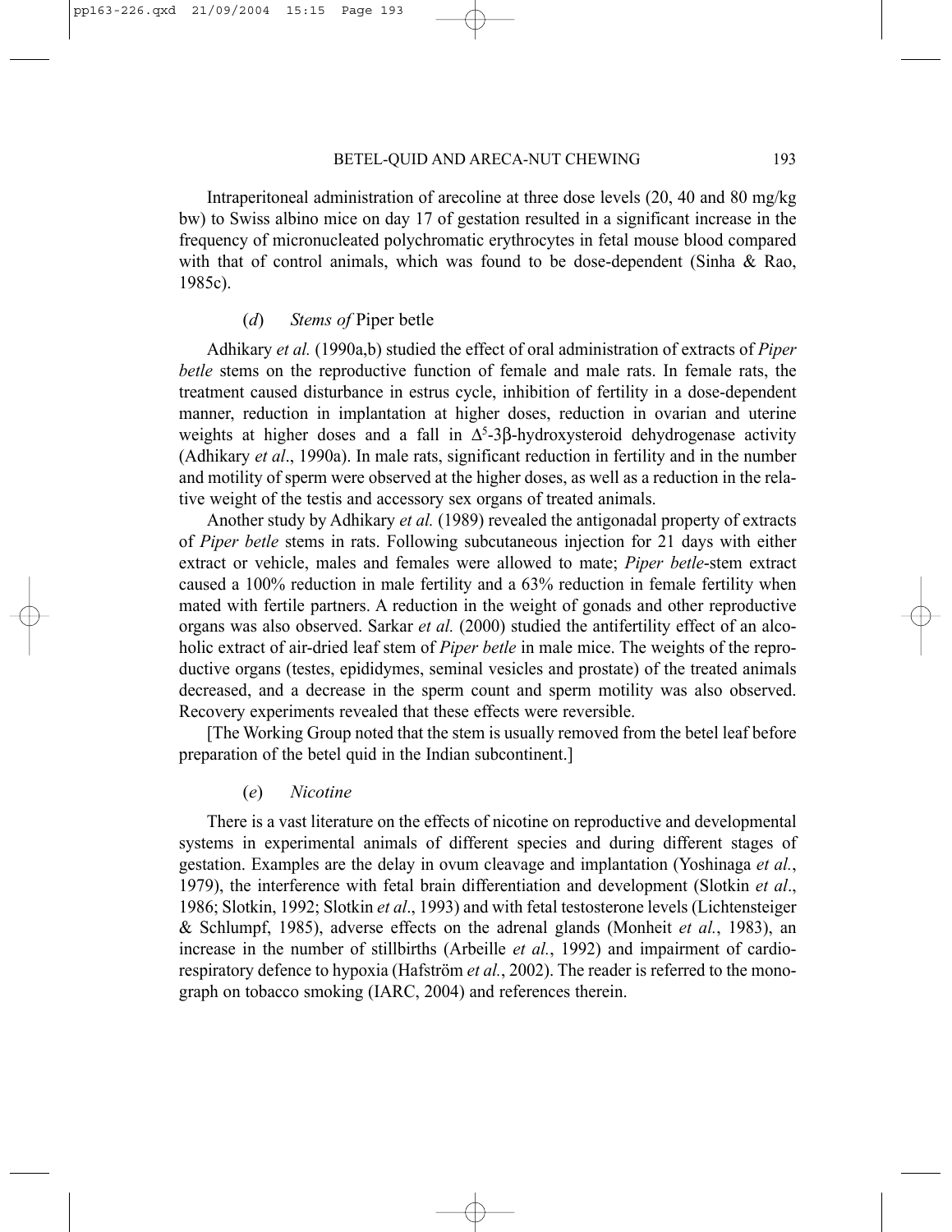# **4.4 Genetic and related effects**

#### 4.4.1 *Humans*

# (*a*) *Genotoxicity and mutagenicity*

# (i) *DNA adduct*

DNA extracted from exfoliated oral mucosal cells collected from Canadian nonsmoking controls ( $n = 19$ ), Indian areca-nut chewers ( $n = 22$ ), Filipino inverted smokers (who smoke with the burning end of the cigar in their mouth; *n* = 15) and Indian *Khaini* tobacco chewers ( $n = 22$ ) was used for analysis of aromatic DNA adducts by the <sup>32</sup>P-postlabelling technique. Differential amounts of five aromatic DNA adducts were found within these four groups, but there were no differences among the groups (tobacco chewing, betel-quid chewing or smoking) (Dunn & Stich, 1986).

In Taiwan, China, Chen *et al*. (1999) identified several safrole-like DNA adducts from 77% (23/30) of tissues from oral squamous-cell carcinomas obtained from betel-quid chewers and 97% (29/30) of tissues from adjacent non-cancer areas, whereas no such adducts were identified in squamous-cell carcinomas obtained from non-chewers. Six of seven (86%) oral submucous fibrosis tissues obtained from betel-quid chewers also exhibited the same safrole-like DNA adducts.

# (ii) *Micronuclei, chromosomal aberrations and sister chromatid exchange*

In a multicountry study, Stich *et al*. (1986) scored scraped or brushed [erroneously referred to in the literature as exfoliated] micronucleated epithelial cells from oral mucosa. The number of betel quids consumed was an average of 44 quids each day in Taiwan, China, compared with an average of 20 quids per day in India (Stich *et al*., 1982). Betel-quid chewers  $(n = 36)$  in Orissa (India) who regularly chewed dried areca nut, slaked lime, betel leaf, tobacco and catechu had the highest frequencies of micronucleated cells (6.1%), followed by those in Khasis (4.7%) (India, who chewed fresh areca nut [husk removed], slaked lime and betel leaf), the Philippines (3.9%) (fresh areca nut [husk removed], betel leaf, slaked lime and tobacco), Guam (1.8%) (fresh green areca nut with husk, slaked lime and betel leaf) and Hualien (1.7%) (Taiwan, China, fresh areca nut with husk, slaked lime and betel leaf).

Stich *et al*. (1984b,c, 1988, 1989, 1991) explored the possibility of reversal of the formation of micronuclei in the oral cavity (shown in exfoliated cells) using vitamin A and/or β-carotene. The treatment decreased the frequency of micronuclei in users of betel quid with tobacco. However, the reappearance of micronucleated cells was noted after termination of the treatment (Stich *et al.*, 1991).

Dave *et al*. (1991) compared 30 healthy controls and 15 *pan-masala* consumers with respect to cytogenetic effects in peripheral blood lymphocytes and exfoliated cells from buccal mucosa. Sister chromatid exchange and chromosomal aberrations of peripheral blood lymphocytes were more frequent in cells of *pan-masala* chewers' than in those iso-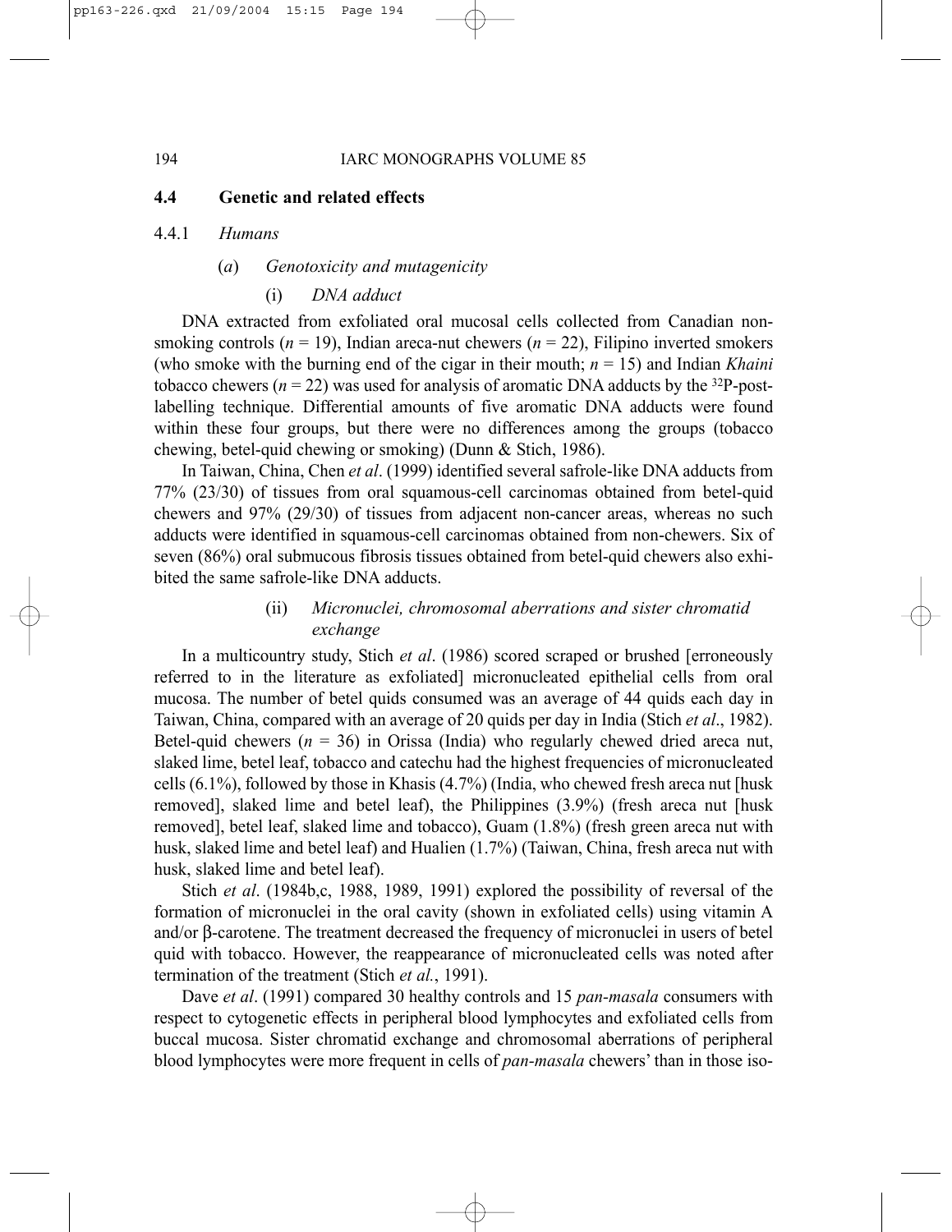lated from control subjects. The percentage of micronucleated cells in exfoliated buccal mucosal cells was also higher in *pan-masala* consumers than in healthy controls [population size seems too small:  $n = 5$  for *pan masala* + tobacco,  $n = 10$  for *pan masala*,  $n = 15$ for controls]. Consistently, the frequencies of micronuclei in exfoliated mucosal cells were shown to be higher in chewers (with or without oral submucous fibrosis) of tobacco plus slaked lime, *mava* (areca nut, slaked lime and tobacco), *tamol* (raw fermented areca nut, betel leaf and slaked lime) and areca nut in different regions of India compared with healthy individuals with no habit (*n* = 10–36 for each group) (Kayal *et al*., 1993).

Nair *et al*. (1991) reported that the frequency of micronuclei in exfoliated human oral mucosa cells was  $4.83 \pm 0.7$  per 1000 cells in chewers of betel quid with tobacco ( $n = 35$ ; tobacco, areca nut, betel leaf, slaked lime and catechu) and  $5.2 \pm 0.66$  per 1000 cells in chewers of tobacco and slaked lime  $(n = 35)$ , whereas the frequency in the control group  $(n=27)$  was  $2.59 \pm 0.37$  per 1000 cells. No correlation between the frequencies of micronucleated cells and the duration or frequency of the chewing habit was noted.

Adhvaryu *et al*. (1986) compared the frequency of sister chromatid exchange in cultured lymphocytes isolated from controls  $(n = 15)$ , tobacco chewers  $(n = 10)$  and oral submucous fibrosis patients  $(n = 10)$  who chewed a combination of tobacco, areca nut and slaked lime. Marked elevation of sister chromatid exchange frequency in lymphocytes cultured from tobacco chewers and oral submucous fibrosis patients was noted. Moreover, Adhvaryu *et al*. (1991) further analysed sister chromatid exchange and chromosomal aberrations in peripheral lymphocytes and micronuclei in exfoliated mucosal cells in healthy *mava* (tobacco, areca nut and lime) chewers, *mava* chewers with oral submucous fibrosis and *mava* chewers with oral cancer (*n* = 15 for all groups). Chromosomal aberrations and sister chromatid exchange were significantly higher for all three groups of chewers than for controls. The frequencies of micronuclei were higher in healthy chewers and oral submucous fibrosis patients. The micronucleus assay was not conducted in oral cancer patients.

Desai *et al*. (1996) further analysed the frequencies of micronuclei in exfoliated oral mucosa cells and sister chromatid exchange in lymphocytes isolated from healthy volunteers, and patients with oral submucous fibrosis, oral leukoplakia and oral lichen planus. These patients chewed *pan masala*, areca nut, areca nut plus tobacco, betel quid plus tobacco or had mixed habits. The number of micronuclei in exfoliated cells was elevated from 1.9/1000 cells (normal) to 11.6, 10.8 and 11.7/1000 cells in patients with oral submucous fibrosis, oral leukoplakia and oral lichen planus, respectively. A large number of micronucleated cells was also seen in circulating lymphocytes obtained from these three groups.

Dave *et al.* (1992a) evaluated cytogenetic effects in controls (*n* = 15), healthy arecanut chewers ( $n = 10$ ), areca-nut chewers with oral submucous fibrosis ( $n = 10$ ) and arecanut chewers with oral cancer  $(n = 8)$ . All three groups of areca-nut chewers showed significantly large numbers of chromosomal aberrations and sister chromatid exchange in peripheral blood mononuclear cells and the frequencies of micronucleated exfoliated buccal cells increased by approximately 3.8-fold.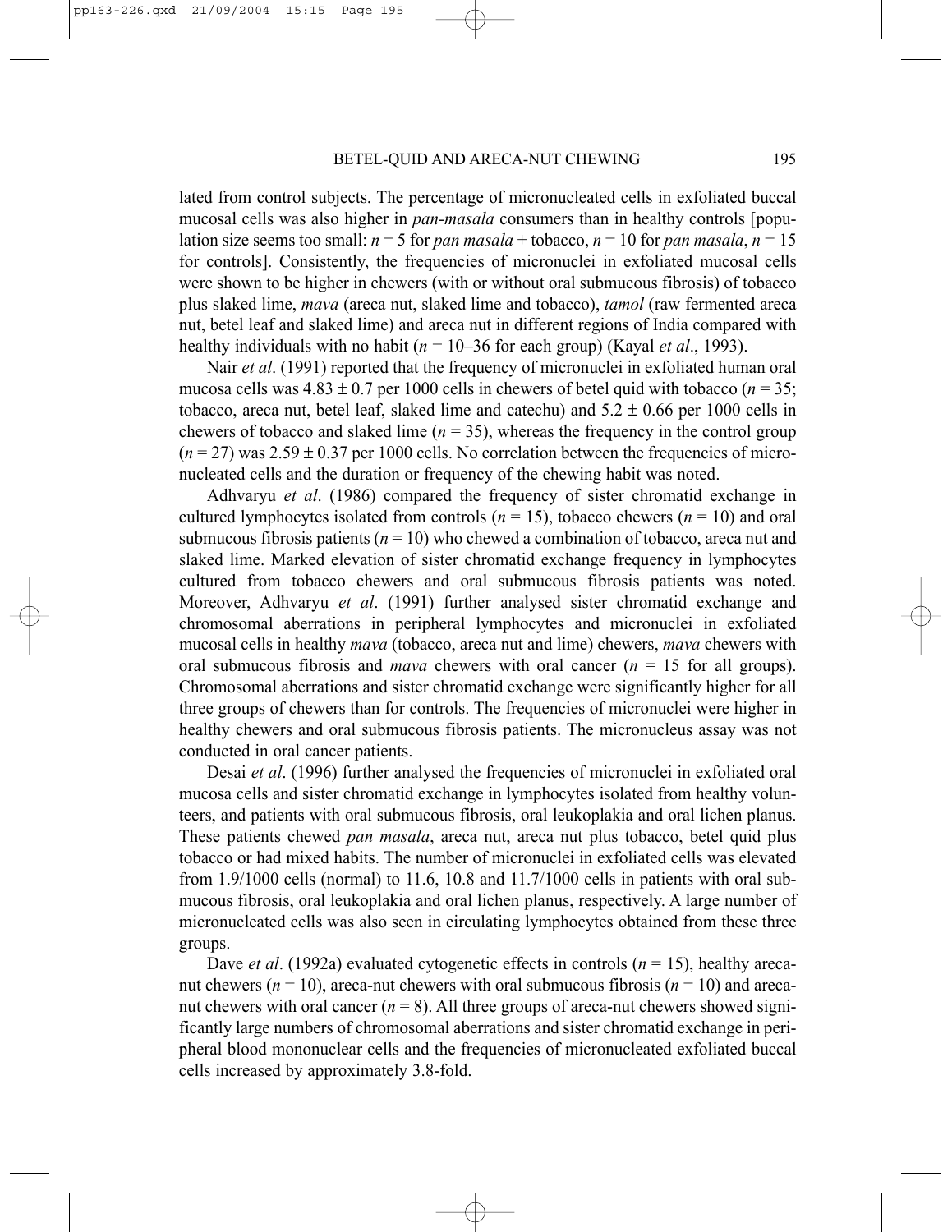#### (*b*) *Genomic instability*

Analysis of cytogenetic changes in betel quid- and tobacco-associated oral squamouscell carcinomas showed most common gains in chromosomes 8q, 9q, 11q, 17q and 20q and most frequent losses in chromosome arms 3p (genes *FHIT*, *RAR*β and *VHL*), 4q, 5q, 9p21–23 and 18q, a high frequency of breakage and exchanges at the 1cen-1q12 region and allelic imbalance in short tandem repeat markers (Rupa & Eastmond, 1997; Mahale & Saranath, 2000; Lin, S.-C. *et al.*, 2002; Pai *et al.*, 2002). Loss of 3p was significantly associated with poor survival of patients (Lin, S.-C. *et al.*, 2002). Lee, H.-C. *et al.* (2001) showed mitochondrial DNA (mtDNA) deletions (4977-bp deletion) in oral squamous-cell carcinomas of betel-quid chewers. This study revealed that, irrespective of the history of betel-quid chewing, the mtDNA deletions detected in oral tumours were less abundant than those in the surrounding non-tumorous tissues. Moreover, betel-quid chewing significantly enhanced the accumulation of mtDNA deletions in non-tumorous oral tissues. Collectively, these observations are consistent with the mutagenic effects of betel quid and tobacco.

# (*c*) *Oncogenes and tumour-suppressor genes*

Analyses of *TP53* mutations in oral carcinomas associated only with betel-quid chewing are limited. These studies demonstrate infrequent *TP53* mutations in oral cancers in South-East Asia including Sri Lanka, Taiwan, China, and India, as well as in Papua New Guinea (summarized in Table 71) (Chiba *et al*., 1998; Hsieh *et al*., 2001).

No *TP53* mutations were observed in oral leukoplakia or squamous-cell carcinomas of chewers of betel quid without tobacco  $(n = 6)$  in Indian populations (Heinzel *et al.*, 1996; Ralhan *et al.*, 2001), or in 48 cases of oral tumour from eastern India in chewers of betel quid with tobacco (Patnaik *et al.*, 1999). However, in Sri Lankan populations, Chiba *et al.* (1998) reported *TP53* mutations in 10/23 (43%) oral squamous-cell carcinomas in betel-quid chewers. [The Working Group noted that 7/10 cases harbouring *TP53* mutations had been betel-quid chewers and smokers for 10–30 years.]

In oral squamous-cell carcinomas associated with betel-quid chewing and tobacco smoking, *TP53* mutations were clustered in exons 5, 7 and 8 comprising  $A: T \rightarrow T:A$ transversions or G:C transitions, G:C $\rightarrow$ A:T transitions and G:C $\rightarrow$ T:A transversions (Table 71) (Thomas *et al.*, 1994; Heinzel *et al*., 1996; Chiba *et al.*, 1998; Wong *et al*., 1998; Hsieh *et al.*, 2001; Ralhan *et al.*, 2001). In addition to point mutations in G + C-rich regions, small deletions or insertions were also observed (Chiba *et al.*, 1998). The G:C→C:G transversions were observed in betel-quid chewers or smokers, and codons 135 and 136 were frequently mutated  $(G \rightarrow T; A \rightarrow G)$  in oral squamous-cell carcinomas associated with betel-quid and tobacco consumption (Chiba *et al.*, 1998; Hsieh *et al.*, 2001; Ralhan *et al.*, 2001).

*TP53* mutations were reported in 8/36 (22%) Taiwanese betel quid/tobacco smokingassociated oral squamous-cell carcinomas (Wong *et al.*, 1998), and in oral preneoplastic lesions (leukoplakia) in betel-quid and tobacco consumers (Ralhan *et al.*, 2001).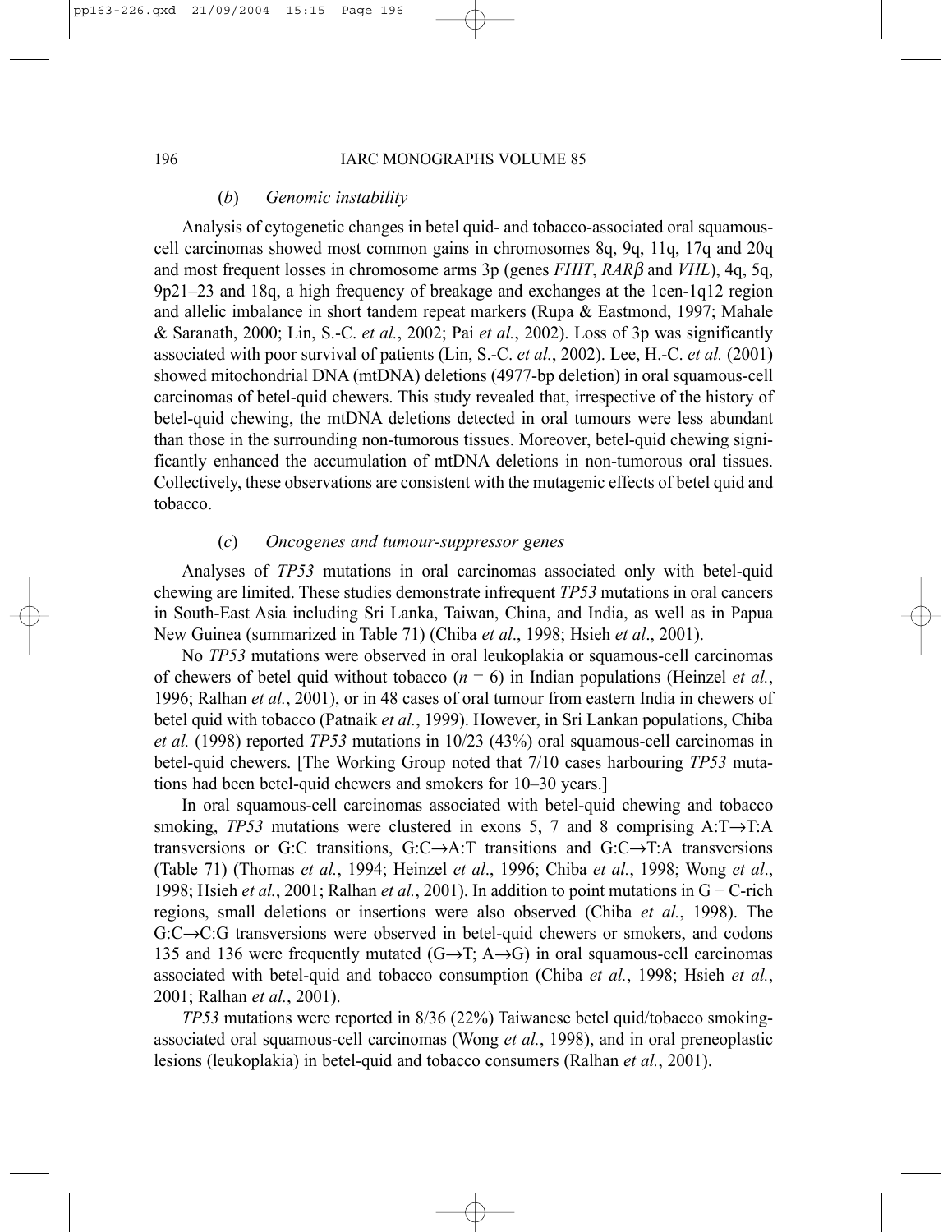| Total no.<br>of cases             | Exons<br>ana-<br>lysed | TP53<br>mutations                          | Population           | tobacco        | Betel quid without        |                                        | Betel quid + tobacco<br>smoking/chewing | alcohol         | Betel quid + tobacco<br>smoking/chewing + | TP53 mutational analysis                                                                                                                                                                                                                                                                               | Reference                       |
|-----------------------------------|------------------------|--------------------------------------------|----------------------|----------------|---------------------------|----------------------------------------|-----------------------------------------|-----------------|-------------------------------------------|--------------------------------------------------------------------------------------------------------------------------------------------------------------------------------------------------------------------------------------------------------------------------------------------------------|---------------------------------|
|                                   |                        |                                            |                      | Total<br>cases | TP53<br>mutation<br>cases | Total<br>cases                         | TP53<br>mutation<br>cases               | Total<br>cases  | TP53<br>mutation<br>cases                 |                                                                                                                                                                                                                                                                                                        |                                 |
| 5 SCCs                            | $5 - 9$                | $\boldsymbol{0}$                           | Sri Lankan           |                |                           | 5                                      | $\boldsymbol{0}$                        |                 |                                           | $\rm ND$                                                                                                                                                                                                                                                                                               | Ranasinghe<br>et al.<br>(1993a) |
| 30 SCCs                           | $5 - 9$                | 3                                          | Papua-New<br>Guinean |                |                           | $5^{\mathrm{a}}$                       |                                         | 17 <sup>a</sup> | $\overline{c}$                            | Exon 6 codon 193 (C $\rightarrow$ T) (2 cases)<br>Exon 7 codon 248 $(G \rightarrow A)$                                                                                                                                                                                                                 | Thomas<br><i>et al.</i> (1994)  |
| 23 SCCs                           | 5, 7                   | $4^{\rm b}$                                | Indian               | 6              | $\mathbf{0}$              | 2                                      |                                         |                 |                                           | Exon 5 codon 153 $(C \rightarrow T)$ (non-user)<br>codon 158 $(G \rightarrow A)$ smoker<br>codon 176 (T $\rightarrow$ C) (unknown)<br>Exon 7 codon 239 (A $\rightarrow$ G) (betel-quid<br>$chewer + smoker)$                                                                                           | Heinzel<br><i>et al.</i> (1996) |
| 23 SCCs<br>7 leukoplakia<br>2 OSF | $5 - 8$                | 10<br>$\boldsymbol{0}$<br>$\boldsymbol{0}$ | Sri Lankan           | 9<br>2         | 3<br>ND                   | 14<br>$\overline{4}$<br>$\overline{2}$ | $7\phantom{.0}$<br>ND<br><b>ND</b>      |                 | -<br>$\overline{\phantom{0}}$             | Exon 5 codon 130 C deletion<br>codon 135 $(G \rightarrow T)$<br>codons 144-148 deletion<br>$(2 \cases)$<br>codon 164 $(G \rightarrow T)$<br>codons 172-187 deletion<br>codon 176 $(C \rightarrow G)$<br>Exon 7 codon 245 $(G \rightarrow A)$<br>codon 248 $(G \rightarrow A)$<br>codon 250 C insertion | Chiba et al.<br>(1998)          |

# **Table 71. Analysis of** *TP53* **alterations in human oral premalignant and malignant lesions**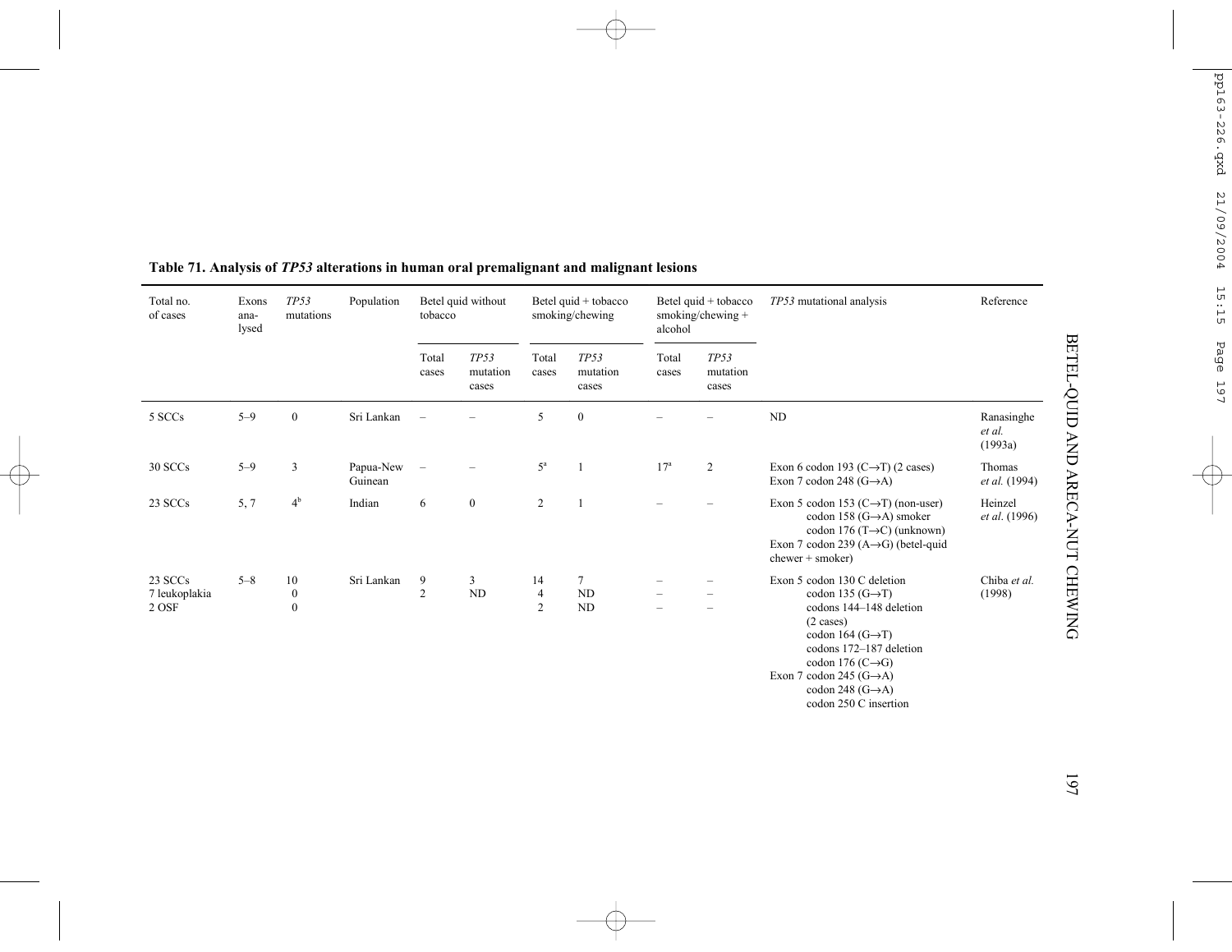| Total no.<br>of cases | Table 71 (contd)<br>Exons<br>ana- | <b>TP53</b><br>mutations | Population | tobacco        | Betel quid without        |                | Betel quid + tobacco<br>smoking/chewing |                           |                           |                                                                                                                                                                                                                                                                                                                                                     |                                     |  |  |  | Betel quid + tobacco<br>smoking/chewing $+$ | TP53 mutational analysis | Reference |
|-----------------------|-----------------------------------|--------------------------|------------|----------------|---------------------------|----------------|-----------------------------------------|---------------------------|---------------------------|-----------------------------------------------------------------------------------------------------------------------------------------------------------------------------------------------------------------------------------------------------------------------------------------------------------------------------------------------------|-------------------------------------|--|--|--|---------------------------------------------|--------------------------|-----------|
|                       | lysed                             |                          |            | Total<br>cases | TP53<br>mutation<br>cases | Total<br>cases | TP53<br>mutation<br>cases               | alcohol<br>Total<br>cases | TP53<br>mutation<br>cases |                                                                                                                                                                                                                                                                                                                                                     |                                     |  |  |  |                                             |                          |           |
| 50 SCCs               | $5 - 9$                           | 12                       | Taiwanese  |                |                           | 36             | 8                                       |                           |                           | Exon 5 codon 161 $(C \rightarrow A)$<br>Exon 5 codon 175 $(G \rightarrow A)$<br>Exon 6 codon 222 ( $C \rightarrow G$ )<br>Exon 7 codon 255 $(A \rightarrow T)$<br>Exon 8 codon 266 (G $\rightarrow$ T)<br>Exon 8 codon 273 (C $\rightarrow$ T), 273 (G $\rightarrow$ T)<br>Exon 8 codon 277 $(G \rightarrow A)$ (2 cases),<br>$277(T\rightarrow C)$ | Wong et al.<br>(1998)               |  |  |  |                                             |                          |           |
|                       |                                   |                          |            |                |                           | 1              |                                         |                           |                           | Exon 8 codon 282 ( $C \rightarrow T$ ) (2 cases)                                                                                                                                                                                                                                                                                                    |                                     |  |  |  |                                             |                          |           |
| 37 SCCs               | $5 - 8$                           | 2                        | Taiwanese  | $\overline{3}$ | $\equiv$                  | 14<br>23       | 3<br>$2(1)$ smoker,                     | $\overline{\phantom{m}}$  |                           | Allelic deletion of TP53<br>Exon 5 codon 177 ( $C \rightarrow T$ )                                                                                                                                                                                                                                                                                  | Kuo et al.                          |  |  |  |                                             |                          |           |
| 48 oral tumours       | $5 - 8$                           | $\boldsymbol{0}$         | Indian     |                |                           |                | $+1$ non-user)                          | $48^\circ$                | $\bf{0}$                  | Exon 8 codon 266 $(G \rightarrow A)$<br>Rearrangement                                                                                                                                                                                                                                                                                               | (1999a)<br>Patnaik<br>et al. (1999) |  |  |  |                                             |                          |           |
| 187 SCCs              | $5 - 9$                           | 91                       | Taiwanese  | $\tau$         | $\overline{4}$            | 51             | 15                                      | 75                        | 43                        | Predominantly $GC \rightarrow AT$ in betel-quid<br>chewers alone<br>Exon 5 codon 135 $(G \rightarrow T)$<br>Exon 6 codon 195 deletion<br>Exon 8 codon 267 (G $\rightarrow$ C)<br>codon 273 ( $C \rightarrow T$ )                                                                                                                                    | Hsieh et al.<br>(2001)              |  |  |  |                                             |                          |           |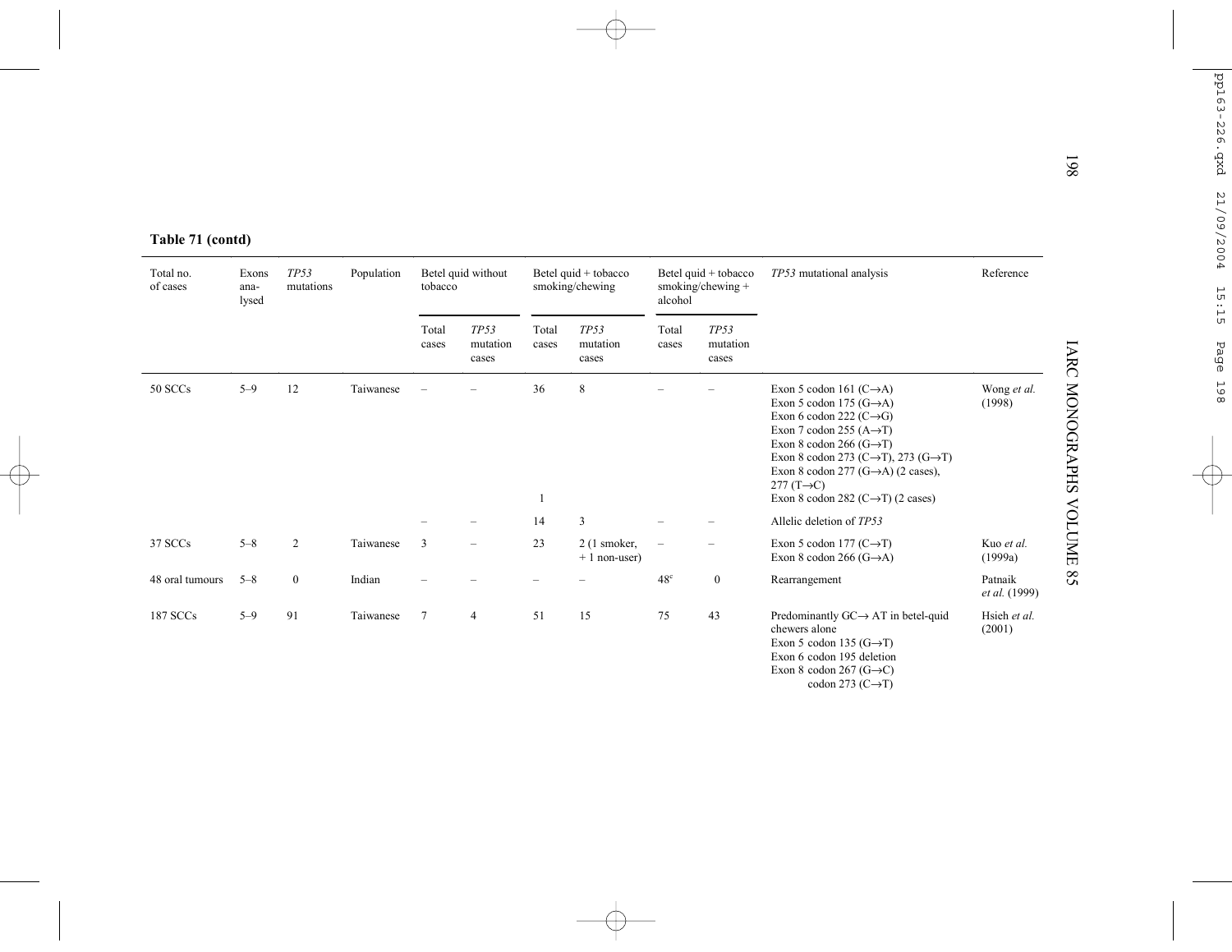| Total no.<br>of cases | Exons<br>ana-<br>lysed | TP53<br>mutations | Population | tobacco        | Betel quid without        |                | Betel quid + tobacco<br>smoking/chewing | alcohol        | Betel quid + tobacco<br>smoking/chewing $+$ | TP53 mutational analysis                                                                                                                                                                                                                                                 |                         |
|-----------------------|------------------------|-------------------|------------|----------------|---------------------------|----------------|-----------------------------------------|----------------|---------------------------------------------|--------------------------------------------------------------------------------------------------------------------------------------------------------------------------------------------------------------------------------------------------------------------------|-------------------------|
|                       |                        |                   |            | Total<br>cases | TP53<br>mutation<br>cases | Total<br>cases | TP53<br>mutation<br>cases               | Total<br>cases | TP53<br>mutation<br>cases                   |                                                                                                                                                                                                                                                                          |                         |
| 30 SCCs               | $5 - 9$                | 7                 | Indian     | 6              | ND                        | 12             | 8                                       |                |                                             | Predominantly missense (5)<br>Exon 5 codons 126 (C $\rightarrow$ G), 136 (A $\rightarrow$ G),<br>174 $(G \rightarrow T)$<br>Exon 7 codons 233 ( $CA \rightarrow TC$ ),<br>$234$ (TAC $\rightarrow$ AAA)<br>Exon 8 codon 267 (G $\rightarrow$ C), 270 (T $\rightarrow$ A) | Ralhan<br>et al. (2001) |
| 30 leukoplakia        |                        | 5                 |            | 6              | ND                        | 13             | 6                                       |                |                                             | Predominantly missense (3 missense,<br>2 nonsense)<br>Exon 5 codons 126 (C $\rightarrow$ G), 136 (A $\rightarrow$ G)<br>$(2 \cases)$ , 174 $(G \rightarrow T)$<br>Exon 6 codon 196 ( $C \rightarrow T$ )                                                                 |                         |

SCC, squamous-cell carcinoma; ND, not detected; OSF, oral submucous fibrosis

a Includes four former alcohol consumers

b Patients with *TP53* mutations: one was a non-user and data on betel/tobacco habit were not available for the other case.

c Patients were chewers of betel quid with tobacco and tobacco paste; no information about alcohol consumption was available.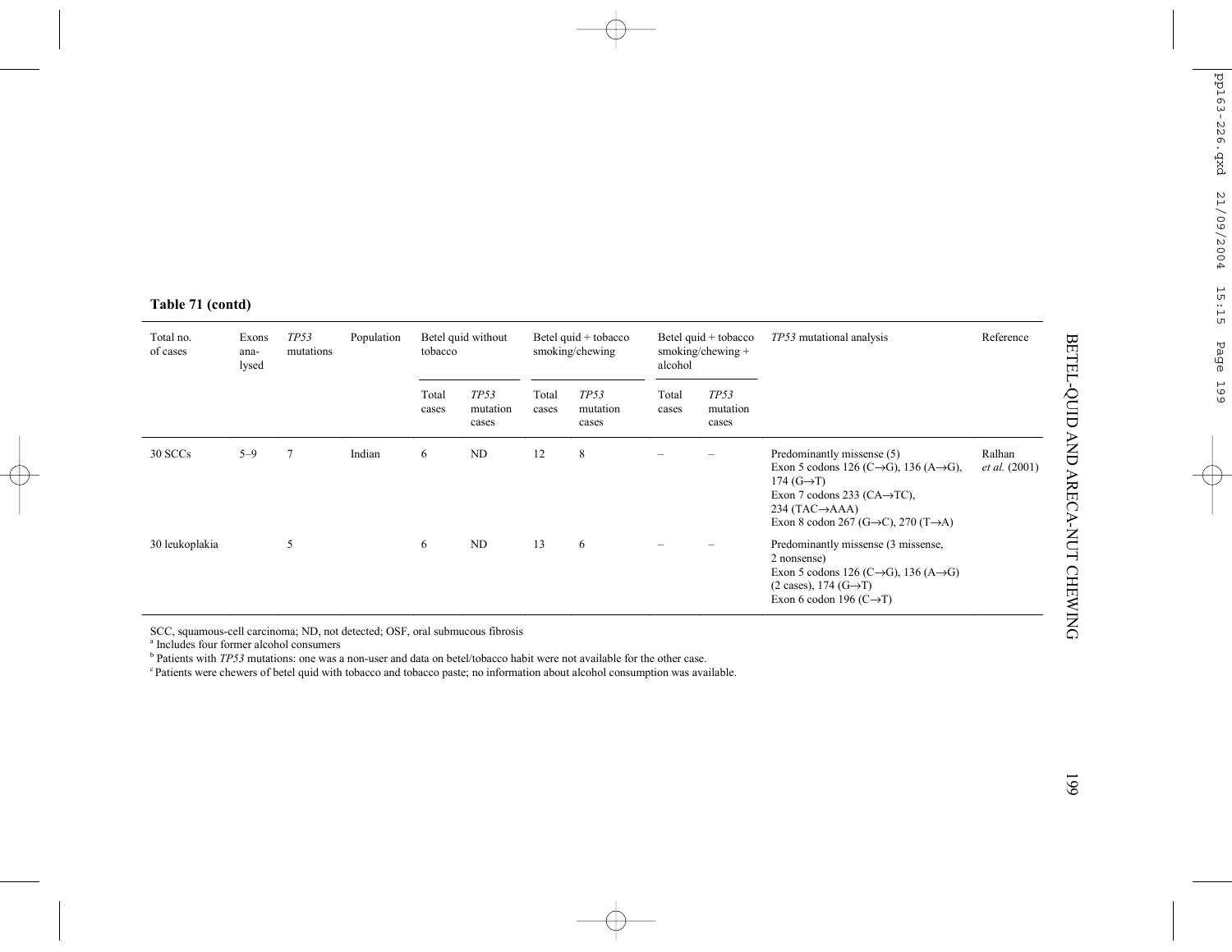Hsieh *et al*. (2003) reported that polymorphism in the DNA repair gene *XRCCI,399 Gln/Gln* phenotype showed an independent association with the frequency of *TP53* mutations (after adjustment for smoking, areca-quid chewing and alcohol drinking) in oral cancer patients in Taiwan, China. [The Working Group noted that, in absence of specific information on betel quid and tobacco consumption habits of oral squamous-cell carcinoma patients, the data from the reports of Chang *et al.* (1992), Munirajan *et al.* (1996), Ravi *et al.* (1996, 1999), Saranath *et al.* (1999), Tandle *et al.* (2001), Nagpal *et al.* (2002a) and Pande *et al*. (2002) were not included.]

Several studies reported a high incidence of p53 protein expression in oral premalignant lesions and squamous-cell carcinomas from betel quid and/or tobacco consumers (summarized in Table 72).

Comparison of p53 protein expression in 22 baseline biopsies of oral precancerous lesions that transformed to cancer 4–25 years later with that in 68 similar lesions that did not transform over the same period did not show a significant relationship between p53 protein expression and malignant transformation (Murti *et al.*, 1998). All cancers were detected among betel-quid chewers who included tobacco in their quid and/or smoked. However, the acquisition of p53 protein expression in 9/10 biopsies that did not show p53 expression at baseline occurred once they had undergone progression to squamous-cell carcinoma.

Cox and Walker (1996) reported p53 protein accumulation in 14/20 (70%) and proliferative cell nuclear antigen (PCNA) in 31.8% of Nepalese oral submucous fibrosis patients. Trivedy *et al*. (1998) reported p53 protein expression in 15/20 (75%) oral submucous fibrosis cases, 3/6 (50%) squamous-cell carcinomas arising from oral submucous fibrosis and 15/21 (67%) squamous-cell carcinomas not arising from this disease. Alterations in *TP53* were reported in 13/21 cases of oral submucous fibrosis and 15/27 cases of squamous-cell carcinoma, showing a concordance between results from immunocytochemistry and single-strand conformation polymorphism results in a majority (33/48) of cases. Chiang *et al*. (2000a,b) reported a significant increase in PCNA and p53 expression in oral submucous fibrosis, epithelial hyperplasia and epithelial dysplasia compared with normal oral mucosa in a population in Taiwan, China, population. However, no association was observed between PCNA and p53 expression in oral submucous fibrosis lesions associated with areca chewing and tobacco smoking. Srinivasan and Jewell (2001a) showed higher expression of the proliferation markers, epidermal growth factor receptor, TGF-α, PCNA and one genomic marker, *c-myc*, in oral submucous fibrosis lesions of betel quid and tobacco consumers compared with normal oral mucosa (Srinivasan & Jewell, 2001b). [The Working Group noted the absence of detailed information on betel quid and tobacco consumption habits of patients in these studies.]

Thongsuksai and Boonyaphiphat (2001) showed no independent association of betelquid chewing with p53 expression. Moreover, the lack of correspondence between p53 protein expression and *TP53* mutations (Ranasinghe *et al.*, 1993a,b) suggests other pathways of p53 inactivation. The pathways identified include interaction of p53 with other cellular proteins: murine double minute 2 (MDM2), 70-kDa heat shock protein (HSP70)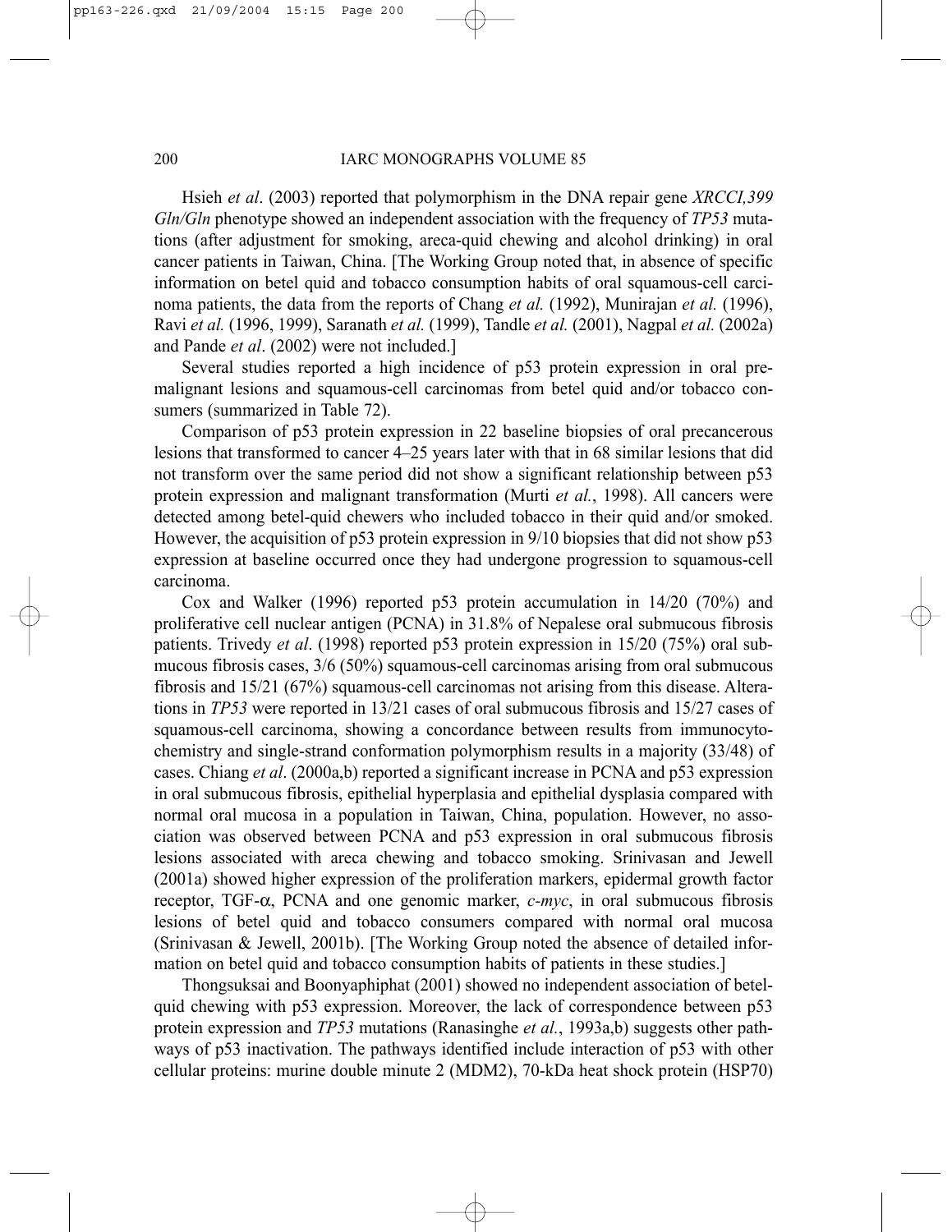| Total cases                | Total<br>p53-positive    | Population           |                              | Betel quid without tobacco     | smoking/chewing          | Betel quid + tobacco     | Reference                    |
|----------------------------|--------------------------|----------------------|------------------------------|--------------------------------|--------------------------|--------------------------|------------------------------|
|                            | cases                    |                      | Total<br>cases               | p53-Positive<br>cases          | Total<br>cases           | p53-Positive<br>cases    |                              |
| 34 SCCs<br>27 leukoplakia  | 25<br>15                 | Indian               | $\sqrt{5}$<br>$\overline{3}$ | $\mathfrak{Z}$<br>$\mathbf{1}$ | 14<br>9                  | 13<br>9                  | Kaur et al. (1994)           |
| 30 SCCs                    |                          | Papua New<br>Guinean | $\overline{\phantom{0}}$     |                                | $21^a$                   | 5                        | Thomas et al.<br>(1994)      |
| 23 SCCs                    | 13                       | Indian               |                              |                                | 20                       | 13                       | Kuttan et al. (1995)         |
| 60 SCCs                    | 27                       | Taiwanese            | 44 <sup>b</sup>              | 17                             | $\qquad \qquad -$        | $\overline{\phantom{0}}$ | Yan et al. (1996)            |
| 145 SCCs<br>75 leukoplakia | 102<br>39                | Indian               | 12<br>8                      | $\sqrt{5}$<br>$\overline{2}$   | 59<br>33                 | 51<br>22                 | Kaur et al. (1998a)          |
| 48 SCCs                    | 22                       | Indian               | $\overline{\phantom{0}}$     |                                | $48$ (TC) $\textdegree$  | 22                       | Baral et al. (1998)          |
| 81 SCCs                    | 47                       | Taiwanese            | 1                            | 1                              | 56                       | 29                       | Chiang et al. (1999)         |
| 38 SCCs                    | $\overline{\mathcal{A}}$ | Sri Lankan           | $\overline{\phantom{0}}$     |                                | 38                       | $\overline{4}$           | Ranasinghe et al.<br>(1993b) |
| 50 oral submucous fibrosis | 30                       | Taiwanese            |                              |                                | 50                       | 30                       | Chiang et al.                |
| 10 hyperplasia             | 4                        |                      |                              |                                | 10                       | 4                        | (2000a)                      |
| 10 dysplasia               | 4                        |                      |                              |                                | 10                       | 7                        |                              |
| 10 normal mucosa           | $\mathbf{0}$             |                      |                              |                                | 3 <sup>d</sup>           | $\mathbf{0}$             |                              |
| 106 SCCs                   | 74                       | Thai                 | 64                           | 42                             | $\overline{\phantom{0}}$ |                          | Kerdpon et al.<br>(2001)     |

**Table 72. Analysis of p53 protein expression in human oral premalignant and malignant lesions**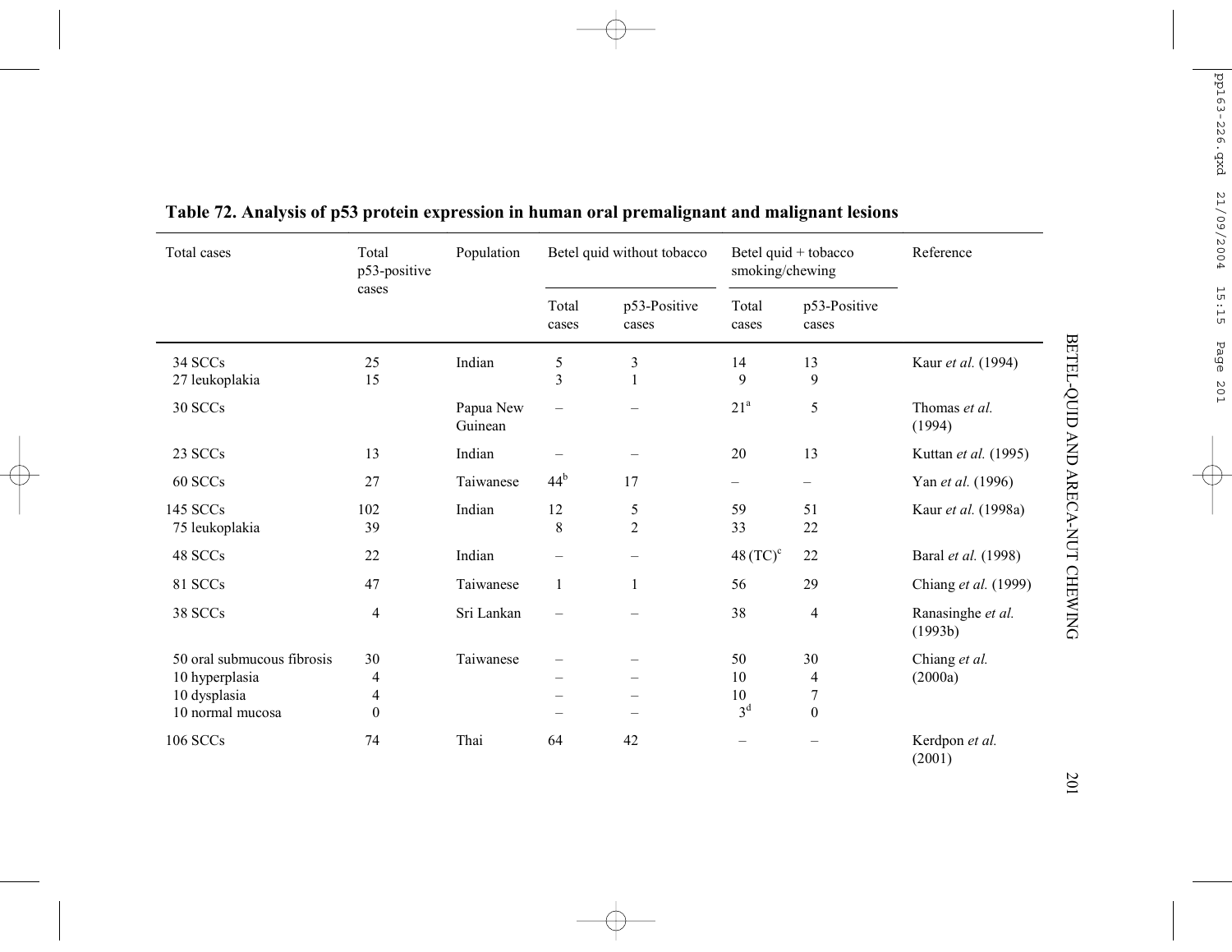| Table 72 (contd)                      |                       |            |                |                            |                |                                         |                                          |
|---------------------------------------|-----------------------|------------|----------------|----------------------------|----------------|-----------------------------------------|------------------------------------------|
| Total cases                           | Total<br>p53-positive | Population |                | Betel quid without tobacco |                | Betel quid + tobacco<br>smoking/chewing | Reference                                |
|                                       | cases                 |            | Total<br>cases | p53-Positive<br>cases      | Total<br>cases | p53-Positive<br>cases                   |                                          |
| 156 SCCs                              | $58^e$                | Thai       | 29             | 11                         | 36             | 9                                       | Thongsuksai &<br>Boonyaphiphat<br>(2001) |
| <b>232 OELs</b>                       |                       | Taiwanese  |                |                            |                |                                         | Chang, K.-C. et al.                      |
| 25 verrucous hyperplasia <sup>f</sup> | $\mathbf{0}$          |            | 23             | $\mathbf{0}$               |                |                                         | (2002)                                   |
| 13 dysplasia                          | 3                     |            | 10             | 3                          |                |                                         |                                          |
| 6 verrucous carcinoma <sup>g</sup>    | $\theta$              |            | 5              | $\theta$                   |                |                                         |                                          |
| 7 epithelial hyperplasia              |                       |            | 7              |                            |                |                                         |                                          |
| 10 keratosis                          |                       |            | 9              |                            |                |                                         |                                          |
| 10 squamous papillomas                |                       |            | 10             |                            |                |                                         |                                          |
| 5 verruca vulgaris                    |                       |            | 5              | $\Omega$                   |                |                                         |                                          |
| 104 SCCs                              | 37 <sup>h</sup>       |            | 87             | 33                         |                |                                         |                                          |
|                                       |                       |            |                |                            |                |                                         |                                          |

SCC, squamous-cell carcinoma; ND, not detected; OEL, oral epithelial lesion

<sup>a</sup> Include 17 alcohol consumers

<sup>b</sup> Some of the patients were smokers, data not available

<sup>c</sup> TC, tobacco chewers

<sup>d</sup> Smokers only

e Data on other habits not included here

f Betel quid/tobacco habit data unknown for two cases

<sup>g</sup> Betel quid/tobacco habit data unknown for one case

h Four p53-positive cases were SCC unrelated to betel quid.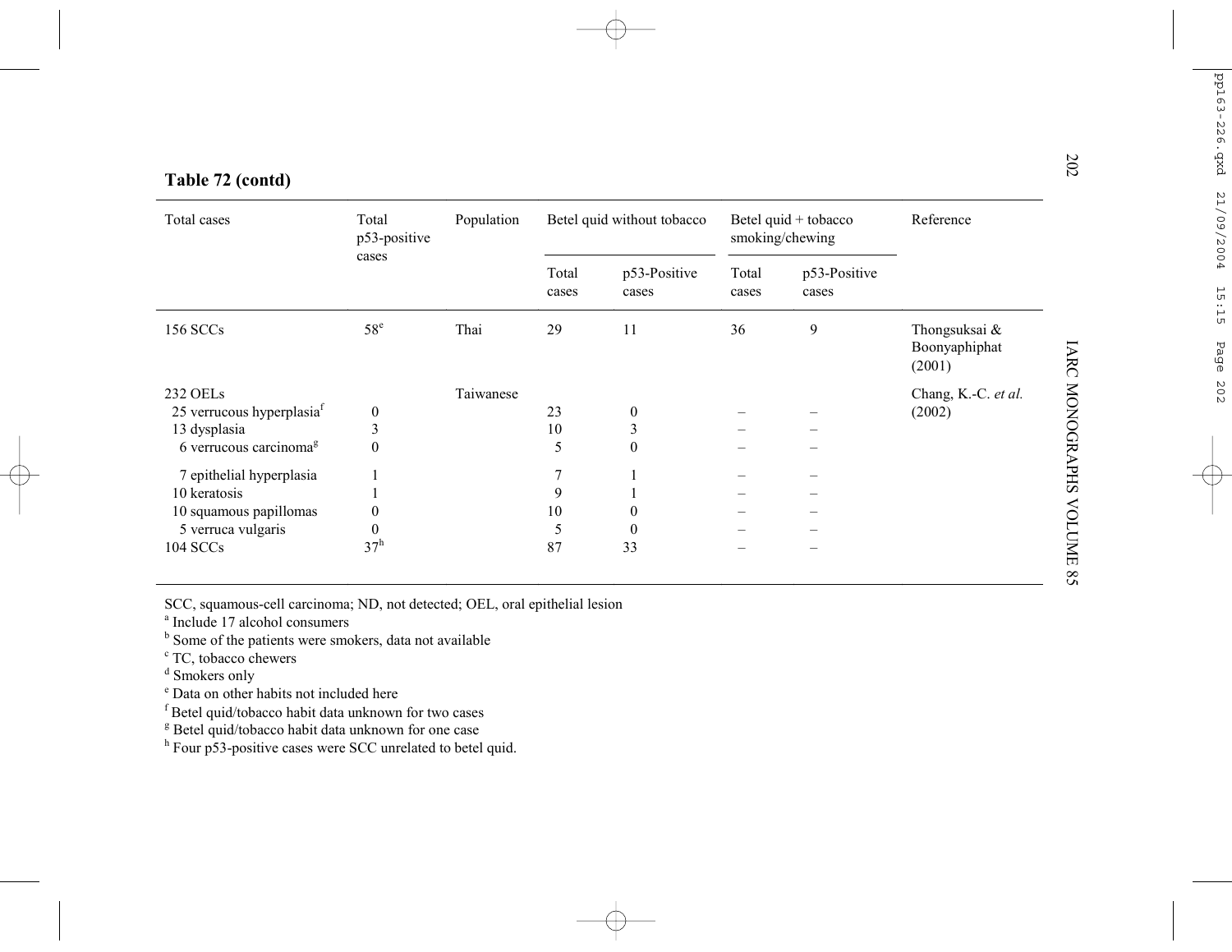or E6 protein of human papilloma virus (HPV) (Kaur & Ralhan, 1995; Agarwal *et al.*, 1999; Nagpal *et al.*, 2002b).

[The Working Group noted the lack of information on specific *TP53* mutations associated with the habit of chewing betel quid without tobacco.]

High incidences of H*-ras* mutations (codons 12, 13 or 61) and loss of allelic heterozygosity were reported in oral squamous-cell carcinomas in Indian populations in comparison with populations in the West (Saranath *et al.*, 1991a,b; Munirajan *et al*., 1998). [The Working Group noted that betel-quid chewing with or without tobacco is a common habit in this population. However, detailed data on chewing habits were not given in these studies.] *Ki-ras* codon 12 mutations or p21 ras protein accumulation have been observed in areca-quid chewing- and tobacco smoking-related oral squamous-cell carcinomas in a population in Taiwan, China (Kuo *et al.*, 1994, 1995b).

Mutations and/or alterations in the expression of cancer-related genes (*MTSI*/p16, pRb, *FHIT*, *APC*, H-*ras*, Ki-*ras*, cyclin D1, MDM2, c-myc, p21WAF1, Stat-3, p27kip1, Bcl-2, Ets-1, RARβ, RARα and HSP70) associated with betel-quid chewing with or without tobacco have been observed in oral squamous-cell carcinomas (summarized in Table 73 and Figure 8).

A high prevalence of HPV-16 infection in 13/17 (76.4%) oral squamous-cell carcinomas was reported in betel-quid chewers and smokers in a Taiwanese population (Chang *et al*., 1989). A high prevalence of HPV-18 in addition to HPV-16 was also reported in 67/91 (74%) oral squamous-cell carcinomas in betel-quid chewers and smokers in an Indian population (Balaram *et al*., 1995). A lower prevalence of HPV infection (37/110; 33.6%) was observed in oral squamous-cell carcinomas associated with reduced frequency of Pro/Pro allele frequency at codon 72 of *TP53* in an eastern Indian population consuming betel quid and chewing tobacco (Nagpal *et al*., 2002a).

#### (*d*) *Polymorphism in carcinogen-metabolizing enzymes*

Several isozymes of cytochrome P450 (CYP) are involved in the metabolic activation of polycyclic aromatic hydrocarbons and nitrosamines, while phase II enzymes such as GST are predominantly involved in detoxification. Numerous alleles that cause defective, qualitatively altered, diminished or enhanced rates of drug metabolism have been identified for many of the phase I and phase II enzymes and can result in marked interindividual differences in carcinogen metabolism. The underlying molecular mechanisms of a number of these genetic polymorphisms have been elucidated (reviewed in Vineis *et al*., 1999; Nair & Bartsch, 2001).

# (i) *Oral cancer and oral lesions* (Table 74)

The association between *CYP2E1*, *GSTM1* and *GSTT1* polymorphisms and oral cancer was reported in Taiwan, China, in a small case–control study of 41 male oral cancer cases from the National Taiwan University Hospital and 123 healthy controls taken among residents living in Taipei City and Taipei County and frequency-matched for ethnicity, sex and age (Hung *et al*., 1997). Cigarette smoking, alcohol drinking and betel-quid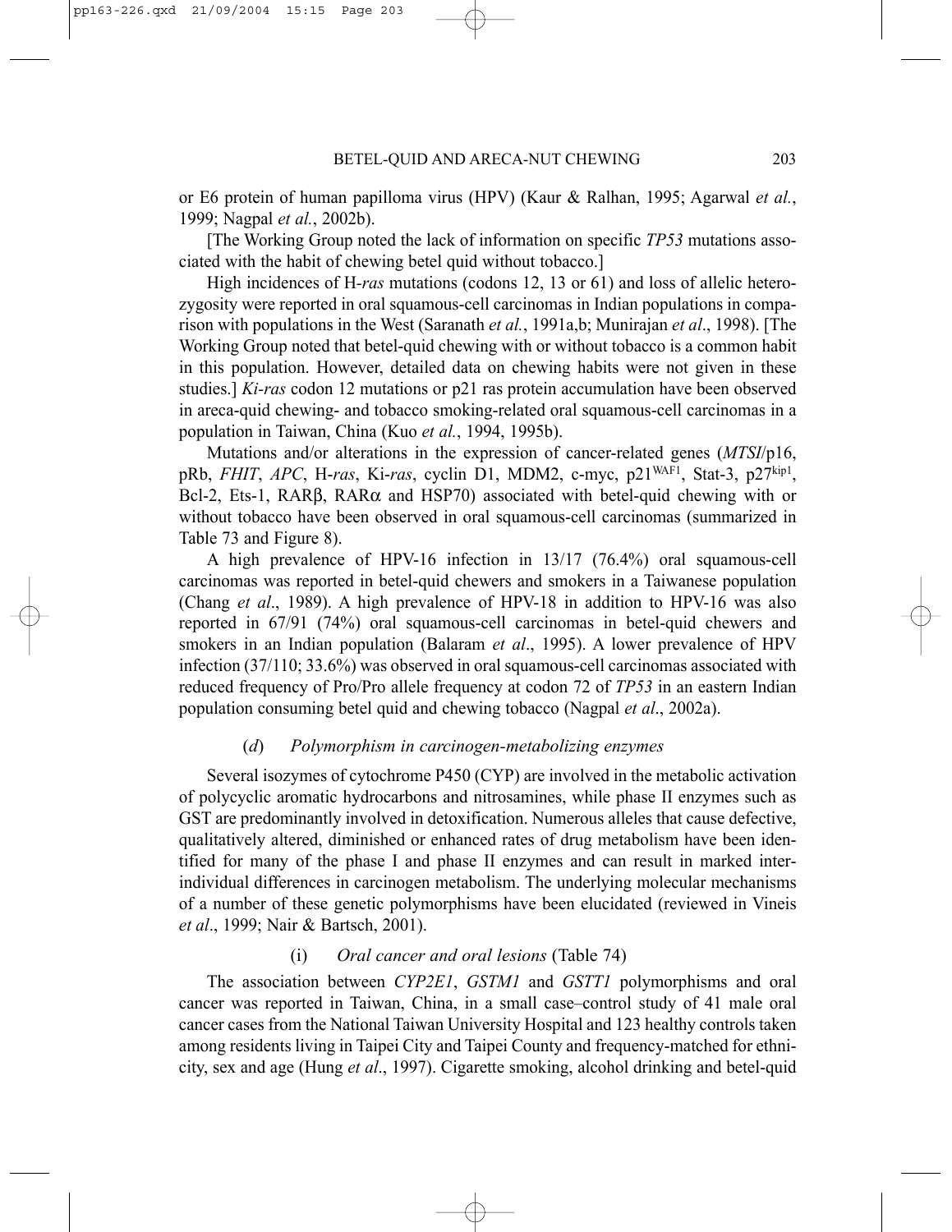|                              |            |                           |                          |                |                                                      |                                         |                    | Table 73. Analysis of cancer-related genes/proteins in premalignant and malignant oral lesions                                                                                                 |                              |  |  |            |           |
|------------------------------|------------|---------------------------|--------------------------|----------------|------------------------------------------------------|-----------------------------------------|--------------------|------------------------------------------------------------------------------------------------------------------------------------------------------------------------------------------------|------------------------------|--|--|------------|-----------|
| Gene/protein                 | Population | Total cases               | Total<br>altered         | tobacco        | Betel quid without                                   | Betel quid + tobacco<br>smokers/chewers |                    |                                                                                                                                                                                                |                              |  |  | Alteration | Reference |
|                              |            |                           |                          | Total<br>cases | Cases<br>altered                                     | Total<br>cases                          | Cases<br>altered   |                                                                                                                                                                                                |                              |  |  |            |           |
| MTSI/p16                     | Taiwanese  | 110 SCCs                  | $\overline{7}$           |                |                                                      | 77                                      | $\tau$             | Mutations exon 2<br>intron 1/exon 2 splice site                                                                                                                                                | Lin et al. (2000a)           |  |  |            |           |
|                              |            |                           | 15                       |                |                                                      | 56                                      | 15                 | Methylation of promoter<br>region exon 1                                                                                                                                                       |                              |  |  |            |           |
| MTSI/p16                     | Indian     | 23 SCCs                   | 3                        | 6              | $\overline{\phantom{0}}$                             | $\overline{2}$                          | 1                  | 2 mutations exon 2, 1<br>deletion                                                                                                                                                              | Heinzel et al. (1996)        |  |  |            |           |
| p16                          | Indian     | 23 SCCs<br>22 leukoplakia | 22<br>13                 |                | $\qquad \qquad -$<br>$\overline{\phantom{0}}$        | 31<br>19                                | 22<br>13           | Loss of $p16$ expression                                                                                                                                                                       | Pande et al. (1998)          |  |  |            |           |
| pRb                          | Indian     | 35 SCCs<br>22 leukoplakia | 23<br>14                 |                | $\overline{\phantom{0}}$<br>$\overline{\phantom{0}}$ | 31<br>19                                | 23<br>14           | Loss of pRb expression                                                                                                                                                                         | Pande et al. (1998)          |  |  |            |           |
| <b>FHIT</b><br>$(exon 3-10)$ | Taiwanese  | 39 SCCs                   | 3<br>$\,8\,$<br>11<br>26 |                | $=$                                                  | 39<br>29<br>31<br>63                    | 3<br>8<br>11<br>26 | Deletion/mutation<br>Promoter methylation<br>Aberrant transcription<br>Abnormal immunoreactivity                                                                                               | Chang, K.W. et al.<br>(2002) |  |  |            |           |
| APC<br>(codon 279-<br>1673)  | Taiwanese  | 40 SCCs                   | 6                        | 6              | $\overline{\phantom{0}}$                             | 21                                      | 6                  | 5 missense mutations<br>1402 $G \rightarrow A$<br>1367 $A \rightarrow G$<br>1382 $T\rightarrow C$<br>1352 T $\rightarrow$ C<br>1652 $C \rightarrow T$<br>1 base pair deletion<br>1593 AAGC→AGC | Kok et al. (2002)            |  |  |            |           |
| $H-ras$                      | Indian     | 57 SCCs                   | 20                       |                |                                                      | 57                                      | 20                 | Mutations<br>Codon 12 $G \rightarrow T$ , $G \rightarrow A$<br>Codon 13 $G \rightarrow A$<br>Codon 61 A $\rightarrow$ G, A $\rightarrow$ T,<br>$G \rightarrow T$                               | Saranath et al.<br>(1991a)   |  |  |            |           |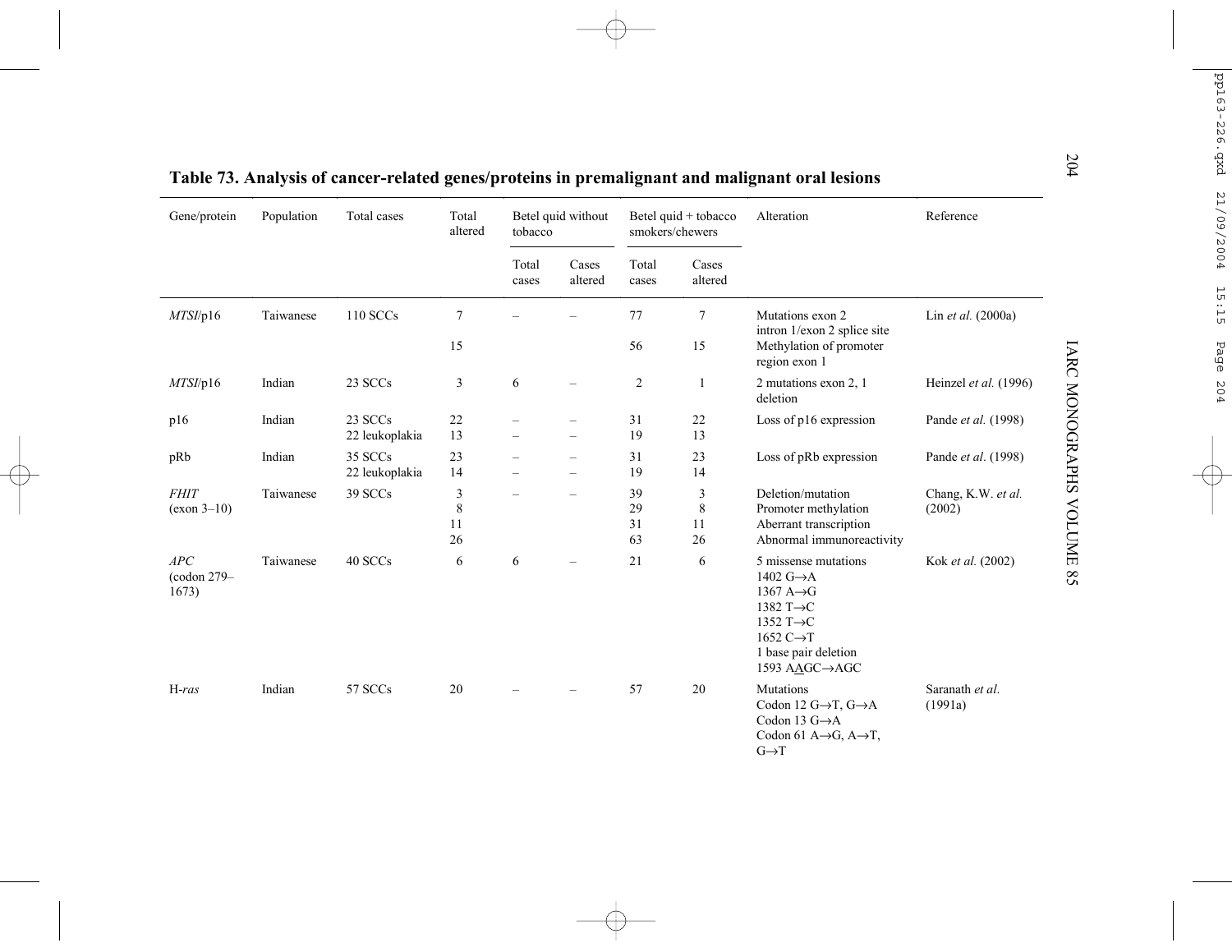# **Table 73 (contd)**

| Gene/protein                         | Population | Total cases                              | Total<br>altered                                | tobacco                  | Betel quid without                                                               | smokers/chewers        | Betel quid + tobacco     | Alteration                                     | Reference             |
|--------------------------------------|------------|------------------------------------------|-------------------------------------------------|--------------------------|----------------------------------------------------------------------------------|------------------------|--------------------------|------------------------------------------------|-----------------------|
|                                      |            |                                          |                                                 | Total<br>cases           | Cases<br>altered                                                                 | Total<br>cases         | Cases<br>altered         |                                                |                       |
| Ki-ras                               | Taiwanese  | 33 SCCs                                  | 6                                               | 28                       | 6                                                                                |                        | $\overline{\phantom{0}}$ | Codon 12 $G \rightarrow A$ , $G \rightarrow T$ | Kuo et al. (1994)     |
| Ki-ras                               | Taiwanese  | 51 $SCCsa$                               | 47                                              | 32                       | 32                                                                               | 47                     | 47                       | p21 ras expression                             | Kuo et al. (1995b)    |
|                                      |            | 4 dysplasia<br>7 hyperplasia<br>6 normal | $\overline{\mathcal{A}}$<br>$\overline{7}$<br>6 | $\overline{\phantom{0}}$ | $\overline{\phantom{0}}$<br>$\overline{\phantom{0}}$<br>$\overline{\phantom{0}}$ | 4<br>7<br>6            | $\overline{4}$<br>7<br>1 |                                                |                       |
| Cyclin D1                            | Taiwanese  | 88 SCCs                                  | 73                                              | 1                        | 1                                                                                | 62                     | 54                       | Overexpression                                 | Kuo et al. (1999b)    |
| MDM <sub>2</sub>                     | Indian     | 65 SCCs                                  | 51                                              | $\overline{\phantom{0}}$ | $\overline{\phantom{0}}$                                                         | 50                     | 40                       | Overexpression                                 | Agarwal et al. (1999) |
|                                      |            | 33 leukoplakia                           | 17                                              |                          | $\qquad \qquad -$                                                                | 27                     | 15                       |                                                |                       |
| MDM2 and                             | Indian     | 65 SCCs                                  | 39                                              | $\overline{\phantom{0}}$ | $\overline{\phantom{0}}$                                                         | 50                     | 31                       | Overexpression                                 | Agarwal et al. (1999) |
| p53                                  |            | 33 leukoplakia                           | 16                                              |                          | $\overline{\phantom{0}}$                                                         | 27                     | 14                       |                                                |                       |
| MDM <sub>2</sub>                     | Taiwanese  | 52SCCs                                   | 36                                              | 1                        | $\mathbf{1}$                                                                     | 31                     | 25                       | Overexpression                                 | Huang et al. (2001)   |
| MDM <sub>2</sub>                     | Japanese   | 40 SCCs                                  | 29                                              |                          | $\overline{\phantom{0}}$                                                         | 40                     | 29                       | Overexpression                                 | Shwe et al. (2001)    |
| MDM2 and<br>p53                      | Japanese   | 40 SCCs                                  | 25                                              |                          | $\overline{\phantom{0}}$                                                         | 40                     | 25                       | Overexpression                                 | Shwe et al. (2001)    |
| c-myc                                | Indian     | 48 SCCs                                  | 27                                              |                          | $\overline{\phantom{0}}$                                                         | 48 $(TC)^b$            | 27                       | Overexpression                                 | Baral et al. (1998)   |
| c-myc and<br>p53                     | Indian     | 48 SCCs                                  | 9                                               |                          | $\overline{\phantom{0}}$                                                         | 48 $(TC)^b$            | 9                        | Overexpression                                 | Baral et al. (1998)   |
| $p21^{\scriptscriptstyle\rm WAF\,1}$ | Taiwanese  | 43 SCCs                                  | 31                                              | 1                        | 1                                                                                | 29                     | 20                       | Overexpression                                 | Kuo et al. (2002a)    |
| Stat-3                               | Indian     | 90 SCCs                                  | 74                                              | -                        | $\qquad \qquad -$                                                                | $90$ (TC) <sup>b</sup> | 74                       | Overexpression                                 | Nagpal et al. (2002b) |
| $p27^{Kip1}$                         | Taiwanese  | 63 SCCs                                  | 47                                              | 3                        | $\overline{c}$                                                                   | 44                     | 33                       | Loss of expression                             | Kuo et al. (2002b)    |
| Bcl-2                                | Indian     | 87 SCCs<br>38 leukoplakia                | 87<br>15                                        | $\overline{\phantom{0}}$ | $\overline{\phantom{0}}$<br>$\overline{\phantom{0}}$                             | 87<br>38               | 87<br>15                 | Overexpression                                 | Ravi et al. (1999)    |
| Ets-1                                | Indian     | 100 SCCs                                 | 62                                              | 14                       | 8                                                                                | 32                     | 25                       | Overexpression                                 | Pande et al. (2001)   |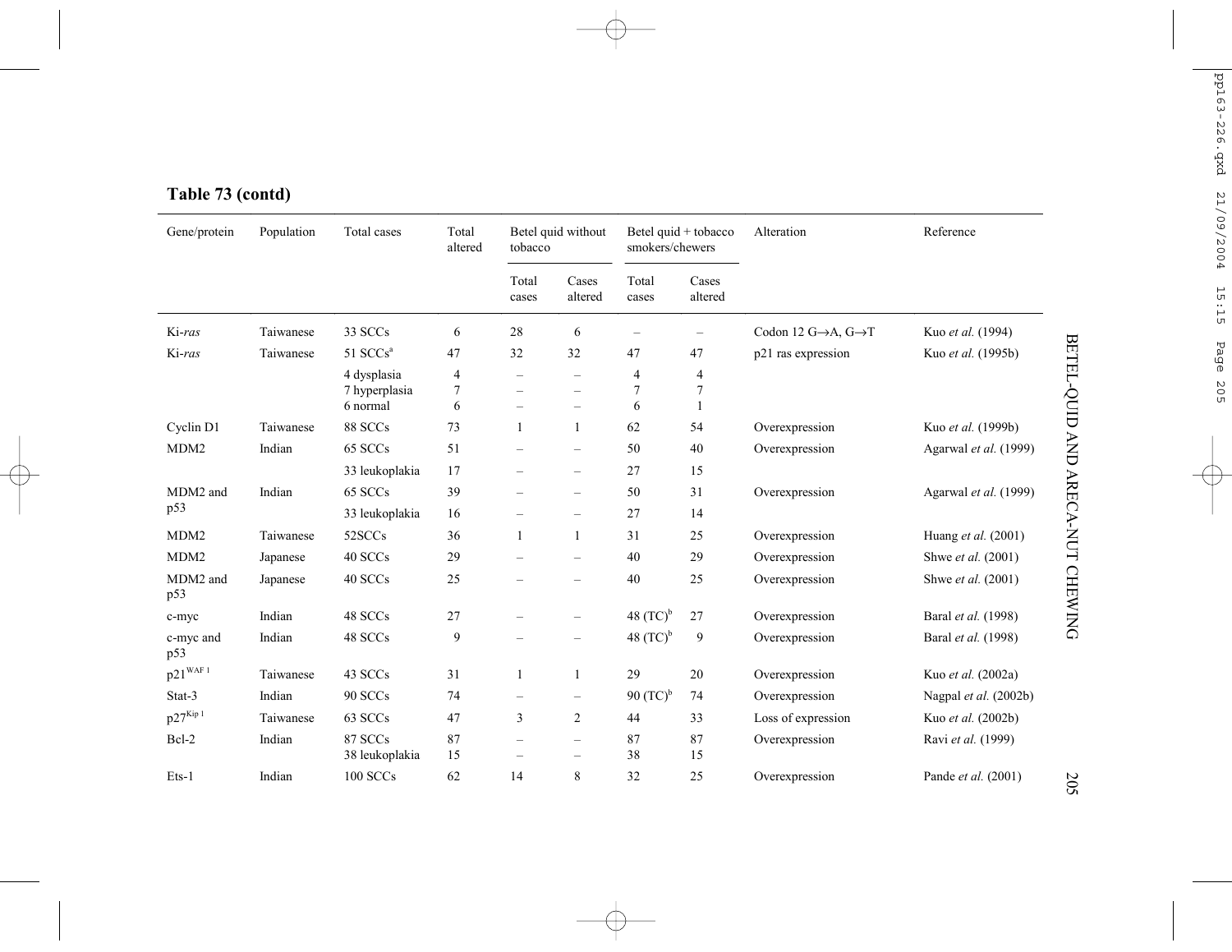| Table 73 (contd) |            |                           |                  |                          |                        |                          |                      |                    |                              |  |
|------------------|------------|---------------------------|------------------|--------------------------|------------------------|--------------------------|----------------------|--------------------|------------------------------|--|
| Gene/protein     | Population | Total cases               | Total<br>altered | tobacco                  | Betel quid without     | smokers/chewers          | Betel quid + tobacco | Alteration         | Reference                    |  |
|                  |            |                           |                  | Total<br>cases           | Cases<br>altered       | Total<br>cases           | Cases<br>altered     |                    |                              |  |
| $RAR\beta$       | Taiwanese  | 38 SCCs <sup>c</sup>      | 16               | 25                       | 13                     | 34                       |                      | Loss of expression | Kao et al. (2002a)           |  |
| $RAR\beta$       | Indian     | 64 SCCs<br>45 leukoplakia | 18<br>18         | -                        | $\qquad \qquad -$<br>- | 64<br>45                 | 18<br>18             | Overexpression     | Chakravarti et al.<br>(2001) |  |
| $RAR\alpha$      | Indian     | 64 SCCs                   | 43               | $\overline{\phantom{0}}$ | -                      | 64                       | 43                   | Overexpression     | Chakravarti et al.<br>(2001) |  |
|                  |            | 45 leukoplakia            | 18               |                          |                        | 45                       | 18                   |                    |                              |  |
| $RAR\alpha$      | Indian     | 115 SCCs                  | 67               | 26                       | 14                     | $\overline{\phantom{0}}$ | $\qquad \qquad -$    | Overexpression     | Chakravarti et al.<br>(2003) |  |
| HSP70            | Indian     | 125 SCC<br>64 leukoplakia | 92<br>38         | 9<br>6                   | 4<br>2                 | 52<br>28                 | 48<br>21             | Overexpression     | Kaur et al. (1998b)          |  |

SCC, squamous-cell carcinoma

<sup>a</sup> Some chewers of betel quid were also tobacco smokers; detailed habit data not available; four SCC patients with negative p21 ras staining were nonsmokers and nonchewers of betel quid

<sup>b</sup> TC, tobacco chewers

c Data on betel quid users only were included.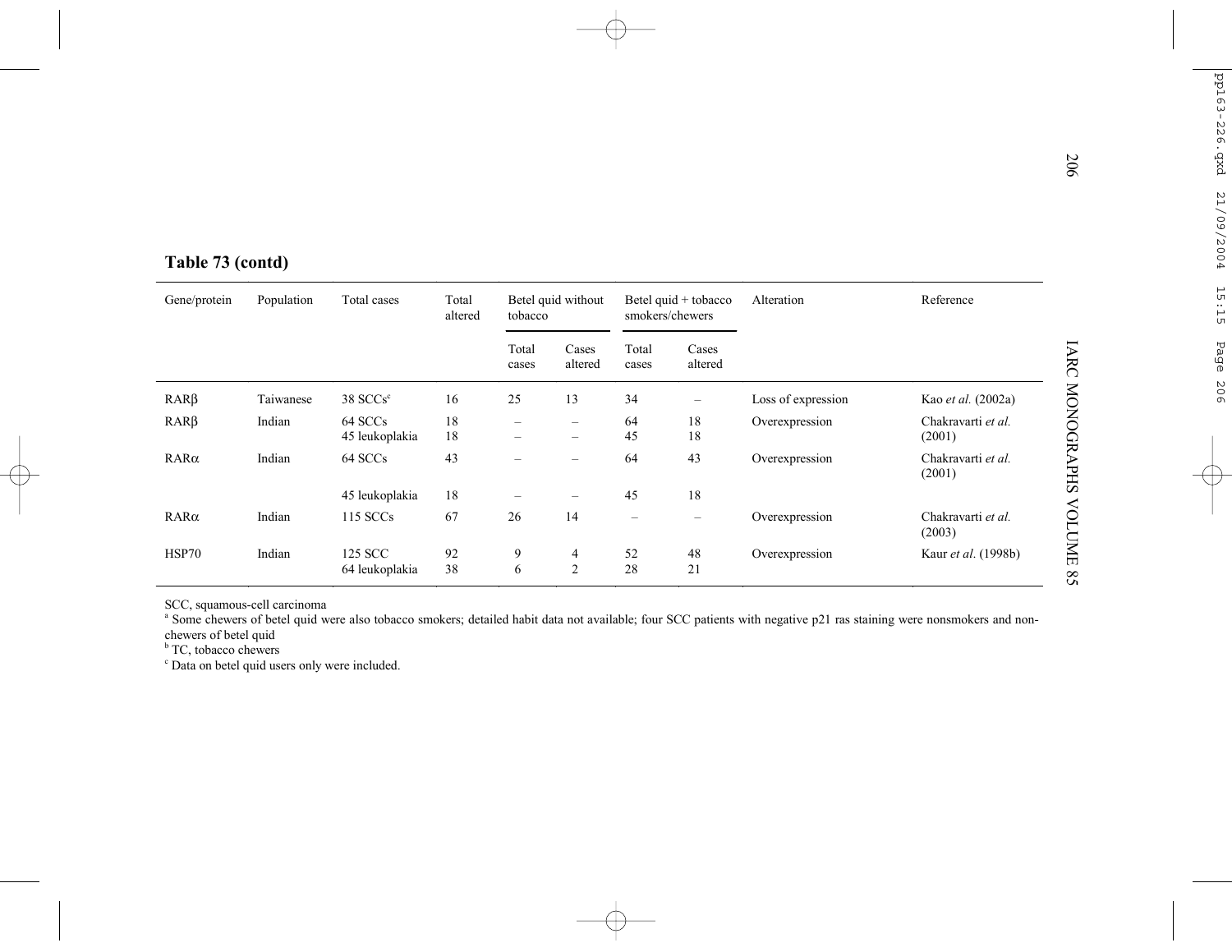



[The Working Group noted that in almost all cases, betel-quid chewing was combined with smoking.]

chewing were significantly associated with the risk for oral cancer and a dose–response relationship was observed. All betel-quid chewers also smoked cigarettes (30 cases and 15 controls). In the multiple logistic regression analysis, individuals with null genotypes of *GSTM1* and/or *GSTT1* had an increased risk for oral cancer compared with those who had non-null genotypes of both *GSTM1* and *GSTT1*, showing a multivariate-adjusted odds ratio of 4.6 (95% CI, 0.9–23.7). The *CYP2E1 c1/c2* and  $c2/c2$  genotypes were associated with a significantly increased risk for oral cancer compared with the *c1/c1* genotype among those who did not chew betel quid (odds ratio, 4.7; 95% CI, 1.1–20.2). This association was not observed among betel-quid chewers. [However, no adjustment was made in this study for cigarette smoking as a potential confounder as all betel-quid chewers were also smokers. Therefore, the relative importance of betel-quid chewing and smoking as risks for oral cancer could not be determined in this study.]

The effect of genetic variants of *GSTM1* and *GSTT1* on modifying the risk for oral leukoplakia was ascertained in genomic DNA from biopsies taken from 98 oral leuko-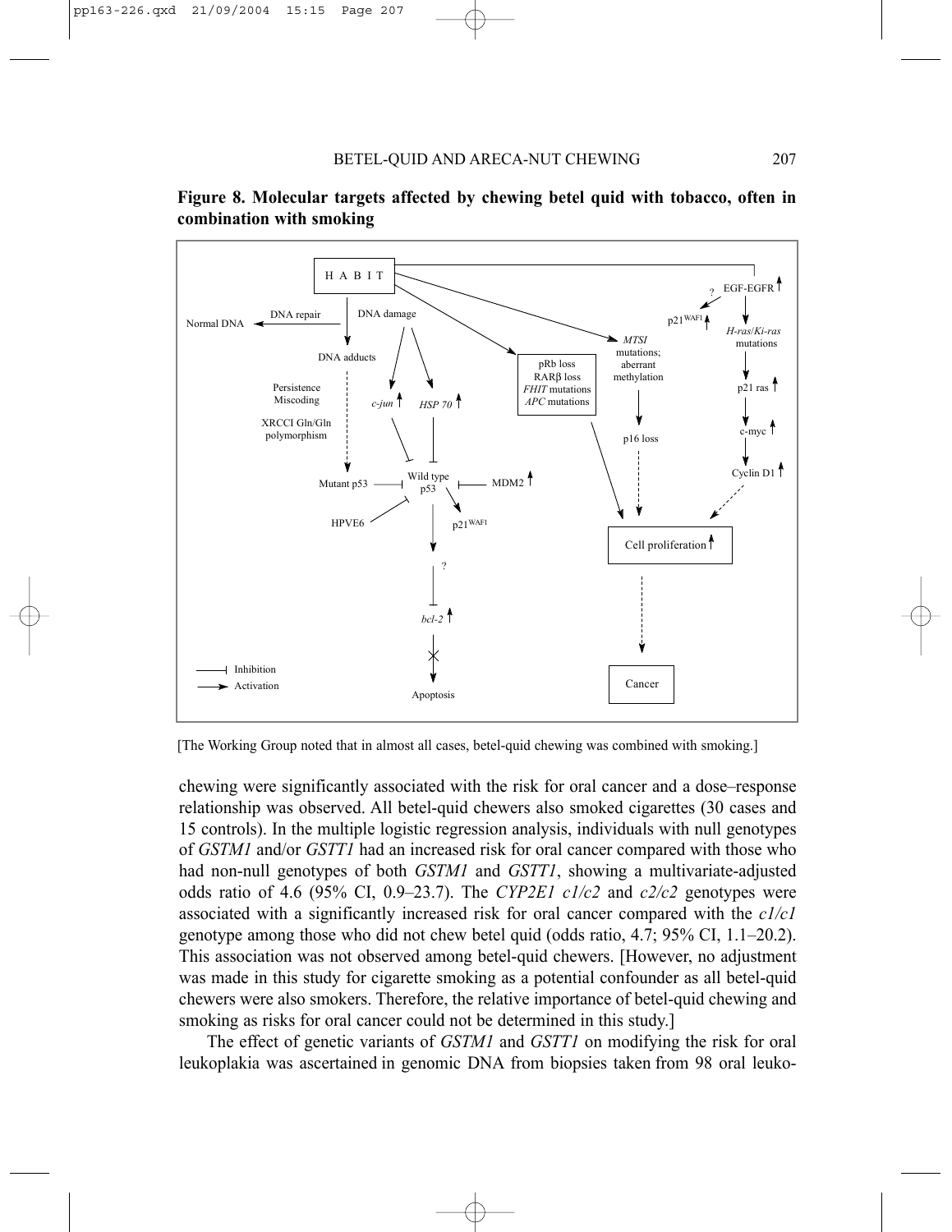|                              | Table 74. Genetic polymorphism and oral cancer            |                                                              |                                                      |                                                                                                                                                                                                             |                                                                                                                                                           |                                                    |                               |
|------------------------------|-----------------------------------------------------------|--------------------------------------------------------------|------------------------------------------------------|-------------------------------------------------------------------------------------------------------------------------------------------------------------------------------------------------------------|-----------------------------------------------------------------------------------------------------------------------------------------------------------|----------------------------------------------------|-------------------------------|
| Gene                         | Mutation/allele                                           | Country/ethnicity                                            | No. of<br>cases/controls                             | Significance: odds ratio<br>$(95\% \text{ CI})$                                                                                                                                                             | Comments                                                                                                                                                  | Site                                               | Reference                     |
| CYP2E1                       | RsaI                                                      | Taiwan Chinese:<br>71% Fukienese<br>7% Hakka<br>22% mainland | 41/123                                               | NS: $c1/c2+c2/c2$ vs $c1/c1$<br>Among non-chewers only,<br>S: 4.7 (1.1–20.2) $n = 7/40$                                                                                                                     | Cases all men, age and<br>ethinicity adjusted                                                                                                             | Oral cancer                                        | Hung et al.<br>(1997)         |
| <b>GSTM1</b><br><b>GSTT1</b> | Gene deletion                                             |                                                              |                                                      | NS: GSTM1 and/or GSTT1                                                                                                                                                                                      | NS: combination with<br>GSTM1 and /or GSTT1                                                                                                               | Oral cancer                                        | Hung et al.<br>(1997)         |
| <b>GSTM1</b><br><b>GSTT1</b> | Gene deletion                                             | India                                                        | 98/82                                                | S: <i>GSTM1</i> null, 22 (10–47)<br>S: <i>GSTT1</i> null, 11 (5–21)                                                                                                                                         | Association significantly<br>higher for non-homogenous<br>than homogenous<br>leukoplakia                                                                  | Oral<br>leukoplakia                                | Nair et al.<br>(1999)         |
| <b>GSTM1</b><br><b>GSTT1</b> | Gene deletion                                             | Thailand                                                     | 53/53                                                | S: $GSTM1$ null, 2.6 (1.04–6.5)<br>NS: GSTT1 null                                                                                                                                                           |                                                                                                                                                           | Oral cancer                                        | Kietthubthew<br>et al. (2001) |
| <b>CYP1A1</b>                | MspIRFLP, *2A<br>Exon 7 Ile/Val, *2C                      | Taipei (Taiwan)                                              | 166/146<br>$(106$ SCC,<br>60 OPL)                    | S: ile/val vs ile/ile OSCC, 5.1<br>$(2.6-9.76)$ ; OPL, 2.67 $(1.32-$<br>5.4)<br>val/val vs ile/ile<br>SCC, 18.86 $(3.61 - 98.52)$ ;<br>OPL, 15.23 (2.8-83.98)<br>NS: <i>MspI</i> RLFP genotype A,<br>B or C | Predominantly men<br>No statistically significant<br>difference in genotypes A<br>$(m1/m1)$ , B $(m1/m2)$ or C<br>$(m2/m2)$ between cases and<br>controls | Oral cancer<br>and oral<br>premalignant<br>lesions | Kao et al.<br>(2002b)         |
| CYP2A6                       | Wild-type *1A<br>Conversion type *1B<br>Gene deletion *4C | Sri Lanka                                                    | 286/135<br>$(15$ SCC,<br>62 OSF, 209<br>leukoplakia) | S: *1B/ *4C vs *1A/ *1A,<br>$0.2(0.05 - 0.88)$<br>*4C/ *4C vs *1A/ *1A,<br>$0.14(0.03 - 0.72)$                                                                                                              | Hospital controls<br>Only 5% SCC cases                                                                                                                    | Oral lesions                                       | Topcu et al.<br>(2002)        |
| <b>GSTM1</b>                 | Gene deletion                                             |                                                              |                                                      | NS: GSTM1 null                                                                                                                                                                                              | S: Combination of CYP2A6<br>deletion allele and GSTM1<br>null                                                                                             |                                                    | Topcu et al.<br>(2002)        |

CI, confidence interval; S, significant; NS, not significant; SCC, oral squamous-cell carcinoma; OPL, oral precancerous lesion; OSF, oral submucous fibrosis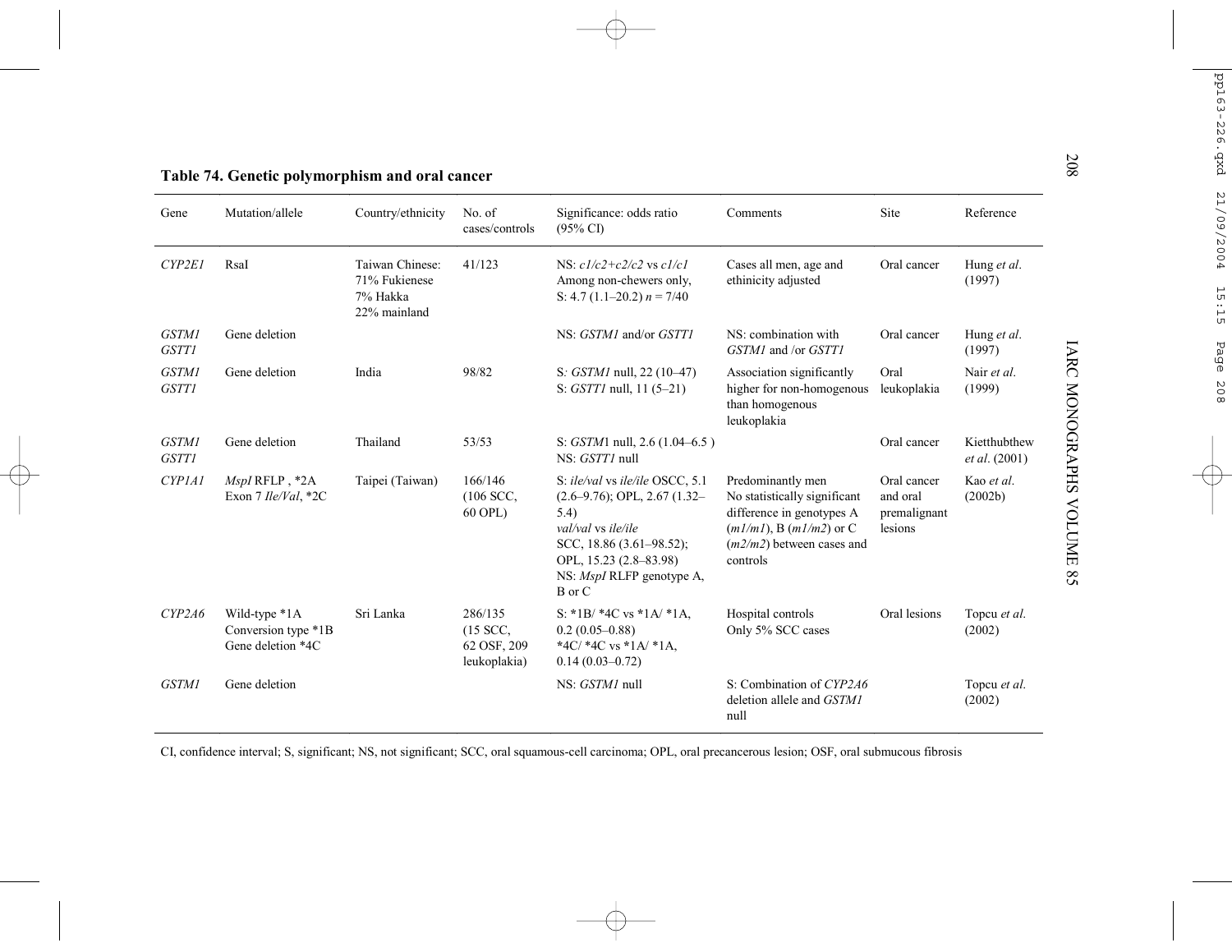plakia patients and exfoliated cells from 82 healthy controls from India (Nair *et al*., 1999). Most leukoplakia cases were heavy chewers (betel quid with or without tobacco; 15–20 quids per day), whereas the chewers among controls were regular but not heavy chewers (betel quid with or without tobacco; 1–2 quids per day). *GSTM1*-null genotype was found in 81.6% of cases compared with 17% of controls and was significantly associated with risk for oral leukoplakia [odds ratio, 22; 95% CI, 10–47]. Similarly, *GSTT1*-null genotype was found in 75.5% of cases and 22% of controls and was also significantly associated with risk for leukoplakia (odds ratio, 11; 95% CI, 5–22). Combined null genotypes of *GSTM1* and *GSTT1* prevailed in 60.2% of the cases with none detected in controls. Although the low prevalence of null genotypes in the control population may have contributed to the high relative risks observed, this study suggested an extremely strong association between null genotypes of *GSTM1* and *GSTT1* singly or in combination with high risk for oral leukoplakia.

Another population-based case–control study of 53 matched pairs conducted in Thailand (Kietthubthew *et al*., 2001) assessed the risk for oral cancer in relation to genetic polymorphism of the GST genes in cigarette smokers, alcohol drinkers and betel-quid chewers. The *GSTM1*-null genotype was found in 56.6% of cases compared with 30.2% of controls and was significantly associated with risk for oral cancer for each habit (odds ratio, 2.6; 95% CI, 1.04–6.5). Among the null *GSTM1* individuals, smoking (odds ratio, 4.0; 95% CI, 1.2–13.7), alcohol consumption (odds ratio, 7.2; 95% CI, 1.5–33.8) and/or betel-quid chewing (odds ratio, 4.4; 95% CI, 1.1–17.8) resulted in a significantly increased risk for oral cancer. Interactions between any two of the lifestyle habits for oral cancer risk, however, were not found. The frequency of the *GSTT1*-null genotype was 34.0% among cases and 47.2% among controls. No association was observed between the *GSTT1*-null allele and risk for oral cancer. This study indicates that *GSTM1*-null genotype predisposes towards oral cancer in individuals exposed to cigarette smoke, alcohol and betel quid.

The impact of *GSTM1*-null genotype on oral cancer risk was also analysed in separate groups of individuals from India with different tobacco habits (297 cancer patients and 450 healthy controls). The odds ratios associated with *GSTM1*-null genotype was 3.7 (95% CI, 2.0–7.1) in chewers of tobacco with lime or with betel quid, 3.7 (95% CI, 1.3–7.9) in bidi smokers and 5.7 (95% CI, 2.0–16.3) in cigarette smokers. Furthermore, increased lifetime exposure to tobacco chewing appeared to be associated with a twofold increase in oral cancer risk in *GSTM1*-null individuals (Buch *et al.*, 2002). [Gene–environment interaction was not estimated for chewing betel quid with or without tobacco.]

The effect of *CYP2A6* and *GSTM1* genes on susceptibility to oral lesions among habitual betel-quid chewers was investigated in a Sri Lankan population in a hospital-based case–control study (Topcu *et al*., 2002). Of a total of 286 cases, 15 had oral squamouscell carcinoma, 209 had leukoplakia and 62 had oral submucous fibrosis. The control group of 135 subjects was composed of patients who visited the hospital for clinical reasons other than oral cancer and had no oral lesions. The frequency of homozygotes for *CYP2A6\*4C*, a gene deletion polymorphism, was significantly lower in the cases compared with controls and a reduced risk was observed in the group with this deletion geno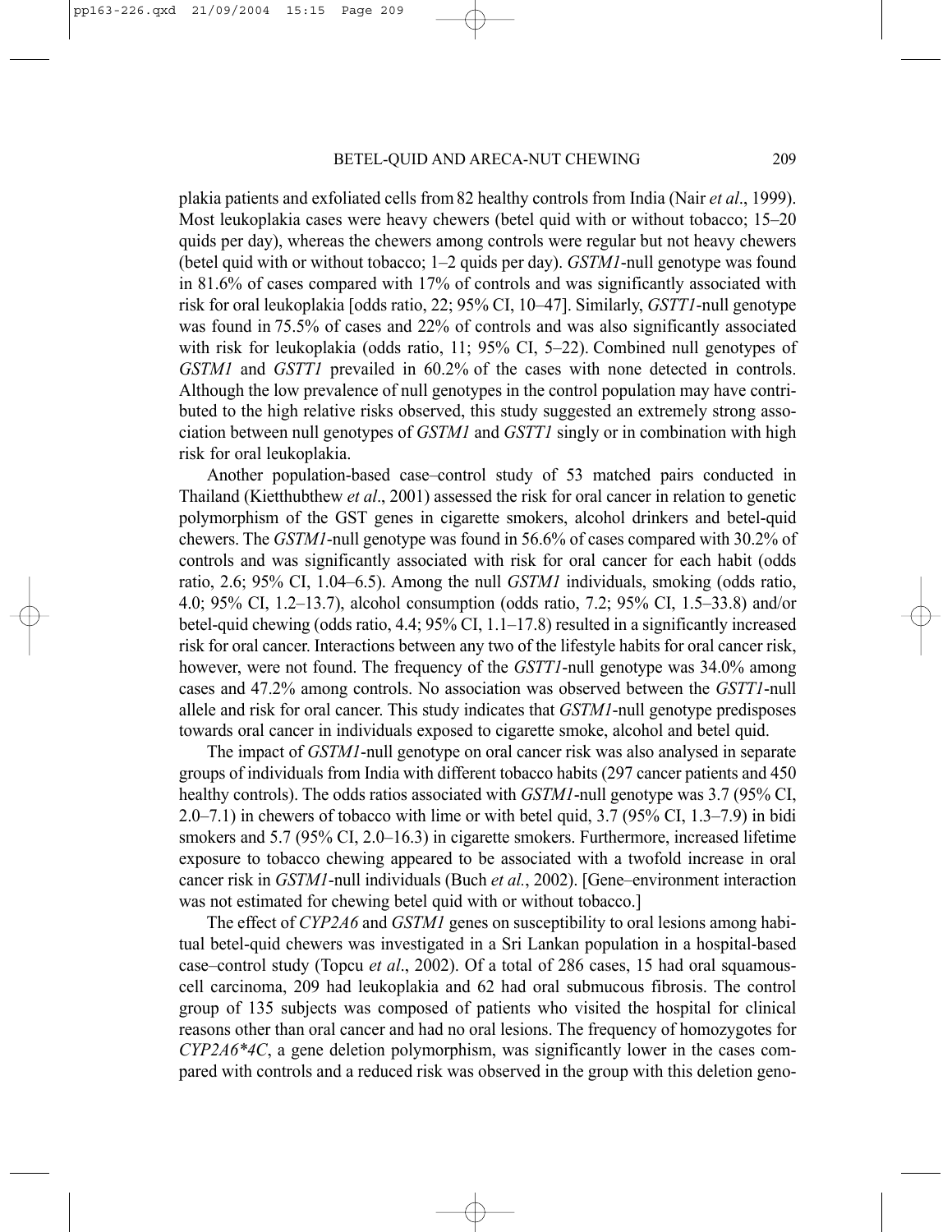type (odds ratio, 0.1; 95% CI, 0.03–0.7). While all subjects were betel-quid chewers, 68% of cases and 45% of controls were also smokers. The significant association was stronger in nonsmoking betel-quid chewers than in those with both habits. Further, the *GSTM1* null genotype had no effect on risk, but was more frequently found in cases with the susceptible genotype of *CYP2A6* than among controls*.*

The effect of *CYP1A1* polymorphisms on susceptibility to oral lesions associated with betel-quid use was investigated in an Indian population in a hospital-based case–control study (Kao *et al.*, 2002). The percentage of betel-quid users was 62.3% in cases of oral squamous-cell carcinoma, 75% in cases of oral precancerous lesions and 15% among controls. No significant difference was observed for CYP1A1 Msp1 (\*2A) polymorphism between cases and controls. However, the frequence of CYP1A1 *Ile/Val* and *Val/Val* genotypes in exon 7 of cases with squamous-cell carcinoma (79.2 and 7.6%) and oral precancerous lesions (68.3 and 10%) was significantly higher than that in controls (53.2 and 1.4%). The study of the genetic polymorphism of CYP1A1 and risk for cancer associated with the duration of betel-quid use has shown no statistically significant difference for squamous-cell carcinoma. Although the *Val/Val* genotype in betel-quid chewers of the oral precancerous lesions group had a history of betel use much shorter than that of other genotypes, no statistically significant difference could be found due to the small number of *Val/Val* genotype  $(n = 2)$  betel chewers. [The Working Group noted that all betel users were also smokers.]

# (ii) *Oesophageal cancer* (Table 75)

Alcohol dehydrogenase-2 (ADH2) converts ethanol to acetaldehyde and aldehyde dehydrogenase-2 (ALDH2) converts acetaldehyde to acetate. The association of lifestyle habits and polymorphism of *ADH2* and *ALDH2* genes with the risk for oesophageal cancer was investigated in a Thai population (Boonyaphiphat *et al*., 2002) in a hospitalbased case–control study of 202 cases and 261 controls. The results of multivariate logistic analysis showed that alcohol consumption  $(> 60 \text{ g per day})$ , smoking  $(> 10 \text{ g per day})$ cigarettes per day) and chewing betel  $(\geq 10$  quids per day) significantly increased the risk (odds ratios, 5.8; 95% CI, 3.2–10.9; 4.7 (2.0–10.8) and 4.7 (2.1–10.7), respectively). *ADH2\*1/\*1* also increased the risk significantly (odds ratio, 1.6; 95% CI, 1.01–2.4); *ALDH2* resulted in a similar but statistically non-significant odds ratio (odds ratio for *ALDH2\*1/\*2*, 1.6; 95% CI, 0.9–2.8). The combined genotypes, *ADH2\*1/\*1* and *ALDH2\*1/\*2*, increased the risk fourfold. In addition, significant gene–environment interaction was found for heavy drinkers (> 60 g per day) with *ADH2\*1/\*1* or *ALDH2\*1/\*2* genotype who had an 11-fold increased risk. [Gene–environment interaction was not estimated for chewing betel quid with tobacco.]

To assess the risk of *CYP1A1* polymorphisms on oesophageal cancer, a study was conducted using 146 cases of oesophageal squamous-cell carcinoma and 324 malignancyfree controls from three hospitals in Taiwan, China (Wu *et al*., 2002). Habitual use of cigarettes, alcohol and areca nut provided the most significant predictors of oesophageal cancer risk. The proportion of areca-nut chewers was 21.2% in cases and 9.3% among controls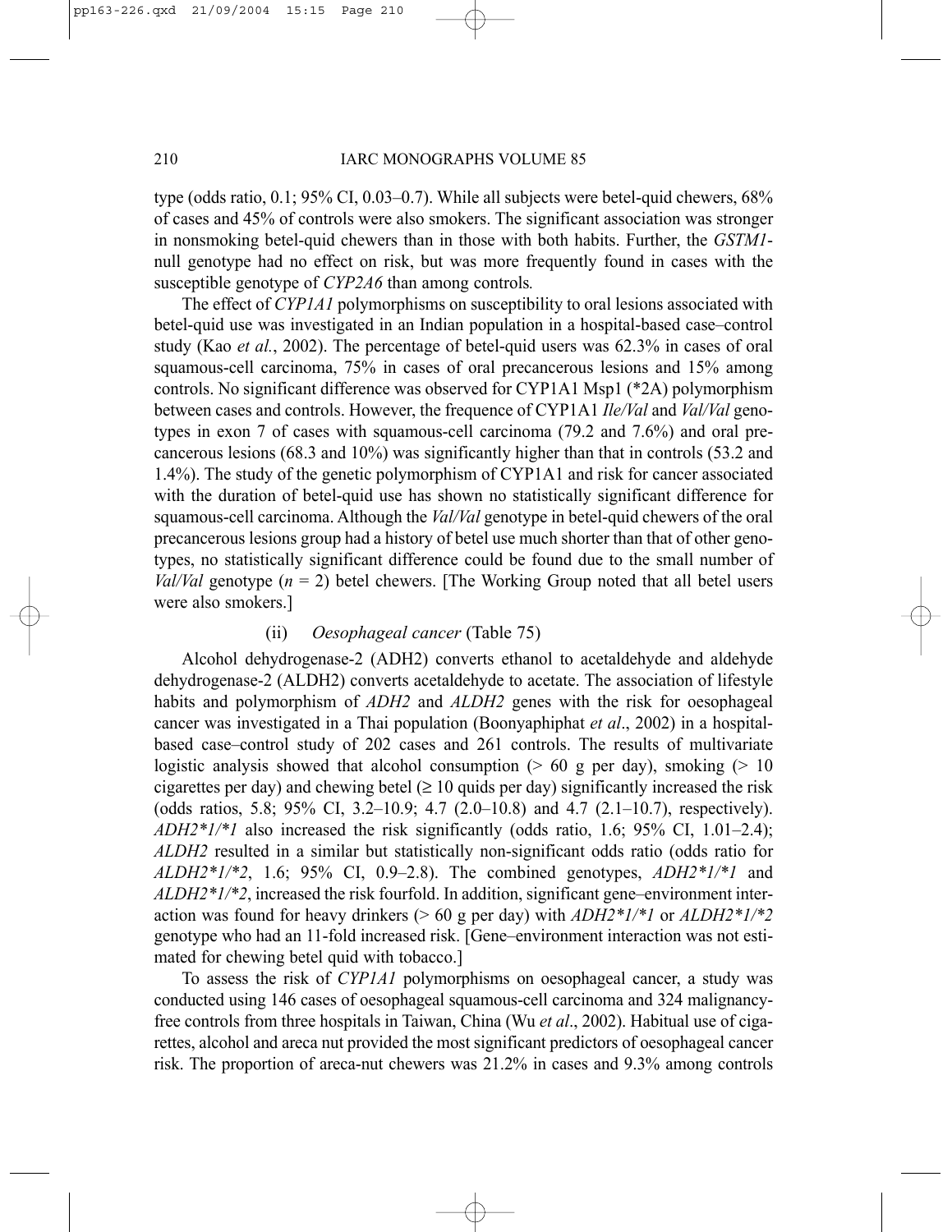| Gene                            | Mutation/allele                                    | Country/<br>ethnicity | No. of<br>cases/<br>controls | Significance: odds ratio (95% CI)                                                                                                                                                            | Comments                                                                                                                             | Reference                             |
|---------------------------------|----------------------------------------------------|-----------------------|------------------------------|----------------------------------------------------------------------------------------------------------------------------------------------------------------------------------------------|--------------------------------------------------------------------------------------------------------------------------------------|---------------------------------------|
| ADH2<br>ALDH2                   | $ADH2*2$<br>$ALDH2*2$                              | Thailand              | 202/261                      | S: $ADH2*1/*1$ , 1.6 (1.01–2.4)<br>$NS: ALDH2*1/*2$<br>S: Combined $ADH2*1/*1 +$<br>$ALDH2*1/*2, 4.4 (1.8–10.8)$                                                                             | Mixed ethnicity<br>Significant gene interaction with<br>heavy drinking; gene interaction<br>with betel-quid chewing not<br>estimated | Boonyaphiphat<br><i>et al.</i> (2002) |
| CYP <sub>1</sub> A <sub>1</sub> | MspI RFLP, *2A<br>exon 7 <i>ile/val</i> ,<br>$*2C$ | Taiwan                | 146/324                      | S: <i>val/val</i> vs <i>ile/ile</i> , $2.5$ (1.2–5.3)                                                                                                                                        | 91\% of cases and 92\% of controls<br>were men. Adjusted for age,<br>education, ethnicity, smoking,<br>alcohol and areca consumption | Wu et al.<br>(2002)                   |
| <i>SULTIA1</i>                  | $arg/his$ , $G\rightarrow A$ ,<br>codon 213        | Taiwan                | 187/308                      | $arg/his$ vs $arg/arg$ , 3.5 (2.1–5.9)<br>Positive association stronger in no-<br>habit group, adjusted odds ratios,<br>4.0 for non-chewers, 4.5 for non-<br>drinkers and 4.8 for nonsmokers | Men only<br>Adjusted for age, education,<br>ethnicity, smoking, alcohol and<br>areca consumption                                     | Wu et al.<br>(2003)                   |

# **Table 75. Genetic polymorphism and oesophageal cancer**

CI, confidence interval; S, significant; NS, not significant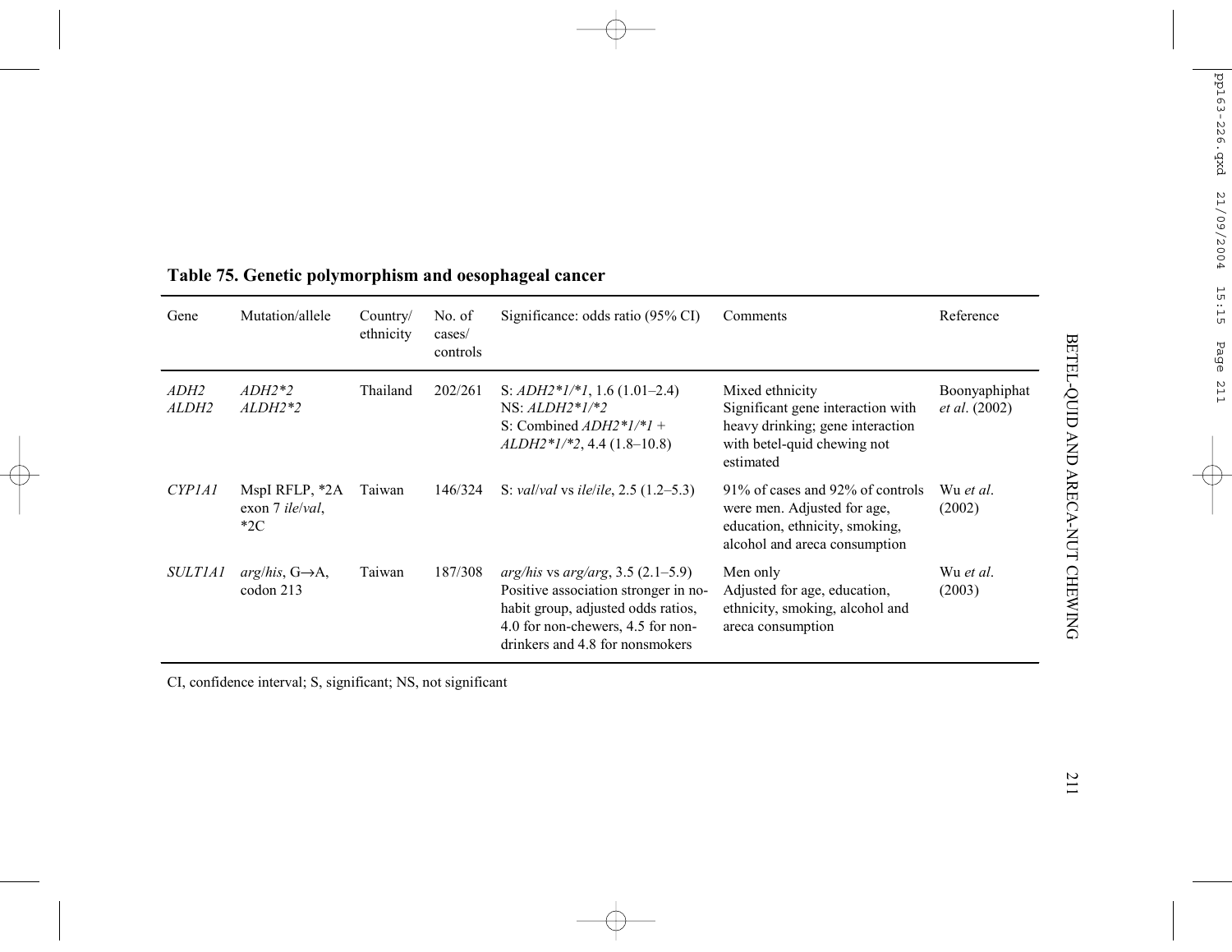[data on mixed habits not shown]. No significant difference was observed for the *CYP1A1* MspI polymorphism between carcinoma cases and controls. However, the frequency of wild-type *Ile/Ile*, *Ile/Val* and mutant *Val/Val* in exon 7 was 46.6% (68/146), 42.5% 62/146) and 11.0% (16/146) in carcinoma cases and 55.3% (179/324), 39.2% (127/324) and 5.6% (18/324) in controls, respectively. Patients with *Val/Val* showed a 2.5-fold (95% CI, 1.2–5.3) greater risk for developing oesophageal cancer than those with *Ile/Ile* after adjustment for age, ethnicity, education, and cigarette, alcohol and areca habits. A slightly (not significantly) greater risk was identified in subjects with *Ile/Val* (odds ratio, 1.3; 95% CI, 0.9–2.1). These findings suggest that an exon 7 polymorphism, not a MspI polymorphism, in *CYP1A1* may be pivotal in the development of oesophageal cancer.

The association between the sulfotransferase *SULT1A1 arg/his* genotype and oesophageal cancer in men was studied in 187 cases of oesophageal squamous-cell carcinoma and 308 controls enrolled from three medical centers in Taiwan, China (Wu *et al*., 2003). [The population appears to overlap with that of Wu *et al*. (2002)]. The frequencies of *SULT1A1 arg/his* heterozygote cases (27.8%) and controls (11.0%) were significantly different ( $p < 0.0001$ ). No subjects carried the *his/his* genotype. After adjusting for age, ethnicity, education and cigarette, alcohol and areca habits, individuals with the *arg/his* genotype had a 3.5-fold (95% Cl, 2.1–5.9) higher risk of developing oesophageal cancer than those with *arg/arg* genotype. Remarkably, this positive association was found to be even stronger among non-smokers, non-drinkers and non-chewers. Among the 163 nonsubstance users, 35.4% (17/48) of the cases and 8.7% (10/115) of the controls carried the *arg/his* genotype. Adjusted for age, education and ethnicity, the odds ratio was 5.7 (95% CI, 2.3–13.9). [The Working Group noted that data are not given regarding mixedhabit groups.]

# (iii) *Other susceptibilities and polymorphisms*

As oral submucous fibrosis is a collagen-related disorder induced by cumulative exposure to betel-quid chewing, Chiu *et al*. (2002) investigated polymorphisms of six collagen-related genes, collagen 1A1 and 1A2 (*COL1A1* and *COL1A2*), collagenase-1 (*COLase*), transforming growth factor β1 (*TGF-*β*1*), lysyl oxidase (*LYOXase*) and cystatin C (*CST3*), among patients with low and high exposure to betel quid [tobacco content not specified]. The subjects comprised 166 patients with oral submucous fibrosis from a medical center in Taiwan, China, and 284 betel-quid chewers free of the disease and oral cancer from the same hospital and five townships. Polymerase chain reactionrestriction fragment length polymorphism assays were used to genotype the genes situated on different chromosomes. Genotypes associated with the highest risk for oral submucous fibrosis for *COL1A1*, *COL1A2*, *COLase*, *TGF-*β*1*, *LYOXase* and *CST3* were CC, AA, TT, CC, AA and AA, respectively, for the low-exposure group, and TT, BB, AA, CC, GG and AA, respectively, for the high-exposure group. A trend was noted for an increased risk for oral submucous fibrosis with increasing number of high-risk alleles for those with both high and low exposures to betel quid. The results imply that susceptibility to oral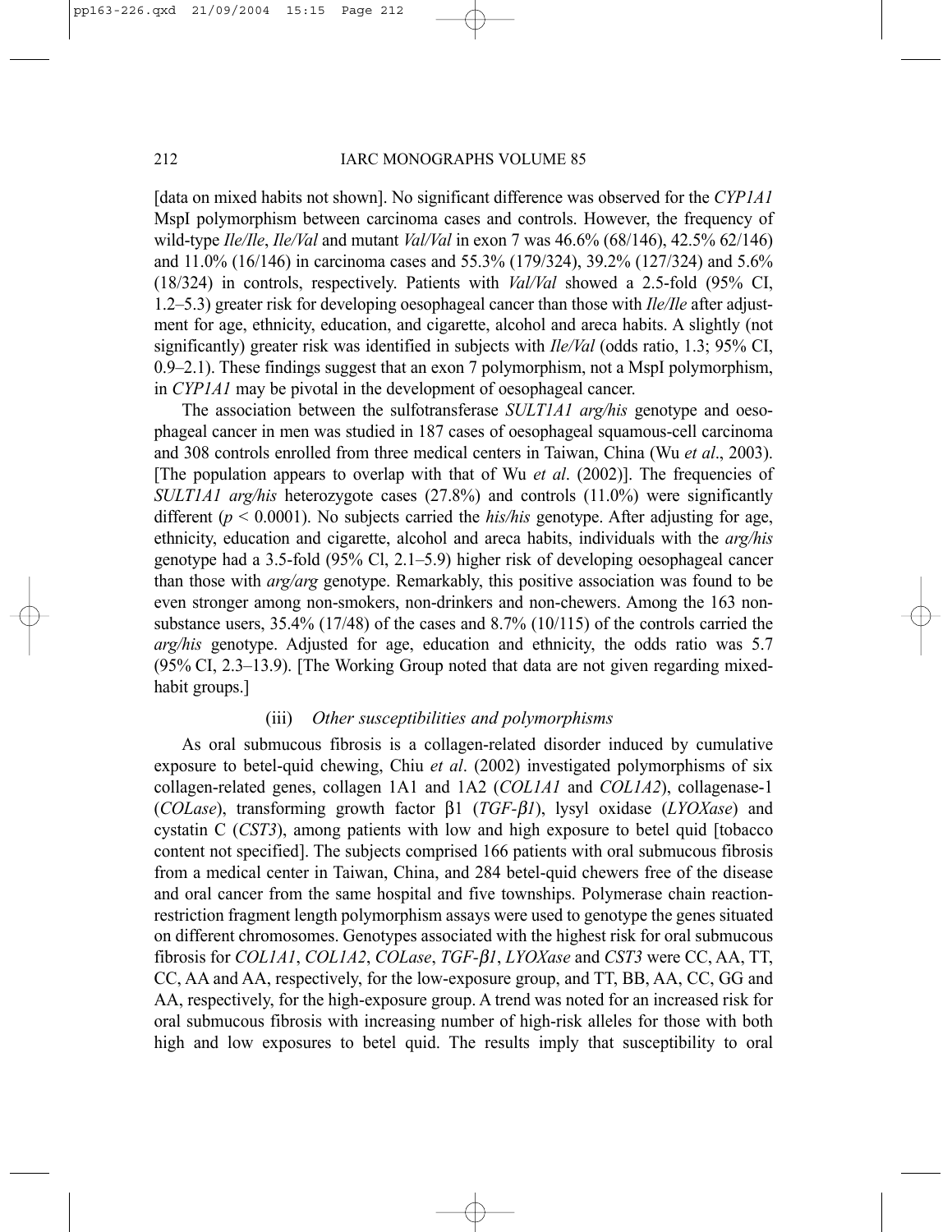submucous fibrosis could involve multigenic mechanisms modified by the dose of exposure to betel quid.

The secretion of TIMP-1 in response to increases in circulatory MMP-9 in humans varies with the *Taq 1* polymorphism of the vitamin D receptor (VDR) gene (*Taq 1 VDR* genotypes) and also increases in relation to areca-nut consumption (Timms *et al.*, 2002a). No study of this polymorphism as a possible risk factor for submucosal fibrosis and/or cancer has been carried out.

A study on an ethnic Chinese population in Taiwan, China, was conducted to investigate the effect of DNA-repair *XRCCI* genes on susceptibility to oesophageal cancer (Lee, J.-M. *et al*., 2001). *XRCCI* polymorphisms at codons 194, 280 and 399 were genotyped in 105 patients with oesophageal squamous-cell carcinoma and 264 healthy controls matched for age  $(\pm 3 \text{ years})$ , sex and ethnicity. The distribution of the three genotypes was not significantly different among patients and controls. However, among alcohol drinkers, the *XRCCI399 Arg/Arg* genotype was frequently found in patients with oesophageal cancer. After adjustment for other potential environmental confounders, the odds ratio for the genotype of *XRCCI399 Arg/Arg* was 2.8 (95% CI, 1.2–6.7) compared with the *XRCCI399 Arg/Gln* and *XRCCI399 Gln/Gln* genotypes in alcohol drinkers. Similar trends, not reaching significance, were observed among cigarette smokers (adjusted odds ratio for *XRCCI399 Arg/Arg*, 1.7; 95% CI, 0.7–3.9) and areca chewers (adjusted odds ratio for *XRCCI399 Arg/Arg*, 2.8; 95% CI, 0.5–16.7) .

# 4.4.2 *Experimental systems*

# (*a*) *Genotoxicity and mutagenicity* (see Table 76 for details and references)

(i) Pan masala

Aqueous, aqueous/ethanolic and hot chloroform extracts of *pan masala* were not mutagenic to *Salmonella typhimurium* TA98 or TA100 in the presence or absence of an exogenous metabolic activation system in one study, but the aqueous extract induced mutation in these two strains both in the absence or presence of exogenous metabolic activation in another study. Only the ethanolic extract showed mild direct mutagenicity toward *S. typhimurium* TA98. These extracts were still not mutagenic to TA98 or TA100 even after addition of an exogenous metabolic system or after nitrosation at acidic pH (pH 3) with nitrite (Bagwe *et al.*, 1990). In another study, aqueous extract of *pan masala* was positive in *S. typhimurium* TA98 with or without bioactivation.

Aqueous extracts of both *pan masala* and *pan masala* with tobacco induced chromosomal aberrations, sister chromatid exchange and micronucleated cells in Chinese hamster ovary (CHO) cells in the presence and absence of an exogenous metabolic system, although metabolic activation markedly inhibited the chromosomal damaging effect, implicating the presence of direct-acting mutagens and clastogens (Jaju *et al.*, 1992). The clastogenic effect of *pan masala* towards CHO cells was evaluated in the presence of ethanol, which markedly decreased the mitotic index of CHO cells from 4.3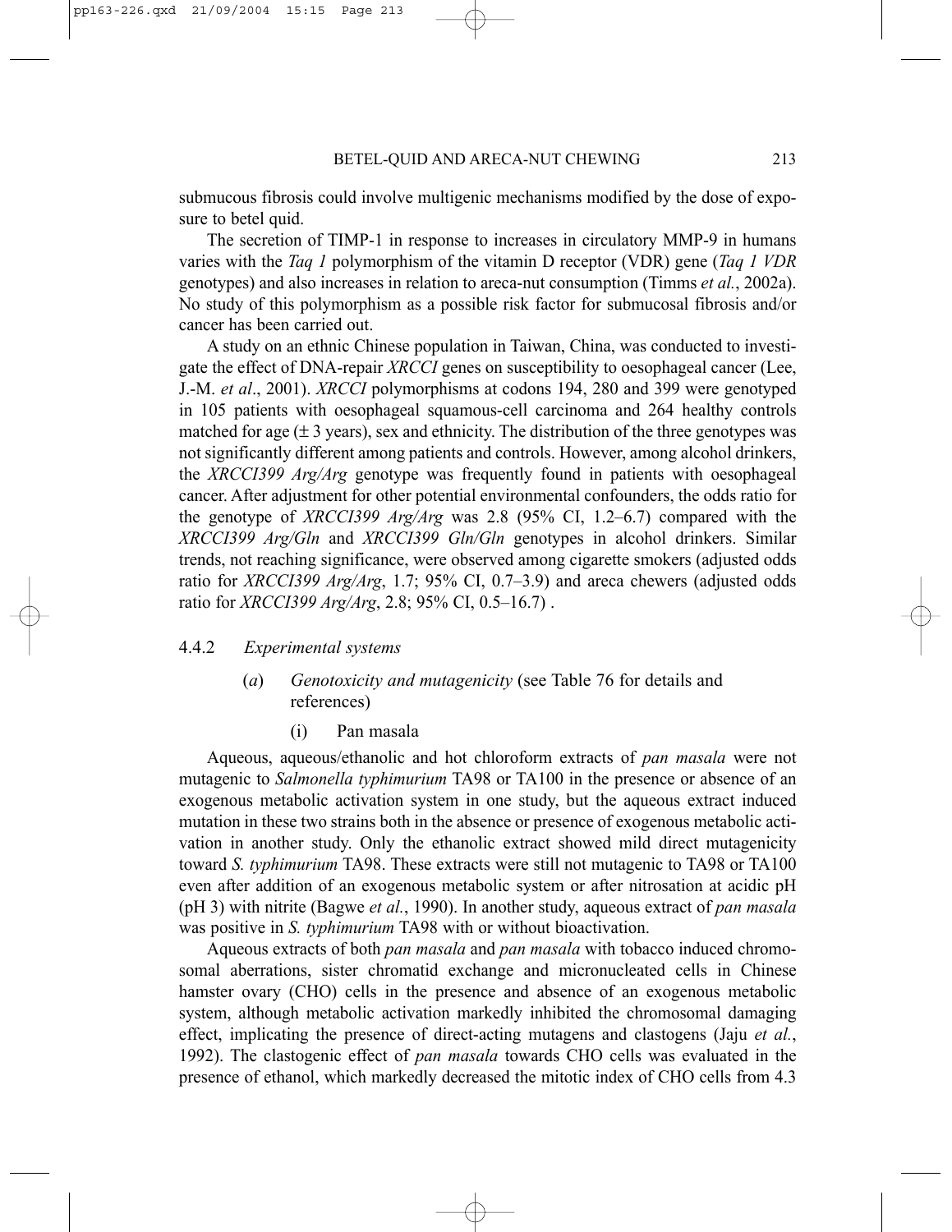| Test system                                                                                                                                               | Result <sup>a</sup>                         |                                          | $Dose^b$                          | Reference                                  |  |
|-----------------------------------------------------------------------------------------------------------------------------------------------------------|---------------------------------------------|------------------------------------------|-----------------------------------|--------------------------------------------|--|
|                                                                                                                                                           | Without<br>exogenous<br>metabolic<br>system | With<br>exogenous<br>metabolic<br>system | (LED or HID)                      |                                            |  |
| Pan masala                                                                                                                                                |                                             |                                          |                                   |                                            |  |
| Salmonella typhimurium TA100, TA98, reverse mutation, aqueous extract<br>Salmonella typhimurium TA100, TA98, reverse mutation, aqueous/ethanol<br>extract |                                             |                                          | 154 mg/plate<br>37.5 mg/plate     | Bagwe et al. (1990)<br>Bagwe et al. (1990) |  |
| Salmonella typhimurium TA100,TA98, reverse mutation, hot chloroform extract                                                                               |                                             | $\qquad \qquad -$                        | 1.4 mg/plate                      | Bagwe et al. (1990)                        |  |
| Salmonella typhimurium TA100, reverse mutation, aqueous extract                                                                                           | $^{(+)}$                                    | $^{+}$                                   | $100 \mu g$ plate                 | Polasa et al. (1993)                       |  |
| Salmonella typhimurium TA98, reverse mutation, ethanol extract                                                                                            | $^{(+)}$                                    | $\overline{\phantom{m}}$                 | 25 mg/plate                       | Bagwe et al. (1990)                        |  |
| Salmonella typhimurium TA98, reverse mutation, aqueous extract                                                                                            | $^{+}$                                      | $^{+}$                                   | $100 \mu g$ plate                 | Polasa et al. (1993)                       |  |
| Sister chromatid exchange, Chinese hamster ovary cells in vitro, aqueous extract<br>with or without tobacco                                               | $^{+}$                                      | $^{(+)}$                                 | $5 \mu L/mL$                      | Jaju et al. (1992)                         |  |
| Sister chromatid exchange, Chinese hamster ovary cells in vitro, DMSO extract<br>with or without tobacco                                                  | $^{+}$                                      | $^{(+)}$                                 | $5 \mu L/mL$                      | Patel et al. (1994a)                       |  |
| Sister chromatid exchange, Swiss albino mouse bone-marrow cells in vivo,<br>aqueous suspension                                                            | $^{+}$                                      |                                          | $25 \text{ mg/kg}$ ip             | Mukherjee & Giri (1991)                    |  |
| Micronucleus formation, Chinese hamster ovary cells in vitro, aqueous extract<br>with or without tobacco                                                  | $\! + \!\!\!\!$                             | $^{(+)}$                                 | $5 \mu L/mL$                      | Jaju et al. (1992)                         |  |
| Micronucleus formation, Chinese hamster ovary cells in vitro, DMSO extract<br>with or without tobacco                                                     | $\! + \!\!\!\!$                             | $^{(+)}$                                 | $5 \mu L/mL$                      | Patel et al. (1994a)                       |  |
| Chromosomal aberrations, Chinese hamster ovary cells in vitro, aqueous extract<br>with or without tobacco                                                 | $\! + \!\!\!\!$                             | $^{(+)}$                                 | $5 \mu L/mL$                      | Jaju et al. (1992)                         |  |
| Chromosomal aberrations, Chinese hamster ovary cells in vitro, DMSO extract<br>with or without tobacco                                                    | $^{+}$                                      | $^{(+)}$                                 | $5 \mu L/mL$                      | Patel et al. (1994a)                       |  |
| Chromosomal aberrations, Chinese hamster ovary cells in vitro, aqueous extract<br>with or without tobacco plus ethanol                                    | $\! + \!\!\!\!$                             | NT                                       | $5 \mu L/mL + 1$ or<br>2% ethanol | Patel et al. (1994b)                       |  |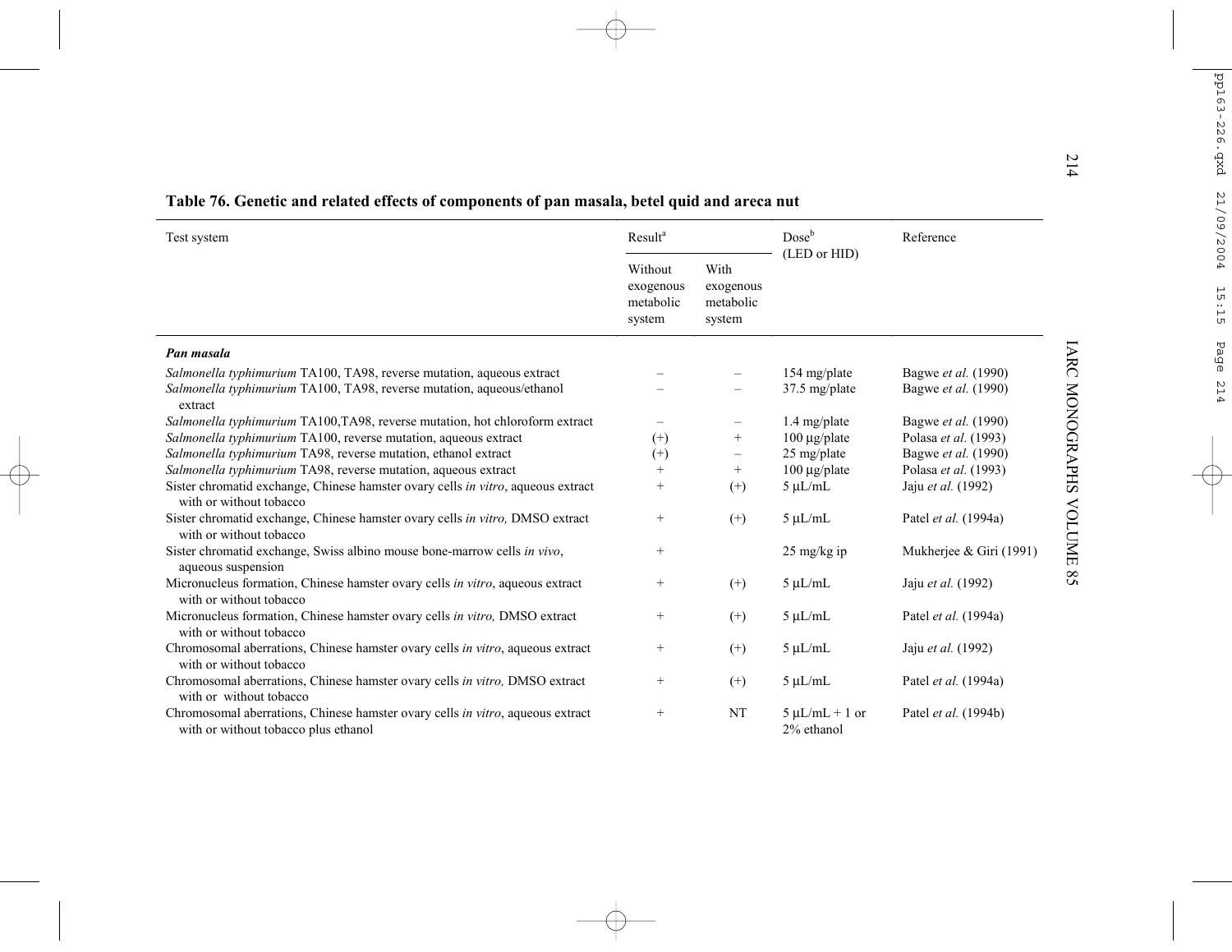# **Table 76 (contd)**

| Test system                                                                                               | Result <sup>a</sup>                         |                                          | Dose <sup>b</sup>    | Reference              |
|-----------------------------------------------------------------------------------------------------------|---------------------------------------------|------------------------------------------|----------------------|------------------------|
|                                                                                                           | Without<br>exogenous<br>metabolic<br>system | With<br>exogenous<br>metabolic<br>system | (LED or HID)         |                        |
| <b>Betel quid</b>                                                                                         |                                             |                                          |                      |                        |
| Salmonella typhimurium TA100, TA1535, reverse mutation, aqueous BQ extract                                | $^{+}$                                      | $^{+}$                                   | $10 \mu$ g/plate     | Shirname et al. (1983) |
| <i>Salmonella typhimurium</i> TA100, TA1535, reverse mutation, aqueous $BQ + t_0$                         | $^{+}$                                      | $^{+}$                                   | $5 \mu g$ /plate     | Shirname et al. (1983) |
| extract<br>Salmonella typhimurium TA100, TA1535, reverse mutation, aqueous $BQ + t_0$<br>extract          |                                             | $^{+}$                                   | $1 \mu g$ /plate     | Shirname et al. (1983) |
| Salmonella typhimurium TA100, TA98, reverse mutation, aqueous BQ extract                                  |                                             | $\qquad \qquad -$                        | $100 \mu g$ plate    | Wang et al. (1999)     |
| Gene mutation, Chinese hamster V79 cells in vitro, aqueous BQ extract                                     |                                             | $\qquad \qquad -$                        | $10 \mu g/mL$        | Shirname et al. (1984) |
| Gene mutation, Chinese hamster V79 cells in vitro, aqueous $BQ + t$ to bacco extract                      | $^{+}$                                      | $^{+}$                                   | $5 \mu g/mL$         | Shirname et al. (1984) |
| Sister chromatid exchange, Chinese hamster ovary-K1 cells in vitro, aqueous<br><b>BO</b> extract          | $^{(+)}$                                    |                                          | $100 \mu g/mL$       | Wang et al. (1999)     |
| Micronucleus formation, Swiss mouse polychromatic erythrocytes in vivo, aqueous<br><b>BO</b> extract      | -                                           |                                          | 2 mg, ip $\times$ 2  | Shirname et al. (1984) |
| Micronucleus formation, Swiss mouse polychromatic erythrocytes in vivo, aqueous<br>$BQ +$ tobacco extract | $^{+}$                                      |                                          | 0.3 mg ip $\times$ 2 | Shirname et al. (1984) |
| Chromosomal aberrations, Chinese hamster ovary-K1 cells in vitro, aqueous<br><b>BO</b> extract            |                                             |                                          | $1000 \mu g/mL$      | Wang et al. (1999)     |
| Areca nut                                                                                                 |                                             |                                          |                      |                        |
| <i>Salmonella typhimurium</i> TA100, TA1535, reverse mutation, aqueous areca-nut                          | $^{+}$                                      | $^{+}$                                   | $10 \mu g$ /plate    | Shirname et al. (1983) |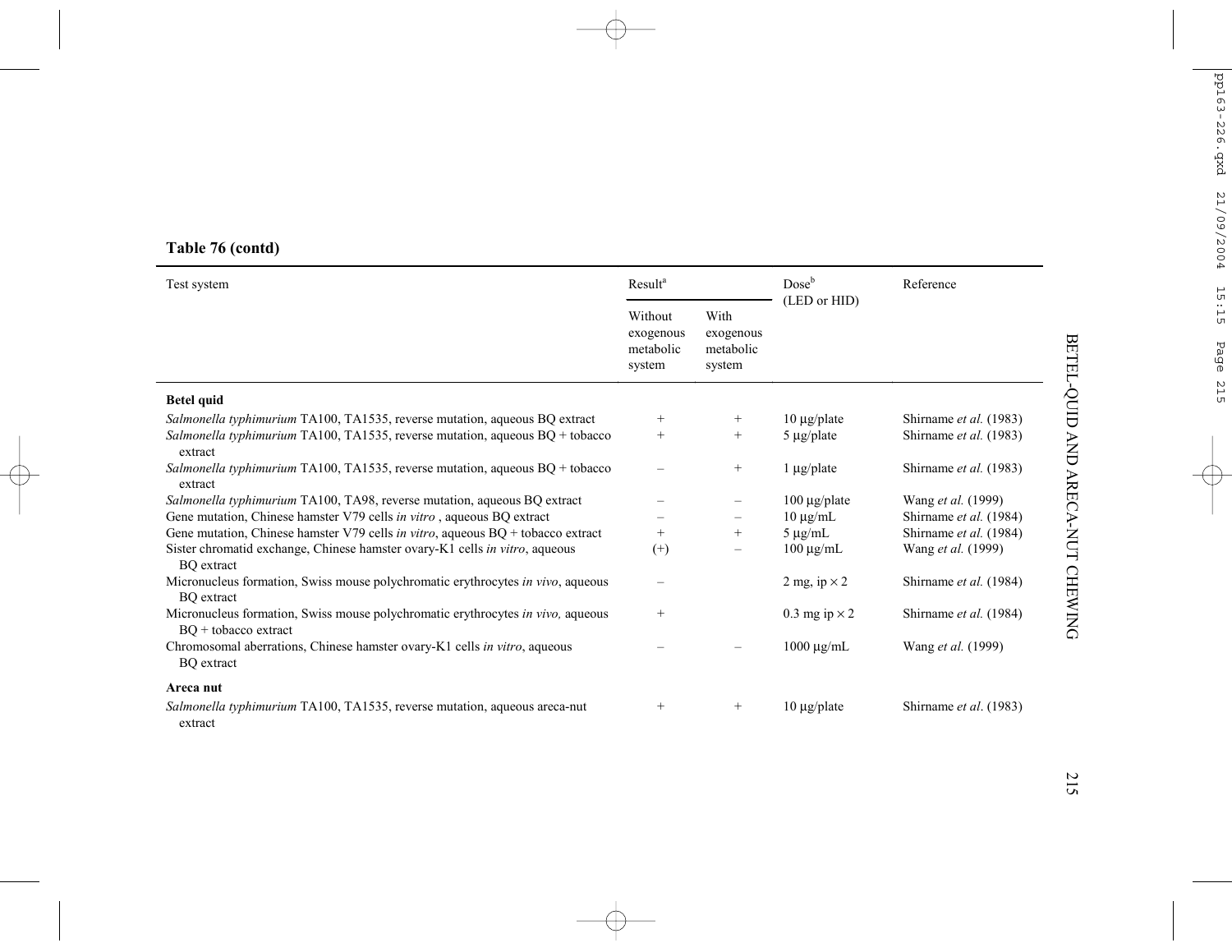| Test system                                                                                                                                          |                   |                                          | $Dose^b$                                 | Reference               |
|------------------------------------------------------------------------------------------------------------------------------------------------------|-------------------|------------------------------------------|------------------------------------------|-------------------------|
|                                                                                                                                                      |                   | With<br>exogenous<br>metabolic<br>system | (LED or HID)                             |                         |
| Salmonella typhimurium TA100, TA98, reverse mutation, aqueous extract of<br>Supari                                                                   | $^{(+)}$          | $\! + \!\!\!\!$                          | $200 \mu g$ plate                        | Polasa et al. (1993)    |
| Saccharomyces cerevisiae, mitotic conversion, aqueous phenolic extract and tannin<br>fraction                                                        | $^{+}$            | NT                                       | $3$ mg/mL<br>(pH > 10)                   | Rosin (1984)            |
| DNA strand breaks, mouse kidney cells in vitro, aqueous areca-nut extract                                                                            | $\qquad \qquad +$ | NT                                       | $100 \mu g/mL$                           | Wary & Sharan (1988)    |
| Gene mutation, Chinese hamster V79 cells in vitro, aqueous areca-nut extract                                                                         | $^{+}$            | $\! + \!\!\!\!$                          | $5 \mu g/mL$                             | Shirname et al. (1984)  |
| Sister chromatid exchange, Chinese hamster ovary cells in vitro, aqueous areca-nut<br>extract                                                        | $\qquad \qquad +$ | NT                                       | $2.5 \mu L/mL$                           | Dave et al. (1992b)     |
| Sister chromatid exchange, Swiss albino mouse bone-marrow cells in vivo,<br>aqueous ripe sun-dried areca-nut extract                                 | $^{+}$            |                                          | 12.5 mg/kg $\times$ 5,<br>$10$ or $15$ d | Panigrahi & Rao (1986)  |
| Chromosomal aberrations, Chinese hamster ovary cells in vitro, aqueous areca-nut<br>extract                                                          | $^{+}$            | NT                                       | $8$ mg/mL                                | Stich & Dunn (1986)     |
| Chromosomal aberrations, Chinese hamster ovary cells in vitro, aqueous areca-nut<br>extract                                                          | $^{+}$            | NT                                       | $5 \text{ mg/mL}$                        | Stich & Tsang $(1989)$  |
| Chromosomal aberrations, Chinese hamster ovary cells in vitro, aqueous areca-nut<br>extract                                                          | $^{+}$            | NT                                       | $5 \mu L/mL$                             | Dave et al. (1992b)     |
| Cell transformation, mouse C3H10T1/2 cells in vitro, aqueous extract                                                                                 | $^{+}$            | NT                                       | $0.6$ mg/mL                              | Stich & Tsang $(1989)$  |
| DNA strand breaks, DNA-protein cross-links, human primary buccal epithelial<br>cells in vitro, aqueous areca-nut extract                             | $+$               | NT                                       | $300 \mu g/mL$                           | Sundqvist et al. (1989) |
| DNA strand breaks, human oral mucosal fibroblasts in vitro, aqueous areca-nut<br>extract                                                             | $^{+}$            | NT                                       | $3$ mg/mL                                | Jeng et al. (1994a)     |
| Unscheduled DNA synthesis, human Hep 2 laryngeal carcinoma cells in vitro,<br>aqueous, acetic acid, hydrochloric acid and ethanol areca-nut extracts | $^{+}$            | NT                                       | $10 - 25 \mu g/mL$                       | Sharan & Wary (1992)    |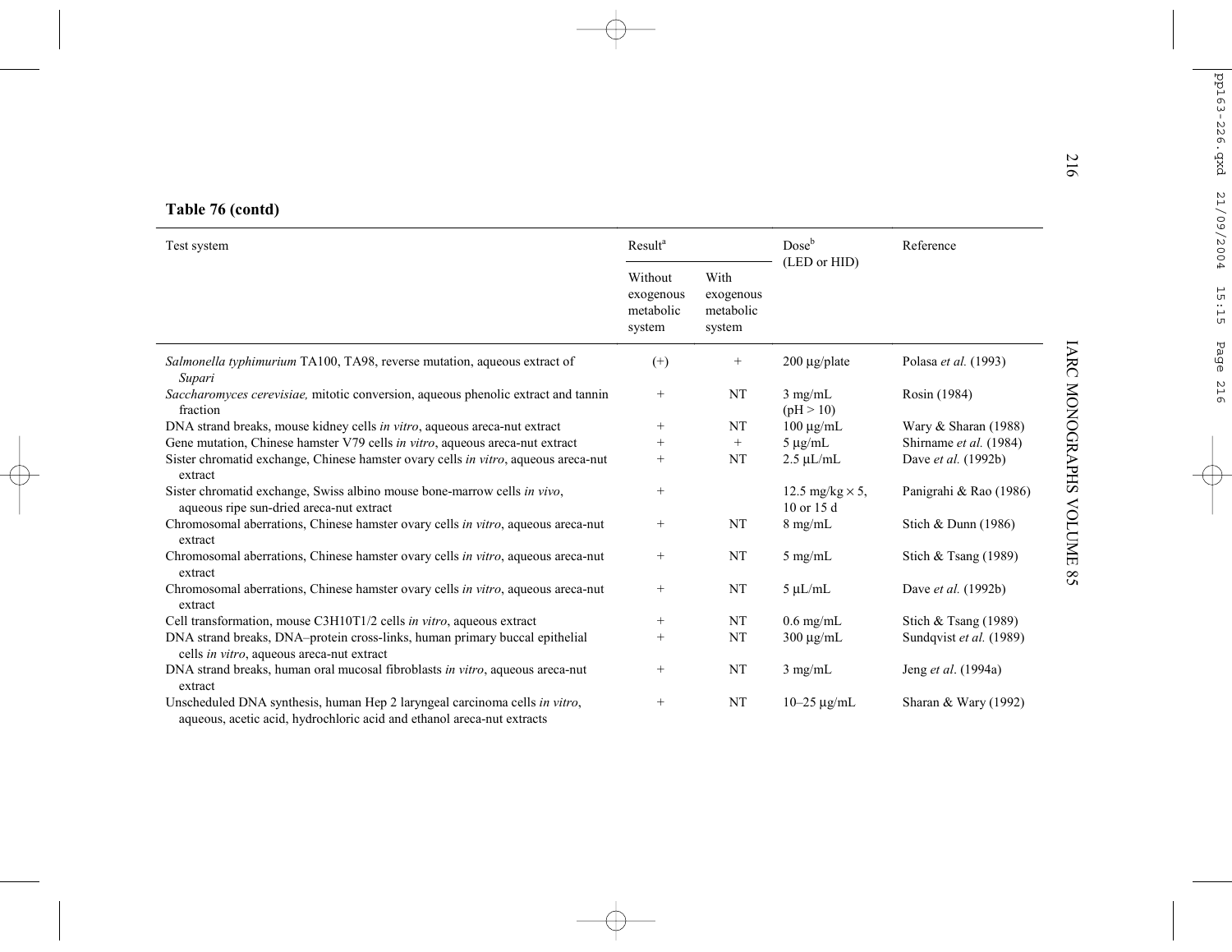# **Table 76 (contd)**

| Test system                                                                                                                     | Result <sup>a</sup>                         |                                          | Dose <sup>b</sup>                                                                 | Reference                |  |
|---------------------------------------------------------------------------------------------------------------------------------|---------------------------------------------|------------------------------------------|-----------------------------------------------------------------------------------|--------------------------|--|
|                                                                                                                                 | Without<br>exogenous<br>metabolic<br>system | With<br>exogenous<br>metabolic<br>system | (LED or HID)                                                                      |                          |  |
| Unscheduled DNA synthesis, human primary gingival keratinocytes in vitro,<br>aqueous areca-nut extract                          | $^{+}$                                      | NT                                       | $200 \mu g/mL$                                                                    | Jeng et al., (1999b)     |  |
| Micronucleus formation, fibroblasts from healthy subjects in vitro, aqueous<br>areca-nut extract                                | $^{+}$                                      | NT                                       | $2.6 \text{ mg/mL}$                                                               | Yi et al. (1990)         |  |
| Micronucleus formation, fibroblasts from ataxia telangiectasia patients in vitro,<br>aqueous areca-nut extract                  | $^{+}$                                      | NT                                       | $1.3$ mg/mL                                                                       | Yi et al. (1990)         |  |
| Micronucleus formation, Swiss mouse bone-marrow cells in vivo, areca-nut extract                                                | $^{+}$                                      |                                          | 20 mg ip $\times$ 2                                                               | Shirname et al. (1984)   |  |
| Micronucleus formation, hamster cheek pouch buccal epithelial cells in vivo,<br>areca-nut extract with catechu and lime         | $^{+}$                                      |                                          | $1 \text{ mg} + 1 \text{ mg}$<br>catechu + $2 \text{ mg}$<br>lime, cpp $\times$ 5 | Nair et al. (1992)       |  |
| Micronucleus formation, hamster cheek pouch buccal epithelial cells in vivo,<br>areca-nut extract with lime and without catechu | $^{+}$                                      |                                          | $1 \text{ mg} + 2 \text{ mg line}$ ,<br>$cpp \times 5$                            | Nair et al. (1992)       |  |
| Areca alkaloids                                                                                                                 |                                             |                                          |                                                                                   |                          |  |
| <i>Escherichia coli</i> PQ37, SOS induction (chromotest), arecoline                                                             |                                             |                                          | $156.8 \mu g$ /assay                                                              | Kevekordes et al. (1999) |  |
| Salmonella typhimurium TA100, TA1535, reverse mutation, arecoline                                                               | $^{+}$                                      | $^{+}$                                   | $10 \mu$ g/plate                                                                  | Shirname et al. (1983)   |  |
| Salmonella typhimurium TA100, TA1535, reverse mutation, arecaidine                                                              | $^{+}$                                      | $^{+}$                                   | $100 \mu g$ plate                                                                 | Shirname et al. (1983)   |  |
| Salmonella typhimurium TA100, reverse mutation, crude alkaloid extracts                                                         |                                             | $^{(+)}$                                 | 4 mg/plate                                                                        | Wang & Peng (1996)       |  |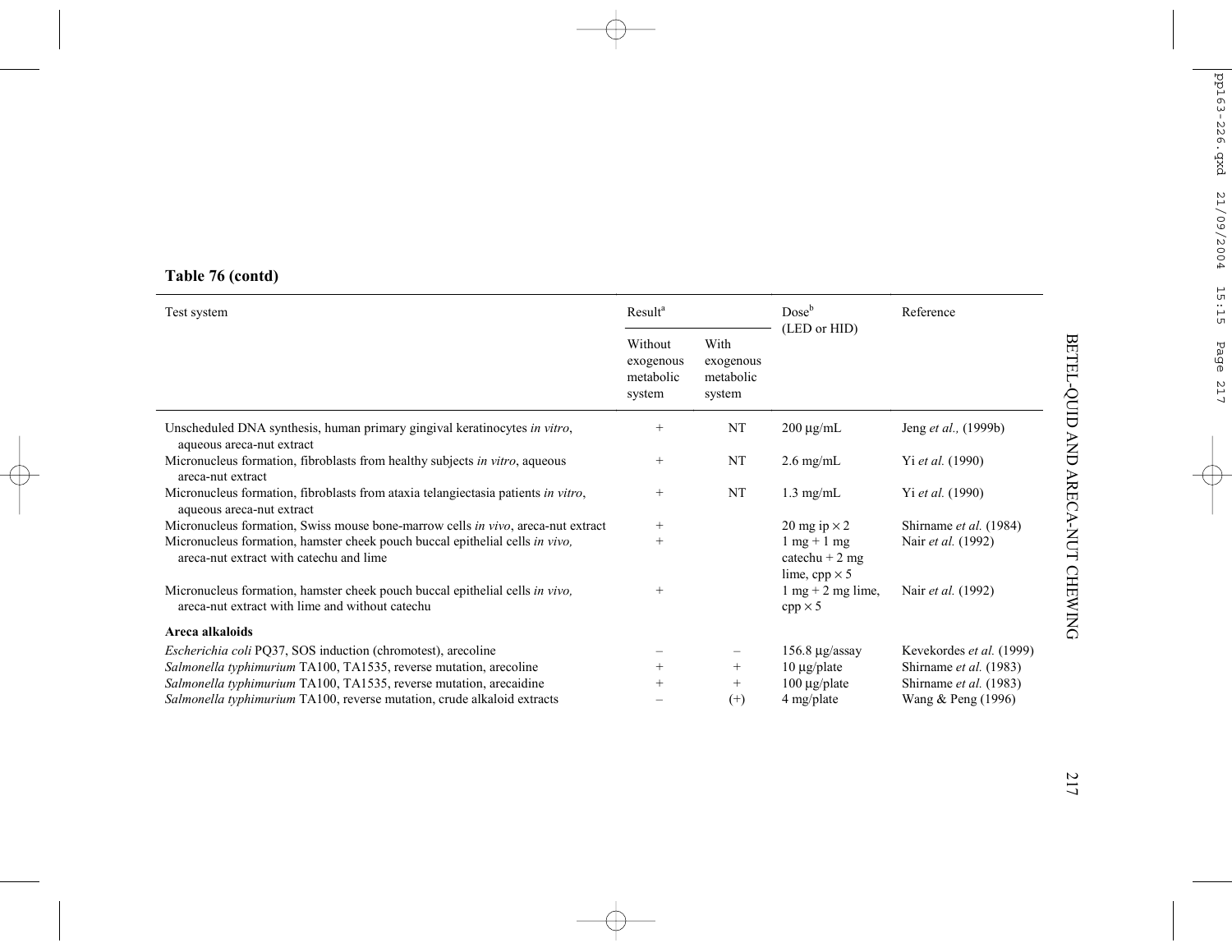| Table 76 (contd)                                                                                                                       |                                             |                                          |                                                                         |                                                    |
|----------------------------------------------------------------------------------------------------------------------------------------|---------------------------------------------|------------------------------------------|-------------------------------------------------------------------------|----------------------------------------------------|
| Test system                                                                                                                            | Result <sup>a</sup>                         |                                          | Doseb                                                                   | Reference                                          |
|                                                                                                                                        | Without<br>exogenous<br>metabolic<br>system | With<br>exogenous<br>metabolic<br>system | (LED or HID)                                                            |                                                    |
| Salmonella typhimurium TA100, reverse mutation, oil arecoline                                                                          | $+$                                         | $^{+}$                                   | $6.5 \mu$ mol<br>$[1 \text{ mg}]/\text{plate}]$                         | Wang & Peng (1996)                                 |
| Salmonella typhimurium TA98, reverse mutation, crude alkaloid extracts<br>Salmonella typhimurium TA98, reverse mutation, oil arecoline |                                             |                                          | 4 mg/plate<br>$26 \mu$ mol<br>$[4 \text{ mg}]/\text{plate}^{\text{c}}]$ | Wang & Peng (1996)<br>Wang & Peng (1996)           |
| DNA strand breaks, mouse kidney cells in vitro, arecoline                                                                              | $^{+}$                                      | NT                                       | $10 \mu g/mL$                                                           | Wary & Sharan (1988)                               |
| Gene mutation, Chinese hamster V79 cells in vitro, arecoline                                                                           | $+$                                         | $\! + \!\!\!\!$                          | $5 \mu g/mL$                                                            | Shirname et al. (1984)                             |
| Gene mutation, Chinese hamster V79 cells in vitro, arecaidine,                                                                         |                                             | $^{+}$                                   | $10 \mu g/mL$                                                           | Shirname et al. (1984)                             |
| Sister chromatid exchange, Chinese hamster ovary cells in vitro, arecoline                                                             | $^{+}$                                      | NT                                       | $12.5 \mu g/mL$                                                         | Dave et al. (1992b)                                |
| Sister chromatid exchange, Chinese hamster ovary cells in vitro, arecoline                                                             | $^{+}$                                      | NT                                       | $12.5 \mu g/mL$                                                         | Trivedi et al. (1993)                              |
| Micronucleus formation, Chinese hamster ovary cells in vitro, arecoline                                                                | $^{+}$                                      | NT                                       | $0.2 \mu M$                                                             | Lee et al. (1996)                                  |
| Chromosomal aberrations, Chinese hamster ovary cells in vitro, arecoline                                                               | $^{+}$                                      | NT                                       | $50 \mu g/mL$                                                           | Dave et al. (1992b)                                |
| Chromosomal aberrations, Chinese hamster ovary cells in vitro, arecoline                                                               |                                             | NT                                       | $12.5 \mu g/mL$                                                         | Trivedi et al. (1993)                              |
| DNA strand breaks, human primary buccal epithelial cells in vitro, four areca<br>alkaloids                                             |                                             | NT                                       | $5 \text{ mM}$                                                          | Sundqvist et al. (1989)                            |
| DNA strand breaks, human buccal mucosal fibroblasts in vitro, arecoline                                                                |                                             | NT                                       | $400 \mu g/mL$                                                          | Jeng et al. (1994a);<br>Chang, Y.-C. et al. (1998) |
| Unscheduled DNA synthesis, human Hep 2 laryngeal carcinoma cells in vitro,<br>arecoline                                                | $^{+}$                                      | NT                                       | $5 \mu g/mL$                                                            | Sharan & Wary (1992)                               |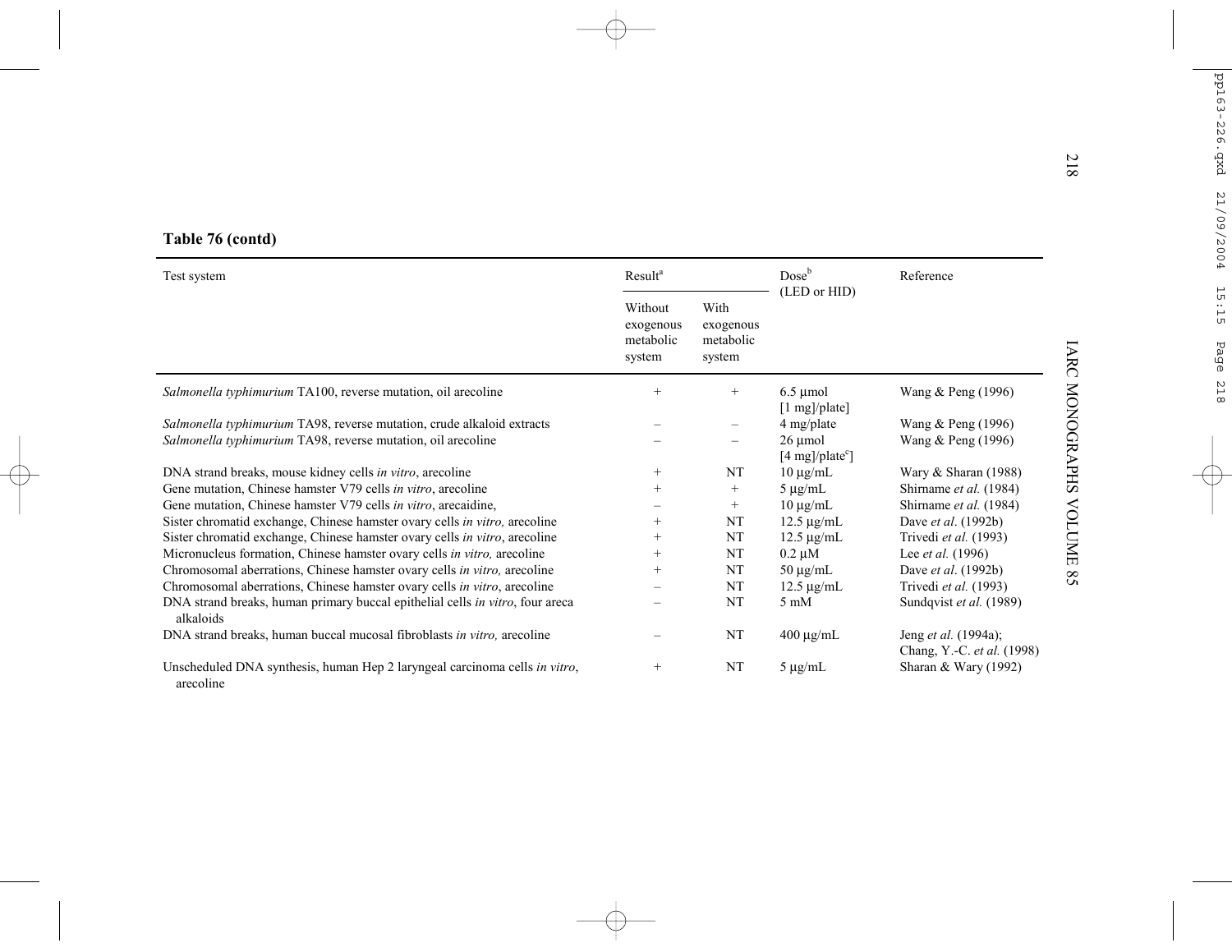# **Table 76 (contd)**

| Test system                                                                                                | Result <sup>a</sup>                                                                     |                   | Doseb                                                    | Reference                |  |
|------------------------------------------------------------------------------------------------------------|-----------------------------------------------------------------------------------------|-------------------|----------------------------------------------------------|--------------------------|--|
|                                                                                                            | Without<br>With<br>exogenous<br>exogenous<br>metabolic<br>metabolic<br>system<br>system |                   | (LED or HID)                                             |                          |  |
| Unscheduled DNA synthesis, primary human gingival keratinocytes in vitro,<br>arecoline                     |                                                                                         | NT                | $1.6 \text{ mM}$                                         | Jeng et al. (1999a)      |  |
| Micronucleus formation, human lymphocytes in vitro, arecoline                                              | $\qquad \qquad +$                                                                       | $+$               | $12.5 \mu M$ [3 $\mu$ g/mL]<br>for $20h$                 | Kevekordes et al. (2001) |  |
| Micronucleus formation, human hepatoma cell line Hep-G2 in vitro, arecoline                                | $\qquad \qquad +$                                                                       | $\qquad \qquad +$ | $25 \mu M$ [6 $\mu$ g/mL]<br>for $24h$                   | Kevekordes et al. (2001) |  |
| Unscheduled DNA synthesis, Swiss albino mouse early spermatids in vivo,<br>arecoline                       | $^{+}$                                                                                  |                   | $20 \text{ mg/kg}$ ip                                    | Sinha & Rao (1985b)      |  |
| Sister chromatid exchange, Swiss albino mouse bone-marrow cells in vivo,<br>arecaidine                     | $+$                                                                                     |                   | $100 \frac{\text{mg}}{\text{kg}}$ ip<br>$\times$ 5 or 10 | Panigrahi & Rao (1984)   |  |
| Sister chromatid exchange, Swiss albino mouse bone-marrow cells in vivo,<br>arecoline                      | $+$                                                                                     |                   | $20 \frac{\text{mg}}{\text{kg}}$ ip                      | Deb & Chatterjee (1998)  |  |
| Sister chromatid exchange, Swiss albino mouse bone-marrow cells in vivo,<br>arecoline                      | $+$                                                                                     |                   | 40 mg/kg ip $\times$ 1, 5<br>or $15d$                    | Chatterjee & Deb (1999)  |  |
| Sister chromatid exchange, Swiss albino mouse bone-marrow cells in vivo,<br>arecoline                      | $\qquad \qquad +$                                                                       |                   | 170 $\mu$ g/mL po $\times$ 1,<br>5 or 15 d               | Chatteriee & Deb (1999)  |  |
| Micronucleus formation, Swiss mouse bone-marrow polychromatic erythrocytes<br><i>in vivo</i> , arecoline   | $^{+}$                                                                                  |                   | 2 mg/animal/d ip<br>$\times 2$                           | Shirname et al. (1984)   |  |
| Micronucleus formation, Swiss mouse bone-marrow polychromatic erythrocytes<br>in vivo, arecaidine          | $^{(+)}$                                                                                |                   | 14 mg/animal/d ip<br>$\times 2$                          | Shirname et al. (1984)   |  |
| Micronucleus formation, pregnant Swiss albino mouse fetal polychromatic<br>erythrocytes in vivo, arecoline | $+$                                                                                     |                   | $20 \frac{\text{mg}}{\text{kg}}$ ip                      | Sinha & Rao (1985b)      |  |
| Chromosomal aberrations. Swiss albino mouse bone-marrow cells in vivo,<br>arecoline                        | $^{+}$                                                                                  |                   | $20 \frac{\text{mg}}{\text{kg}}$ ip                      | Deb & Chatterjee (1998)  |  |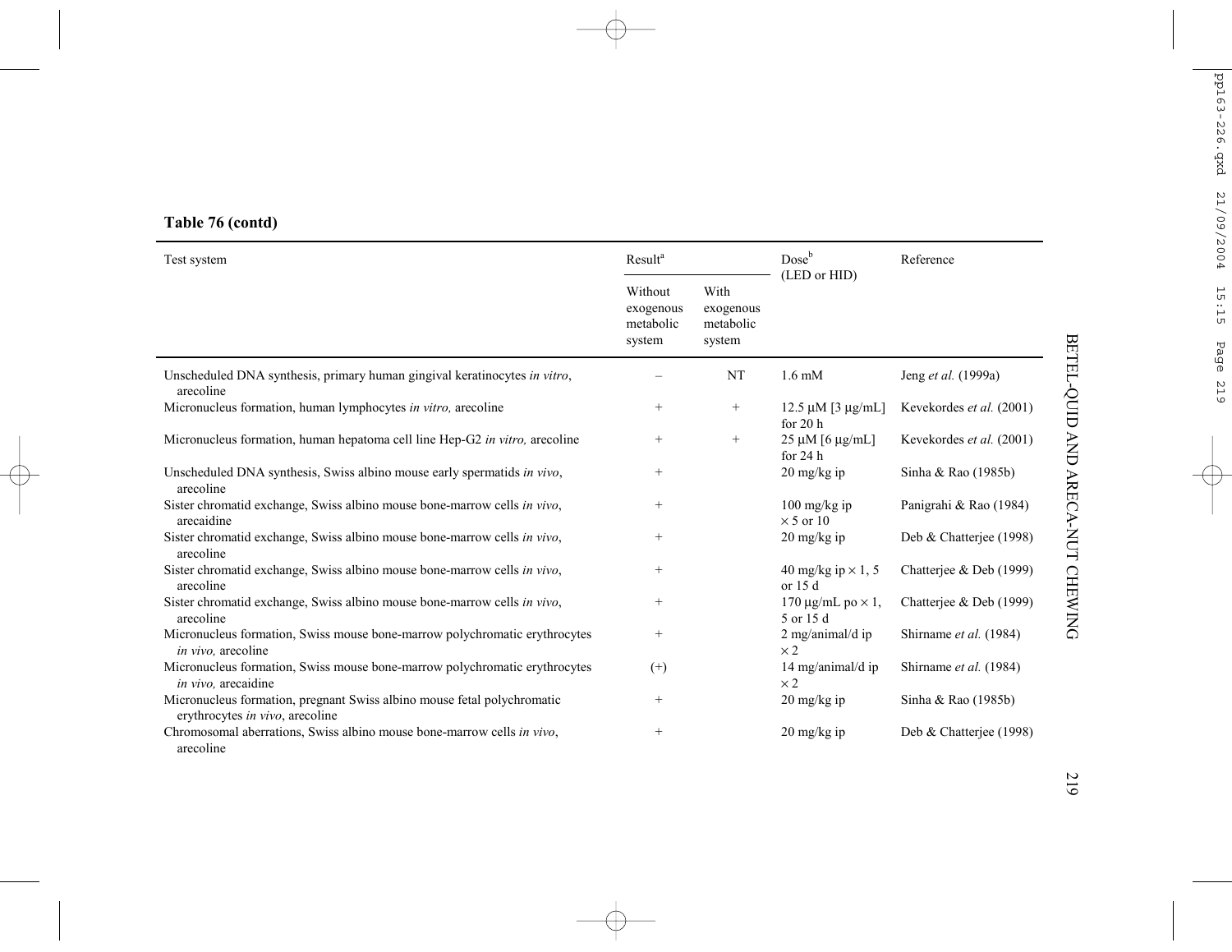|  |  |  | Table 76 (contd) |
|--|--|--|------------------|
|--|--|--|------------------|

| Test system                                                                                          |        |                                          | Dose <sup>b</sup>                          | Reference                 |
|------------------------------------------------------------------------------------------------------|--------|------------------------------------------|--------------------------------------------|---------------------------|
|                                                                                                      |        | With<br>exogenous<br>metabolic<br>system | (LED or HID)                               |                           |
| Chromosomal aberrations, Swiss albino mouse bone-marrow cells in vivo,<br>arecoline                  | $+d$   |                                          | 40 mg/kg ip $\times$ 1,<br>5 or 15 d       | Chatterjee & Deb (1999)   |
| Chromosomal aberrations, Swiss albino mouse bone-marrow cells in vivo,<br>arecoline                  | $^{+}$ |                                          | 170 $\mu$ g/mL po $\times$ 1,<br>5 or 15 d | Chatterjee & Deb (1999)   |
| <b>Inflorescence Piper betle</b>                                                                     |        |                                          |                                            |                           |
| DNA strand breaks, human oral mucosal fibroblasts in vitro, aqueous extract                          | $^{+}$ | NT                                       | $3$ mg/mL                                  | Jeng et al. (1994a)       |
| Unscheduled DNA synthesis, primary human gingival keratinocytes in vitro,<br>aqueous extract         |        | NT                                       | $1600 \mu g/mL$                            | Jeng et al. (1999b)       |
| Piper betle leaf                                                                                     |        |                                          |                                            |                           |
| Salmonella typhimurium TA100, TA1535, reverse mutation, aqueous extract                              |        |                                          | $200 \mu g$ plate                          | Shirname et al. (1983)    |
| Salmonella typhimurium TA100, TA1535, TA1537, TA98, reverse mutation,<br>aqueous and acetone extract |        |                                          | $200 \mu g$ plate                          | Nagabhushan et al. (1987) |
| Micronucleus formation, human lymphocytes in vitro, acetone/ether extract                            |        | NT                                       | $200 \mu g/mL$                             | Ghaisas & Bhide (1994)    |
| Micronucleus formation, Swiss albino mouse bone-marrow cells in vivo, extract                        |        |                                          | 250 mg/kg $\times$ 2                       | Amonkar et al. (1989)     |
| <b>Eugenol and hydroxychavicol</b>                                                                   |        |                                          |                                            |                           |
| Salmonella typhimurium TA100, TA1535, TA1537, TA1538, TA98, reverse<br>mutation, eugenol             |        |                                          | $600 \mu g$ plate                          | Amonkar et al. (1986)     |
| Salmonella typhimurium TA100, TA1535, TA1538, TA98, reverse mutation,<br>hydroxychavicol             |        |                                          | $300 \mu g/mL$                             | Amonkar et al. (1986)     |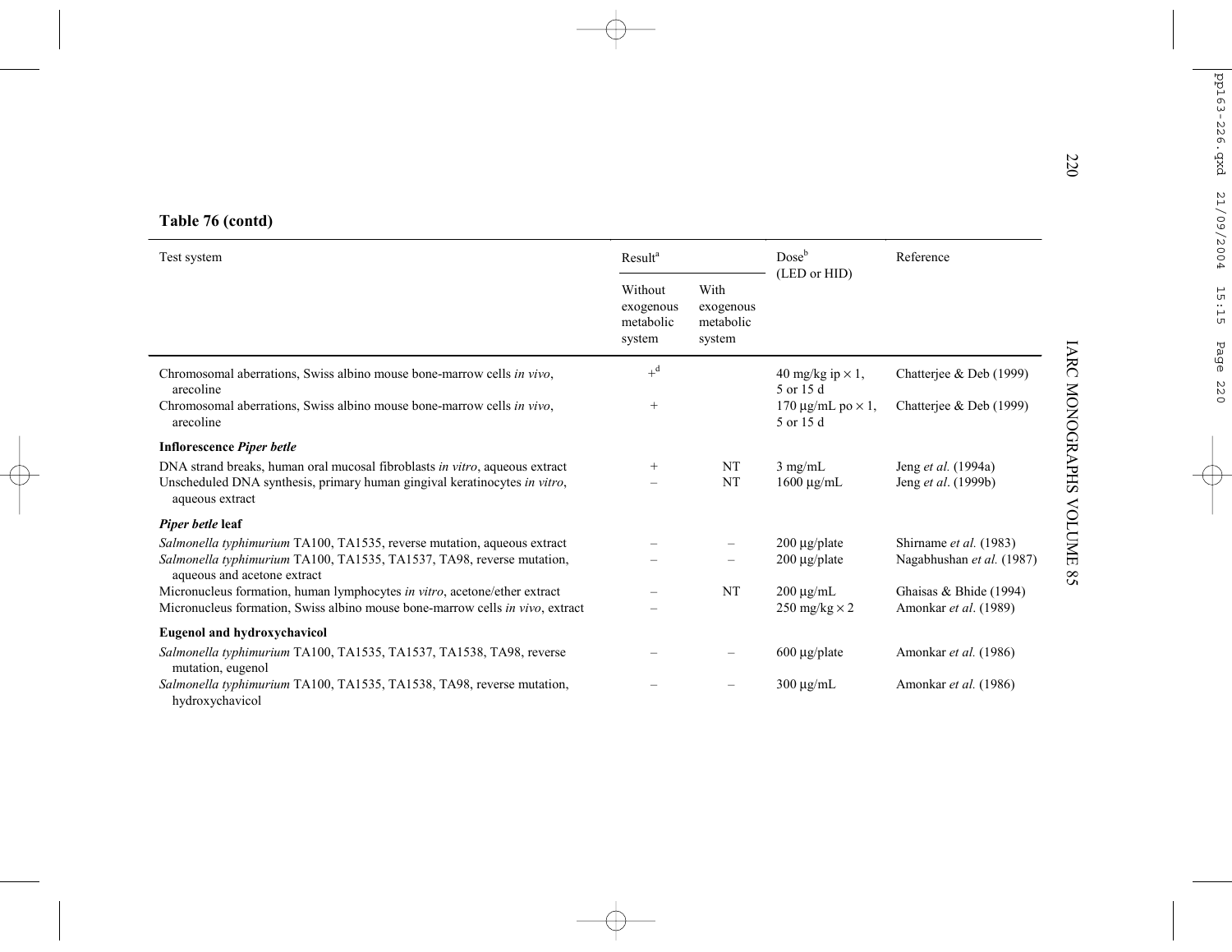| Test system                                                                                                                                                   | Result <sup>a</sup>                         |                                          | Dose <sup>b</sup>                       | Reference                                    |  |
|---------------------------------------------------------------------------------------------------------------------------------------------------------------|---------------------------------------------|------------------------------------------|-----------------------------------------|----------------------------------------------|--|
|                                                                                                                                                               | Without<br>exogenous<br>metabolic<br>system | With<br>exogenous<br>metabolic<br>system | (LED or HID)                            |                                              |  |
| Salmonella typhimurium TA100, TA98, TA97, reverse mutation, hydroxychavicol                                                                                   |                                             |                                          | $100 \mu g$ plate                       | Lee-Chen et al. (1996)                       |  |
| Salmonella typhimurium TA102, reverse mutation, hydroxychavicol                                                                                               | $^{+}$                                      | -                                        | $0.1 \mu g$ plate                       | Lee-Chen et al. (1996)                       |  |
| Micronucleus formation, Chinese hamster ovary-K1 cells in vitro, hydroxychavicol                                                                              | $^{+}$                                      | <b>NT</b>                                | $20 \mu M$                              | Lee-Chen et al. (1996)                       |  |
| Chromosomal aberrations, Chinese hamster ovary-K1 cells in vitro,<br>hydroxychavicol                                                                          | $^{+}$                                      | NT                                       | $20 \mu M$                              | Lee-Chen et al. (1996)                       |  |
| DNA strand breaks, human oral mucosal fibroblasts in vitro, eugenol                                                                                           |                                             | <b>NT</b>                                | $3 \text{ mM}$                          | Jeng <i>et al.</i> (1994b)                   |  |
| Catechu                                                                                                                                                       |                                             |                                          |                                         |                                              |  |
| Salmonella typhimurium TA100, TA1535, TA1538, TA98, reverse mutation,<br>ethyl/alcohol extract and catechin                                                   |                                             |                                          | $250 \mu g$ plate                       | Nagabhushan et al. (1988)                    |  |
| Micronucleus formation, human lymphocytes in vitro, acetone/ether extract<br>Sister chromatid exchange, Swiss albino mouse bone-marrow cells in vivo, extract | $^{+}$                                      | NT                                       | $200 \mu g/mL$<br>3 mg/kg ip $\times$ 1 | Ghaisas & Bhide (1994)<br>Giri et al. (1987) |  |

 $a +$ , positive; (+), weakly positive; –, negative; NT, not tested; BQ, betel quid

b LED, lowest effective dose; HID, highest ineffective dose unless otherwise stated; in-vitro tests, µg/mL; in-vivo tests, mg/kg bw/day; ip, intraperitoneal; cpp, cheek pouch buccal painting; po, oral

 $\epsilon$  The highest ineffective dose with an exogenous metabolic system is 39  $\mu$ mol/plate (6 mg/plate), but this dose was not tested without an exogenous metabolic system.

 $\sigma$ <sup>d</sup> Chromosomal aberrations induced after 5 or 15 days of intraperitoneal treatment with arecoline were not statistically significant.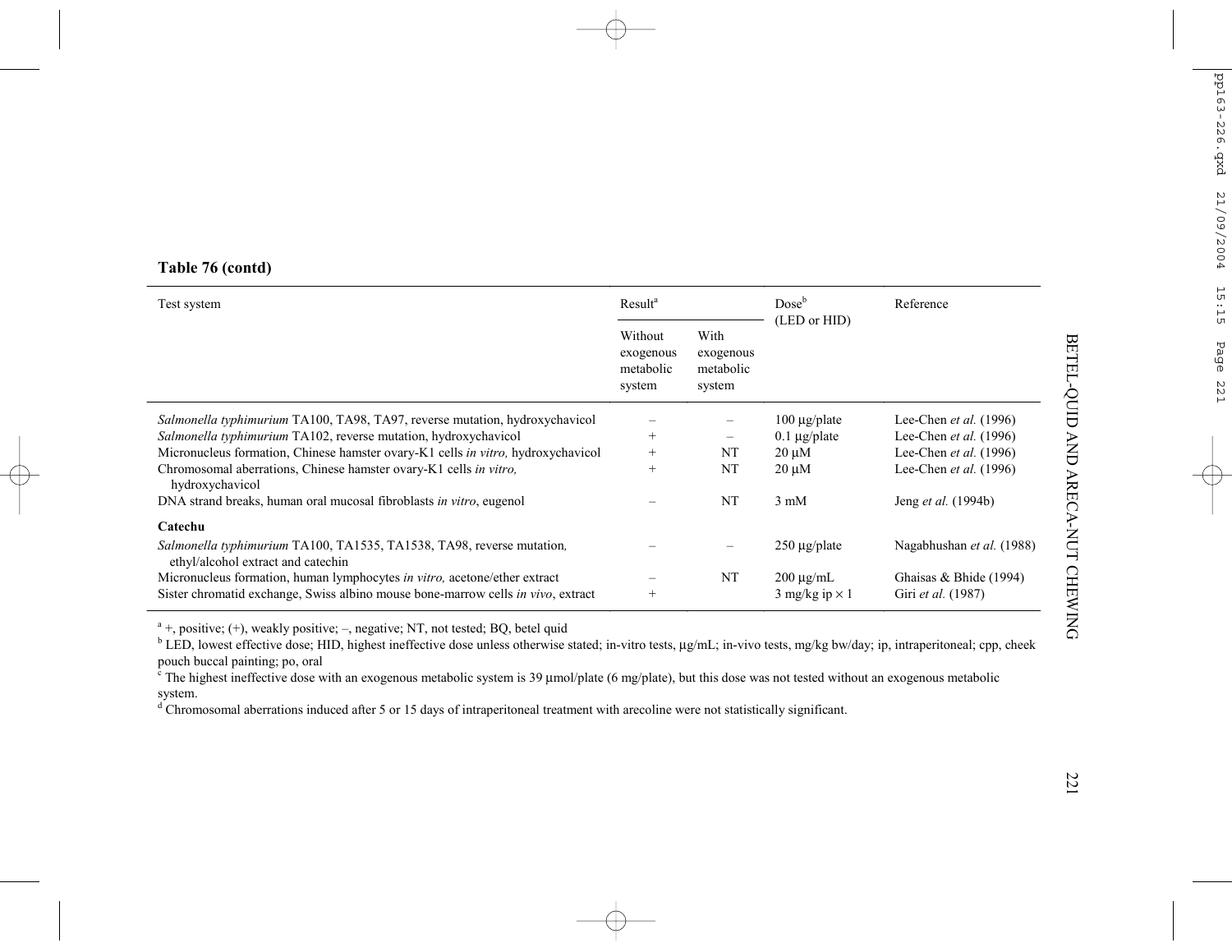to 2.1 (Patel *et al*., 1994b). Exposure of CHO cells to extract of *pan masala*/*pan masala* with tobacco plus ethanol also increased the frequency of chromosomal aberrations. A dimethyl sulfoxide (DMSO) extract of *pan masala* with and without tobacco induced chromosomal aberrations and sister chromatid exchange and raised the frequency of micronuclei in CHO cells without metabolic activation. In the absence of an exogenous metabolic activation system, the genotoxic effect of the two extracts was markedly increased, indicating the content of direct-acting mutagens. The decrease in genotoxic response in the presence of an exogenous metabolic system is probbly due to detoxification of mutagens by microsomal enzymes (Patel *et al.*, 1994a) [cytotoxicity data and the concentration of the extract of *pan masala* and *pan masala* with tobacco were not given].

Intraperitoneal injection of *pan masala* suspensions into Swiss albino mice *in vivo* induced sister chromatid exchange in bone-marrow cells. Higher doses resulted in delay in cell cycle progression of bone-marrow cells as revealed by a decrease in the proliferation rate index (Mukherjee & Giri, 1991).

# (ii) *Betel quid*

Betel-quid extract was mutagenic to *S. typhimurium* TA100 and TA1535 in the presence or absence of metabolic activation in one study, but not to TA100 or TA98 in another. Betel quid plus tobacco induced stronger mutagenicity towards TA100 and TA1535.

Betel-quid extract did not induce 8-azaguanine gene mutation in Chinese hamster V79 cells in the presence or absence of an exogenous metabolic activation system, whereas betel quid plus tobacco did. Exposure of Chinese hamster ovary (CHO)-K1 cells to betelquid extract resulted in a weak induction of sister chromatid exchange in the absence of an exogenous metabolic system and no change in chromosomal aberrations compared with unexposed cells.

Intraperitoneal injection of betel-quid extract into Swiss mice induced only a slight non-significant increase in micronucleated cells of polychromatic erythrocytes in the bone marrow, whereas injection of an extract of betel quid plus tobacco induced a greater increase ( $p < 0.05$ ).

# (iii) *Areca nut*

Areca-nut extract was mutagenic to *S. typhimurium* TA100 and TA1535 in the presence and absence of an exogenous metabolic activation system. Aqueous extract of *Supari* (processed areca nut with or without flavourings) was weakly positive in *S. typhimurium* TA100 and TA98 in the absence of bioactivation but clearly induced mutation in the presence of an exogenous metabolic activation system. Exposure to aqueous areca-nut extract and tannin induced mitotic gene conversion in *Saccharomyces cerevisiae* at pH values higher than 10.

Exposure of mouse kidney cells in culture to aqueous extract of ripe areca nut (after removal of coated fibres) induced a low but significant level of DNA strand breaks, but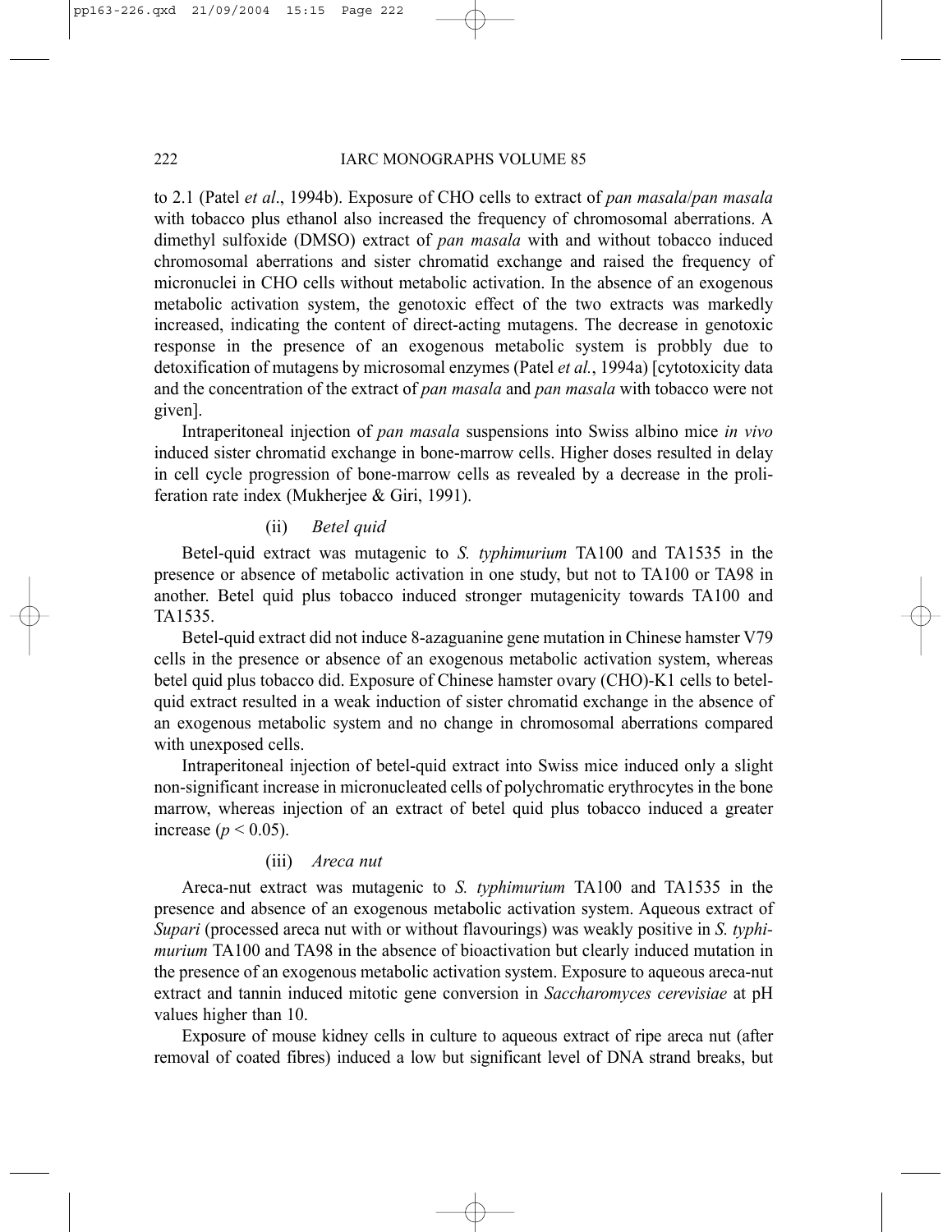reduced cell cycle time [single dose tested only] (Wary & Sharan, 1988). Areca-nut extract induced 8-azaguanine gene mutation in Chinese hamster V79 cells, which was enhanced by the presence of exogenous metabolic activation [exposure time not given]. Continuous or pulse treatment of Chinese hamster ovary (CHO) cells with aqueous extract of ripe and sundried areca nut increased the frequency of sister chromatid exchange and chromosomal aberrations in a dose-dependent fashion. Chromatid-type aberrations were more frequent than the chromosomal type (Dave *et al*., 1992b). Although clinically β-carotene treatment may decrease the frequency of micronucleated buccal epithelial cells in betel-quid/tobacco chewers (Stich *et al*., 1984b,c), a 48-h pretreatment of CHO cells with β-carotene showed little protective effect against gallic acid (12  $\mu$ g/mL)-, tannic acid (60  $\mu$ g/mL)-, aqueous areca-nut extract (8 mg/mL)- and H<sub>2</sub>O<sub>2</sub> (5–25  $\mu$ M)-induced chromosomal aberrations and micronucleus formation. The last end-point was not analysed for aqueous areca-nut extract (Stich & Dunn, 1986) [only a single dose of β-carotene was used in this study; no cytotoxicity data on CHO cells were given]. In another study, aqueous areca-nut extract (5 mg/mL) induced a significant number of chromosomal aberrations in CHO cells.

Transfection of mouse C3H/10T1/2 cells with a plasmid containing bovine papillomavirus DNA (*pdBPV-1*) induced transformed foci. When transfection of C3H/10T1/2 cells by the plasmid *pdBPV-1* was followed by exposure to areca-nut extract (0.6–2.5 mg/mL) for 7 days, an observable elevation of transformed foci was noted (Stich  $\&$ Tsang, 1989).

Areca-nut extract induced DNA strand breaks in human oral mucosal fibroblasts *in vitro*. Aqueous areca-nut extract induced DNA strand breaks and DNA–protein crosslinks in human primary buccal epithelial cells *in vitro*. Exposure of Hep 2 human laryngeal carcinoma cells to aqueous, acetic acid, hydrochloric acid or ethanol extracts of areca nut induced unscheduled DNA synthesis [the assay seems unable to discriminate between total DNA synthesis and unscheduled DNA synthesis; no negative control data were given in the unscheduled DNA synthesis assay. This assay cannot distinguish between synthesis by induction of S-phase arrest by arecoline and areca nut and that due to DNA damage and subsequent DNA repair.] An aqueous areca-nut extract induced unscheduled DNA synthesis in human primary gingival keratinocytes *in vitro*. Arecoline (0.042–0.339 mM)  $[6.5–52.5 \mu g/mL)$  and sodium nitrite  $(0.145 \text{ mM})$   $[10 \mu g/mL]$  showed additive cytotoxicity to cultured Hep 2 cells in the presence of an exogenous metabolic system at pH 4.2, with an exposure time of 30 min (Wary & Sharan, 1991). Four strains of fibroblasts cultured from ataxia telangiectasia patients were exposed to  $H<sub>2</sub>O<sub>2</sub>$  or aqueous areca-nut extract and showed a stronger response in the cytokinesis-block micronucleated cell assay than control fibroblasts. This effect could be partially prevented by addition of catalase (100 U/mL) to the fibroblasts, indicating the involvement of  $H_2O_2$  (Yi *et al.*, 1990).

Chang, M.C. *et al.* (2002b) reported that areca-nut extract (1200 µg/mL)-induced unscheduled DNA synthesis in human gingival keratinocytes can be prevented by *N*-acetyl-L-cysteine (NAC, 1 and 3 mM), GSH (1 and 3 mM) and vitamin C (200  $\mu$ g/mL), but not by specific reactive oxygen species scavengers such as DMSO (2%), SOD (50, 200 U/mL) or catalase (200, 400 U/mL).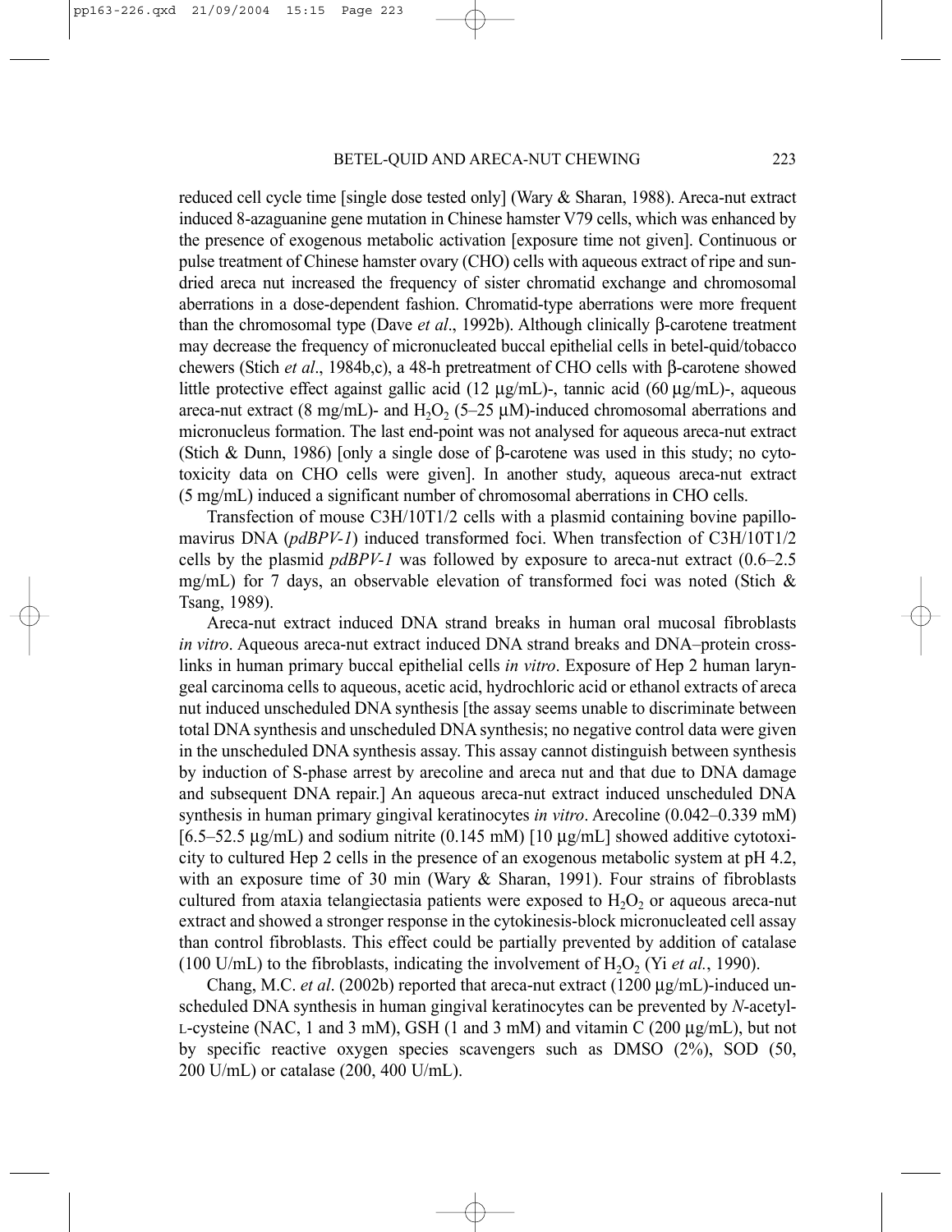#### 224 IARC MONOGRAPHS VOLUME 85

Intraperitoneal administration of aqueous extracts of ripe and sun-dried areca nut to Swiss albino mice induced sister chromatid exchange in bone-marrow cells. However, areca-nut tannin induced only a mild elevation of sister chromatid exchange (Panigrahi & Rao, 1986). Intraperitoneal administration of areca-nut extract to Swiss mice increased the frequencies of micronuclei in bone-marrow polychromatic erythrocytes from 0.27 to 0.73% (Shirname *et al*., 1984). Painting of hamster cheek pouch with lime (50 µL, 4%, w/v)  $[2 \text{ mg}]$  and areca-nut extract  $[50 \text{ uL of a 20 mg/mL solution}; 1 \text{ mg}]$  plus catechu extract [50 µL of a 20 mg/mL solution; 1 mg] increased the frequency of micronucleated cells of the cheek pouch. Painting of hamster cheek pouch with ripe and tender areca-quid extract (areca nut plus lime, 125 µL [concentration not given]) for 14 days induced a significantly higher amount of 8-OHdG formation in the buccal pouch than was seen in untreated control mucosa (Chen *et al*., 2002).

# (iv) *Areca alkaloids*

Arecoline did not elicit SOS induction in *Escherichia coli* PQ37. Arecoline and arecaidine induced reverse mutation in *S. typhimurium* TA100 and TA1535 in the presence and absence of an exogenous metabolic activation system. Crude areca alkaloid extracts were not mutagenic to *S. typhimurium* TA98 but were weakly mutagenic to *S. typhimurium* TA100 in the presence but not in the absence of metabolic activation. Oily arecoline isolated from areca nut was not mutagenic to *S. typhimurium* TA98 but was mutagenic to TA100.

Arecoline induced DNA strand breaks in mouse kidney cells *in vitro* and inhibited the proliferation of these cells (Wary & Sharan, 1988). It induced gene mutation in Chinese hamster V79 cells, which was greater in the presence of an exogenous metabolic activation system (Shirname *et al*., 1984). Arecaidine was also mutagenic to V79 cells but only in the presence of metabolic activation. Arecoline induced sister chromatid exchange and the formation of micronuclei in Chinese hamster ovary (CHO) cells. It also impaired the division of CHO cells at concentrations equal to or higher than 2 µM (Lee *et al*., 1996). Arecoline induced chromosomal aberrations in Chinese hamster ovary cells in one study but not in another. Addition of nicotine plus arecoline showed synergistic effects in inducing chromosomal aberrations and sister chromatid exchange in CHO cells (Trivedi *et al*., 1993).

Arecoline did not induce DNA strand breaks in human buccal mucosal fibroblasts. It induced unscheduled DNA synthesis in human Hep 2 laryngeal carcinoma cells but not in primary human gingival keratinocytes. [Arecoline is cytotoxic to Hep 2 cells at concentrations greater than 10 µg/mL. No negative control data are given in the unscheduled DNA synthesis assay in human Hep2 laryngeal carcinoma cells.] Exposure of cultured human peripheral blood lymphocytes and the human hepatoma cell line Hep-G2 to arecoline induced micronucleus formation.

After intraperitoneal injection, arecoline induced unscheduled DNA synthesis in early spermatid cells, and sister chromatid exchange, micronucleus formation and chromosomal aberrations in the bone-marrow cells of Swiss mice *in vivo*. Intraperitoneal injec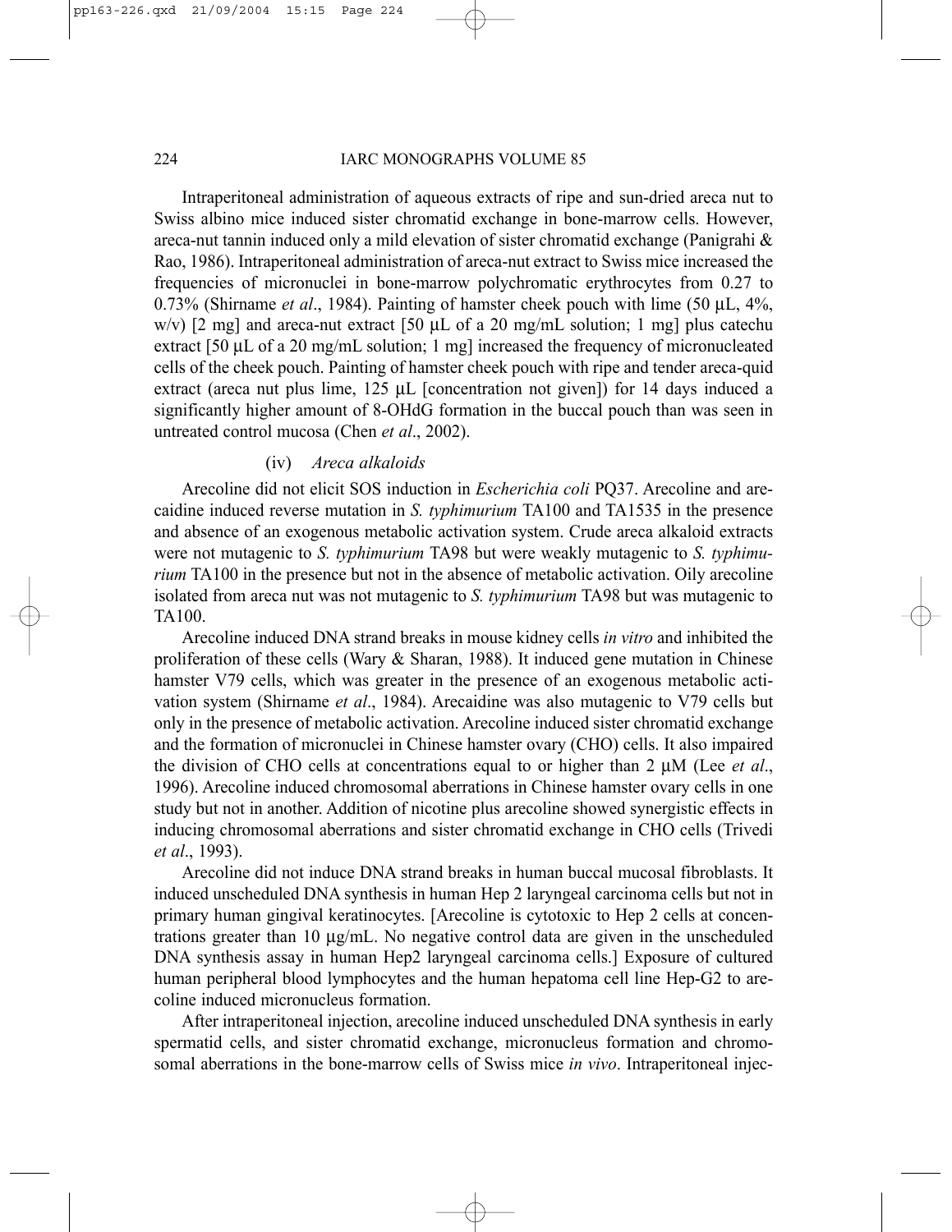tion of arecaidine induced sister chromatid exchange and micronucleus formation in Swiss albino mouse bone-marrow cells *in vivo*.

# (v) Piper betle *inflorescence*

Aqueous extract of *Piper betle* inflorescence (> 2 mg/mL) induced DNA breaks in human oral mucosal fibroblasts but did not stimulate unscheduled DNA synthesis in primary human gingival keratinocytes *in vitro* (< 1.6 mg/mL).

(vi) Piper betle *leaf* 

Extract of *Piper betle* was not mutagenic to *S. typhimurium* TA100, TA1535, TA1537 or TA98 in the presence or absence of an exogenous metabolic activation system.

An acetone/ether extract of *Piper betle* leaf did not induce micronucleated cells in cultured human peripheral blood lymphocytes *in vitro*.

Administration of betel-leaf extract to Swiss albino mice twice failed to induce micronucleated bone-marrow cells.

#### (vii) *Eugenol and hydroxychavicol*

In the absence but not in the presence of an exogenous metabolic activation system, hydroxychavicol was mutagenic to *S. typhimurium* TA102, but not to TA100, TA98 or TA97. Eugenol and hydroxychavicol were not mutagenic to *S. typhimurium* TA100, TA1535, TA1537, TA1538 or TA98, even after metabolic activation. Catalase and SOD showed a protective effect towards hydroxychavicol-induced mutation in *S. typhimurium* TA102, indicating the participation of  $H_2O_2$  and superoxide radicals in mediating these events (Lee-Chen *et al*., 1996).

Hydroxychavicol induced DNA strand breaks in the presence of transition metal. Reaction of hydroxychavicol with supercoiled pRSVcat plasmid DNA in the presence of copper (100  $\mu$ M) for 30 min induced DNA breaks. At concentrations ranging from 6.25 to 100  $\mu$ M [1–15  $\mu$ g/mL], hydroxychavicol dose-dependently induced oxidative damage with the addition of metal ions, as shown by the formation of 8-OHdG in CHO-K1 cells (Lee-Chen *et al*., 1996).

Eugenol did not induce DNA strand breaks in human oral mucosal fibroblasts. Chen *et al*. (2000) found that hydroxychavicol was cytotoxic to human hepatoblastoma HepG2 cells at concentrations higher than 50  $\mu$ M [7.5  $\mu$ g/mL]. Pretreatment for 24 h with buthionine sulfoximine (BSO; 25 μM [49 μg/mL]), an inhibitor of γ-glutamyl cysteine synthetase, enhanced the cytotoxicity of hydroxychavicol. Hydroxychavicol weakly induced 8- OHdG formation, apoptosis and DNA fragmentation in HepG2 cells, which were enhanced by BSO. Catalase at a high dose (1000 U/mL) suppressed BSO/hydroxychavicol-mediated apoptosis (Chen *et al*., 2000).

Exposure of Chinese hamster ovary (CHO)-K1 cells to hydroxychavicol induced chromosomal aberrations and increased micronucleus frequencies.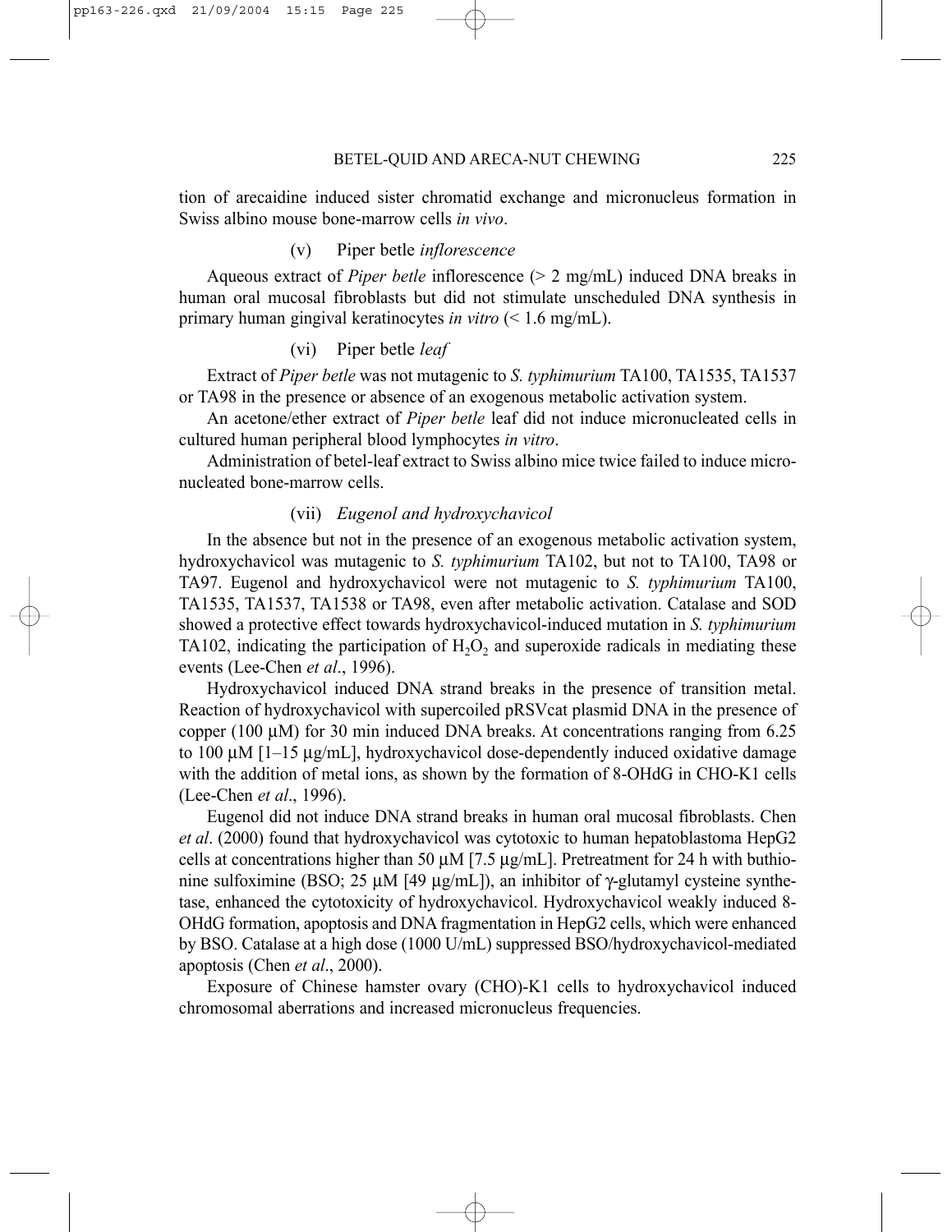(viii) *Catechu* (Acacia catechu)

Catechu extract (< 250 µg/plate) and catechin were not mutagenic to *S. typhimurium* TA98, TA100, TA1535 or TA1538.

Exposure of human lymphocytes to catechu (200  $\mu$ g/mL) for 6 days did not induce a statistically significant increase in the number of micronuclei. However, sister chromatid exchange in bone-marrow cells was significantly elevated in a dose-dependent manner following intraperitoneal administration of catechu extract (3 mg/kg bw) to male Swiss albino mice.

# (ix) *Urine from chewers*

Urine isolated from controls and chewers of *masheri* (*n* = 23) and betel quid with tobacco in addition to *masheri* (*n* = 34) induced little or weak mutation in *S. typhimurium* TA98 and TA100. In the presence of metabolic activation and nitrite, the mutagenicity of urine samples collected from controls and chewers showed greater mutagenicity in *S. typhimurium* TA98 but not in TA100 compared with urine samples from control subjects (Govekar & Bhisey, 1993).

Cultured CHO cells were exposed to urine concentrates  $(10 \mu L/mL)$  collected from 20 tobacco and areca-nut chewers (without smoking or alcohol drinking) for 3 h. Marked elevation of chromosomal aberrations and sister chromatid exchange was noted compared with exposure to urine concentrates from control subjects, even without metabolic activation (Trivedi *et al*., 1995).

#### (*b*) *Oncogenes and tumour-suppressor genes*

Treatment of oral mucosal fibroblasts with are ca-nut extract  $(200 \mu g/mL)$  or are coline (10 µg/mL) for 1 h induced an approximately threefold increase in c*-jun* mRNA levels. This increase was transient and c*-jun* mRNA returned rapidly to control levels thereafter (Ho *et al.*, 2000). However, areca-nut extract and arecoline did not induce c*-fos* mRNA expression. Furthermore, preincubation of cells with either *N*-acetyl-cysteine, a GSH precursor, or BSO, a specific inhibitor of GSH biosynthesis, had a minimal effect on arecoline-induced c-*jun* expression, suggesting that this effect is independent of GSH status (Ho *et al*., 2000).

Lin *et al.* (2000b) established a cell line, HCDB-1, from tumours induced by the application of 7,12-dimethylbenz[*a*]anthracene (DMBA)/betel-quid extract from Taiwan, China, to hamster buccal pouch. Mutational analysis of *TP53* revealed a C→T transition at codon 141 (Ala→Val) in these cells. The HCDB-1 cells were tumorigenic in nude mice.

The *APC* gene of cultured cells from oral submucous fibrosis patients (8/8) had a  $CGA \rightarrow GGA$  missense mutation at codon 498 (Arg $\rightarrow$ Gly) and 7/8 cell cultures from these patients had an adenine deletion at nucleotide 1494 that created a stop codon (TGA) at codon 504, while all (8/8) normal human gingival fibroblast cultures expressed the wildtype APC protein (Liao *et al.*, 2001).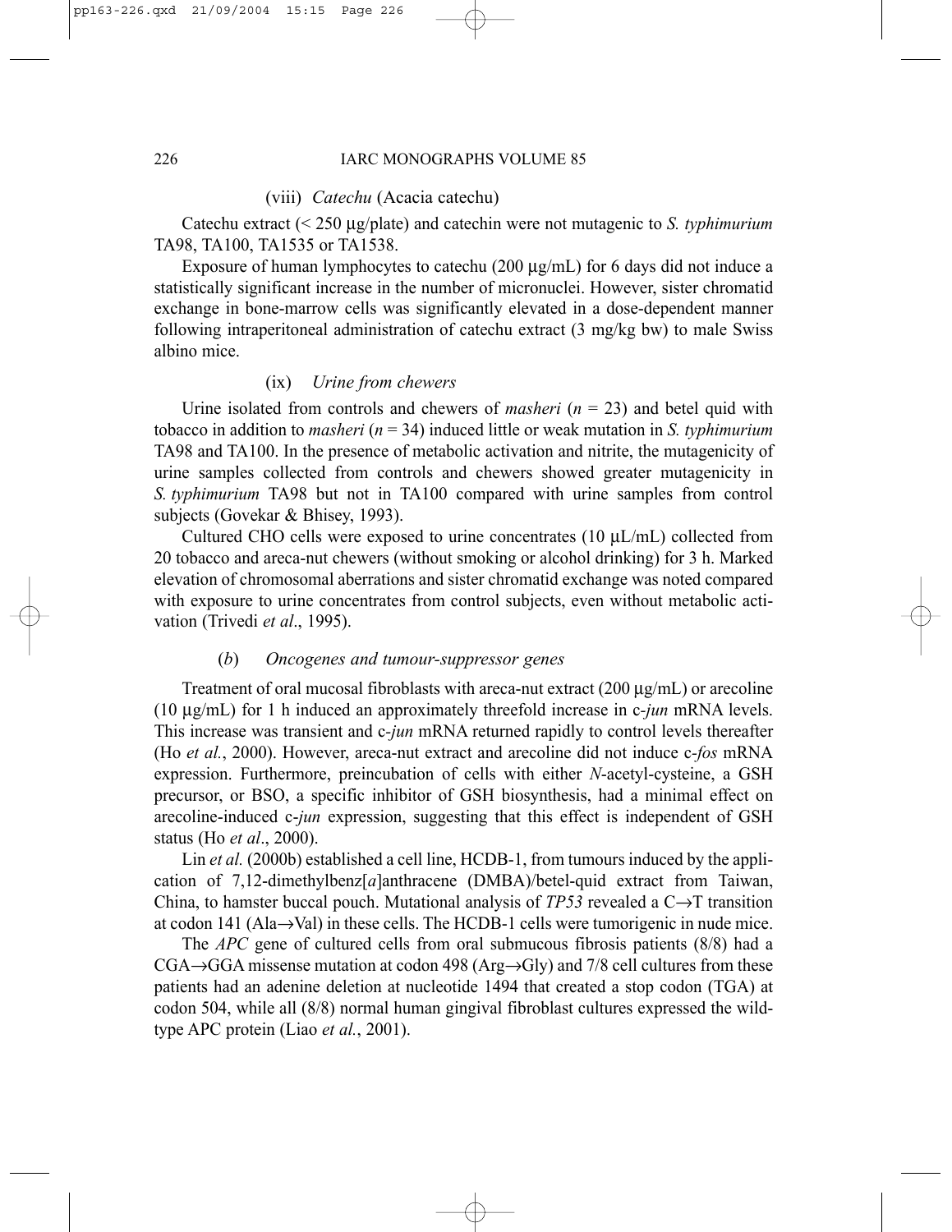# (*c*) *Polymorphisms in carcinogen metabolizing genes*

No studies on genetic polymorphisms in experimental systems were available to the Working Group.

# (*d*) *Markers of tumour promotion*

The promoting effects of betel quid and lime–piper additives (*Piper betle* flower and slaked lime paste) in betel quid on epidermal hyperplasia were investigated in CD-1 mouse skin. Aqueous extracts of these materials were condensed to powder and then kept as a 200-mg/mL stock solution in water/ethanol  $(5:3 \text{ v/v})$ . They were applied twice daily for 4 days to the dorsal skin of female CD-1 mice, which were killed 18 h after the last dose. At concentrations of 50, 100 and 150 mg/mL, both extracts caused a significant induction of hyperplasia. The extract of the lime–piper additives at concentrations of 25, 50 and 75 mg/mL caused an increase in the activity of epidermal ornithine decarboxylase (ODC) by 1.4, 1.6 and 1.6 compared with the control, and an increase in the production of  $H_2O_2$  of 2.4-, 3.9- and 3.8-fold, respectively. In addition, the activity of myeloperoxidase (MPO) was increased by 1.4-, 2.7- and 2.3-fold, respectively. Application of both extracts at 50, 100 and 150 mg/mL caused induction of protein kinase  $C-\alpha$  (PKC- $\alpha$ ) and NF-κB, with the lime–piper additives showing the strongest effect. The results show that betel quid has potential tumour-promoting activity, that the lime–piper additives probably play a major role in enhancing the effects of betel quid-induced skin hyperplasia and inflammation, and that only lime–piper additives induced the ODC activity. These promoting effects on mouse skin were associated with the induction of the expression of PKC and NF-κB (Lee *et al.*, 2002).

# (*e*) *Preventive effects*

Padma *et al*. (1989b) found that *Piper betle* leaf extract dose-dependently decreased the mutagenicity of tobacco-specific nitrosamines, NNN and NNK, to *S. typhimurium* TA100 in the presence of metabolic activation. It also decreased the mutagenicity of *N*-methyl-*N*nitrosourea towards TA100 and TA1535 (Nagabhushan *et al*., 1989).

*Piper betle* leaf extract (250 mg/kg, twice) almost completely prevented the NNNand NNK (250 mg/kg bw)-induced formation of micronuclei in the bone marrow of Swiss albino mice *in vivo* (Padma *et al*., 1989a). This could be partly attributed to the content of eugenol and hydroxychavicol in *Piper betle* leaf (Amonkar *et al*., 1989).

Administration of hydroxychavicol (100 mg/kg bw) decreased NNN- and NNK (500 mg/kg bw)-induced formation of micronucleated cells in the bone marrow of Swiss mice *in vivo* (Amonkar *et al*., 1989). Furthermore, hydroxychavicol (6–96 µg/plate) and eugenol (56–222 µg/plate) inhibited DMBA (5 µg/plate)-induced mutation in *S. typhimurium* TA98 in the presence of exogenous metabolic activation systems (Amonkar *et al*., 1986).

In addition, catechu extract  $(25-20 \mu g$  plate) and catechin  $(12-100 \mu g$  plate) inhibited the benzo[*a*]pyrene- and DMBA-induced mutation in *S. typhimurium* TA98. In another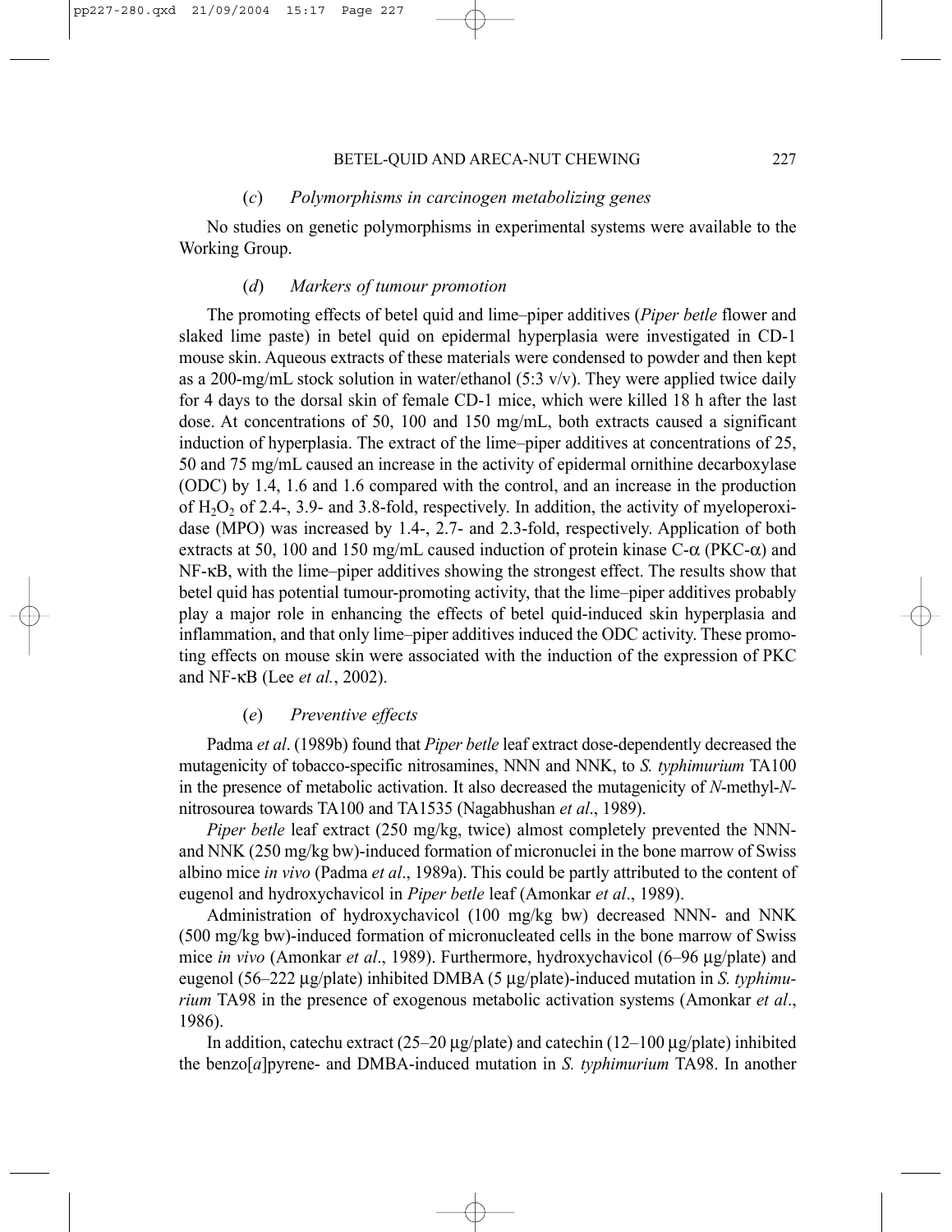assay, catechu extract (2–10 mg/mL) and catechin (0.5–6 mg/mL) inhibited *N*-methyl-*N*nitrosourea-induced mutation in *S. typhimurium* TA1535 (Nagabhushan *et al*., 1988). Catechu (30–200 µg/plate) and catechin (15–100 µg/plate) inhibited the mutagenic effects of cigarette-smoke condensate (150 µg/plate), tobacco (100 µg/plate) and *masheri* (100 µg/plate) extract in *S. typhimurium* TA98 in the presence of an exogenous metabolic activation system (Nagabhushan & Bhide, 1988).

Acetone/ether extract of Purnark (a mixture of turmeric, betel leaf and catechu; 100 and 200 µg/mL) was shown to give 40–60% protection against benzo[*a*]pyrene (5 and 10 µg/mL)-induced formation of sister chromatid exchange and micronuclei in human lymphocytes after 3 days of exposure (Ghaisas & Bhide, 1994).

In the presence of mouse or rat liver microsomal fractions,  $[3H]$ benzo $[a]$ pyrene showed efficient binding to calf thymus DNA within 30 min of incubation at 37 °C ( $n = 10$ ). Hydroxychavicol (25  $\mu$ M) [3.7  $\mu$ g/mL] prevented [<sup>3</sup>H]benzo[*a*]pyrene binding to DNA by 97%, whereas eugenol (25  $\mu$ M) [4  $\mu$ g/mL] and catechin (25  $\mu$ M) [7.3  $\mu$ g/mL] inhibited this binding by 84% and 82%, respectively (Lahiri & Bhide, 1993) [only a single dose was tested]. Chang, M.C. *et al*. (2002a) reported the reactive oxygen species scavenging effect of hydroxychavicol. Effective hydroxychavicol concentrations toward  $H_2O_2$ , superoxide radicals and hydroxyl radicals are  $> 10 \mu M$  [1.5  $\mu$ g/mL],  $> 0.02 \mu M$ [0.003  $\mu$ g/mL] and > 1.6  $\mu$ M [0.25  $\mu$ g/mL], respectively.

Nair, U.J. *et al.* (1987) detected the production of superoxide radicals and  $H_2O_2$  by catechu at pH higher than 9.5. The production of superoxide was enhanced by  $Fe^{2+}$ ,  $Fe^{3+}$ and  $Cu^{2+}$ , but inhibited by  $Mn^{2+}$ . When incubated with calf thymus DNA under alkaline conditions, catechu and catechin also promoted the formation of 8-OHdG, especially in the presence of  $Fe^{2+}$  and  $Fe^{3+}$ . It was suggested that decreasing the lime content of betel quid prevented its toxicity. Aqueous catechu extract (5–60  $\mu$ g/mL) inhibited the  $\gamma$ -radiation-induced lipid peroxidation of rat liver microsome and was an effective scavenger of 2,2′-diphenyl-1-picrylhydrazyl radicals (Naik *et al*., 2003).

#### **4.5 Mechanistic considerations**

#### **Betel-quid and areca-nut chewing without tobacco**

Evidence for possible human exposure to carcinogenic compounds following the use of areca nut and other betel-quid ingredients, such as lime, catechu, betel leaf and arecoline — the principal alkaloid of areca nut — was considered. Data on toxicity, genotoxicity, mutation in cancer-related genes, immunological effects and gene–environment interactions were evaluated. [The Working Group noted that tobacco chewing and smoking probably modulate the effects of betel-quid use because of the presence of numerous carcinogens in tobacco and tobacco smoke. Therefore, the discussion in this section is restricted to the use of betel quid and areca nut without tobacco.]

The areca-nut-derived nitrosamines MNPN, a rodent carcinogen, NGC and NGL have been detected in the saliva of betel-quid chewers. In-vitro nitrosation experiments using nitrite and arecoline yielded MNPA in addition to MNPN and NGL. In-vitro nitrosation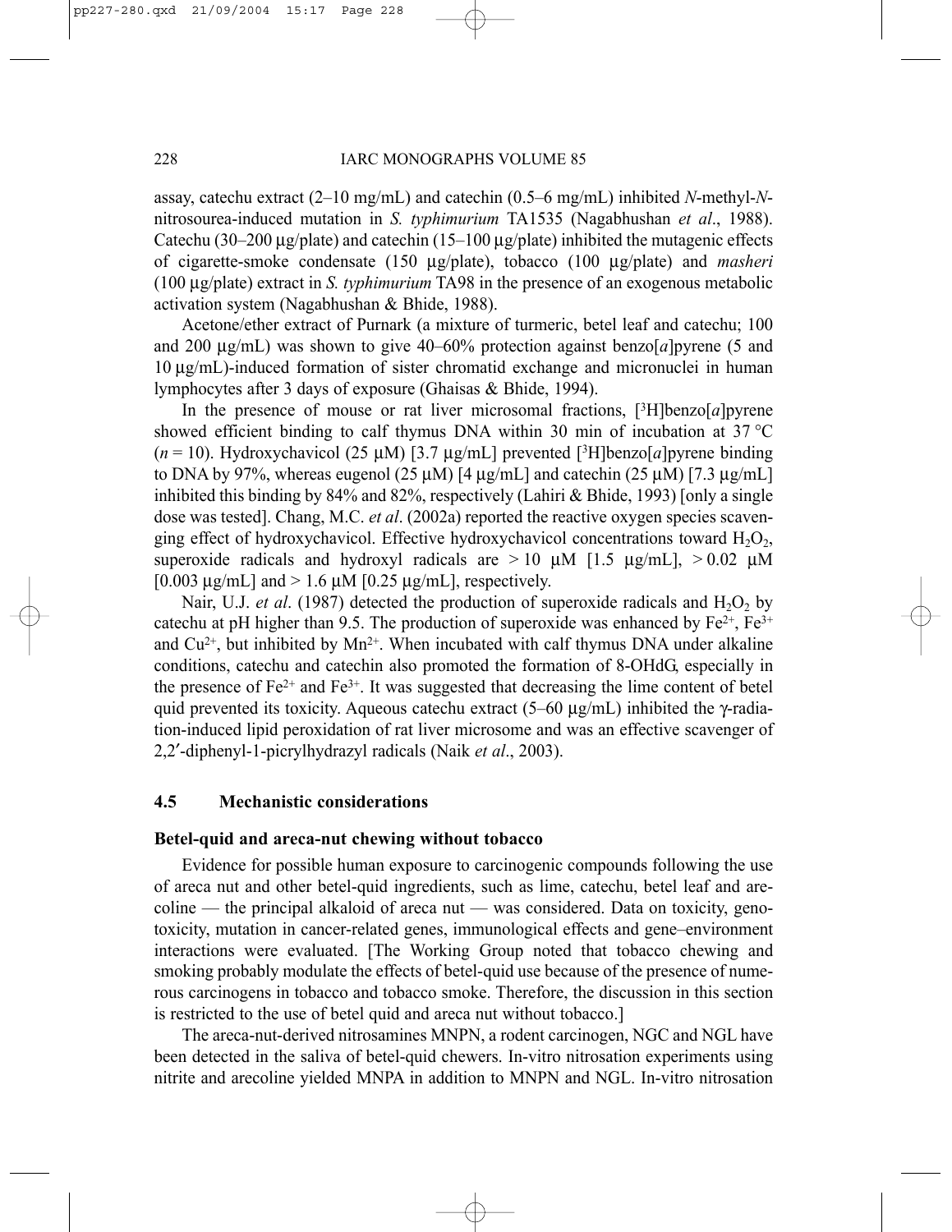of betel quid with nitrite and thiocyanate (both are present in human saliva) yielded NGL. By use of a modified NPRO test, the formation of NPRO in the oral cavity has been demonstrated to occur during chewing of betel quid to which proline was added. Bacterial plaque also plays a role in the formation of nitroso compounds in the oral cavity. MNPN forms the DNA adducts 7-methylguanine and *O*6-methylguanine (a pro-mutagenic DNA adduct) as well as (2-cyanoethyl)guanines in treated animals (Prokopczyk *et al*., 1987, 1988; see the monograph on some areca-nut-derived *N*-nitrosamines, Section 4.4.2 of this volume). Such DNA adducts could trigger the tumorigenic process in the oral cavity of betel-quid chewers. There is some evidence that betel-leaf extract can inhibit *O*6-methylguanine–DNA methyltransferase (MGMT), an enzyme responsible for removal of *O*6 alkylated guanine residues from DNA.

The formation of reactive oxygen species has been demonstrated in the oral cavity of betel-quid chewers. In-vitro studies suggest that the superoxide anion is generated because of auto-oxidation of polyphenols found in areca nut and catechu, which is enhanced by the alkaline pH of lime. Superoxide anion is converted to  $H_2O_2$ , which reacts in the presence of transition metals, such as copper and iron, to generate hydroxy radicals. Copper and iron are present in microgram per gram amounts in areca nut, *pan masala*, catechu and slaked lime. This generation of hydroxyl radicals may be a critical event in carcinogenesis. In-vitro studies have demonstrated that areca nut and catechu in the presence of lime can induce oxidation of deoxyguanosine in DNA to yield 8-OHdG, which could trigger the tumorigenic process in the oral cavity. In addition, reactive oxygen species can induce DNA strand breaks.

Depletion of GSH (a cellular anti-oxidant) and reduction of the activity of GST — a detoxifying enzyme for carcinogenic electrophiles — have been demonstrated in cultured human oral keratinocytes and fibroblasts, and in the liver of mice treated with areca-nut extract and arecoline. GSH depletion and decrease in GST activity can lead to increased cellular and DNA damage, which is known to induce several response signals implicated in carcinogenesis.

Micronuclei and other markers of DNA damage have been demonstrated in exfoliated cells obtained from chewers of betel quid and users of *pan masala*. Animal studies and in-vitro test systems support the suggestion that extracts of areca nut and *pan masala* can exert genotoxic effects.

Arecoline caused the inhibition of both humoral and cell-mediated immune responses in mice. Areca-nut extract produced adverse effects on the proliferation of phytohaemagglutinin-stimulated human lymphocytes *in vitro*, suggesting that there may be impaired immune surveillance in areca-nut chewers.

Arecoline modulates matrix metalloproteinases and their tissue inhibitors, as well as the activity of lysyl oxidase, which leads to the accumulation of collagen in oral mucosal fibroblasts. Areca-nut polyphenols inhibit collagenases and increase the cross-linkage of collagen, reducing its degradation. These events may underly the generation of oral submucous fibrosis, which could be further enhanced by the presence of copper ions.